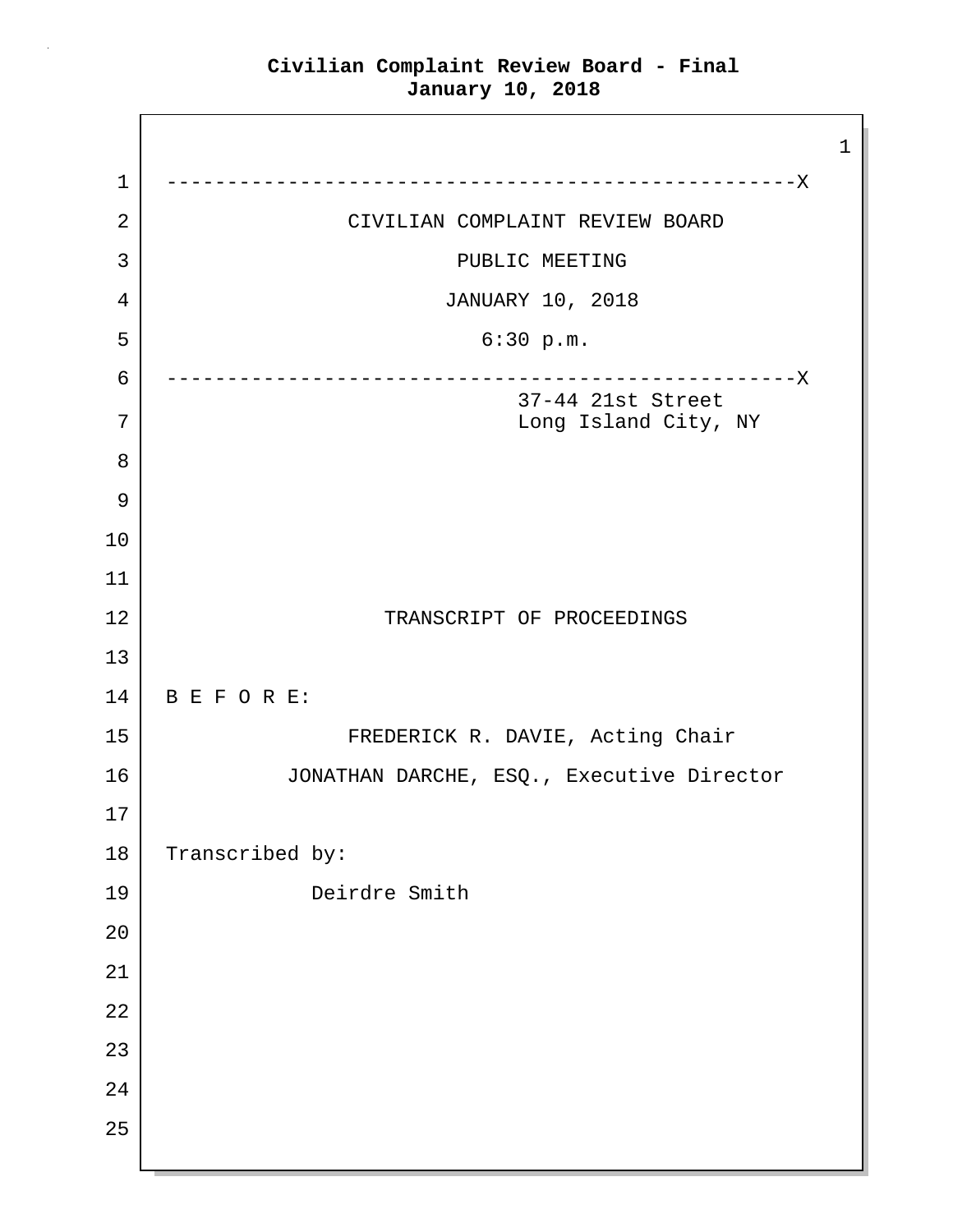Г

|                |                                                    | $\overline{2}$ |
|----------------|----------------------------------------------------|----------------|
| $\mathbf{1}$   | PUBLIC MEETING AGENDA:                             |                |
| $\overline{2}$ |                                                    |                |
| 3              | 1. Call to Order                                   |                |
| 4              | 2. Report from the Acting Chair                    |                |
| 5              | 3. Report from the Executive Director              |                |
| 6              | 4. Presentation from CCRB Outreach Director        |                |
| 7              | 5. Presentation from CCRB Policy and Data Director |                |
| 8              | 6. Comment from Community Groups                   |                |
| 9              | 7. Public Comment                                  |                |
| 10             | 8. Old Business                                    |                |
| 11             | 9. New Business                                    |                |
| 12             | 10. Adjourn to Executive Session                   |                |
| 13             |                                                    |                |
| 14             |                                                    |                |
| 15             |                                                    |                |
| 16             |                                                    |                |
| 17             |                                                    |                |
| 18             |                                                    |                |
| 19             |                                                    |                |
| 20             |                                                    |                |
| 21             |                                                    |                |
| 22             |                                                    |                |
| 23             |                                                    |                |
| 24             |                                                    |                |
| 25             |                                                    |                |
|                |                                                    |                |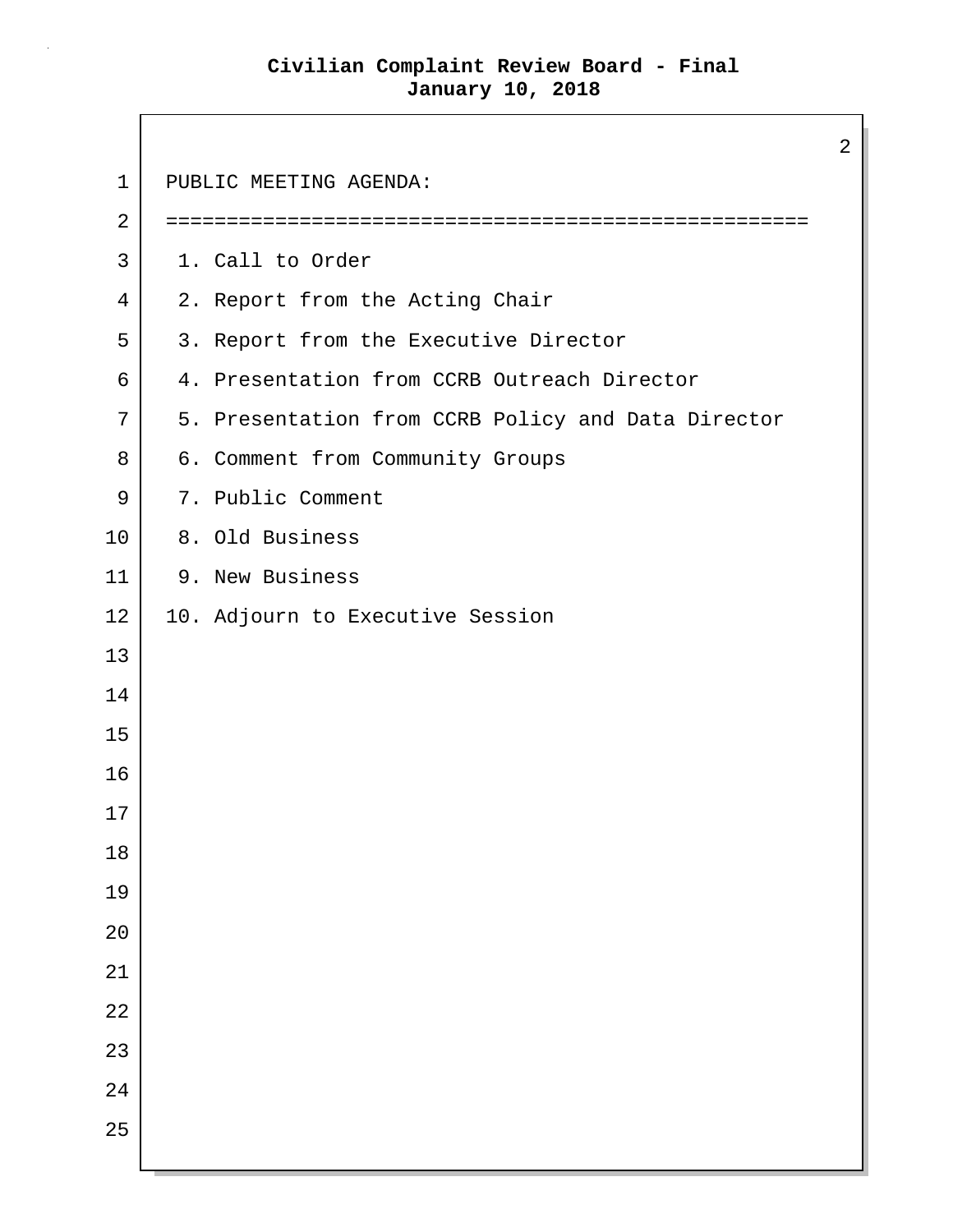Г

|                |                        | 3 |
|----------------|------------------------|---|
| $\mathbf 1$    | BOARD MEMBERS PRESENT: |   |
| $\overline{2}$ |                        |   |
| 3              | FRANK J. DWYER         |   |
| 4              | LINDSAY EASON          |   |
| 5              | ANGELA FERNANDEZ, ESQ  |   |
| 6              | RAMON PEGUERO, ESQ.    |   |
| 7              | JOSEPH A. PUMA,        |   |
| 8              | YOUNGIK YOON, ESQ.     |   |
| 9              |                        |   |
| 10             |                        |   |
| 11             |                        |   |
| 12             |                        |   |
| 13             |                        |   |
| 14             |                        |   |
| 15             |                        |   |
| 16             |                        |   |
| 17             |                        |   |
| $18\,$         |                        |   |
| 19             |                        |   |
| $20$           |                        |   |
| $2\sqrt{1}$    |                        |   |
| 22             |                        |   |
| 23             |                        |   |
| 24             |                        |   |
| 25             |                        |   |
|                |                        |   |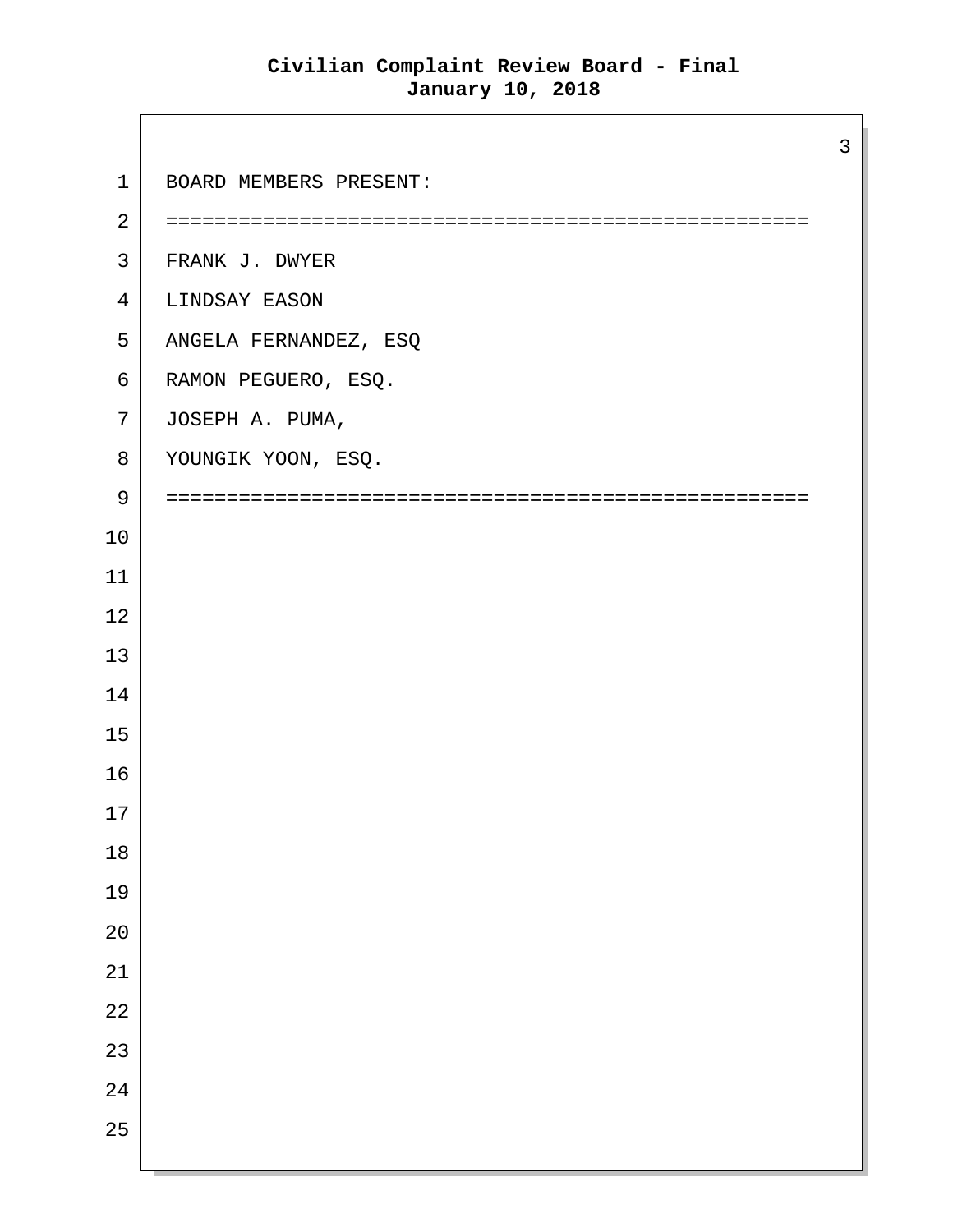$\mathbf{I}$ 

| $\mathbf 1$ | SPEAKERS:            |                                                             |
|-------------|----------------------|-------------------------------------------------------------|
| 2           | Kenny Carter         | Fathers Alive In The                                        |
| 3           |                      | Hood, F.A.I.T.H                                             |
| 4           | Reverend Thia Reggio | Astoria First<br>Presbyterian Church                        |
| 5           | Karen Dennis         | PS9 Police Precinct                                         |
| 6           | Radeha Haque         | Community Council<br>Generation Citizen<br>Community Change |
| 7           | Jonathan Logan       | Vice President,<br>Cambria Heights Civic                    |
| 8           |                      | Association                                                 |
| 9           | Maryanne Ryan        |                                                             |
| 10          | Susan Petza          | Community Mediation<br>Services, Queens                     |
| 11          | Philip Nelson        | Urban Upbound,<br>Financial Counselor                       |
| 12          | Mirian Jones         | Urban Upbound                                               |
| 13          | L. Picard            |                                                             |
| 14          | Speaker              |                                                             |
| 15          | Vanessa Jones Small  | Astoria Housing and<br>Residents Association                |
| 16          |                      |                                                             |
| 17          |                      |                                                             |
| 18          |                      |                                                             |
| 19          |                      |                                                             |
| 20          |                      |                                                             |
| 21          |                      |                                                             |
| 22          |                      |                                                             |
| 23          |                      |                                                             |
| 24          |                      |                                                             |
| 25          |                      |                                                             |
|             |                      |                                                             |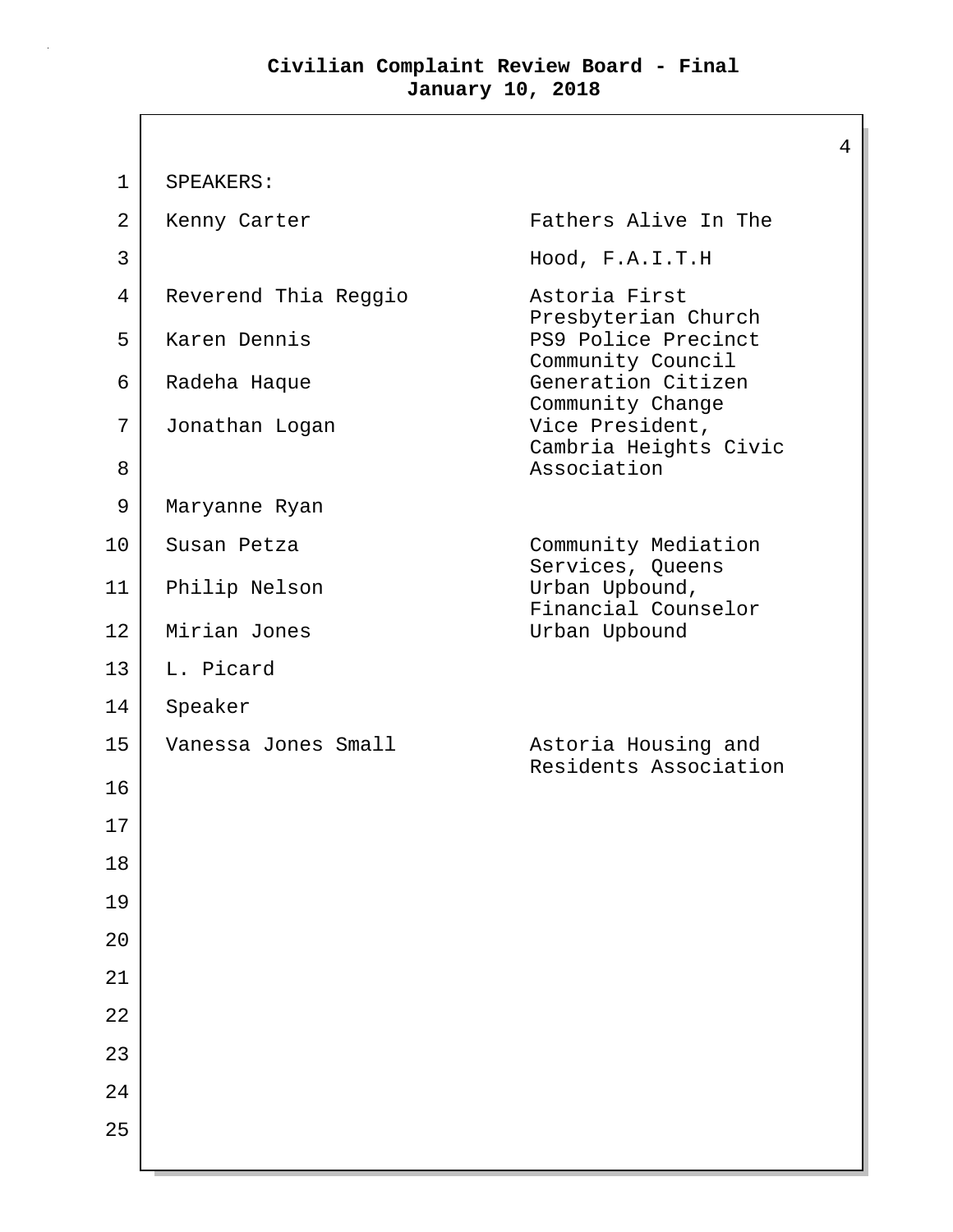1 ACTING CHAIR DAVIE: Good evening, and 2 | welcome to the first Civilian Complaint Review 3 Board's community board meeting of 2018.

4 This happens to be my first community 5 board meeting as CCRB's Acting Chair. I'm honored  $6$  to serve along side with my colleagues here on the 7 board and thankful to have the confidence of this 8 great staff here at the CCRB and Mayor de Blasio as 9 I lead one of the most important agencies for this 10 city.

11 | Communist Communist University Tuber to thank you all of you 12 for being here tonight. It's actually quite balmy 13 outside given what we had before, but it's still 14 | chilly so I'm glad you could make your way here. 15 Some of you have just finished a long days work, or 16 you were just at school, or some of you may have a 17 shift ahead, but you're here and we're glad you're 18 | here. And we're here this evening to talk about 19 police-community relations, and you're here because 20 you want to be a part of that conversation, and we 21 are very pleased about that.

22 as a proud resident of this borough, 23 I think this is a reflection of our community here 24 in Queens. I actually live in Long Island City, over 25 on Vernon Boulevard. I've been there for almost ten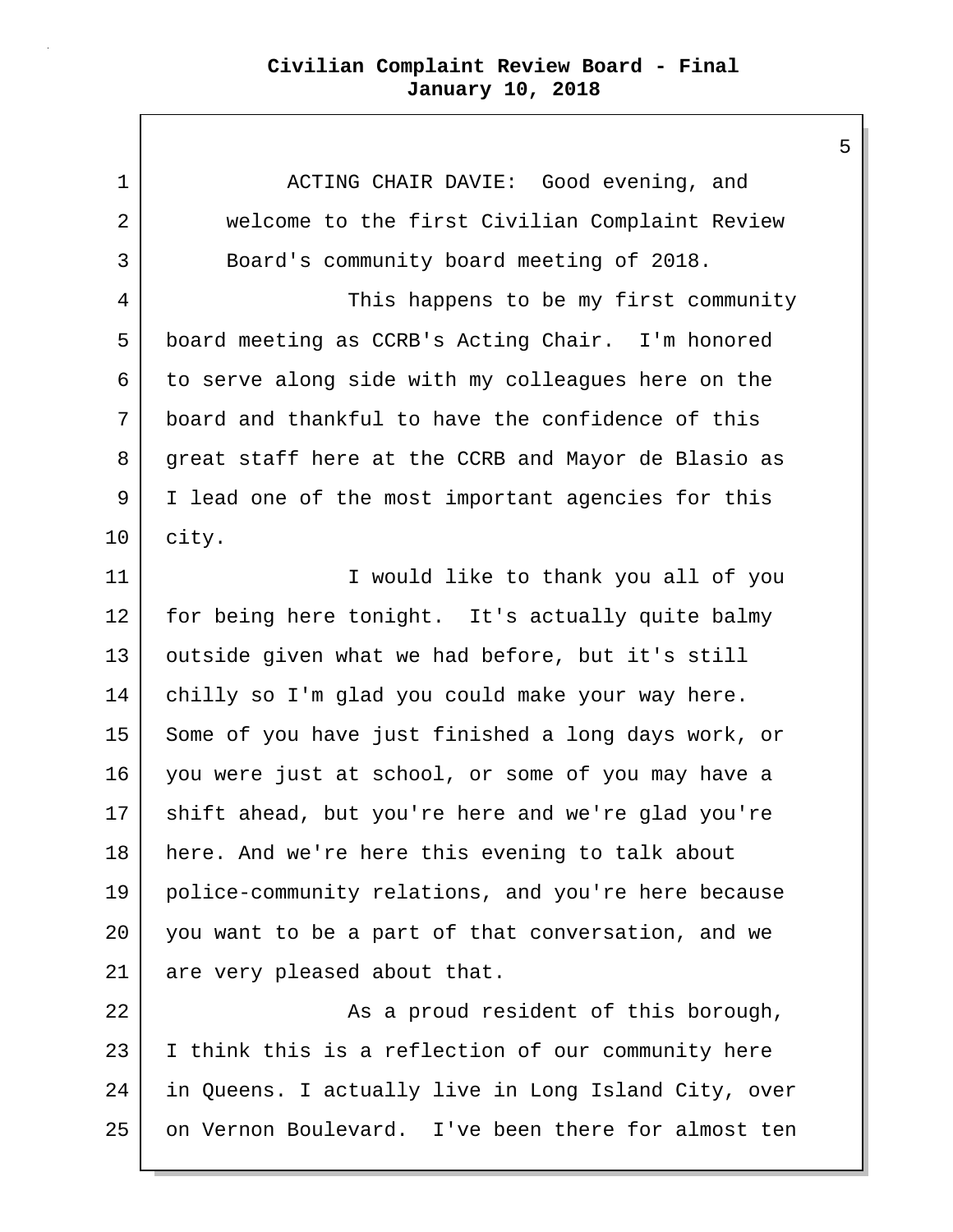| $\mathbf 1$ | years. As we prepare to honor Reverend Dr. Martin    |
|-------------|------------------------------------------------------|
| 2           | Luther King, Jr., on Monday and indeed for many of   |
| 3           | us this coming weekend, I remember his call when he  |
| 4           | said make real the promises of democracy. Make real  |
| 5           | the promises of democracy. And I believe that        |
| 6           | meetings such as this, ones in which we take time to |
| 7           | listen to each other and to learn from each other in |
| 8           | a effort to make New York a better place, meetings   |
| 9           | such as this are part of this process of making real |
| 10          | the promises of democracy.                           |
| 11          | Tonight we will review key statistics                |
| 12          | about police-community relations in Queens. One      |
| 13          | statistic that is particularly promising here is     |
| 14          | that 33 percent of Queens complaints accompanied by  |
| 15          | video footage resulted in a definitive               |
| 16          | recommendation by the CCRB in 2017. So, 33 percent   |
| 17          | of Queens complaints that had video footage          |
| 18          | accompanying it resulted in a definitive             |
| 19          | recommendation by the CCRB in 2017. For the          |
| 20          | complaints that didn't have that kind of footage,    |
| 21          | the percentage was 11 percent.                       |
| 22          | So what this means for us is that                    |
| 23          | video evidence makes a difference. And as New York   |
| 24          | City moves toward ensuring that every patrol officer |
| 25          | has a body camera by the end of next year, video     |
|             |                                                      |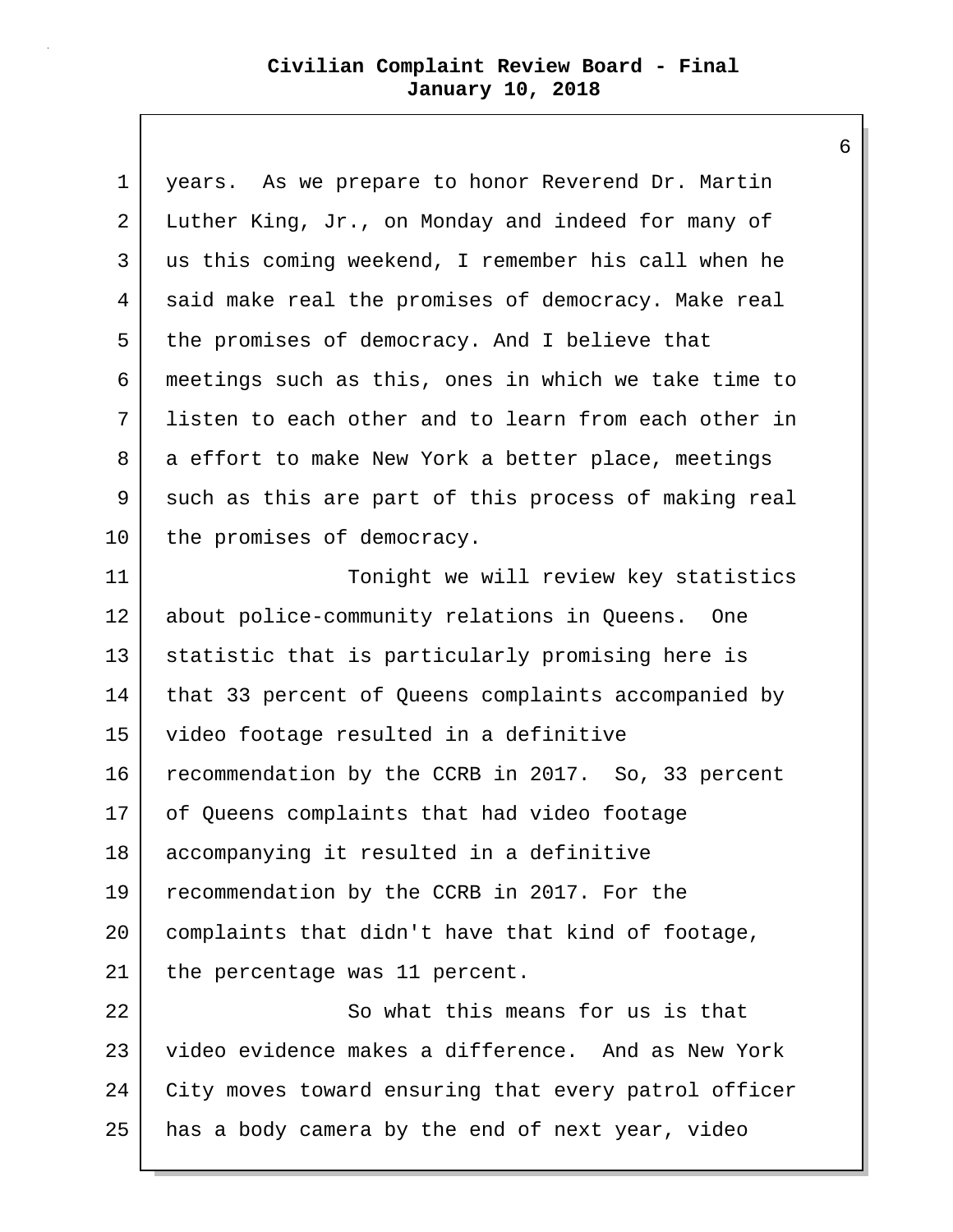1 evidence is going to have an even greater and more 2 | significant impact.

3 But I also want to say that as some 4 of you are aware, City Council recently passed the 5 Right To Know Act. This legislation will do two 6 primary things. The first is it will require 7 officers to give civilians a business card that 8 includes the officer's name and shield number, and 9 the city's hotline 311 number, which civilians can 10 call to comment about their interaction with the law 11 enforcement during the stop. The second thing it 12 does, this Right To Know Act, is that it requires 13 officers to inform civilians of their right to 14 refuse consent to a search if the civilian agrees. 15 If the civilian agrees the documented of consent 16 through the officer's body worn camera will be 17 presented. So, if the civilian agrees that consent 18 | will be so documented by the body worn camera. 19 The details of how this Right To Know

20 Act will be enforced is still coming together, but 21 the CCRB has been proactive in understanding how the 22 | Right To Know Act will affect your interactions, 23 | civilian's interactions, with police officers. 24 | The legislation won't go into effect 25 until later this year, so we won't observe its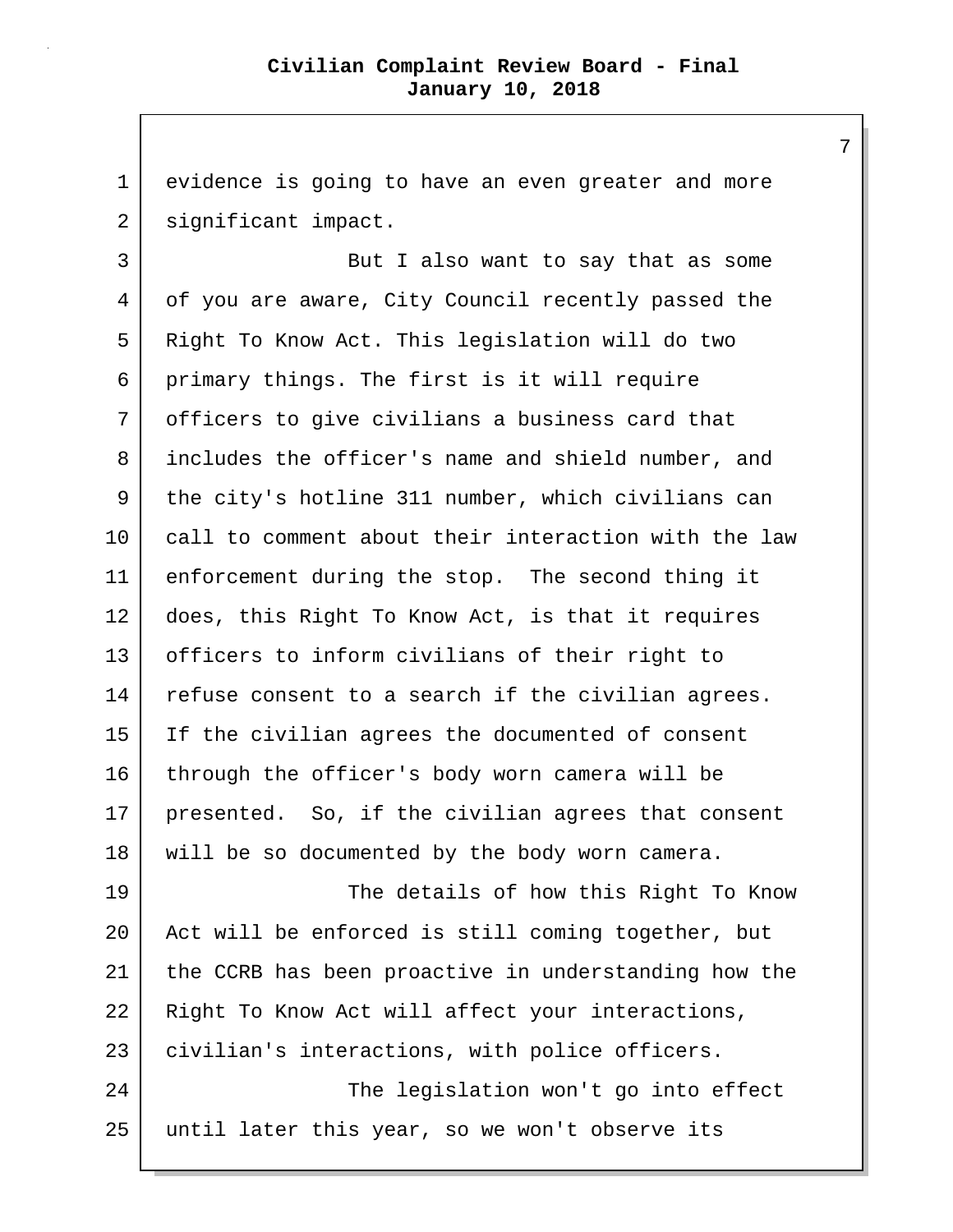| $\mathbf 1$ | impact right away. But let me say this, the Right    |
|-------------|------------------------------------------------------|
| 2           | To Know Act certainly will change policing in New    |
| 3           | York City. And if it increases New York City's       |
| 4           | ability to hold officers accountable for misconduct, |
| 5           | then the CCRB welcomes that change.                  |
| 6           | I would like to thank all of you once                |
| 7           | again and issue a reminder that the conversation     |
| 8           | about police-community relations doesn't end when    |
| 9           | this meeting ends. This is a conversation that       |
| 10          | everybody in this room must have and must consider   |
| 11          | it their civic duty to ensure that respect is a      |
| 12          | fundamental pillar of policing in New York City.     |
| 13          | Before I turn things over to our                     |
| 14          | Executive Director, Mr. Darche, I would like to      |
| 15          | thank some of the following commanding officers and  |
| 16          | others that are here tonight.                        |
| 17          | So, Captain Esvaldo Nunez of the                     |
| 18          | 114th precinct, welcome Captain Nunez.               |
| 19          | CAPTAIN NUNEZ: Good evening.                         |
| 20          | ACTING CHAIR DAVIE: Deputy Inspector                 |
| 21          | Peter Fortune of the 103rd precinct.                 |
| 22          | INSPECTOR FORTUNE: Good evening.                     |
| 23          | ACTING CHAIR DAVIE: Representatives from             |
| 24          | the 108th precinct, Officer Diaz. Officer Diaz.      |
| 25          | OFFICER DIAZ: Hello.                                 |
|             |                                                      |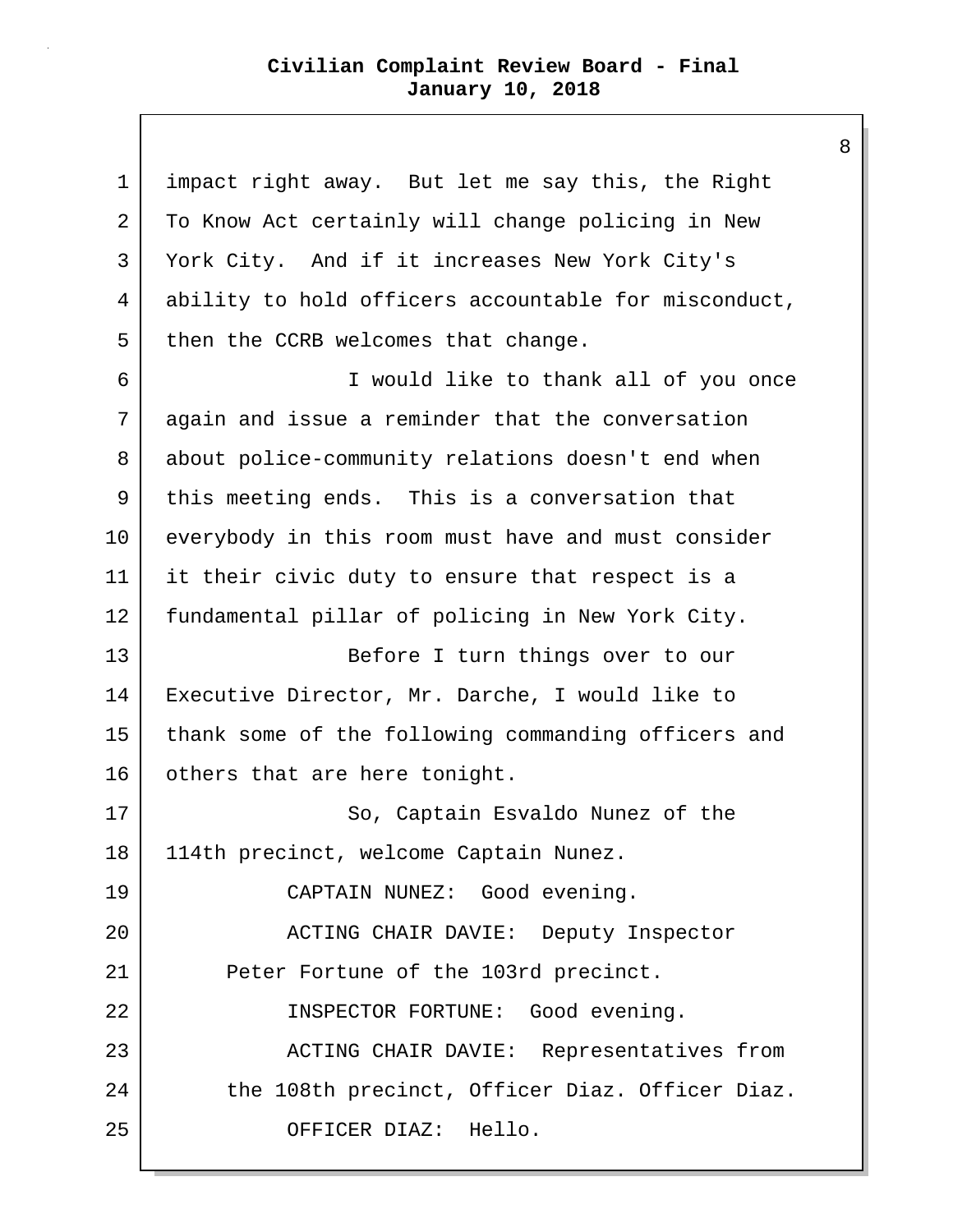1 **ACTING CHAIR DAVIE:** And from the 110th 2 | precinct, Captain Nicola Ventre. 3 CAPTAIN VENTRE: Hello. 4 | ACTING CHAIR DAVIE: Welcome, Captain 5 Ventre. 6 We also have the follow from the elected 7 | Cofficials offices, from the Queens DA office, 8 | Executive DA Jesse Sligh. 9 | A representative from Aravella Simotas' 10 office. Is that representative here? That's 11 you, okay, welcome. 12 We have a representative from 13 Assemblymember Nolan's office. Is that 14 representative here? Thank you, 15 representative. 16 A representative from Council Member 17 Moya's office. Welcome. 18 | The A representative from the comptroller's 19 office and a representative from Assemblyman 20 Barwell's office. Okay, I think that's it. 21 So, I will turn this portion of the 22 meeting over to CCRB Executive Director, 23 Jonathan Darche. 24 | MR. DARCHE: Thank you, Chairman Davie. I 25 would like to thank our host, the Queens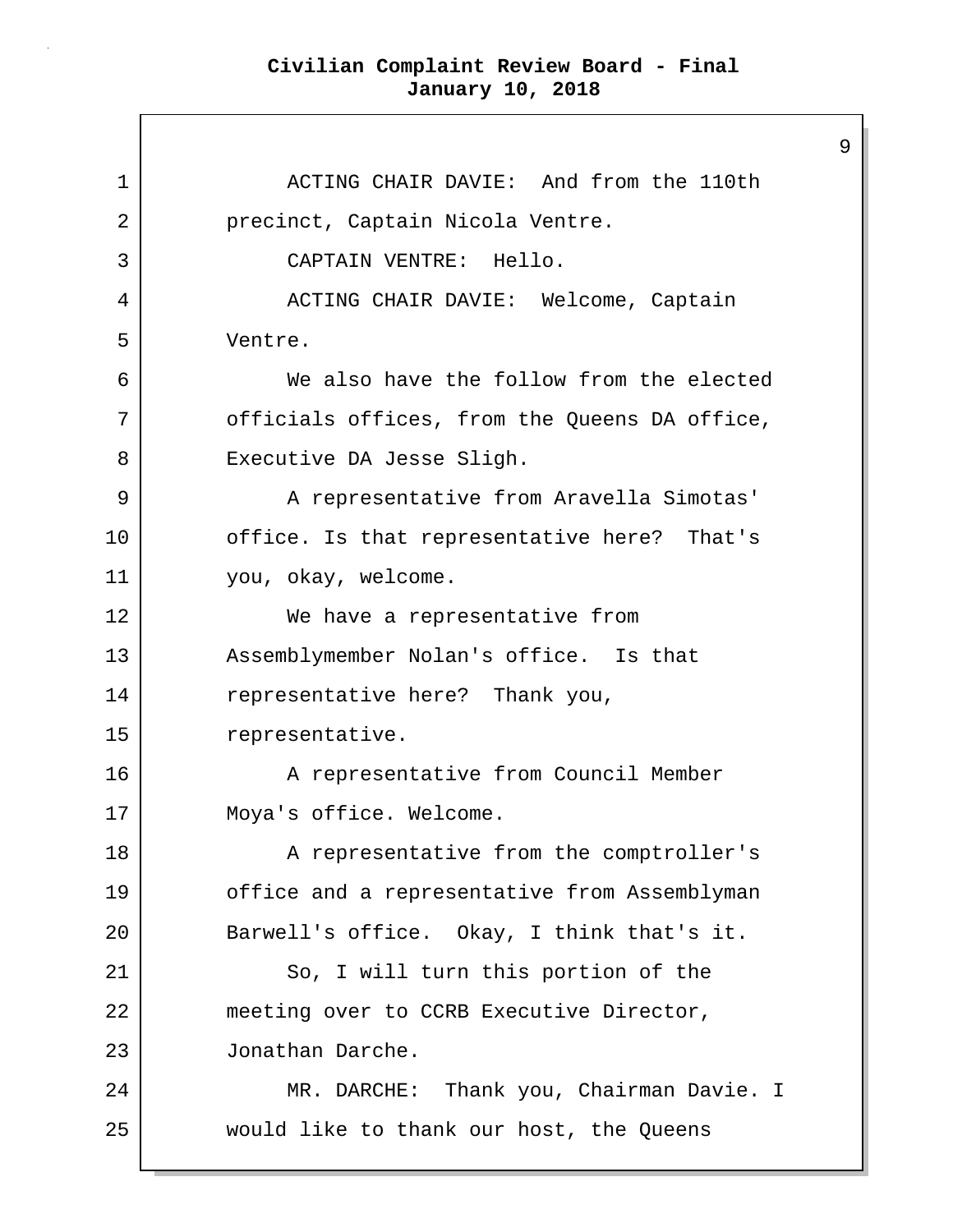| $\mathbf 1$ | Library in long Island City, in particular the |
|-------------|------------------------------------------------|
| 2           | library manager, Ms. Smith, and her incredible |
| 3           | staff for allowing us to use their facility    |
| 4           | tonight.                                       |
| 5           | It means a lot to me to be here in Queens      |
| 6           | tonight. I grew up in Queens. I live in Queens |
| 7           | and my son is growing up in Queens too.        |
| 8           | If the investigators Patrick Yu and            |
| 9           | Charlie Hartford can stand up. So, they are    |
| 10          | CCRB investigators and they are here today if  |
| 11          | anyone wants to make a complaint, they're here |
| 12          | to take your complaints down so we can         |
| 13          | investigate them. In addition, I would like to |
| 14          | acknowledge Tricia Ramcharit. She's the        |
| 15          | agency's new Queens Outreach Coordinator.      |
| 16          | Tricia, she's right there. Welcome, Trish.     |
| 17          | Since we intend to have the outreach and       |
| 18          | policy units do presentations that focus       |
| 19          | specifically on Queens I'm going to forgo my   |
| 20          | usual recitation of the monthly statistics.    |
| 21          | But the full complement of the agency's        |
| 22          | statistics is available on the agency's        |
| 23          | website.                                       |
| 24          | Chairman Davie spoke a little about the        |
| 25          | Right To Know Act. Please note that should the |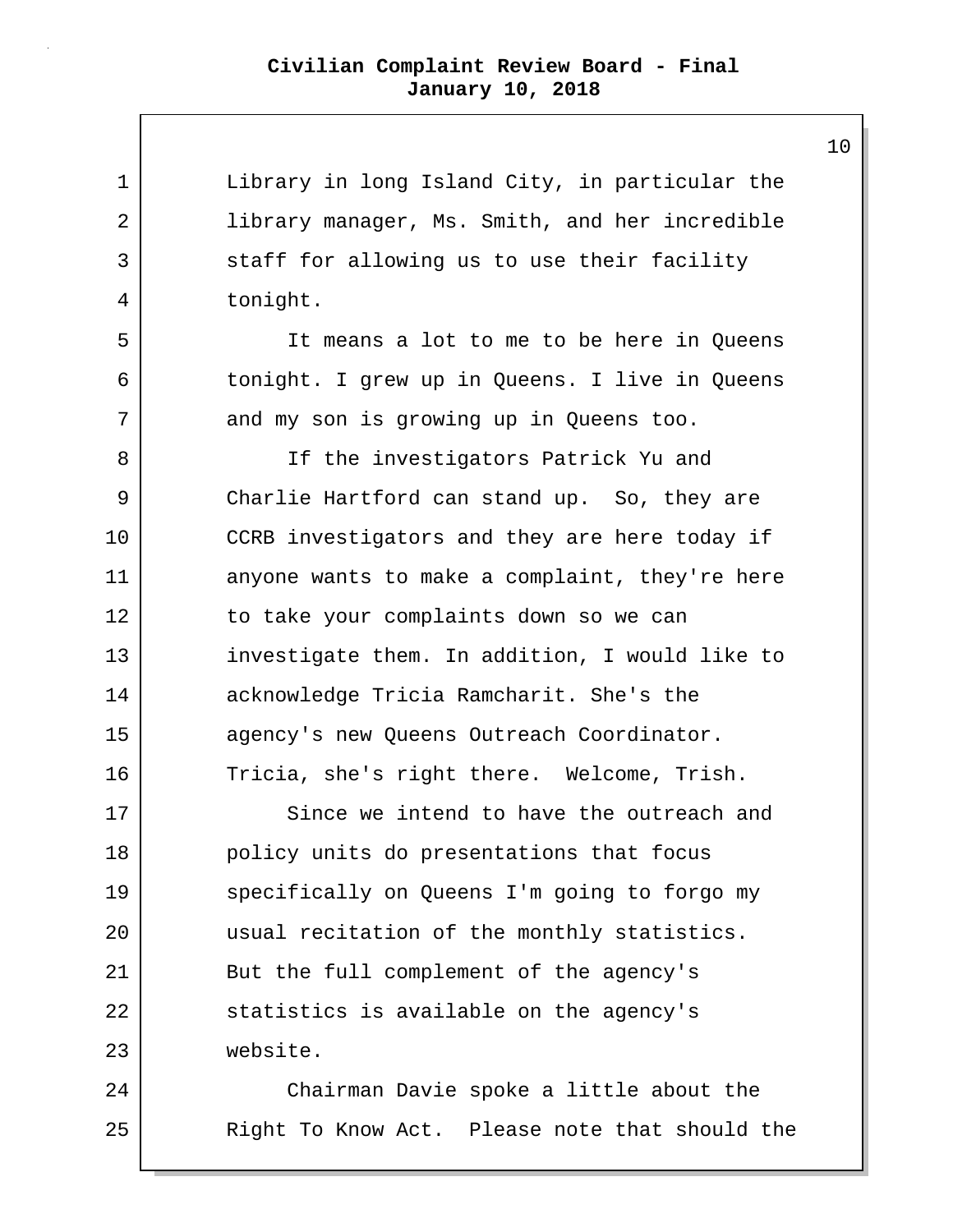| $\mathbf 1$ | Right To Know Act be enacted, it will not go     |
|-------------|--------------------------------------------------|
| 2           | into effect until September of this year.        |
| 3           | The act consists of two parts. The first         |
| 4           | involves people's rights when getting stopped    |
| 5           | by members of the NYPD. The second involves      |
| 6           | documenting how people give consent to search.   |
| 7           | The agency is coordinating with the              |
| 8           | department to ensure we understand how they are  |
| 9           | training members of service and what is          |
| 10          | expected of officers.                            |
| 11          | The agency has also been in communications       |
| 12          | with 311 to better understand how they train     |
| 13          | operators to route comments received from        |
| 14          | civilians. We are updating the scripts that      |
| 15          | operators use when individuals call with         |
| 16          | complaints or comments. In addition, the agency  |
| 17          | is working with 311 to give presentations to 311 |
| 18          | operators so that they will better understand    |
| 19          | when to route callers to the CCRB, as well as    |
| 20          | update the 311 website, to make it easier for    |
| 21          | New Yorkers to file complaints with the agency   |
| 22          | online.                                          |
| 23          | Again, I would like to thank you all for         |
| 24          | attending.                                       |
| 25          | ACTING CHAIR DAVIE: Do any of our board          |
|             |                                                  |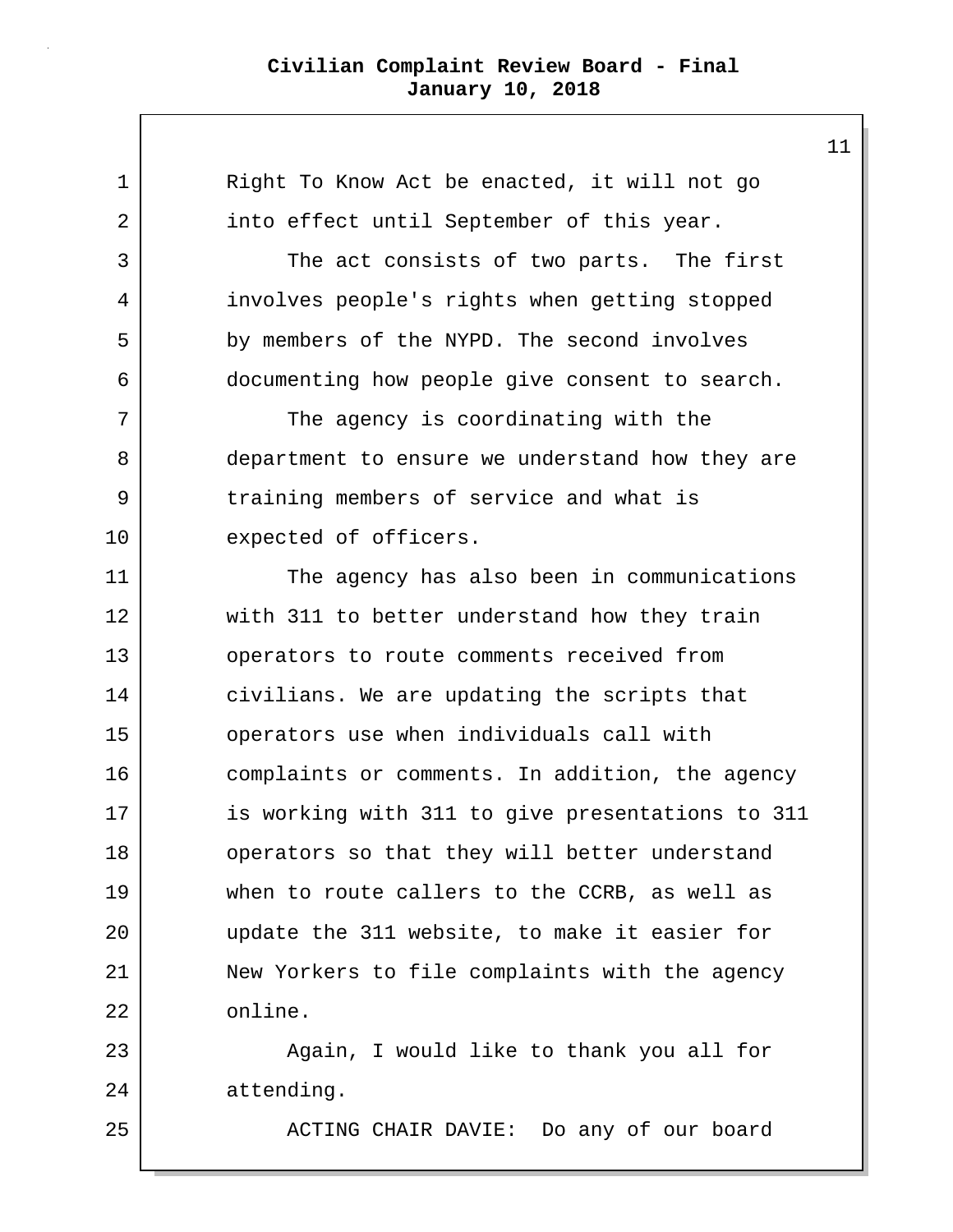1 members have any questions for our Executive 2 Director? 3 (No response.) 4 ACTING CHAIR DAVIE: All right. Then we 5 would like to give our commanding officers, 6 | representatives from the precinct and other 7 representatives from elected officials an 8 | opportunity to bring brief remarks. If you 9 would like to, you can come here to the podium. 10 Precinct captains, precinct 11 representatives, anyone? 12 (no response.) 13 | ACTING CHAIR DAVIE: Anyone from the 14 elected officials offices? 15 (no response.) 16 ACTING CHAIR DAVIE: No? We got a quiet 17 group here. 18 | MR. DARCHE: Mr. Chair, I just wanted to 19 thank Mr. Sligh from the Queens DA Office for 20 coming out today. 21 When I first went to the Queens DA Office, 22 Mr. Sligh taught me so much and it means a lot  $23$  to me, and the community, that he's here today. 24 And I just wanted to tell the member of the 25 community here how much he has done for Queens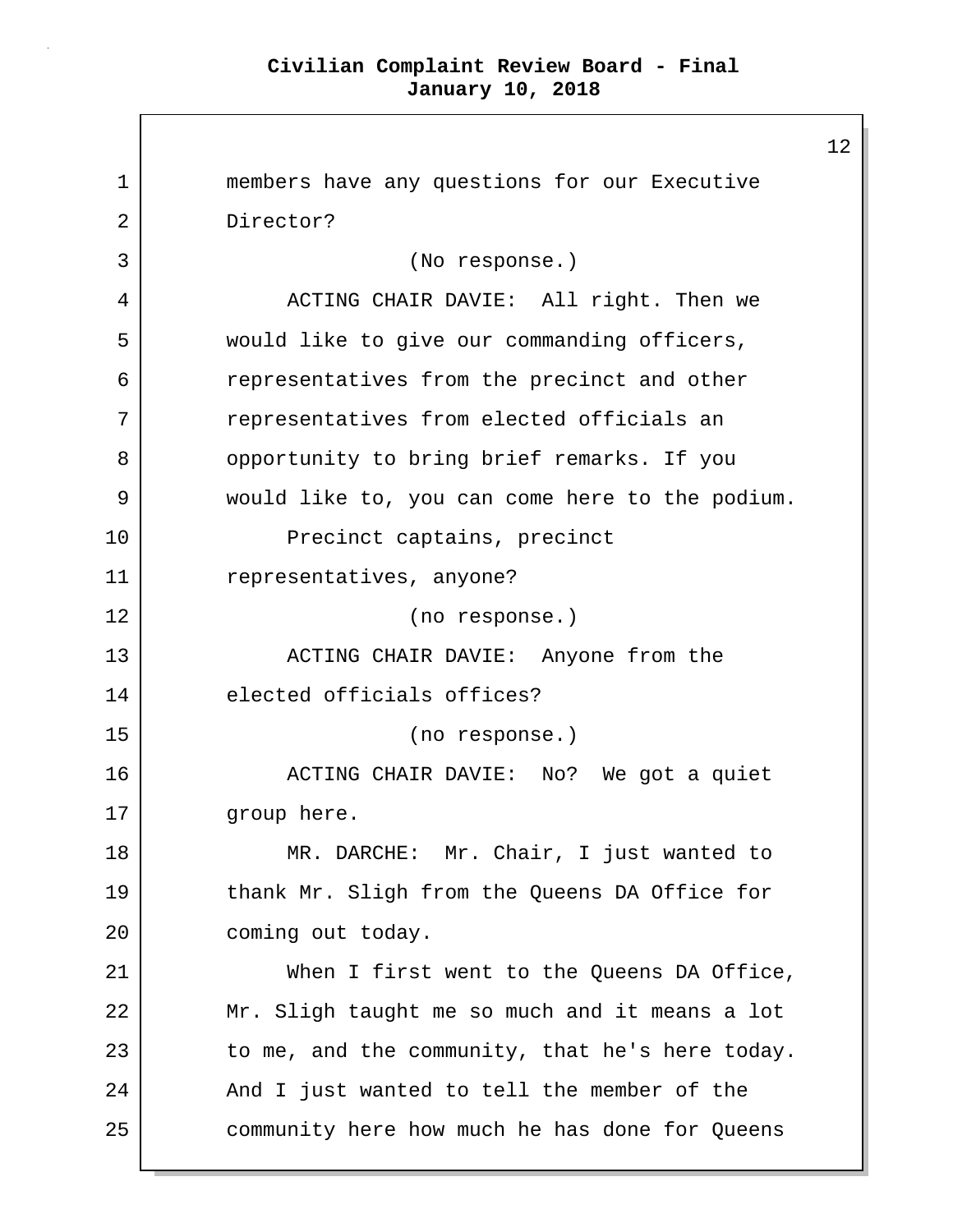1 County, and continues to do, and we are really 2 | lucky to have someone like him working for all 3 of us. 4 | ACTING CHAIR DAVIE: Thank you. 5 Mr. Sligh, are you sure we can't get you to say 6 something? 7 MR. DARCHE: That was not what I was 8 doing. 9 ACTING CHAIR DAVIE: All right. Well, 10 welcome. 11 MR. SLIGH: Thank you. 12 ACTING CHAIR DAVIE: I quess we will now 13 move to public comment section. I want to give 14 all the people who have signed up to speak an 15 | opportunity to speak. I will reminded you, we 16 would like for you to keep your comment to two 17 minutes, so if you will -- I'm sorry, I'm told 18 that these current speakers get five minute and 19 then for the public commentary period we will 20 ask speakers to keep their comments to two 21 minutes. 22 So, the first speaker I have is Kenny 23 Carter, who is founder of Fathers Alive In The 24 Hood, F.A.I.T.H, organization. 25 MR. CARTER: Peace everybody. How you all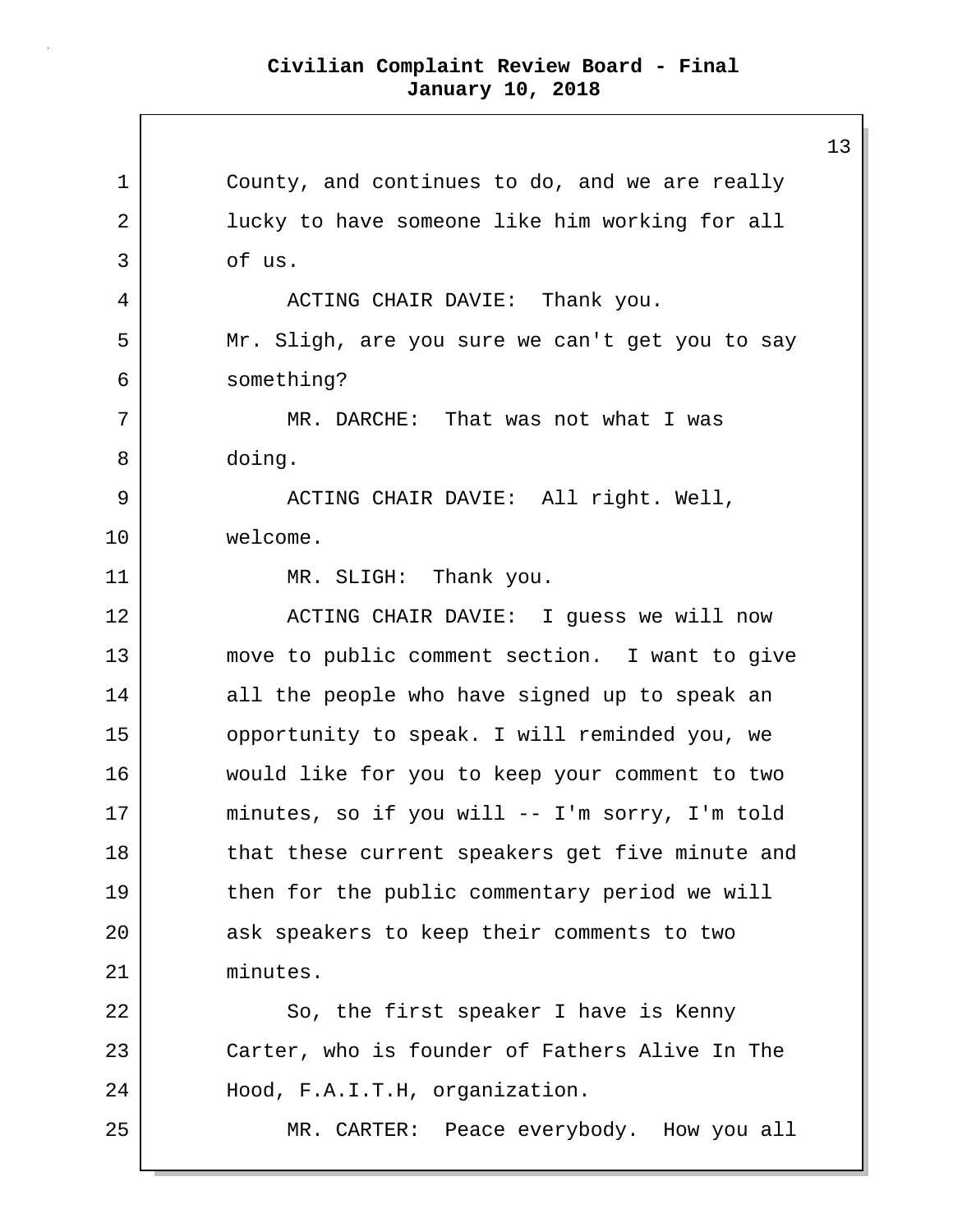1 doing? Like you said, it's a real quiet room 2 here today. 3 So, just to tap into the quietness, in our 4 communities every so often we have meetings 5 such as this, or even other meetings that are 6 really pertinent to the residents of the 7 communities -- just by a show of hands, how 8 many people live in this nearby area? 9 (Audience members raise hands.) 10 MR. CARTER: Case in point. Where you 11 have a lot of individuals that they're are not 12 hearing the call of civilians to be at these 13 kind of meetings, to understand that their 14 presence here is important. And it saddens me 15 on a regular basis -- I'm also part of my 16 community board, Community Board 12, in 17 Jamaica. I've done numerous groups in this 18 area here: Queensbridge Housing Projects, 19 Astoria, Ravenswood. We've done a lot of 20 mentorship programs that works with a lot of 21 the youth in these communities. 22 So, just dealing with things around here, 23 not only here but other places as well, people 24 who are not affected, directly, they really 25 don't respond. Do you agree?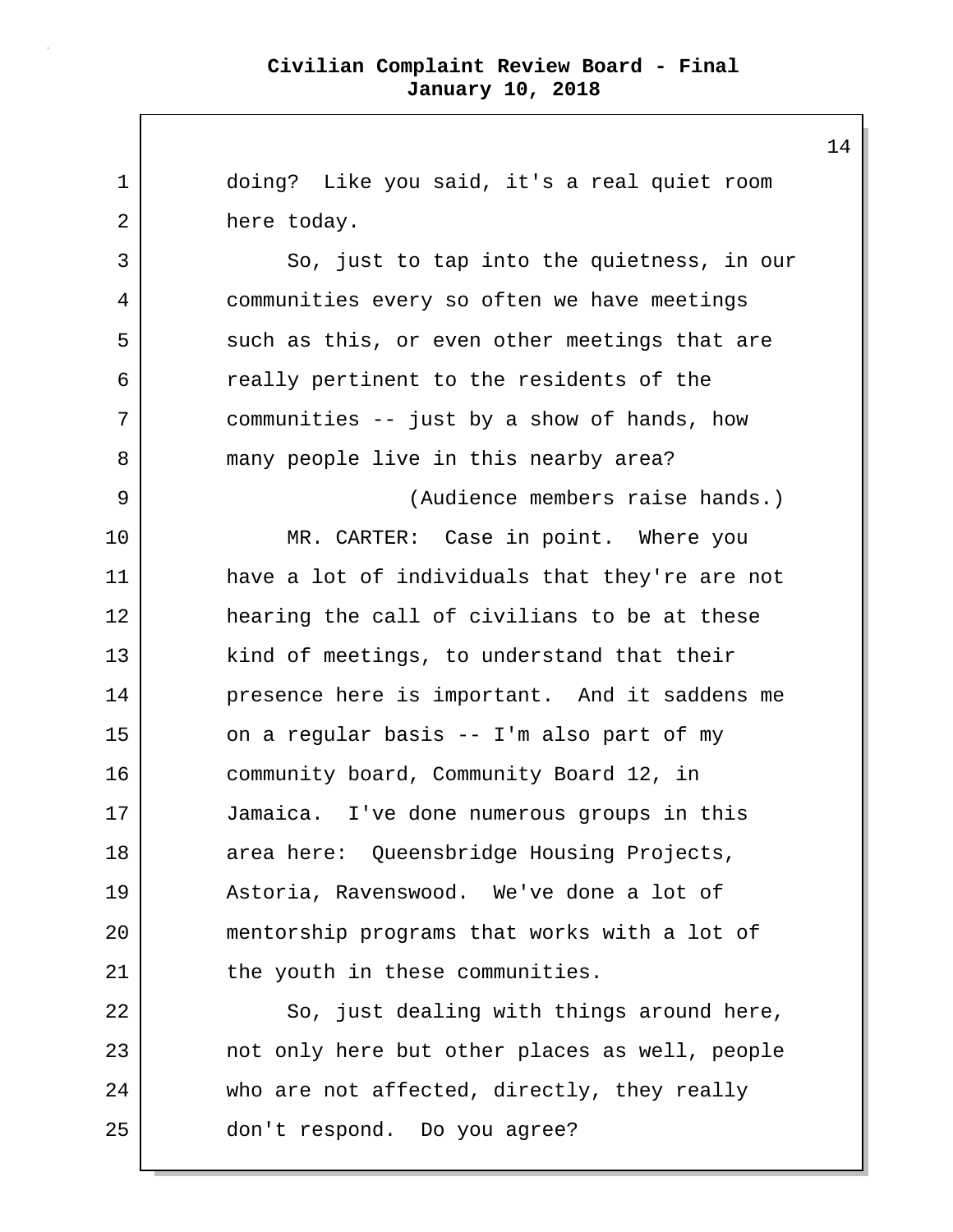1 I If they're not affected directly by any 2 | kind of situation, whether it be a situation 3 with an officer or whatever it might be this is 4 going on in the community, if it's not that 5 particular group of people that are really 6 affected by it, not too many are going to show 7 up to events like this to voice their opinion.

8 | So, you know, first, I think we need to, 9 kind of like, revise a tactic that will get the 10 community that's really being affected a lot 11 more involved.

12 From doing work with the 103rd precinct in 13 Jamaica, Southeast Queens area, we have BTG 14 It's a beautiful organization that was 15 constructed with police and civilians to pretty 16 much get together and it says exactly what it 17 says BTG, bridge the gap. And at Bridging The 18 Gap there is a Community Relations Liaison 19 who's here right now, Sergeant Fason, from the 20 103rd, and there's a few other officers that 21 work with it, hand in hand, and they kind of 22 hear the hearts of the people.

23 These officers are some of the only 24 officers that I probably ever seen that's 25 | The really literally out doing hand to hand work,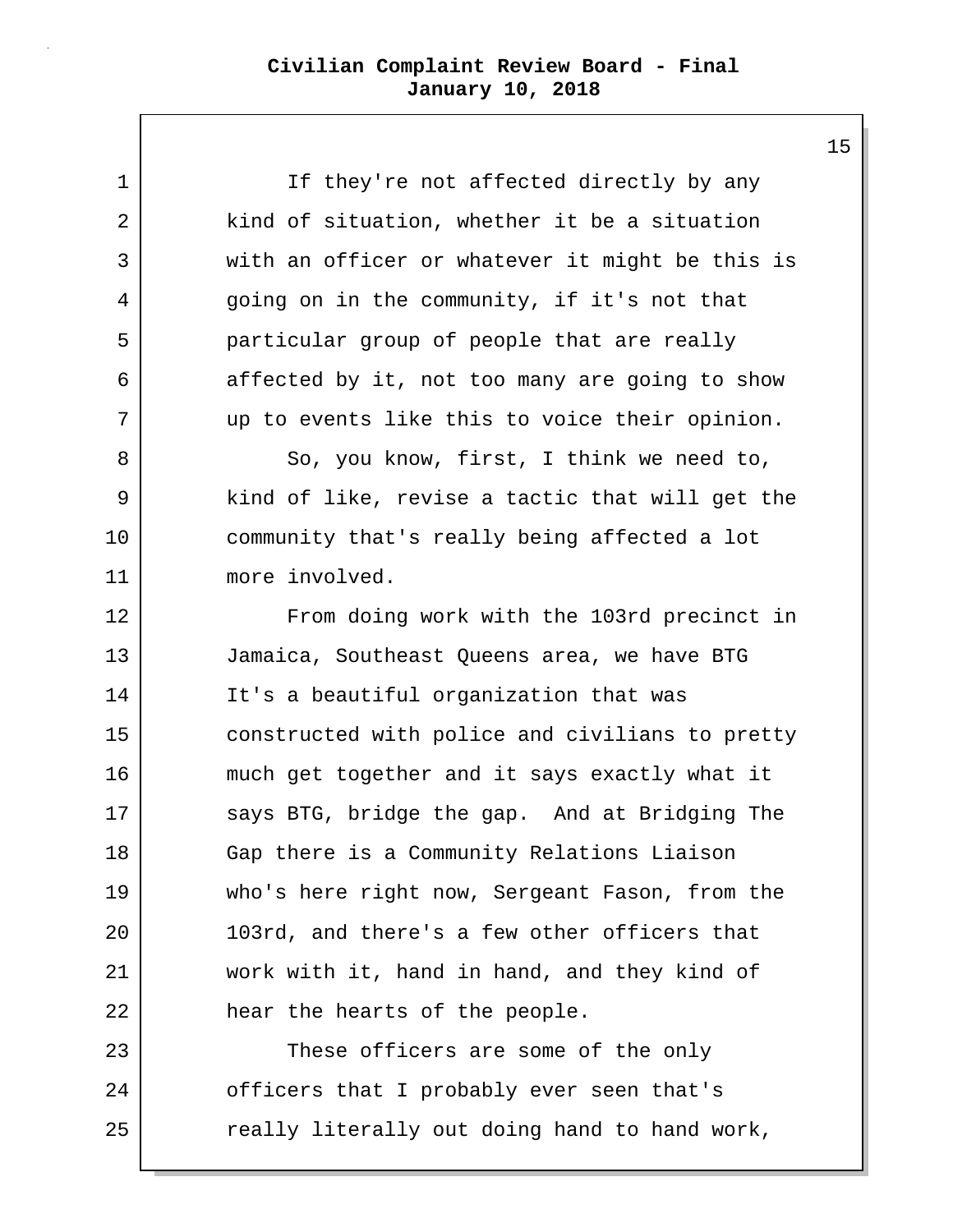1 like giving out turkeys, or coats, or whatever 2 it might be, really forming relationships with 3 the community. 4 At this particular point in time, we need 5 more officers like Sergeant Fason and the rest 6 of her partners that are actually out and 7 really trying to aggressively form a 8 | The relationship with the people that they're 9 policing. 10 At this point there is not a lot of 11 individuals who make it good for the officers 12 that do come into the community, the CBOs, 13 | right? We have a CBO Program that they have, 14 and you have outside of CBO, you have special 15 units. So, they'll have a special unit from 16 the Bronx or somewhere, and they'll come into 17 the community not knowing anything that's been 18 | going on with CBOs or whatever with programs 19 that have already been established and the 20 relationships that are being built. You have 21 these officers come from the Bronx, probably 22 coming over here to the 108th precinct, from 23 the 108 or the 114th precinct area, and then 24 they will harass, they will violate some kind 25 of rights, they will do something that will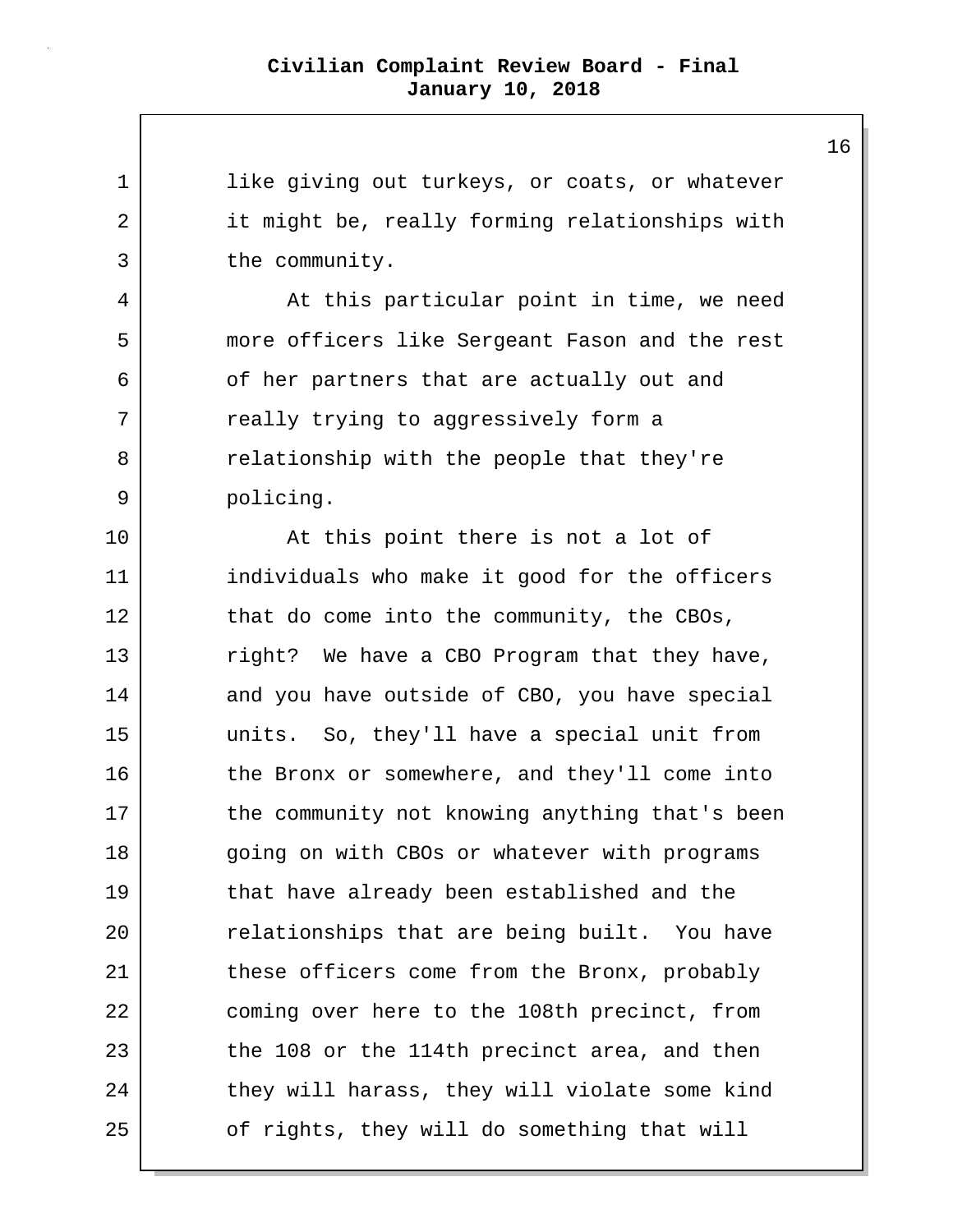| $\mathbf 1$ | infringe upon a relationship that was already  |
|-------------|------------------------------------------------|
| 2           | kind of being constructed with the people that |
| 3           | live in the community.                         |
| 4           | So, I don't know if there is some kind of      |
| 5           | system that can be put together so, that when  |
| 6           | you have visiting precincts from these special |
| 7           | squads that come, you guys are familiar with   |
| 8           | what I'm talking about?                        |
| 9           | (Affirmations from audience.)                  |
| 10          | MR. CARTER: Am I speaking kind of left?        |
| 11          | Anybody understands what I'm saying?           |
| 12          | MR. LOGAN: Right on point, brother.            |
| 13          | MR. CARTER: All right. So, we have these       |
| 14          | special units that come from the Bronx or they |
| 15          | will come from Brooklyn, wherever they come    |
| 16          | from, to police Queens. The young boy that we  |
| 17          | know --he goes to church every Sunday, he      |
| 18          | probably comes and he chills with his friends  |
| 19          | outside. We know he's not a threat. But we     |
| 20          | know he has that demeanor where it looks like  |
| 21          | kind of awkward or whatnot to somebody who is  |
| 22          | not from around here. So, for somebody who is  |
| 23          | not from around here, then automatically it    |
| 24          | goes to, well, this could be a possible        |
| 25          | problem. But we know that he lives with his    |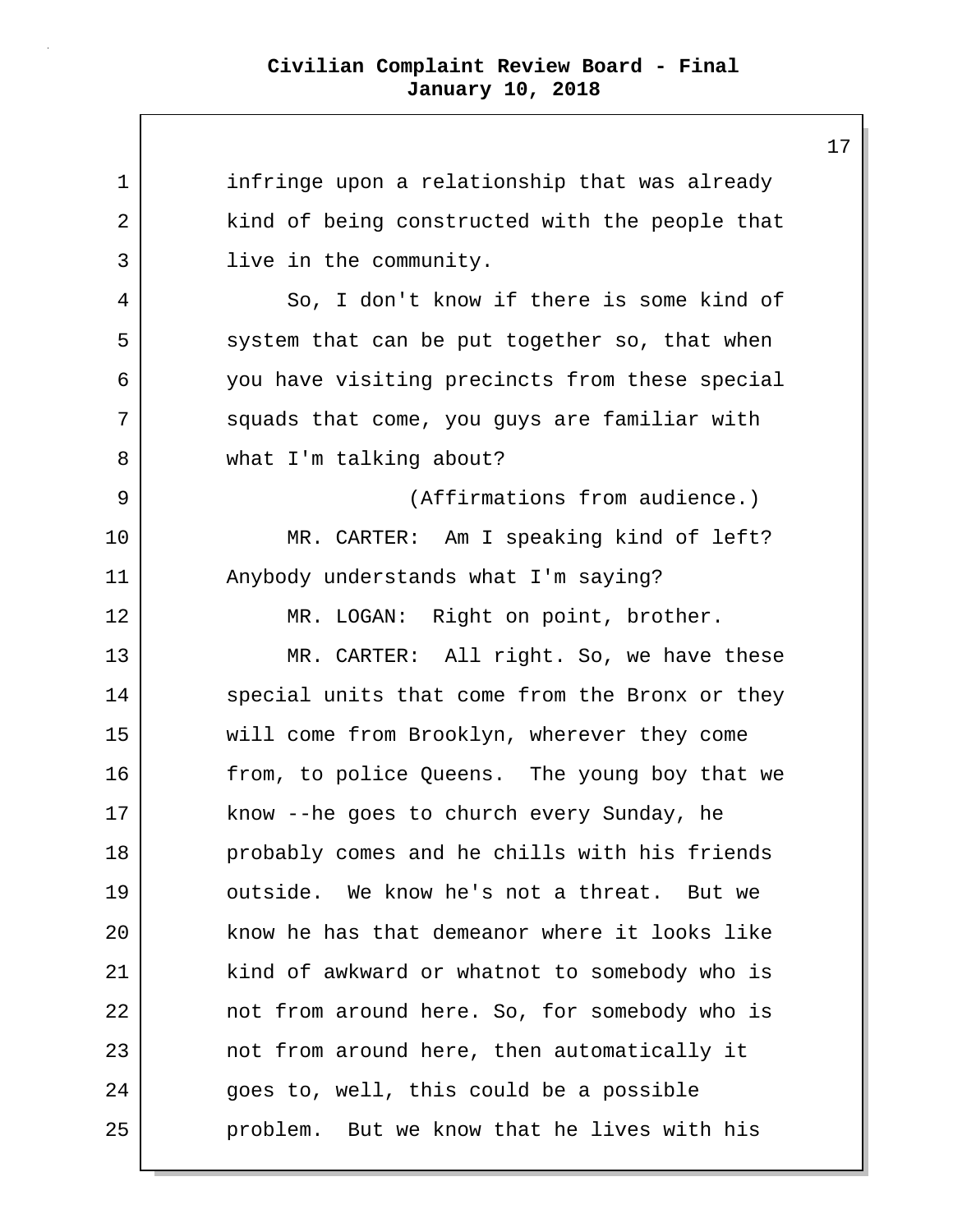18

1 erandmother or by himself, his mom and pops 2 past away when he was a young boy, and the kid 3 has other issues. But opposed to looking at 4 those kind of issues we go and put a stranger 5 in the midst of the situation and we expect a 6 stranger to respond in a pleasant manner, after 7 we have a lot of the media that is already 8 projecting a lot of the negative police 9 behaviors -- and nine times out ten the 10 negative police behaviors that I've been seeing 11 recently are not even from New York City. It 12 can be from a neighboring state or different 13 states, and you have these same cops that come 14 into your community. They're being judged by 15 what people are seeing outside.

16 So of course when an officer comes in the 17 community, and you got a community that what 18 they're talking about is guns or violence or 19 sex, or drugs or whatever it is, from out of 20 this community, whether it be via a web series 21 | or via the internet, or Youtube, or whatever it 22 is, there is an imagery that is being pushed 23 | out -- automatically. Anybody ever see a web 24 series based on the projects --

25 ACTING CHAIR DAVIE: I'm going to need you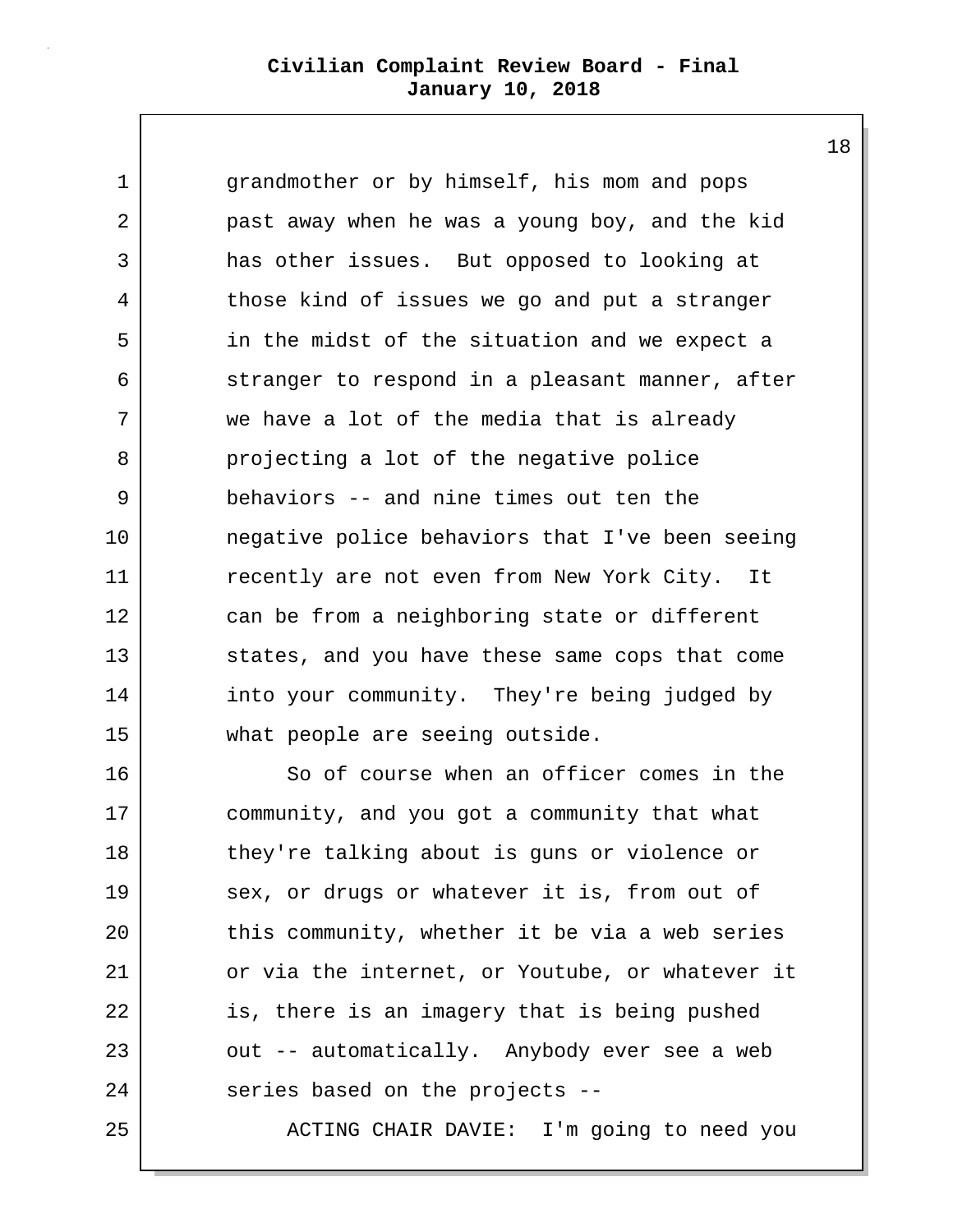1 to sum it up.

2 MR. CARTER: I'm about to sum it up right 3 now. There is a web series called Project Heat. 4 That's something out of pink house, that's one 5 | of the areas that we are particularly working 6 in right now in East New York, Brooklyn. So, 7 in Project Heat, there's nothing but a lot of 8 gun slinging and a lot of people getting shot 9 and murdered.

10 So, if someone was to look at this 11 particular web series, they would really feel 12 that these are some of the real particular 13 situations that are really going on right now 14 in East New York, Brooklyn.

15 What I'm saying is instead of individuals 16 judging from outside, we need to have more 17 people that are willing to get out of their 18 cars and park for a minute and talk to some of 19 the people in the community.

20 There is no relationship. There is really 21 a hard, a hard dictatorship kind of  $22$  relationship that is going on  $-$ 23 (Inaudible response from the 24 audience.) 25 | ACTING CHAIR DAVIE: Thank you, sir. Let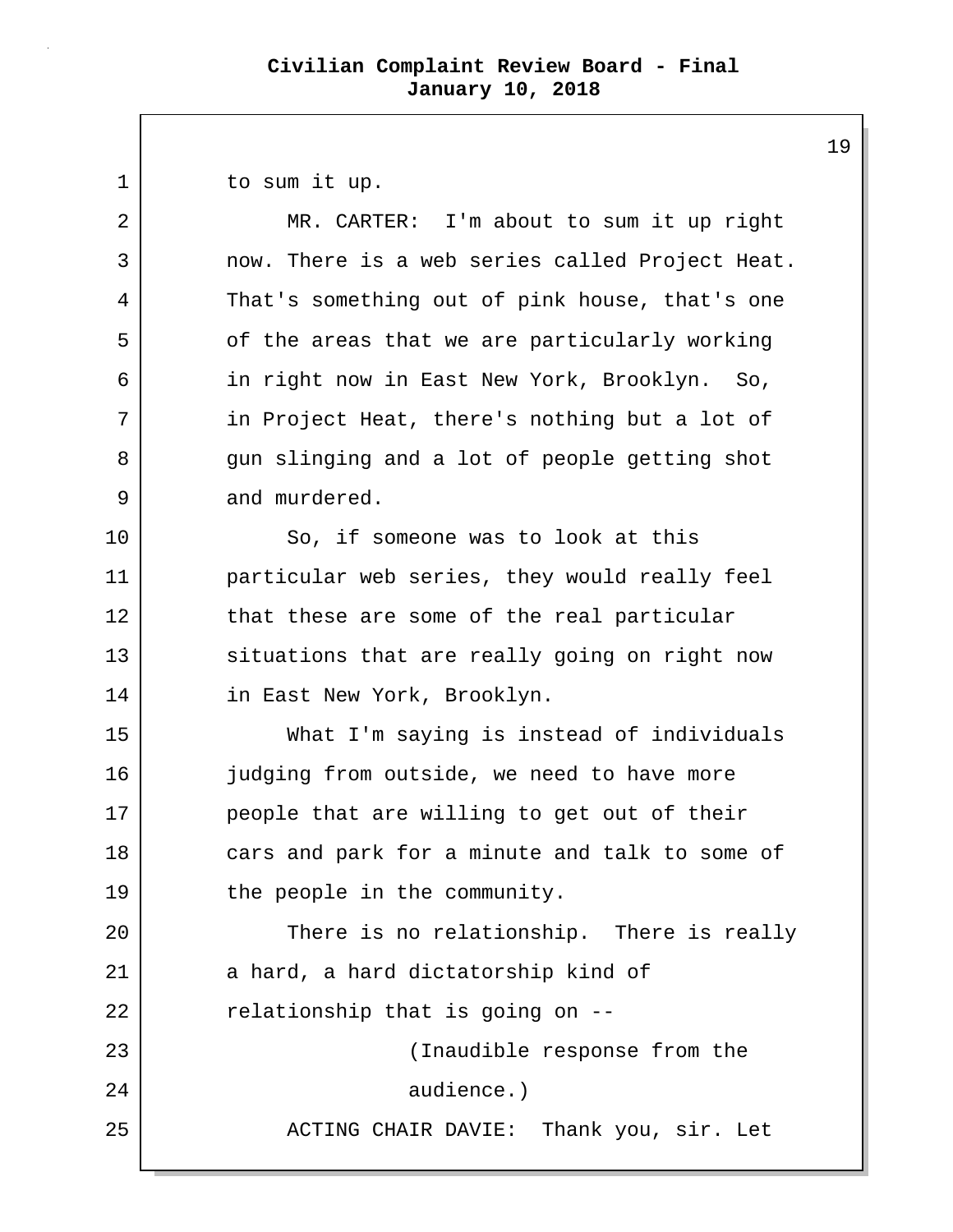$\mathsf{I}$ 

|    |                                                 | $\overline{a}$ |
|----|-------------------------------------------------|----------------|
| 1  | me see if anybody from any of the precincts     |                |
| 2  | want to respond at all?                         |                |
| 3  | (No response.)                                  |                |
| 4  | ACTING CHAIR DAVIE: Nobody? Okay. Any of        |                |
| 5  | the board members?                              |                |
| 6  | (No response.)                                  |                |
| 7  | ACTING CHAIR DAVIE: Okay, thank you,            |                |
| 8  | Mr. Carter.                                     |                |
| 9  | The next speaker is Reverend Pastor Thia        |                |
| 10 | Reggio of Astoria First Presbyterian Church.    |                |
| 11 | REVEREND REGGIO: Good evening everyone.         |                |
| 12 | Thank you for those remarks. I knew that        |                |
| 13 | anybody speaking, that we would overlap and     |                |
| 14 | talk about similar issues.                      |                |
| 15 | If you live in Queens, you know it's about      |                |
| 16 | the amazing diversity that's here and the need  |                |
| 17 | to preserve that and be aware of it and work    |                |
| 18 | with everybody.                                 |                |
| 19 | The church that I serve in Astoria is a         |                |
| 20 | very small congregation, but because we are     |                |
| 21 | here, we have folks from every where, from      |                |
| 22 | Japan and Philippines and Jamaica and Sudan and |                |
| 23 | other places in America. And what we've         |                |
| 24 | noticed was that in this past year, since       |                |
| 25 | November of 2016, people were having incidents  |                |
|    |                                                 |                |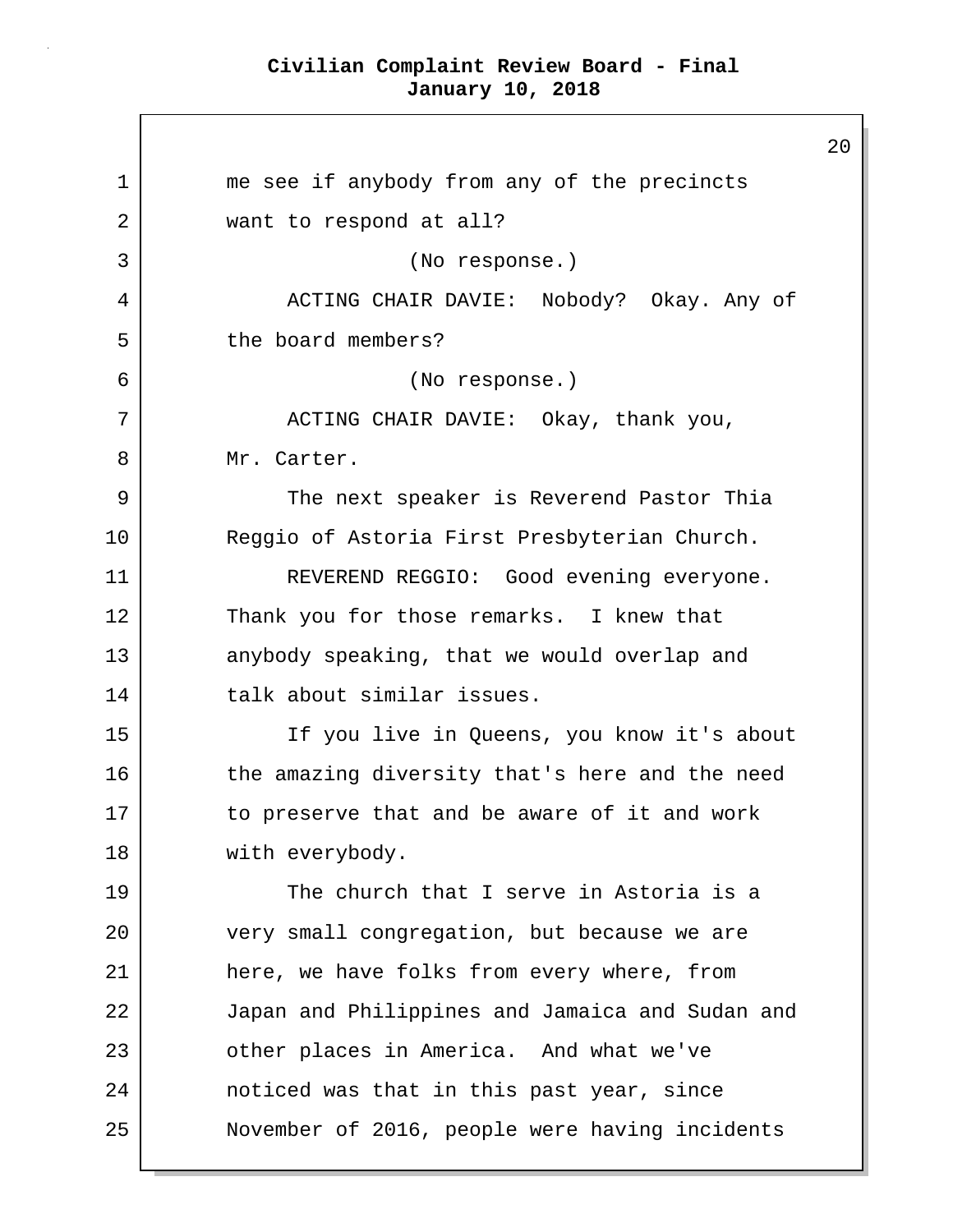1 of real fear, and we got involved with, 2 informally, forming some accompaniment programs 3 for folks who felt uncomfortable from maybe 4 walking from home, the book store, or some 5 place where they were out. We had, there have 6 been people coming in, literally, on a Sunday 7 morning, coming in with experiences not with 8 the police or other authorities, but with other 9 people in the community who were saying things 10 that they weren't before. 11 | Thave a young mother in my congregation 12 who, as Mr. Carter said, is seeing things that 13 are going on in the world. And I see the fear 14 that she has for her son who's now six. 15 So, I feel that preserving that 16 immigration quality, but not just immigration, 17 I think it's really important to lift up that 18 people sometimes come to this country against 19 their will. And that's been a part of our 20 history and that's a part of who we are 21 currently and that we have that dynamic going 22 on as well. 23 I think, coming from a Presbyterian 24 background -- I don't know if you have heard

21

25 the saying, the frozen chosen? But we tend to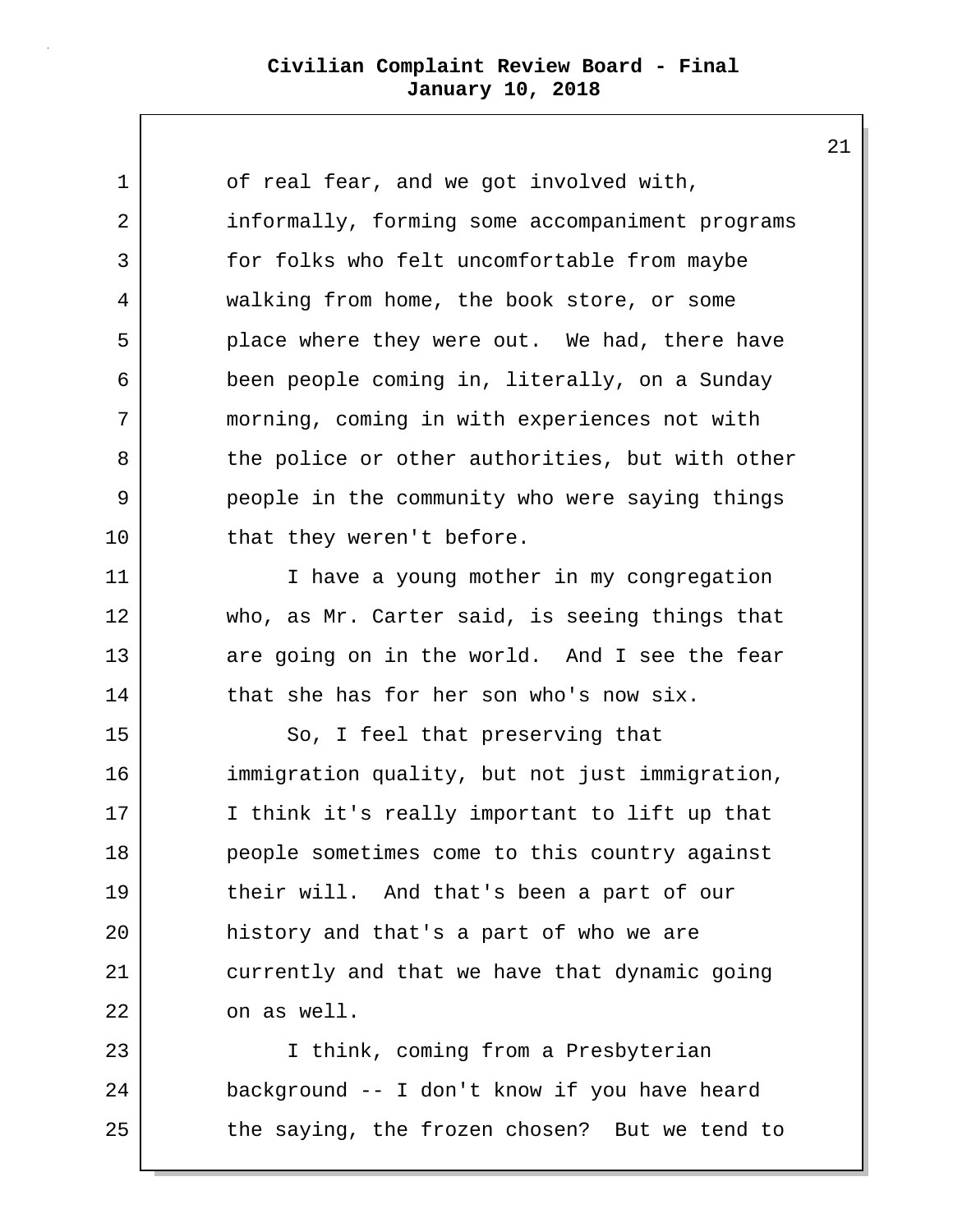1 have an emphasis on order. We have two parts of 2 | our constitution, one is called The Book of 3 Order, so we're big on order. And I think 4 that's good in a sense of working together 5 within structures. I also think too often we 6 think of order as separating things out from 7 one another and creating boxes for people to be 8 in, and we're blessed to have a police officer 9 in our congregation who has been a way of 10 demonstrating to folks that that is not the way 11 | that you build trust in communities.

12 So, I would love to see this program, this 13 camera program in particular, to be a way of 14 police supporting people and feeling safe and 15 that's it's not okay to be abusive to other 16 people in the community, and that the presence 17 of, the police presence, is something to 18 benefit that.

19 But I would also like to take this kind 20 of, I mean, I already now have information 21 about this other group that I would love to 22 know more about, and I think this is the 23 opportunity for us to work together because the 24 way that you build communities is to bring 25 people together, not separate them.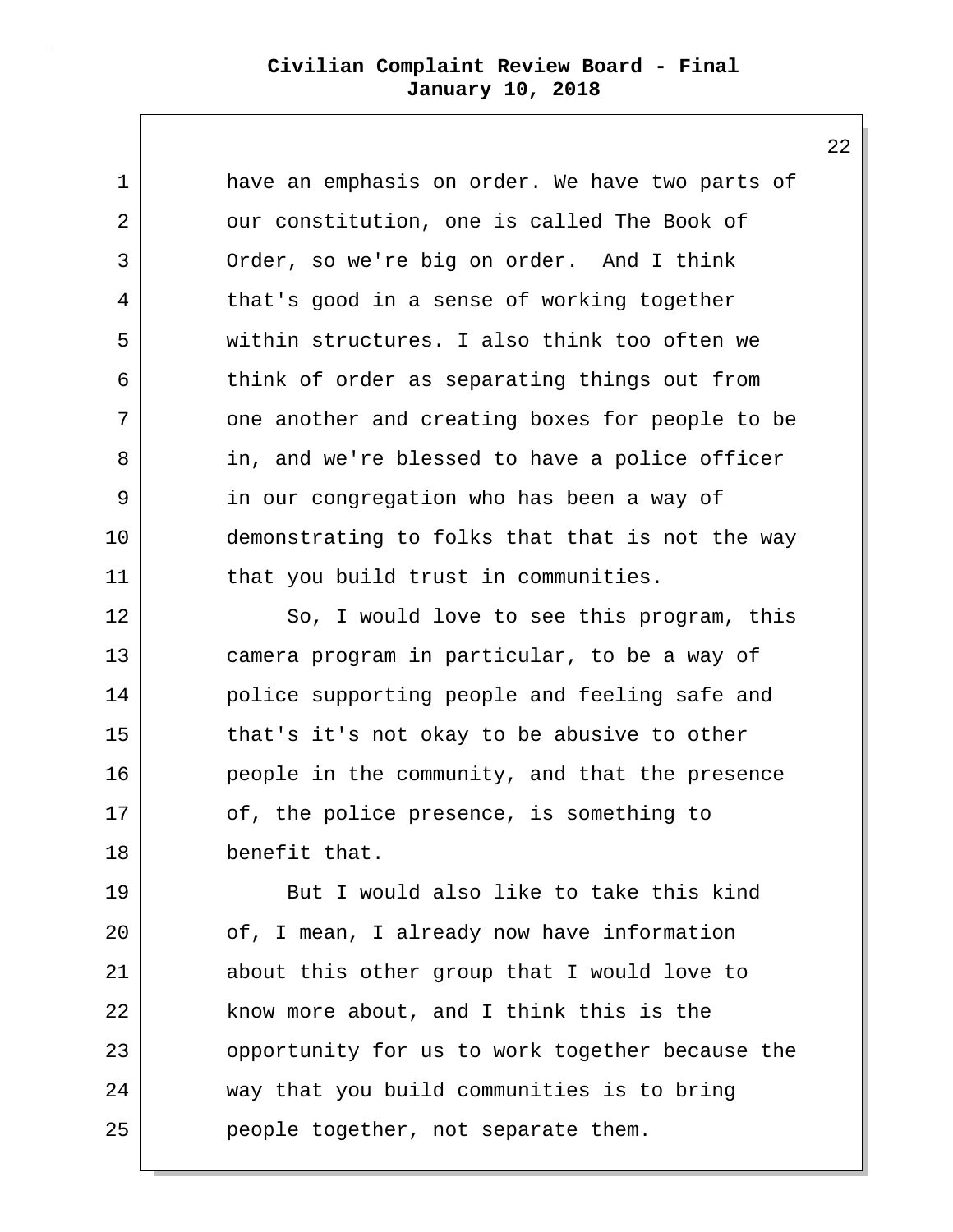1 I will sum up by saying one of the 2 questions was about the future and I think that 3 as Queens hits the slow roll of gentrification, 4 I think it's really important for us to 5 | The remember that this is a community that is very 6 diverse, and sometimes it's easy to default to 7 people who feel more entitled to the attention 8 of the police, or more attuned to a sense of 9 authority, where as people who are coming from 10 other cultures may be fearful or not aware of 11 those systems, and if we can foster a sense 12 that there is real equality and community 13 through this kind of effort, I think that would 14 be really beneficial. 15 | ACTING CHAIR DAVIE: Thank you, Reverend 16 Reggio. Any questions from any of the board 17 members? 18 (No response.) 19 ACTING CHAIR DAVIE: All right. Thank you. 20 Next on the speakers list is Karen Dennis, 21 the president of the PSA9 Police Precinct 22 Community Council. 23 | MS. DENNIS: Good evening everyone. I 24 appreciate you allowing me the opportunity to 25 speak.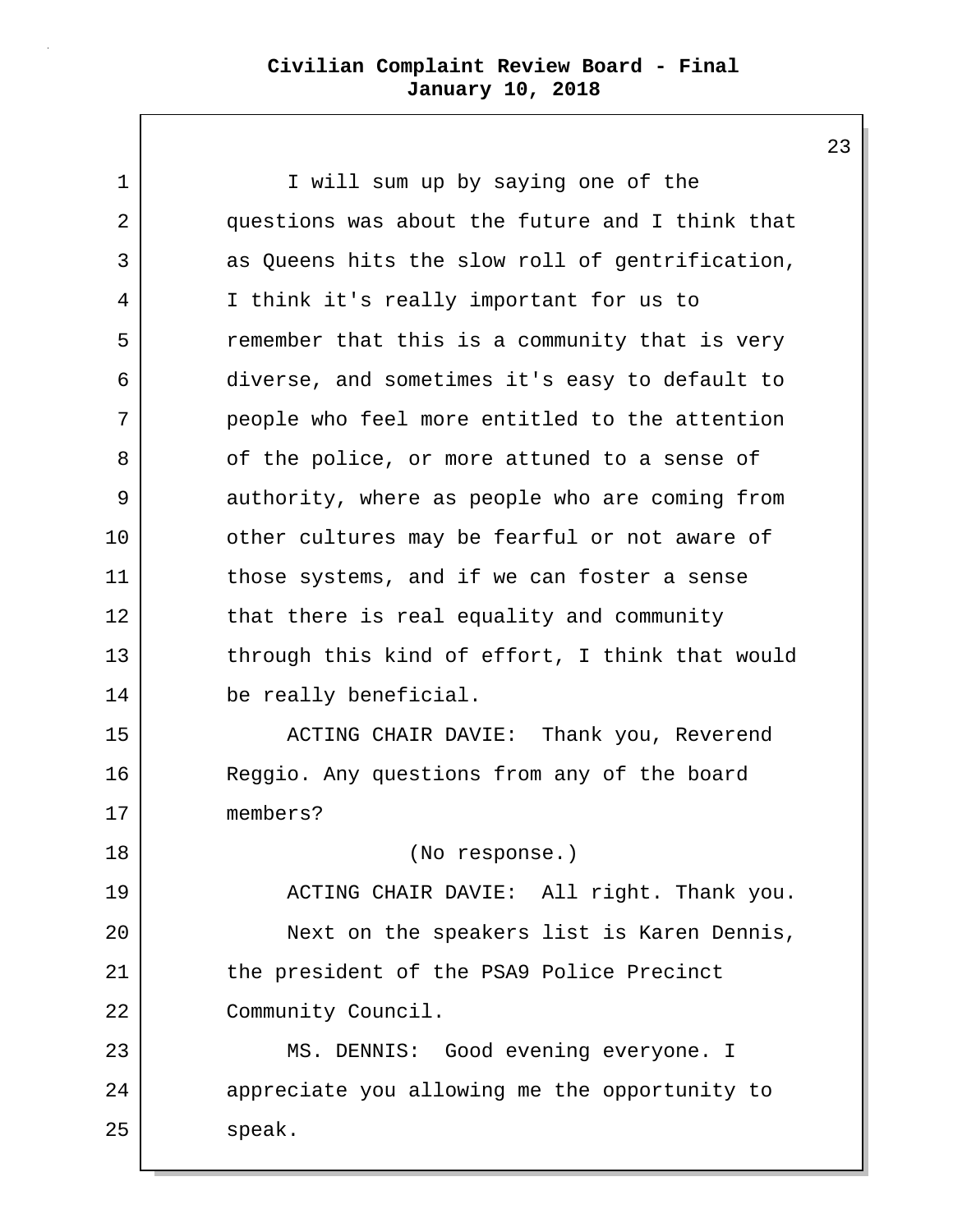1 As a board member, the title means 2 nothing, but as a board member for the 3 communities that we serve in the public housing 4 developments that exist in Queens, we are very 5 troubled. The Reverend made very clear that 6 people are living in fear. I think people in 7 public housing have extra fear because we are 8 already prejudged to a certain degree. 9 | And although the police department does 10 insight that they are trying to do more 11 community policing, there's a disconnect. And 12 what we see is that they're managing people, 13 but they're not connecting with people. 14 And we want more open dialogue around that 15 because over the last six months, the four 16 developments around here have experienced an 17 extreme amount of crime. Public shootings 18 during the day, people losing their lives, 19 young people out on the street and just living 20 in a chaotic manner, and quality of life has 21 just gone through the door and out the window. 22 And no one really wants to come out and serve 23 the community if they are living in fear. 24 So, how do we engage with our police 25 department, who of course, we expect them to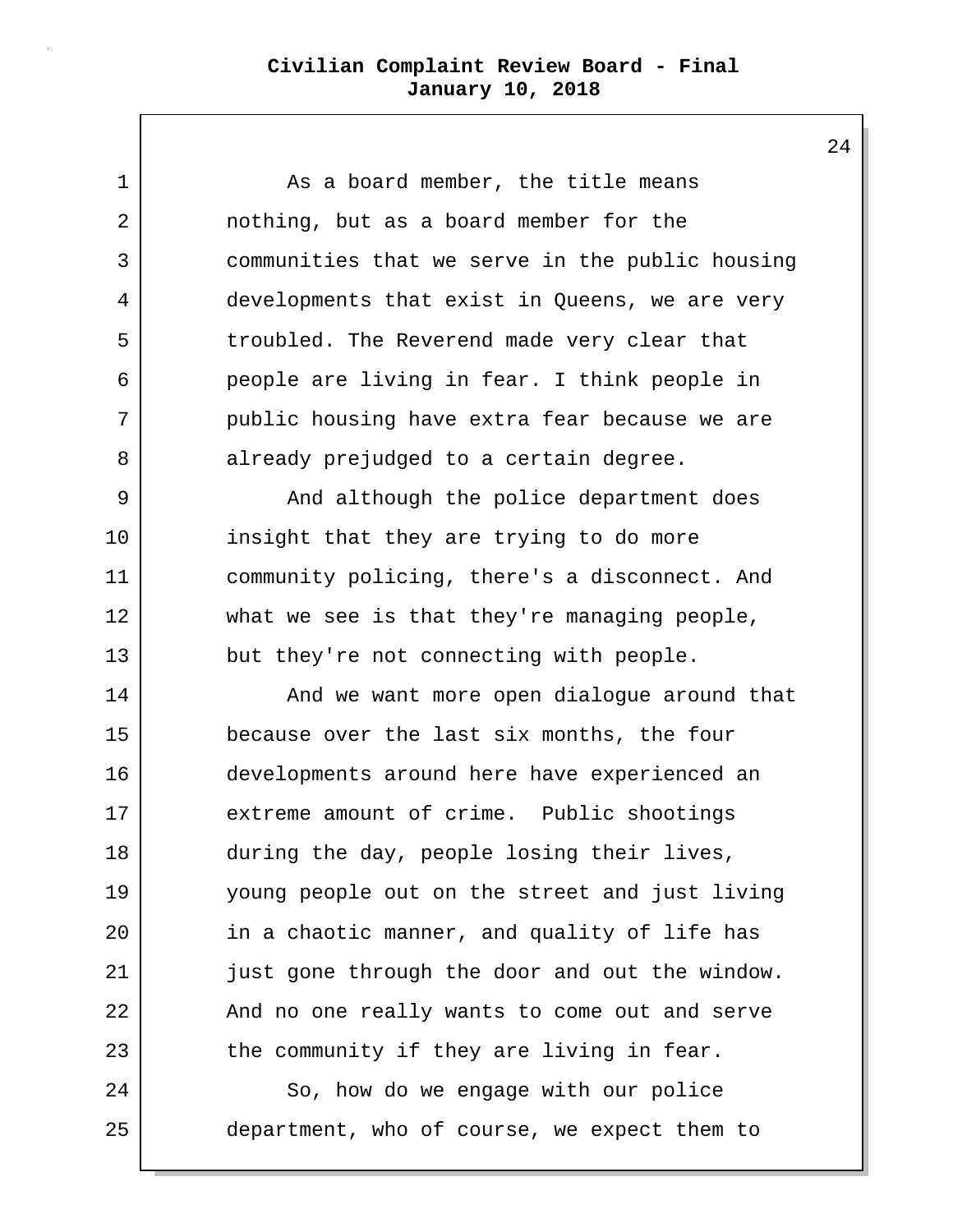1 come out everyday and serve the community, and 2 do their job, and help the community. But 3 again, they're not the only ones out there 4 working. We have many business here. We have 5 many families that live in public housing that 6 are really good people and for some reason 7 everything gets overlooked.

8 She talked abut a disconnect. There's a 9 disconnect. We can't get the merchants in the 10 community to embrace the public housing 11 community because they feel, you know, they're 12 only here to make their money and go home. So, 13 they take the economic dollars out of many 14 families who are living on extremely low income 15 or low income salaries or incomes of some sort, 16 and they don't come back and serve the 17 communities.

18 Then we have the police officers that 19 treat them just the same. It's just like 20 anything that is surrounding public housing 21 development doesn't really get the attention 22 that it should.

23 | The It's just policing, so they say, but for 24 me it's people just coming in to get their 25 **paycheck every two weeks, or however many, and**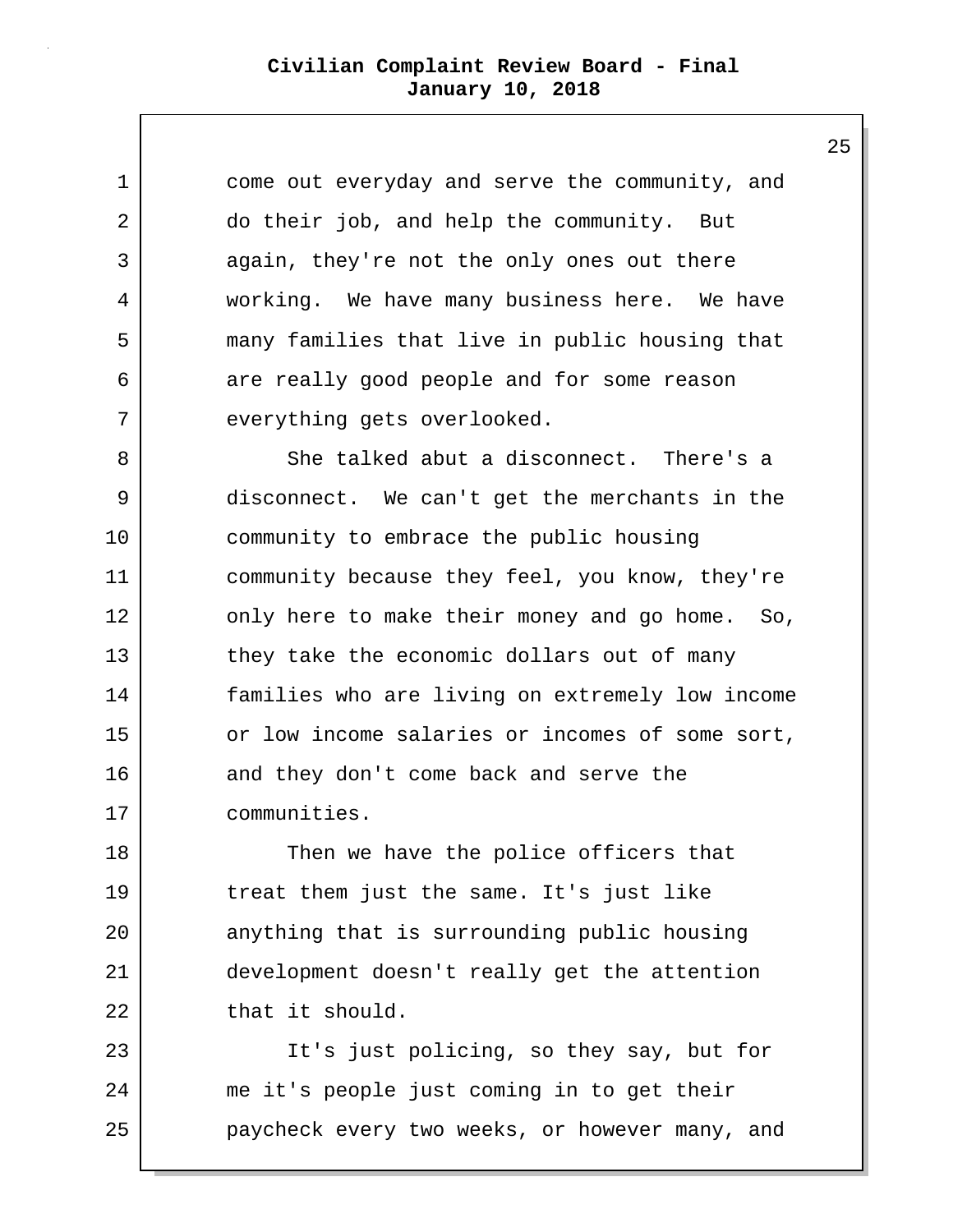1 | then they go home. And I want them to go home 2 and I want them to be safe and I want to work 3 with them, but, as an advocate and as a person 4 who's supposed to be working with the police 5 department to do police-community engagement, 6 there is no engagement. 7 So, how do we fix that? It shouldn't 8 always be complaints about the police. It 9 should be things that are showing up where you 10 see partnership because that's what my board is 11 supposed to be about, a partnership, from the 12 housing development. As a resident of housing, 13 I'm supposed to be on this board to be the 14 voice of the people who live in these

15 developments, and bring back resources and 16 initiatives, and some type of, you know, 17 connection with the police department, so we 18 can live in harmony. But there is no harmony.

19 | The Mand again, we are living in troubled 20 times, we understand that. But where do we 21 build that relationship, that communication, 22 that connection with the police department that 23 is going to serve both the police department 24 and the people that live and work in these 25 communities, especially the people living in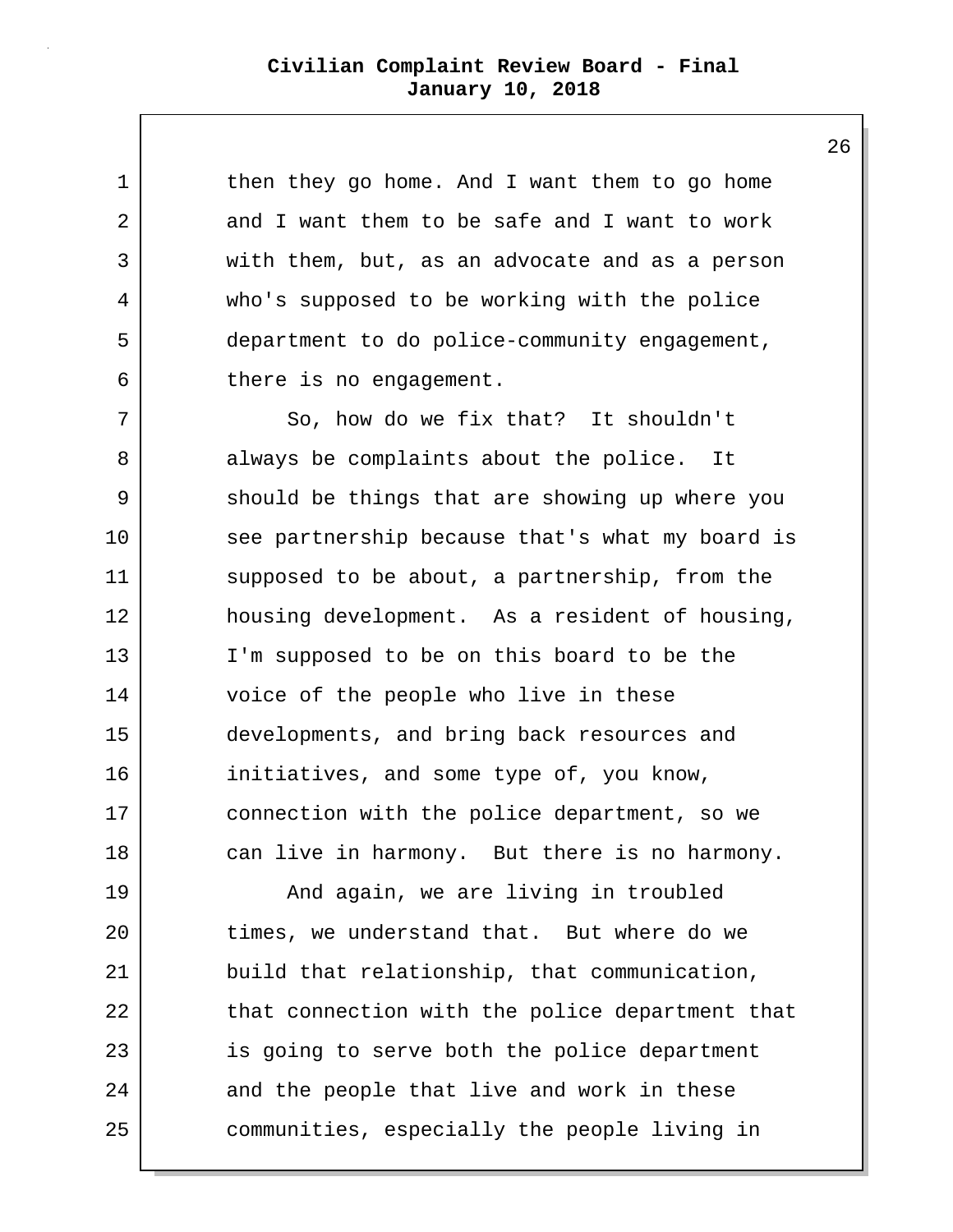1 public housing? 2 Because you know what, those are little 3 cities. If you look at it, those are virtual 4 cities because from the ground up, you can 5 have -- Ravenswood has over six thousand 6 residents. Queensbridge is supposed to have 7 what, ten thousand? It's really more like 8 twenty. And when you look at these little 9 cities, how do you serve them? There's no 10 program. We have a PAL program. You can't get a 11 PAL program over here -- 12 ACTING CHAIR DAVIE: So, Ms. Dennis are 13 you saying that these issues can't be addressed 14 or they're not be being addressed by the 15 precinct community council? 16 | MS. DENNIS: They're not -- talk is cheap 17 is what I'm saying. 18 MR. LOGAN: That's right. 19 MS. DENNIS: You know, you go on the 20 website and you read all of these initiatives 21 that are out there for the communities that the 22 police are supposed to engage but they are not 23 Slowing up in communities of trouble. 24 Clapping from audience.) 25 MS. DENNIS: It's a very sad case of just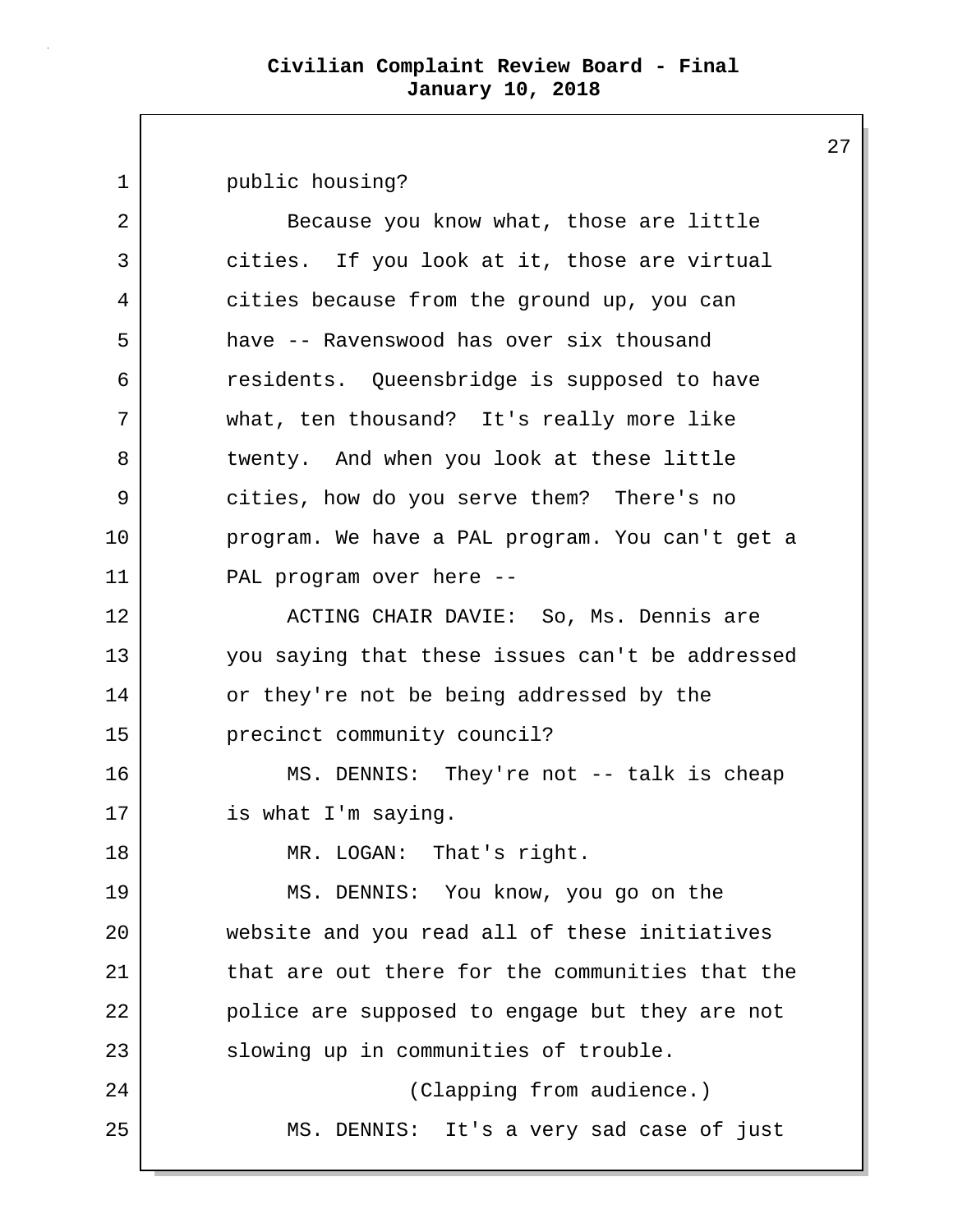28

1 not being present, okay? And one thing I 2 believe is that people that are will willing to 3 get engaged and get involved, but if they're 4 | living in fear they are not going to come out 5 of their doors to connect with what's out 6 there. You know, this is not the Mayor's forum, 7 so we can't talk about funding, but we can talk 8 about the fact that if people would just learn 9 to communicate better -- a lot times with the 10 police department, what I get, as a board 11 member, and as a person that is supposed to be 12 engaging a police community initiative, I get 13 the information 12 hours, 24 hours, 48 hours 14 before something is supposed to jump off, okay?

15 Now, if it wasn't for the fact that I stay 16 in touch with CCRB, I know when you guys have 17 meetings, but not everybody is out there, 18 connecting with that. So, what I think that we 19 need as far as the police department is 20 concerned is although we have neighborhood 21 community officers, it's not enough. It's not 22 showing up.

23 | And I know that they have policing duties 24 and things that they're supposed to deal with 25 but it's the breakdown in communications is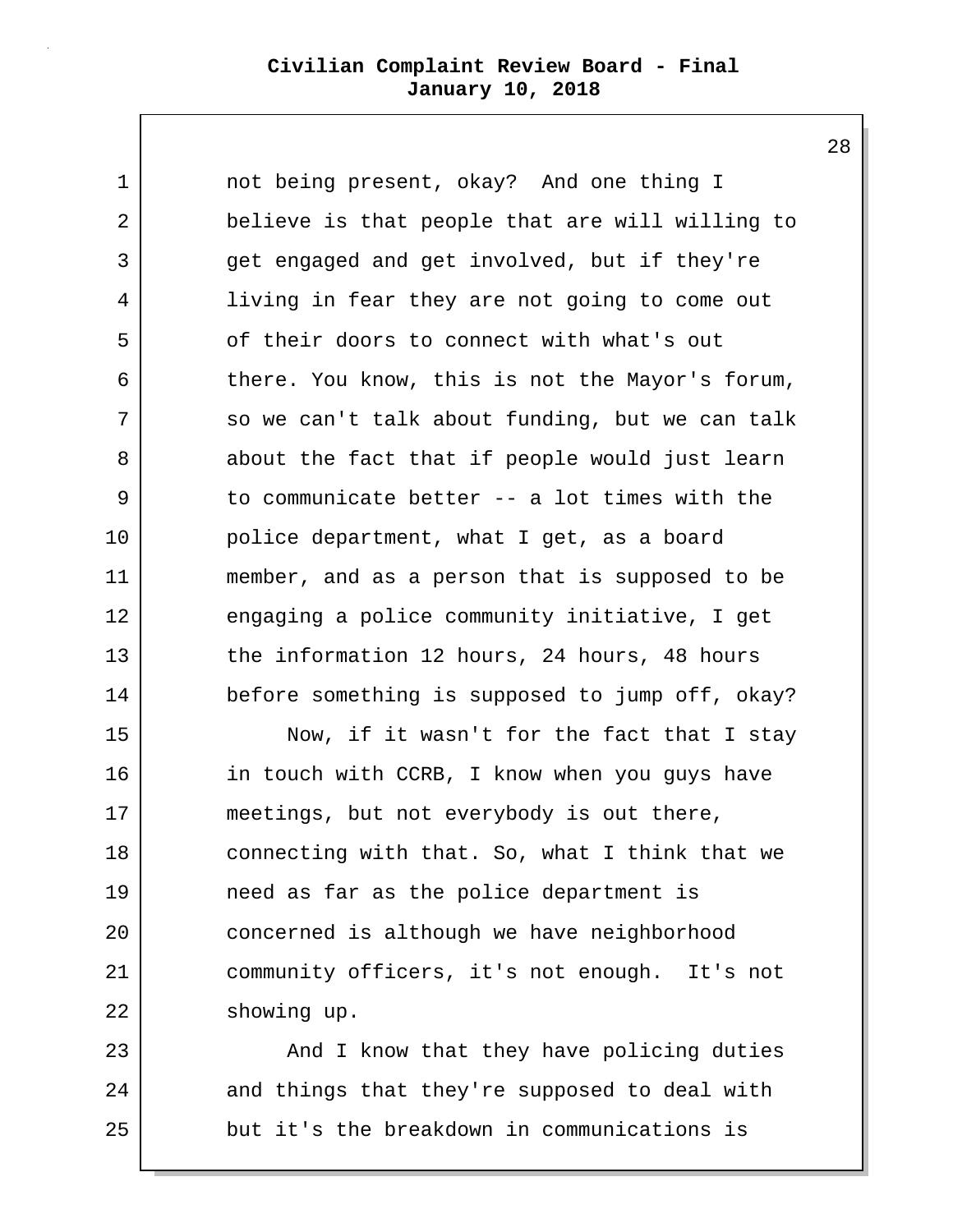1 | really bad. And these people that are living 2 in fear now are mainly seniors and young 3 people, okay? We have very large populations. 4 So, as the work that you do, I think that 5 collectively if we would come to the table 6 together a little bit more often and have these 7 types of conversations. It doesn't have to be  $8$  a town hall  $-$ 9 ACTING CHAIR DAVIE: Sure. 10 MS. DENNIS: -- but there needs to be more 11 communication -- 12 ACTING CHAIR DAVIE: Sure. 13 MS. DENNIS: -- whatever that looks like. 14 | ACTING CHAIR DAVIE: Thank you so much. 15 Thank you, thank you. I'll ask the members 16 again, do you have any questions, comments? 17 (No response.) 18 | ACTING CHAIR DAVIE: All right. Then we 19 | will hear from, forgive me if I miss pronounce 20 it, Radia Rahdiao? 21 MS. RADEHA: You pronounce it right the 22 first time. 23 ACTING CHAIR DAVIE: Okay. 24 MS. RADEHA: Hello. I was an intern in 25 the outreach unit at the CCRB this past summer.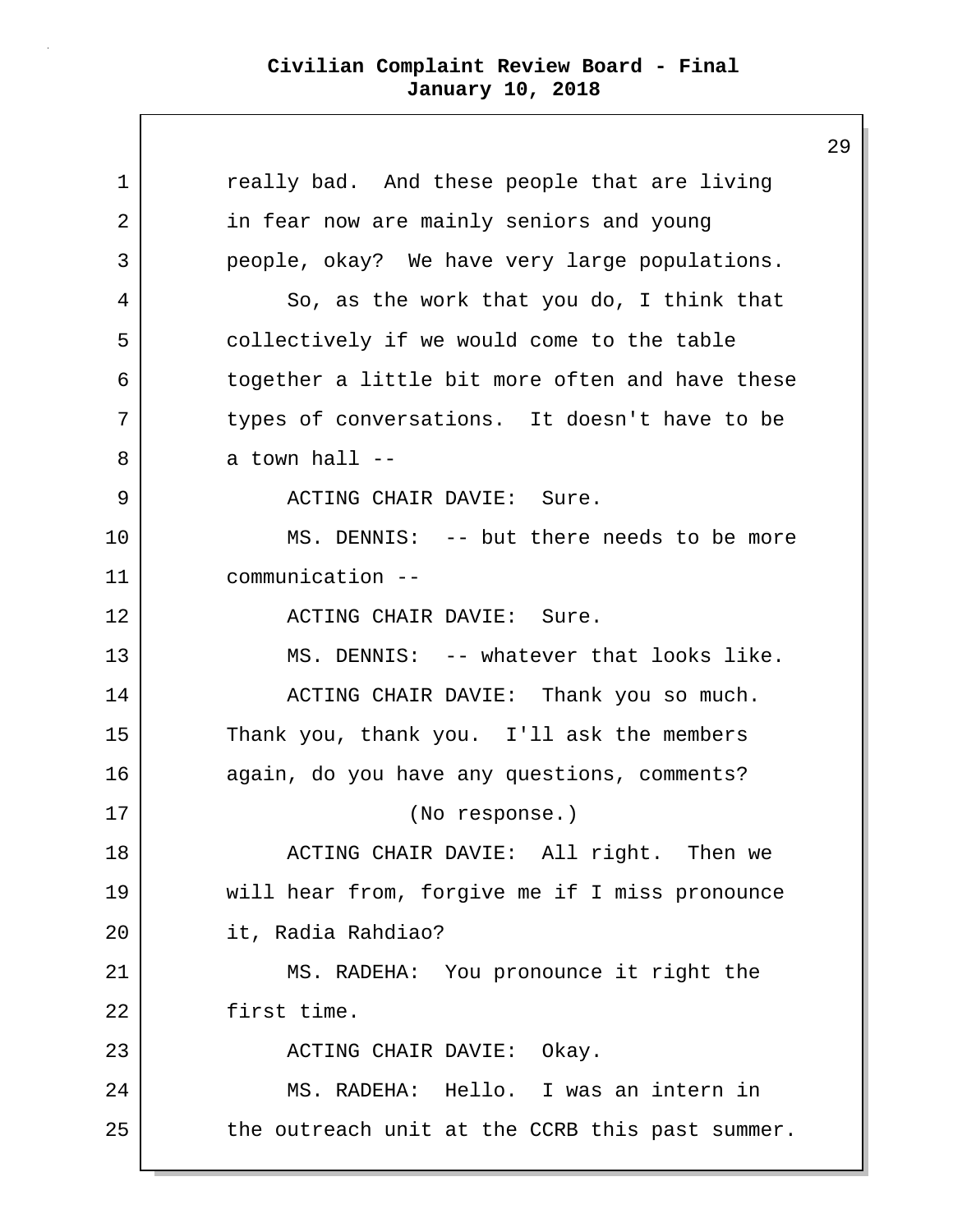1 Today it's important to talk about the 2 concerns and ideas on policy and police 3 interaction with Queens residents. 4 It's crucial to understand how much 5 sharing experiences about police misconduct can 6 help create a more trusting relationship with 7 the police. 8 | The past, precincts in Queens amassed 9 high CCRB complaints, proving that people are 10 not afraid of reporting misconduct from a 11 person of authority and are able to trust CCRB 12 to investigate and mediate and prosecute their 13 complaints. 14 However, there are severe issues among 15 police-communities relations. The Police 16 Executive Research Forum, back in 2015, hosted 17 a nation wide conference to develop tactics to 18 build trust among the precincts. A great 19 proposal was mentioned, being that police 20 officers should try their best to understand 21 and acknowledge past allegations, to confront 22 these issues with residents. 23 This meeting is gathering elected 24 officials, community leaders, residents and 25 officers to discus the past allegations.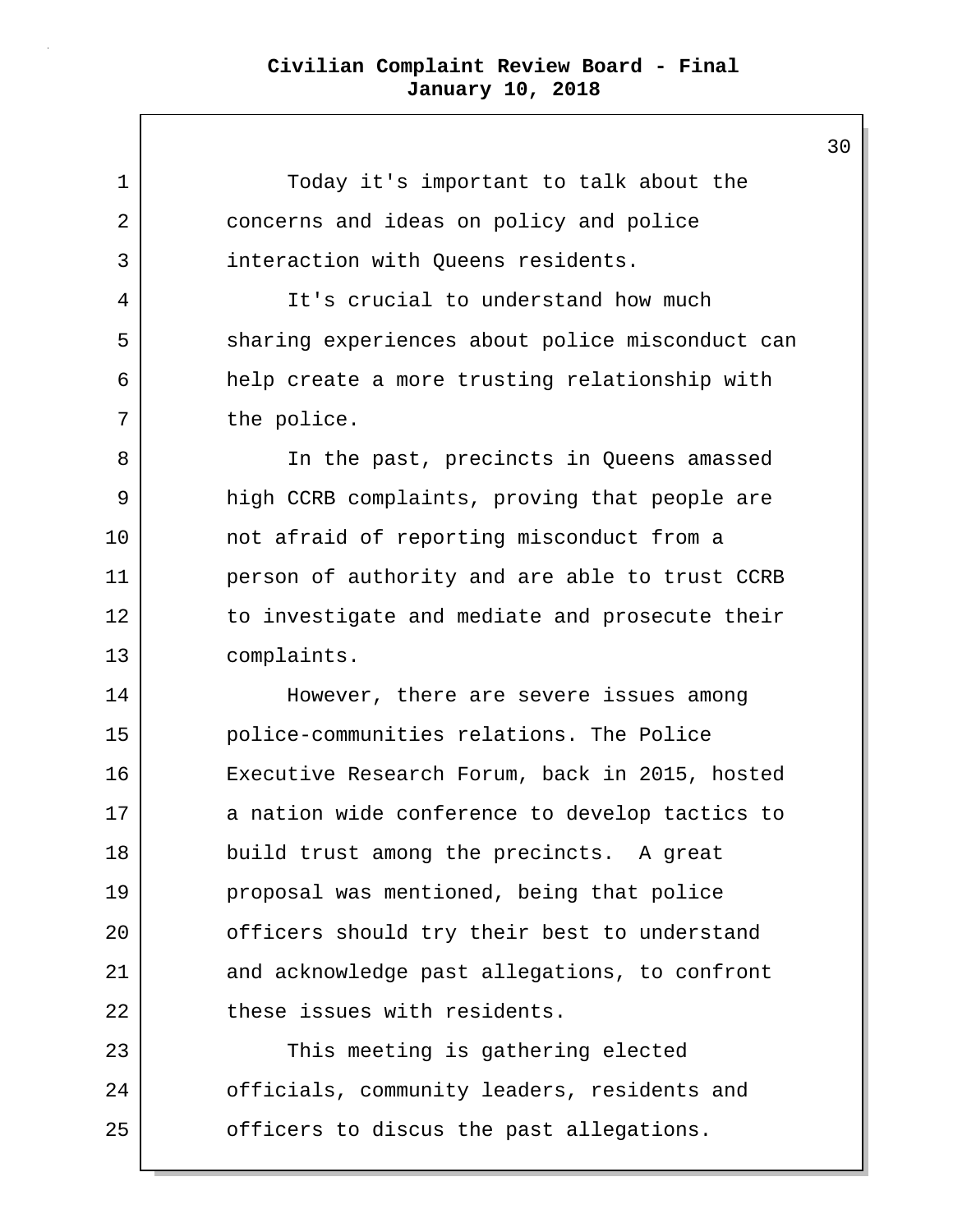1 | Ideally, the best way to continue is hosting 2 meetings in the problematic precincts to help 3 mend the police-community relations. 4 CCRB can foster public trust between 5 | officers and residents too by increasing the 6 number of presentations that outreach has done. 7 From my experience with presenting with CCRB, 8 you are able to see the audience engagement in 9 learning how to interact with officers and 10 knowing how to initiate a proper interaction. 11 With CCRB being a neutral agency, it's not 12 against officers, and their agency's best 13 interest is to build an understanding and do 14 justice to combat further complaints of police 15 | misconduct. Because more often local precincts 16 can generate more complaints due to attention 17 of other misconducts who lose trust in police 18 in general. 19 The neighborhood community officers helped 20 decrease the rate of crime among the community 21 and increase the chances of a trusting 22 | relationship knowing that officers devote their

23 time to help create a safer environment for 24 their residents.

25 The body worn camera act, I think the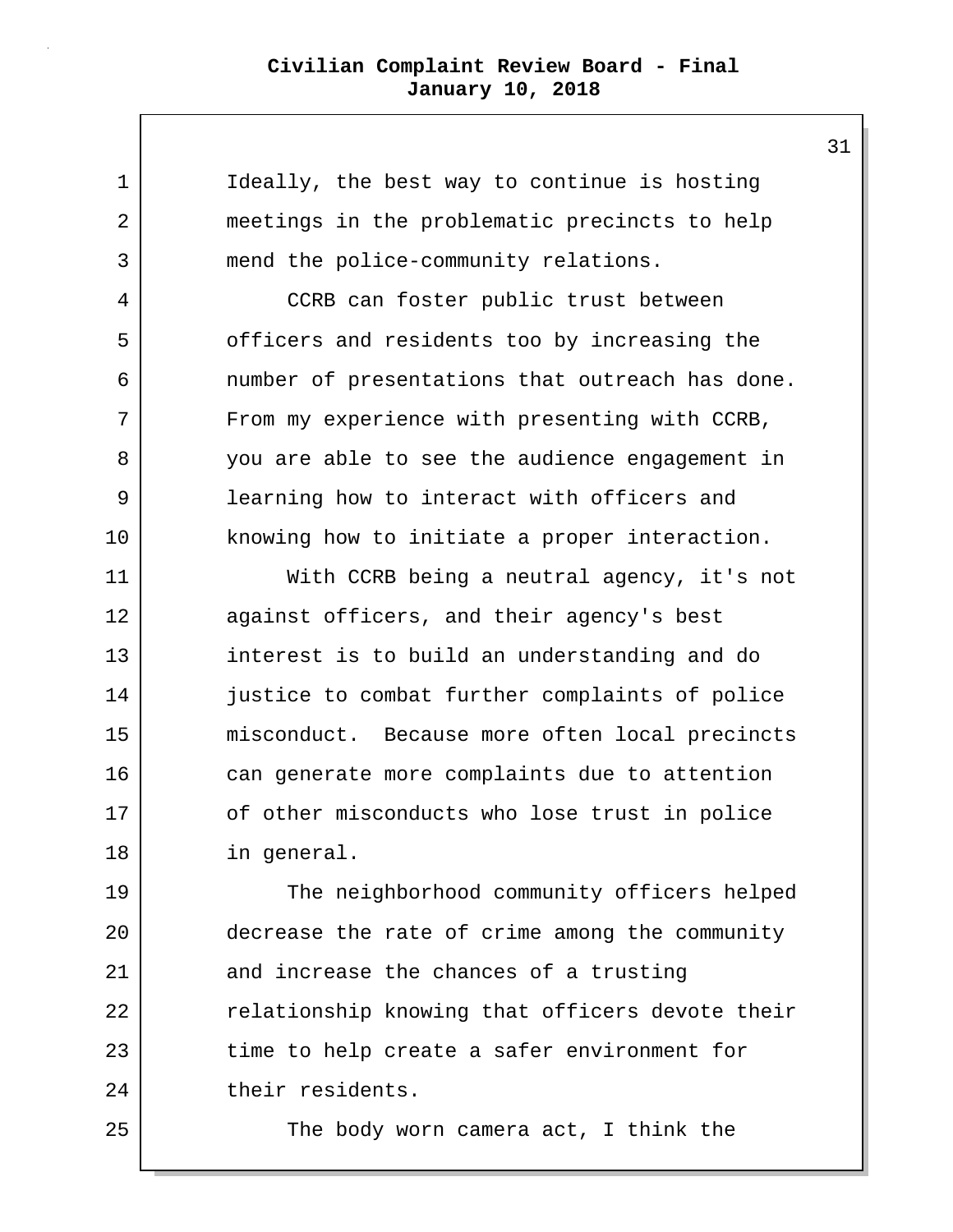1 cameras will severe a great, concrete evidence, 2 related to any misconduct against the officer. 3 Officers are assured to have the best 4 behavior knowing that they're being watched, 5 and residents will also tend to give their best 6 behavior during an interaction because they, 7 too, being watched. 8 | However, this sudden addition can not be 9 sufficiently guaranteed to be an efficient tool 10 because of privacy issues and can be 11 manipulated to the police's advantage. 12 | ACTING CHAIR DAVIE: Thank you, very much. 13 I should say that Ms. Hawk is a high school 14 Student and a Generation Citizen Community 15 Change fellow. 16 MR. DARCHE: And a great asset to the 17 agency when she was an intern this summer. 18 ACTING CHAIR DAVIE: Any comments? 19 MR. PUMA: May I? 20 ACTING CHAIR DAVIE: Sure. 21 MR. PUMA: I actually have a comment about 22 the previous speaker. 23 ACTING CHAIR DAVIE: Sure. 24 MR. PUMA: I just wanted to thank you for 25 lifting up the issues around public housing.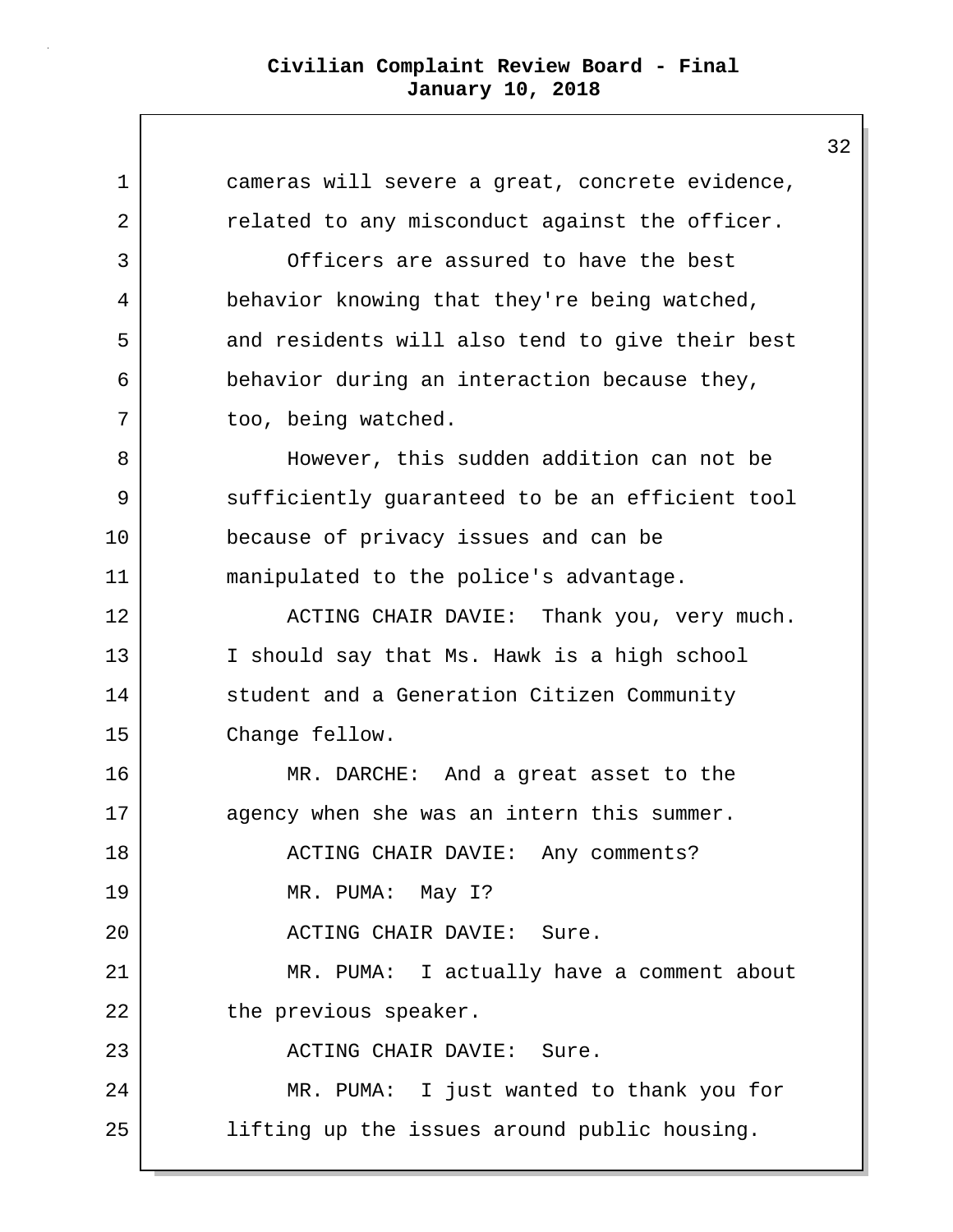1 I'm a member of this board, but I'm also a 2 | life long resident of public housing, and I 3 wrote my masters thesis on this topic of 4 stigmatization of public housing and its 5 | Tesidence, and I'm well aware -- I do advocacy 6 on housing and public housing issues outside of 7 here -- and I'm well aware the largest public 8 housing development in North America is just a 9 few blocks away.

10 | And I just wanted to point your attention, 11 if you haven't picked up the monthly report. 12 Several months ago and with the help of the 13 CCRB staff, which, you know, they did a lot of 14 work to actually begin to present statistics 15 about the public service areas, the PSAs.

16 And so, on page 26 and 27, they have 17 Statistics as far as what our agency is getting 18 from each PSA. It's something that I requested 19 and thankfully got the support of other board 20 members and staff, so that we can present this 21 information and maybe get more of a picture of 22 what's happening.

23 Because one of my concerns was that there 24 was a period, it may not still be the case, I'm 25 not quite sure, but there was a period where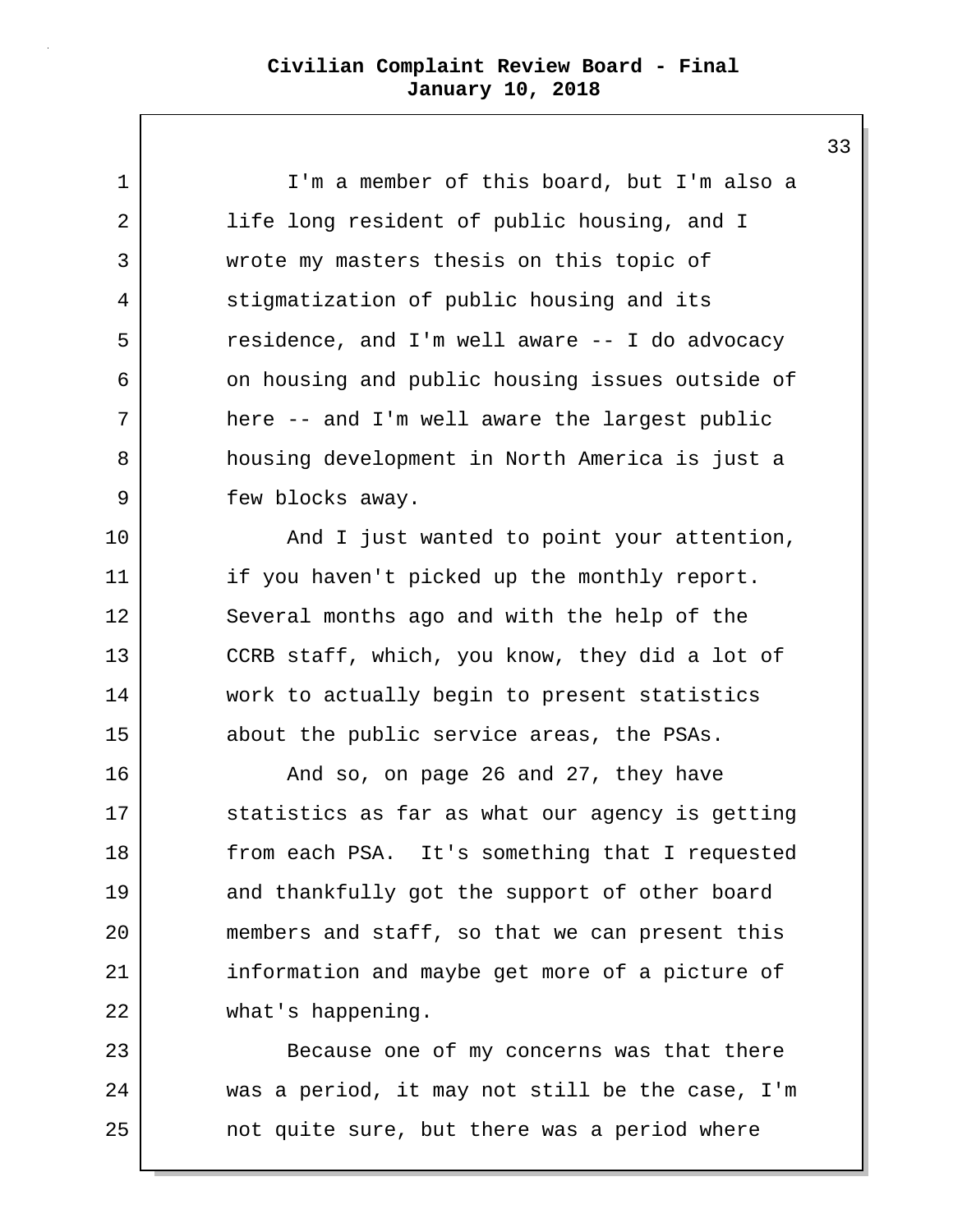1 crime in public housing was higher even though 2 crime was going down in the city --3 MS. DENNIS: It is. 4 MR. PUMA: -- and I believe that's still 5 the case. So, that's one of the reasons why I 6 decided to ask that we begin to present this 7 | information more explicitly. 8 So, I would be very curious to see, if you 9 get to stay, to hear what your thoughts are on 10 that. 11 MS. DENNIS: I would love to stay. 12 MR. PUMA: Thank you. 13 | ACTING CHAIR DAVIE: Thank you, Mr. Puma. 14 Let me just say that one of the things 15 about being new to this is that you make 16 mistakes. 17 So, I missed a couple of presentations 18 from the staff that are on the agenda. So we 19 will hear from one other speaker, and then we 20 will go back and hear a couple of presentations 21 | from the staff on some of the reports they have 22 produced for this evening. 23 So, let me call to the podium, Jonathan 24 Logan, who is the Vice President of the Cambria 25 Heights Civic Association.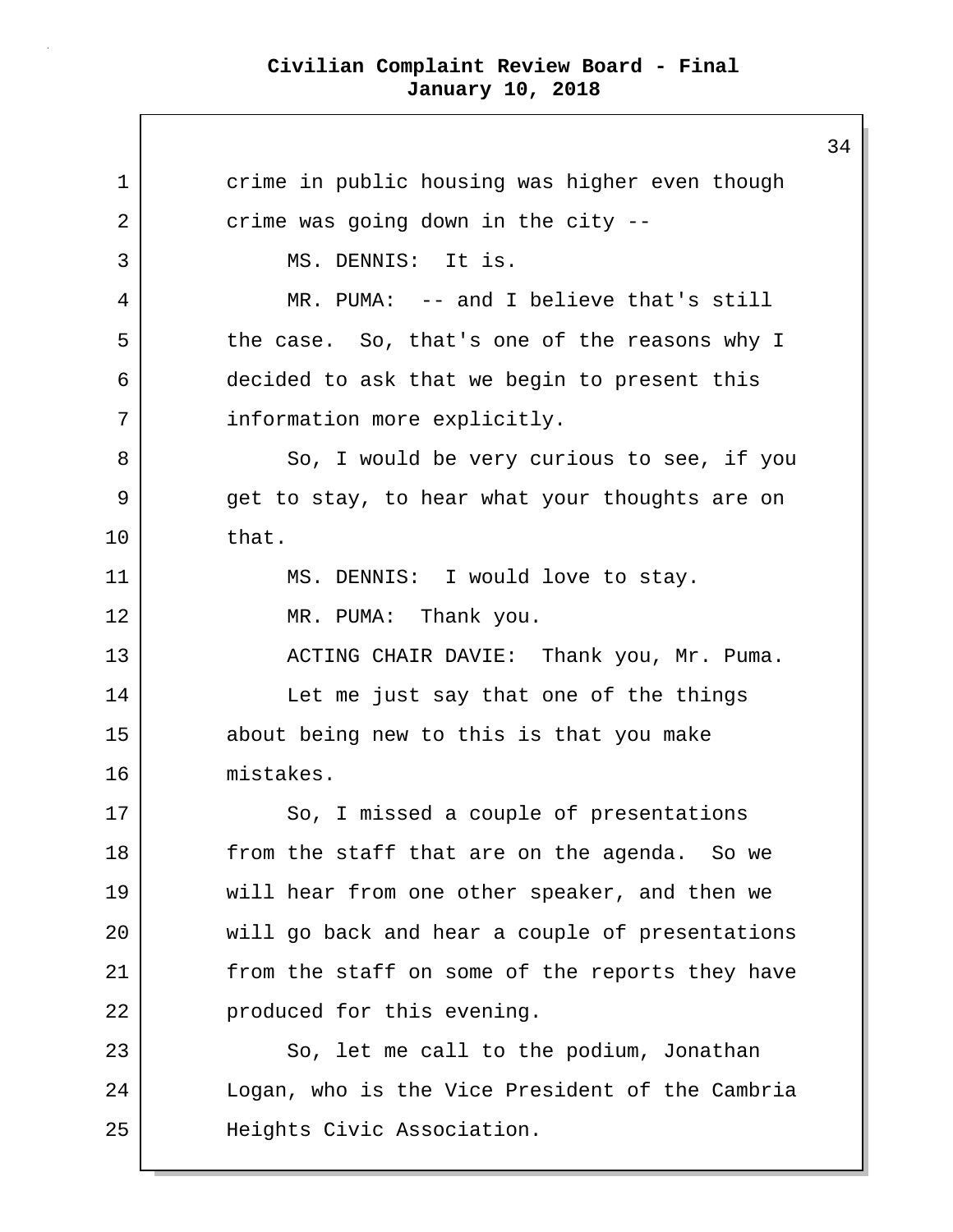1 | MR. LOGAN: Hello and good evening. I'm 2 going to get right into this. So, thank you, 3 Chair. 4 Like you said, I'm the Vice President of 5 the Cambria Heights Civic Association. I'm a 6 board member of Community Board 13. 7 But I'm really here to talk about two 8 concerns of my community, and possibly quite, 9 communities around New York City, possibly 10 around New York State, and possibly, probably 11 around the country. 12 The first concern I'd like to talk about 13 really is conversations and dialogues that 14 focus around how interactions should be between 15 members of the public and the police. 16 And those conversations tends to be --17 they're tuned in, that narrative is tuned in to 18 how the civilians should act when they are 19 confronted with the police. 20 | And I think that's somewhat of a backwards 21 narrative, right? I think that's somewhat of a 22 reverse narrative, whereby, I think the real 23 focus should be on how the police officer 24 should interact -- we talk about CPR on the 25 side of every car -- how the police officers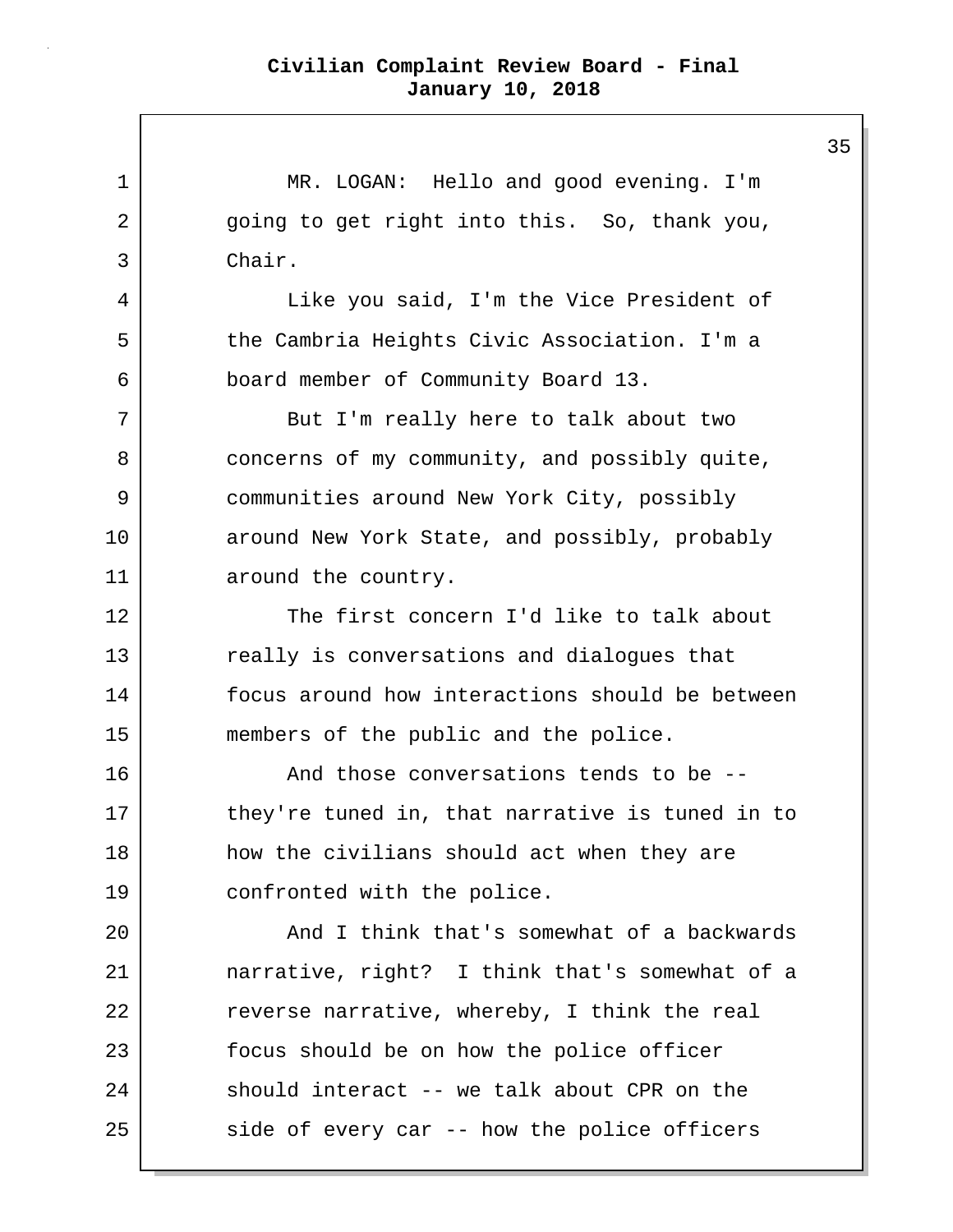1 should be acting and held accountable to the 2 people. 3 So, with that -- I'm not here to have a 4 bleeding heart ceremony. I'm here to talk about 5 hardcore facts. 6 So, what I'm going to hold up -- one of 7 the most, the two most compelling reports that 8 | I've ever read were the Attorney General's 9 Teport. One from Eliot Spitzer 1999, and the 10 2013 report, which gave hardcore evidence of 11 implicit bias. Okay, so anyone know what 12 implicit bias is? 13 Okay. So, it's time to start having some 14 honest dialoque and honest conversations about 15 implicit bias, and if you want to really talk 16 about it, we can talk about -- everyone heard 17 about Dr. Kenneth Clark? They did the doll 18 test, it's been reproduced many, many times, 19 black doll, white doll -- 3, 4, 5 years olds --20 bad doll, black doll. 21 We have to start having an honest 22 dialogues as to why police officers act certain 23 ways. So, I'm just going to refer to some of 24 my notes here as we get into this discussion. 25 I'm trying to have a little bit of a basic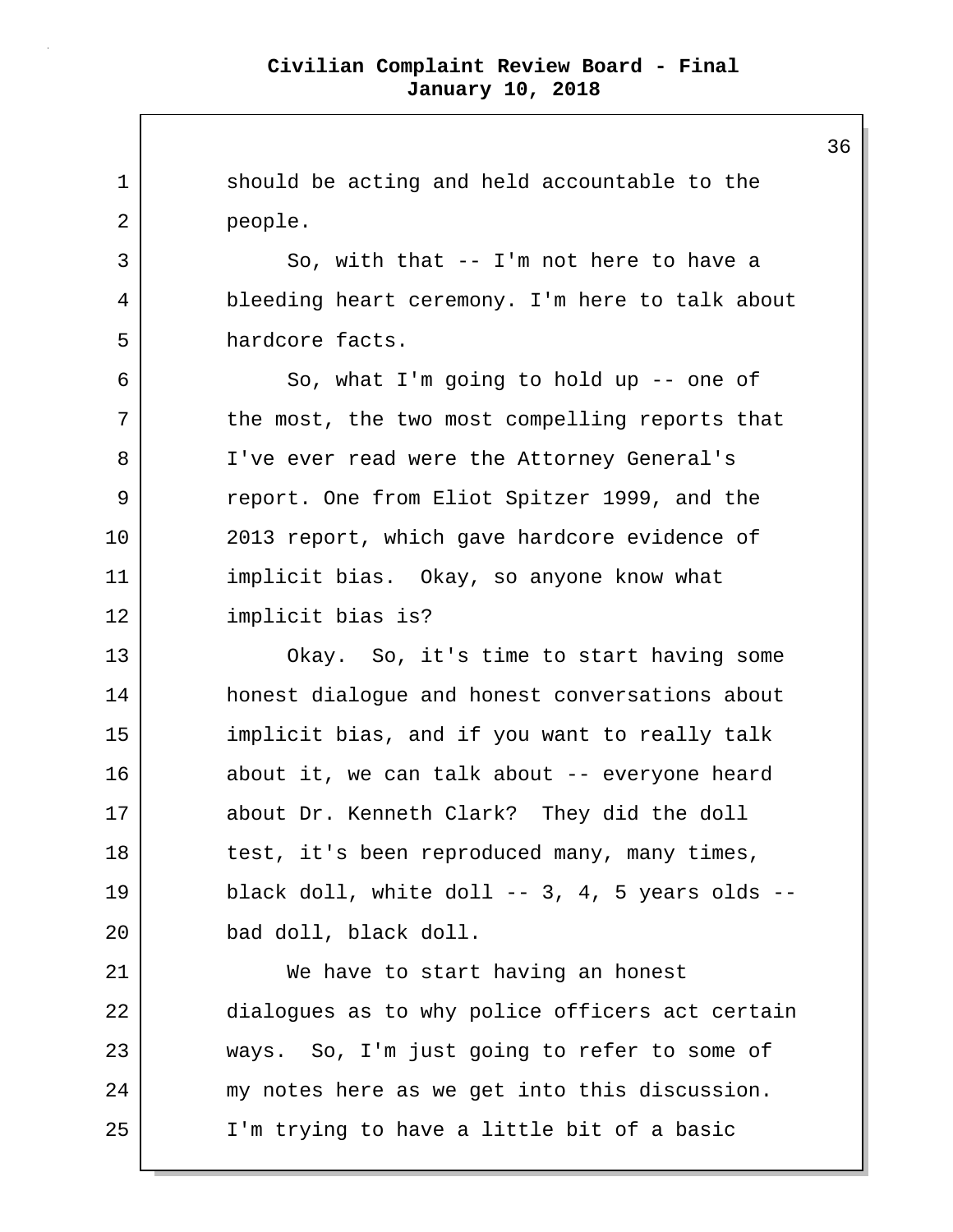1 discussion on this, and trying to really get 2 into why these things are happening.

3 So, I'm not only here to present facts but 4 I'm here because I'm concerned, and more so to 5 present some solutions. If we want to get into 6 that, these conversations are about always 7 about complaints, but I'm really here to talk 8 about solutions, so we can really get down to 9 the bottom of it, okay? We don't want this 10 just to be a formality and everyone comes and 11 | just goes home, we want to create some 12 solutions.

13 Okay. So, there's a narrative like I said, 14 it's always about where the police officer 15 comes in, but I'm just going to read one thing 16 really quick, that proves something that I'm 17 | talking about. This is from the Schneiderman 18 Report, this is from our current Attorney 19 General. He talks about 1999 the OAG issued an 20 extensive report concerning NYPD Stop and 21 Frisk, and Stop and Frisk used to be a very 22 popular topic, it used to be very trendy topic, 23 it's not so much anymore.

24 The report demonstrates that even when 25 controlling for crime rates and demographics of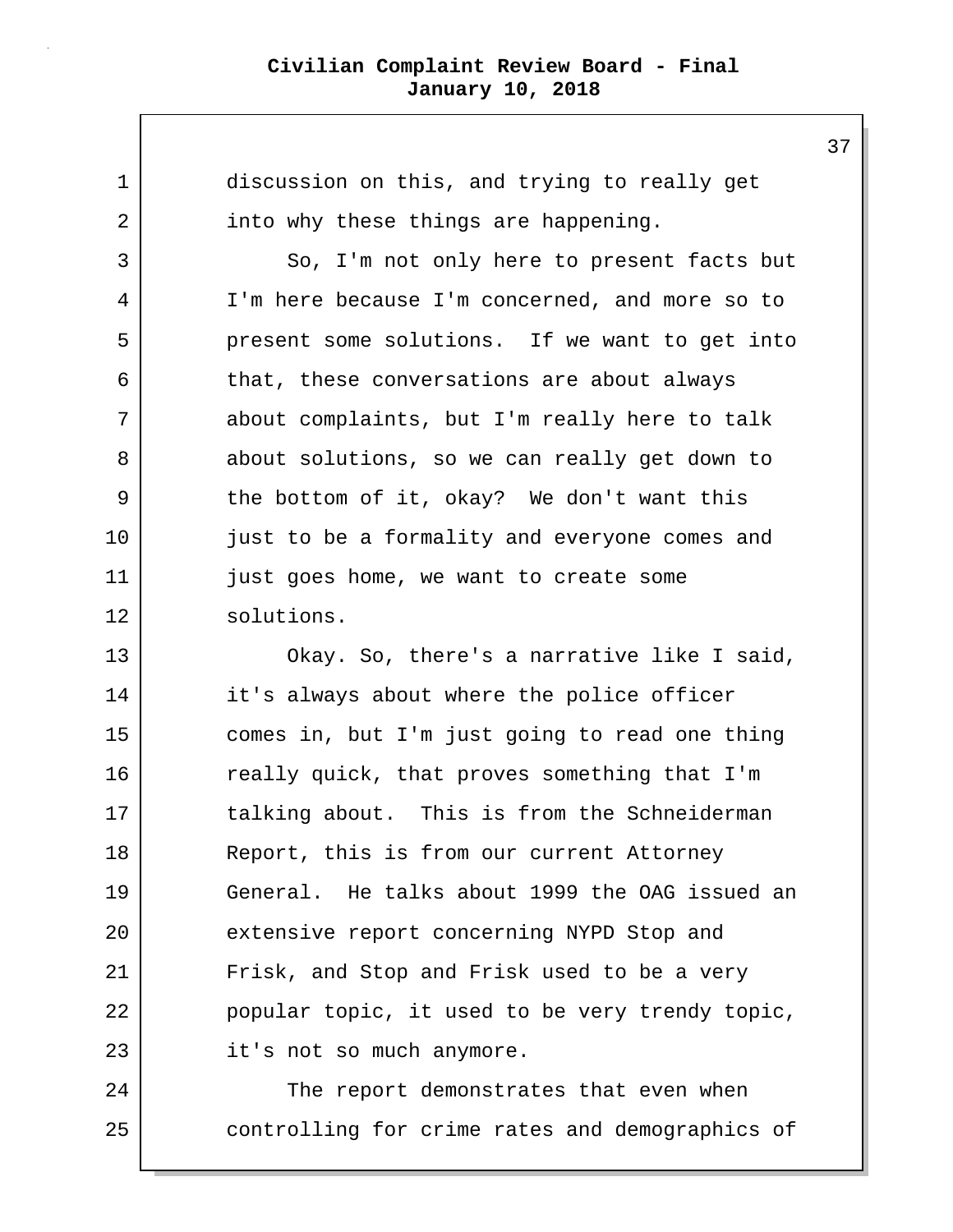1 high crime neighborhoods where police are more 2 heavily deployed, Blacks and Hispanics are 3 Stopped at a disproportion rate. Further, 4 police data reveal that only about 15 percent 5 of the stops are made on the basis that an 6 individual fits the description of a crime 7 suspect.

8 | The this report, Stop and Frisk data 9 confirmed that racial disparities documented at 10 stops continued through to arrests, disposition 11 and sentencing. The disparity is especially 12 pronounced in marijuana arrest in which whites 13 defendants charged with misdemeanor marijuana 14 possession after a stop are nearly 50 percent 15 more likely then Blacks to receive an ACD -- 16 everyone here know what an ACD is -- and 17 thereby avoid a conviction. In a ACD the 18 conviction is basically just thrown out.

19 We have to start having an honest 20 conversation about why this happens, okay? And 21 this is a major concern to me and to people in 22 my community. I would like some feedback on 23 that. We're not just going to have some 24 conversation that is stepped over, and I would 25 like to have to some honest conversations about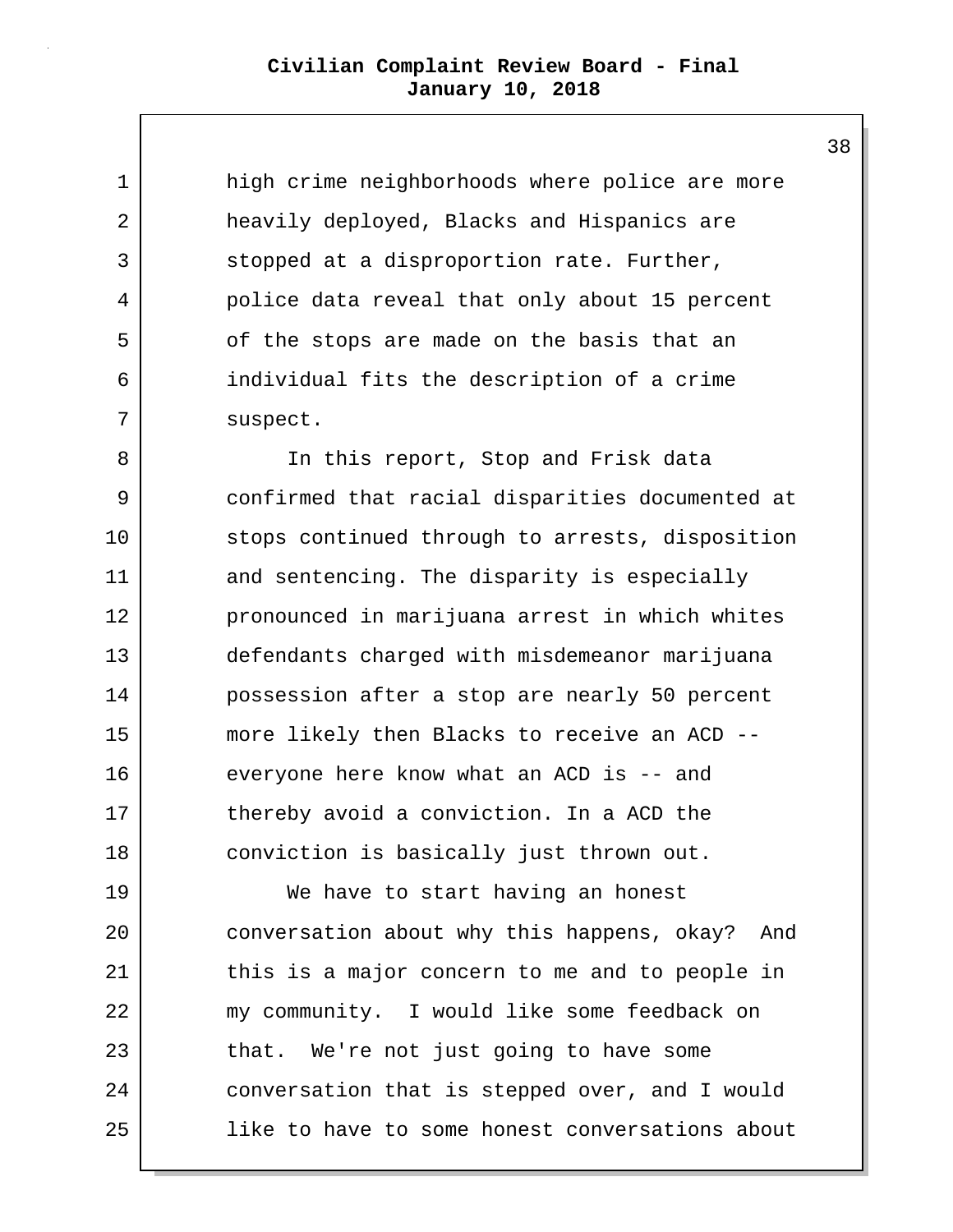1 l that. 2 | Real quick, my next concern is really 3 about quotas. Quotas used to be a very, very 4 hot topic. There were ten --there was a class 5 action suit, ten officers sued New York City 6 anyone know about that? 7 Well, okay, let's have some feedback and 8 talk about it. Because I know this is 9 something that's on a lot of people's minds. 10 At least it is for me, because it affects me, 11 and it affects my children. 12 So, there was a class action suit, I know 13 at least 18 million-dollar was paid out just 14 for the attorney fees, and probably many 15 millions of dollar more, but what's significant 16 about this, what I found was -- and this is the 17 Settlement of the Sharif Stinson et al verses 18 The City Of New York. The City of New York 19 Police Department never said that they were 20 | guilty of anything -- and I'm going to try to 21 | sum this up -- I'm trying to to have some 22 interesting dialogue here. They never had, or 23 admitted that any type of quotas or anything 24 really existed, yet there all types of 25 legislative reformations, all types of policy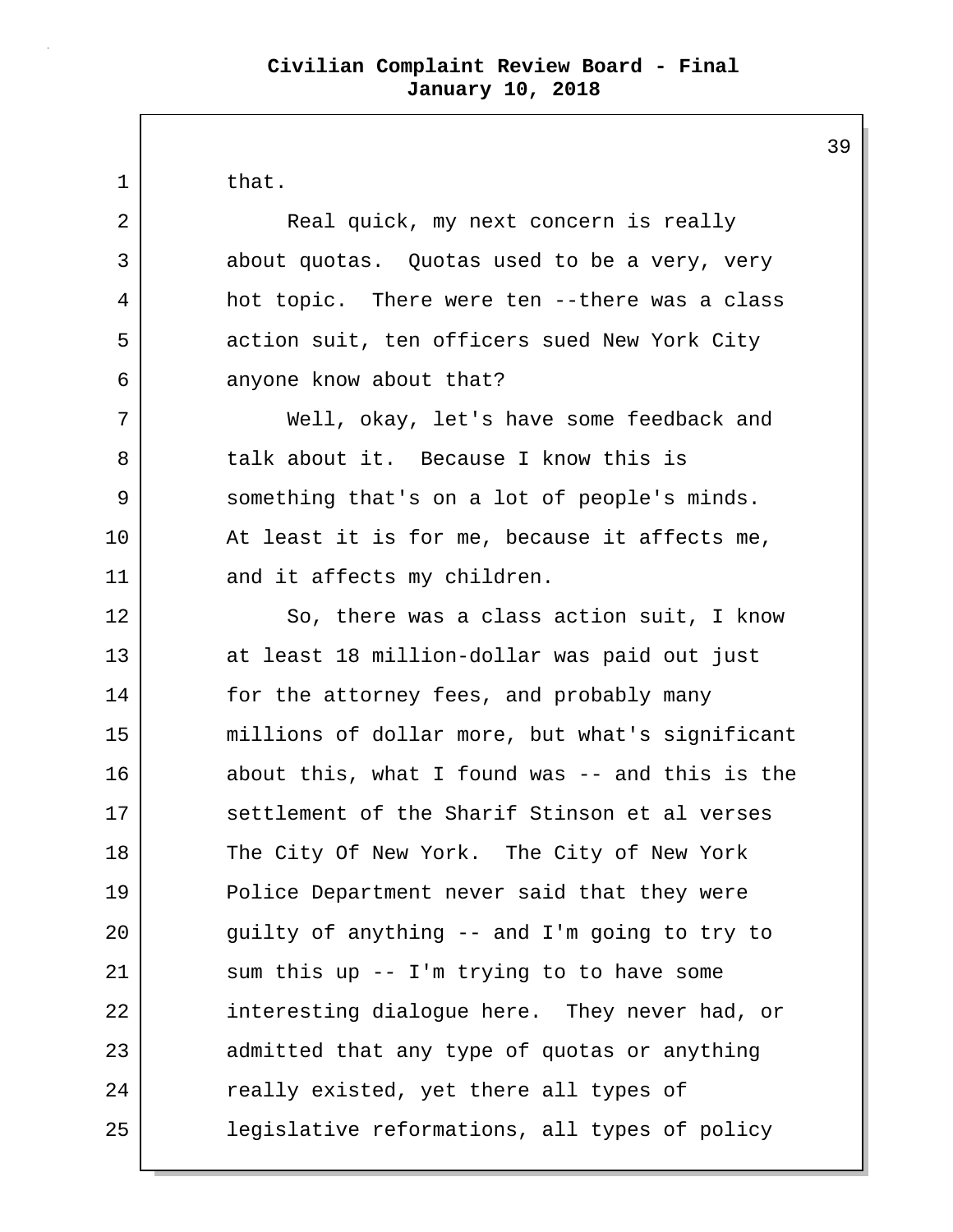| $\mathbf 1$ | reformations that they had to -- there was a    |
|-------------|-------------------------------------------------|
| 2           | court monitor, and there was also a message     |
| 3           | that was mandated, that the PC, the police      |
| 4           | commissioner had to give out to the public,     |
| 5           | stating that there had to be punitive actions   |
| 6           | if any, if any supervisors had, or were in      |
| 7           | fact, enforcing quotas.                         |
| 8           | So, why would a court monitor have to be        |
| 9           | appointed, and all these public messages, if in |
| 10          | fact these thing did not exist?                 |
| 11          | Quotas, I believe is probably, if not the       |
| 12          | most, insidious and treacherous act imposed     |
| 13          | upon the city and the people in the City of New |
| 14          | York.                                           |
| 15          | And why? I'm going to take a pro-cop            |
| 16          | perspective at this point. Police officers who  |
| 17          | have to go out in the street, who have to       |
| 18          | essentially hunt people to meet their quotas    |
| 19          | are faced with dire conditions and tons of      |
| 20          | retaliation, okay? And that is a problem when   |
| 21          | it comes to how we want to get served as        |
| 22          | people.                                         |
| 23          | When you have a police officer who is           |
| 24          | literally afraid of not getting their time off, |
| 25          | can't get vacation time, can't go home early,   |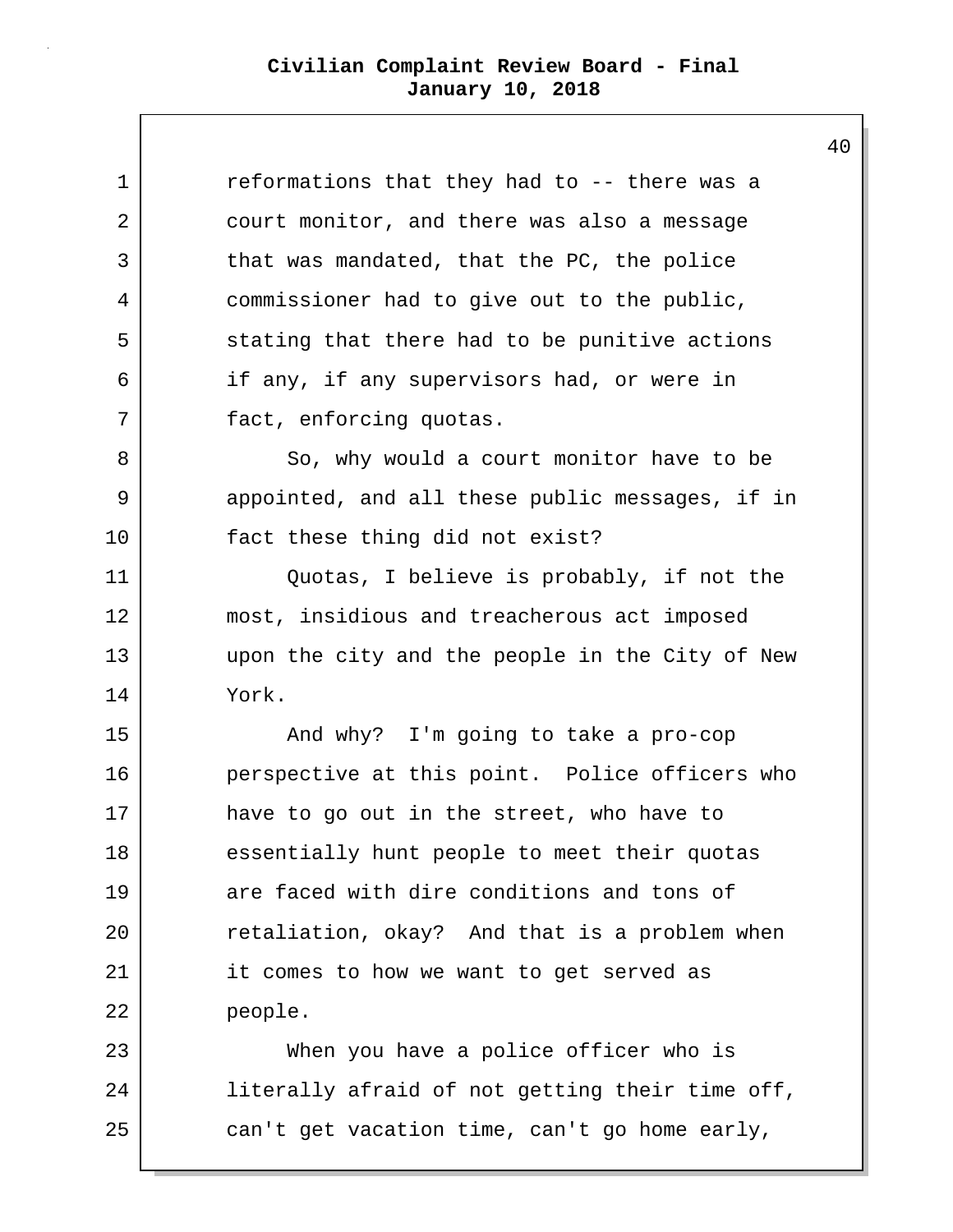1 can't do any of that, they'll do anything to 2 get their numbers, okay? 3 So, this is a major problem, here are the 4 facts, and these are the types of conversations 5 that I think we need to have so that we can get 6 somewhere. 7 ACTING CHAIR DAVIE: Sure, thank you. 8 MR. LOGAN: So, I would like to have some 9 feedback, because the sister right here was 10 talking about not having any real connection. 11 So, we need to establish some real connections 12 and I think the CCRB -- I can provide some real 13 solutions, robust solutions, that we need to 14 have -- but I think people like this, who are 15 boots on the ground, really understand. 16 I know this is your first meeting and I 17 know that there are things -- you know, I can 18 respect that, we all get twisted up and 19 sometimes things go around, but sometimes you 20 just have to let things flow -- that's a little 21 bit of advice for you. 22 But I'm concerned that we are not getting 23 to the bottom of the issues. So, with that 24 being said, I'd like to have some conversation, 25 I would like to have someone -- and I'm not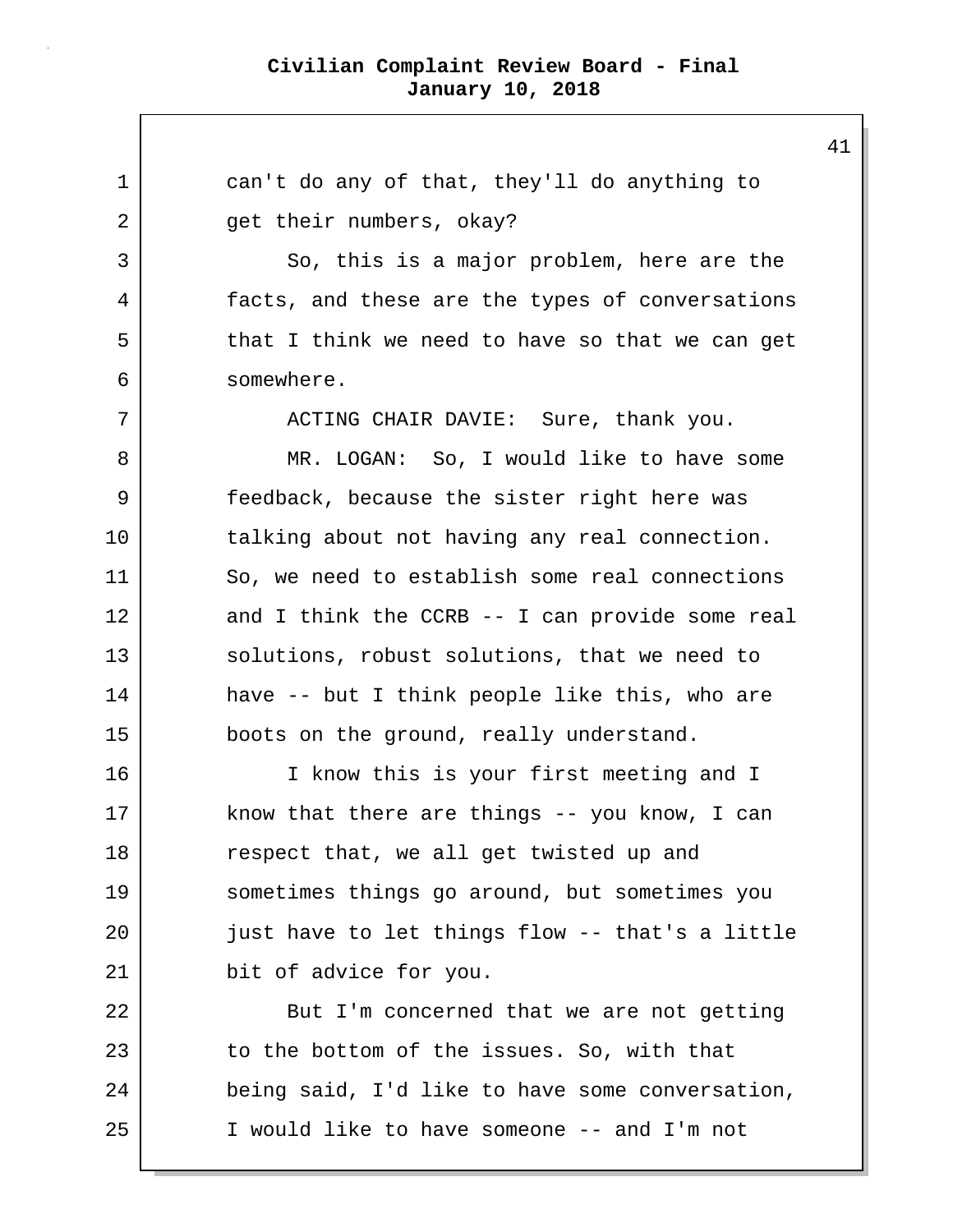| $\mathbf 1$ | saying I'm due a response, but I would like to  |
|-------------|-------------------------------------------------|
| 2           | have some type of response as to how we can get |
| 3           | some of these things solved, and some feedback  |
| 4           | from the board.                                 |
| 5           | ACTING CHAIR DAVIE: Thank you. So, let me       |
| 6           | please say a couple of things and then I will   |
| 7           | open it up to my colleagues.                    |
| 8           | I think one is that -- first of all in          |
| 9           | these forums we hear you. The people, the       |
| $10 \,$     | representatives from the precincts are here, as |
| 11          | well as representatives from elected officials, |
| 12          | all of this goes into consideration of policies |
| 13          | and procedures for how everybody does business, |
| 14          | vis a vis, this question of police-community    |
| 15          | relations. So, that's the first piece.          |
| 16          | The second thing I would say is this is a       |
| 17          | marathon and not a sprint.                      |
| 18          | MR. LOGAN: Absolutely.                          |
| 19          | ACTING CHAIR DAVIE: So, it's, things got        |
| 20          | to where they were not over a short time but    |
| 21          | over a long time. It's going to take some time  |
| 22          | to get the kind of relationships we want to     |
| 23          | have. But I think from top to bottom, many      |
| 24          | people of good will are working on it.          |
| 25          | MR. LOGAN: I believe that.                      |
|             |                                                 |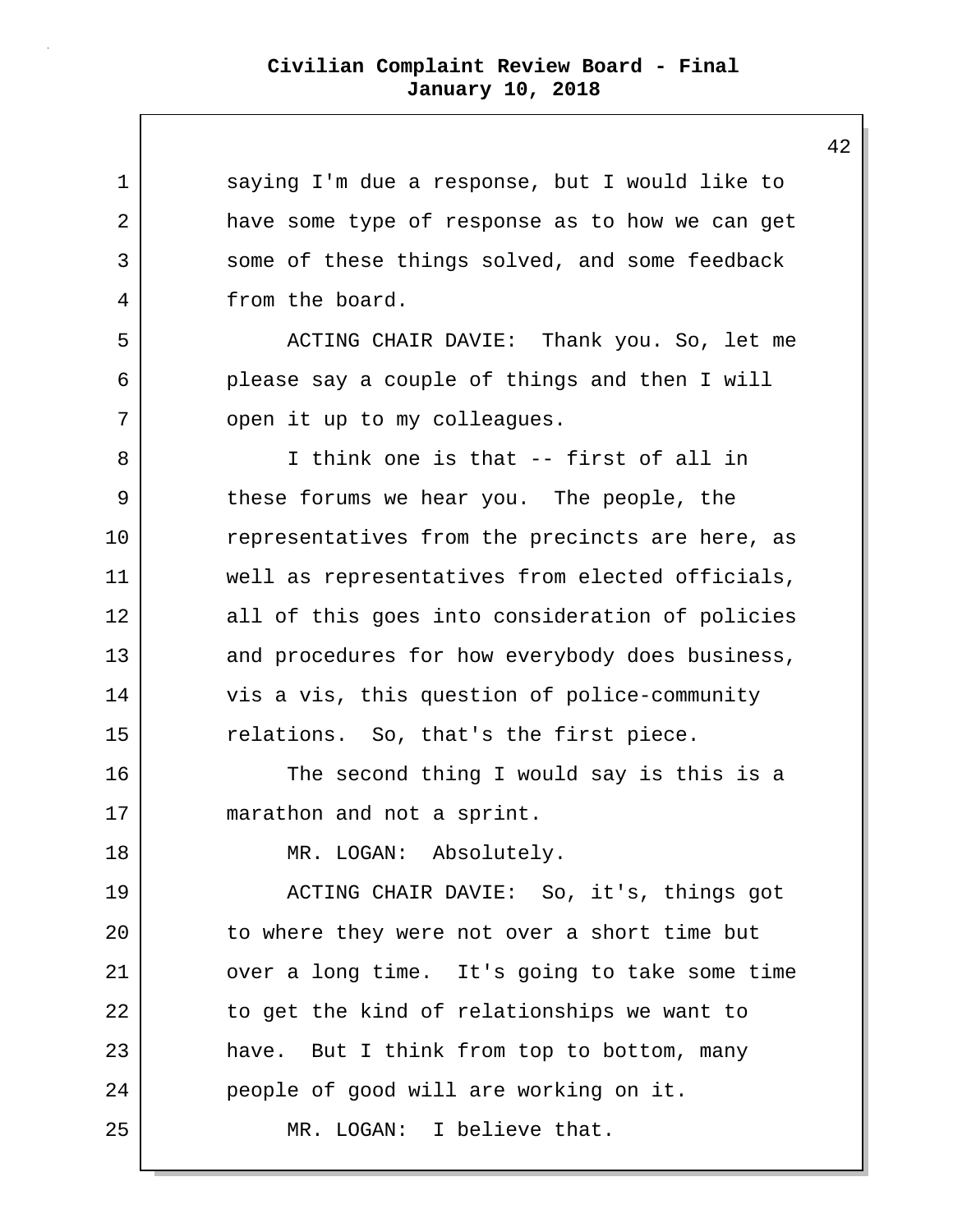1 ACTING CHAIR DAVIE: And then the final 2 thing I would say is that it's forums like this 3 that hold all of my colleagues here, all of the 4 people who are in public office here, 5 accountable for ensuring that we do what we 6 need to do.

7 We made a lot of progress on Stop and 8 | Frisk. We have the strongest civilian 9 versight board in the country and we are 10 trying to make it stronger. We got new 11 legislation coming out of the City Council, we 12 have cooperation from the commissioner and 13 precinct captains and others.

14 So, we're going to work really hard to 15 ensure that we have safe communities. That we 16 have respect in those communities. That we 17 have accountability and transparency, and that 18 everybody assumes their responsibility to make 19 this system work.

20 So, that's our commitment. It's going to 21 take some time. I think we have made progress, 22 and we'll hear a little more on that when our 23 staff speaks, but we are committed to doing 24 this. It's just going to take a while. 25 MR. LOGAN: Okay, good. Is there anyone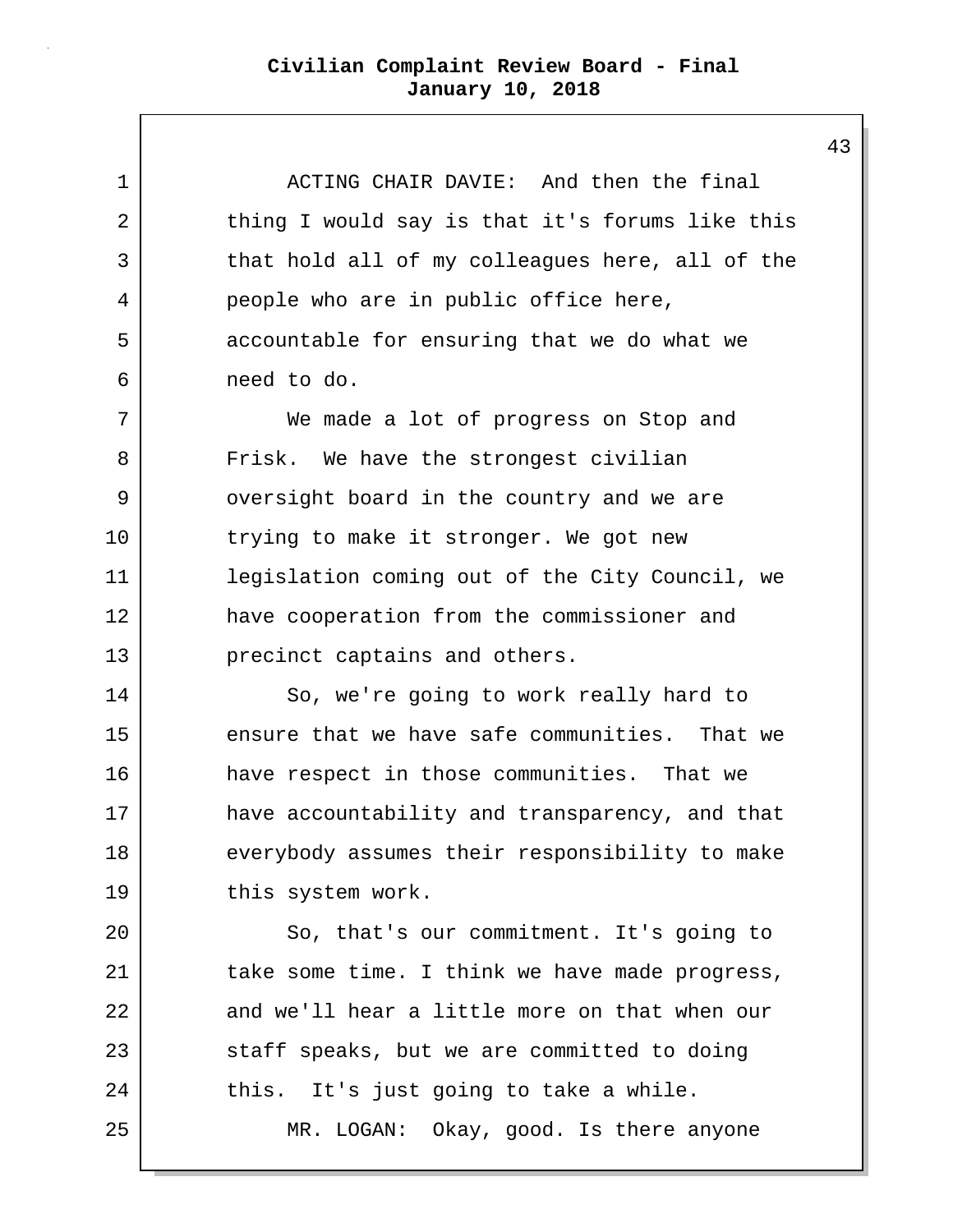1 else who wants to respond to that? Because we 2 want to establish some real hardcore -- and I 3 don't know if you noticed, I have kind of stood 4 up here to get a response. I don't want to 5 dictate the floor, I know you have an agenda, 6 so I'm going to move off, but encourage 7 everyone to just not be so formal. These 8 meetings are for the people, all right? And we 9 ereally need to establish some real hardcore --10 ACTING CHAIR DAVIE: Well, we have a 11 speakers list, so anybody who wants to speak 12 who didn't get their name on the list, this is 13 the time. 14 MR. LOGAN: Okay. Very good. Thank you for 15 your time. 16 ACTING CHAIR DAVIE: We will probably have 17 another twenty people on our list to speak. 18 | MR. DARCHE: Thank you, Mr. Logan. 19 ACTING CHAIR DAVIE: So, if we can hear 20 from our staff then, which I missed, on 21 | outreach and on policy and data. 22 MR. TUBBS: Hello everybody, my name is 23 | Keith Tubbs, and I'm the Director of Outreach 24 for the New York Civilian Review Board. I'm 25 going to give a short presentation to you guys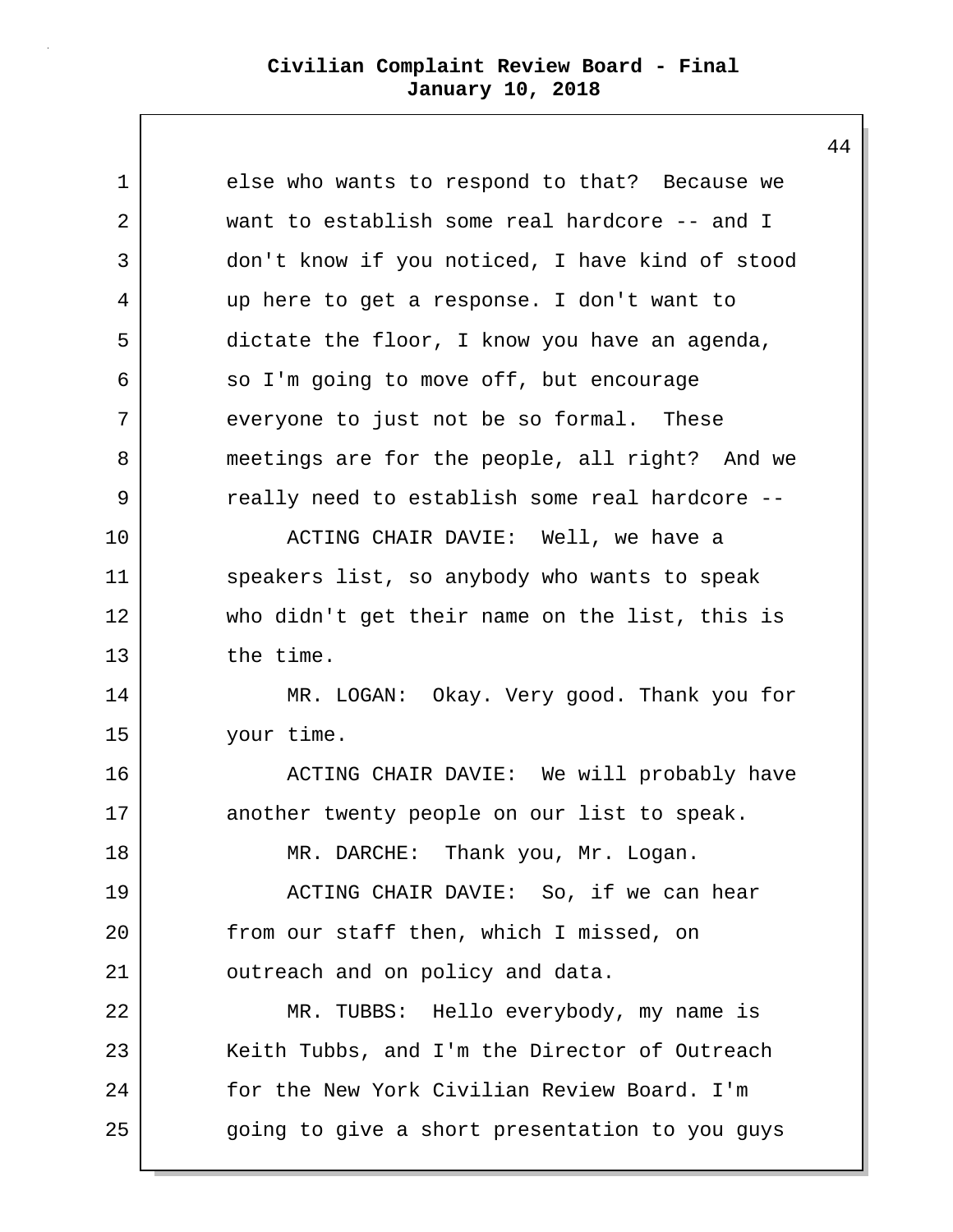1 today.

2 The New York Civilian Complaint Review 3 Board is the largest independent oversight 4 agency in the United States of America. We 5 investigate, mediate, and in certain cases, 6 prosecute allegations of misconduct against 7 members of service.

8 | What do we investigate? We investigate 9 Solut types of allegations; force, abuse of 10 authority, discourtesy and offensive language. 11 That's commonly known FADO.

12 Last but not least, how to file a 13 complaints with the CCRB. You can file a 14 complaint a few different ways. You can call 15 1-800-341-2272. You can also dial 311 to file 16 a complaint. You can also log onto the 17 website, which is www.NYC.gov/ccrbcomplaint.

18 | The Mand in Queens, we do have office hours 19 with Councilmember Donovan Richards. We have 20 some forms up front, so if you want to file a 21 complaint there, and you can also file a 22 complaint at your local precinct.

23 Last but not least, I did want to say that 24 | our outreach department, we go into communities 25 and we give presentations to schools, churches,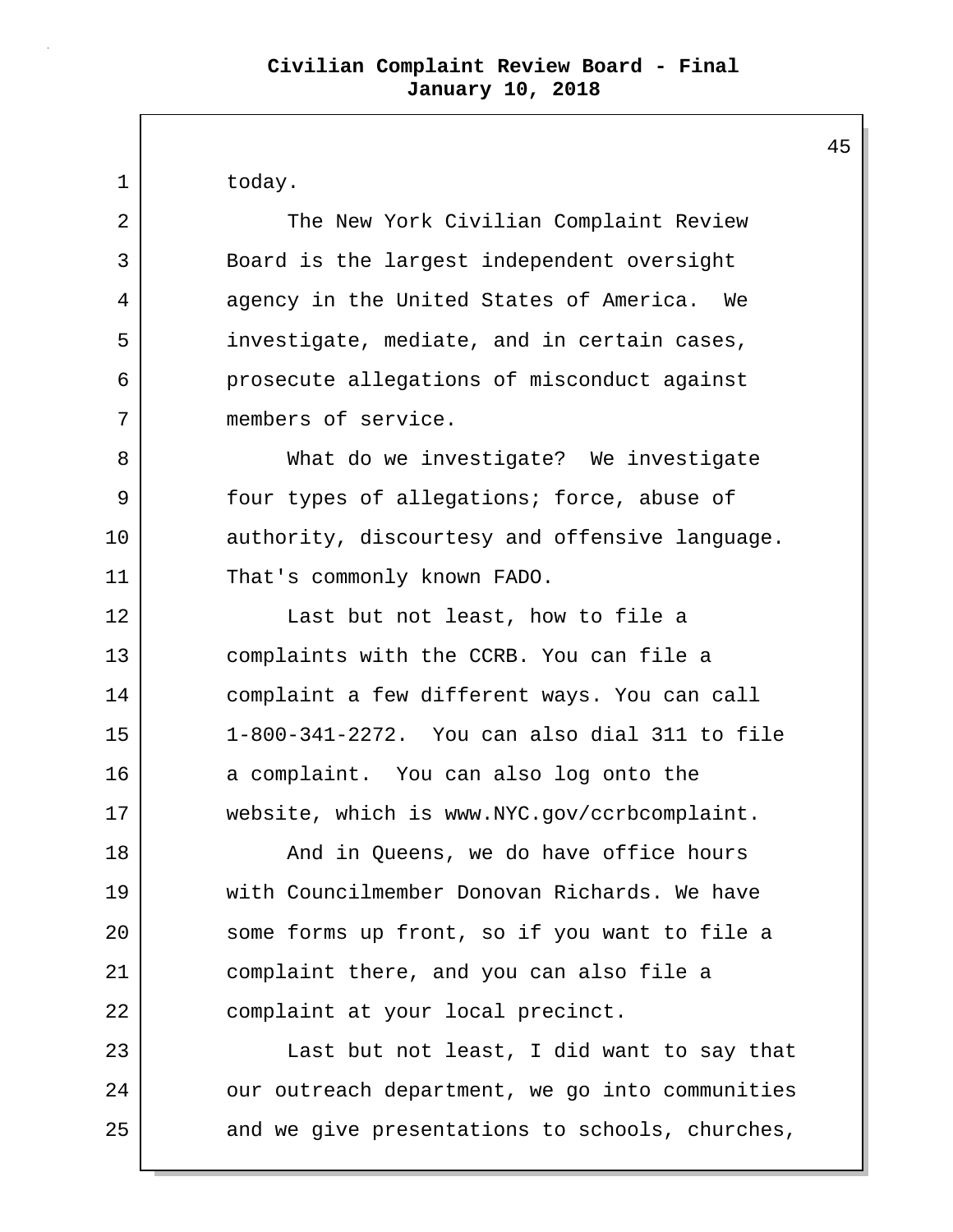1 | law enforcement. So, anybody who wants us to do 2 a prestation feel free to contact me or anyone 3 else in our Outreach Department. Can the folks 4 in the outreach department please stand up so 5 they know who you are? 6 (Outreach employees from CCRB 7 standup.) 8 MR. TUBBS: So, these are the folks in our 9 outreach department. 10 So, if you have any questions after the 11 meeting or during the meeting, you want to know 12 a little bit more about what we do, please come 13 over and contact us. 14 ACTING CHAIR DAVIE: Thank you. 15 Questions, comment from board members? 16 (No response.) 17 | ACTING CHAIR DAVIE: And the prestation on 18 our policy and data. 19 MS. NAPOLITANO: Good evening everyone. 20 I'm Nicole Napolitano, I'm the Director Of 21 Policy and Advocacy for the CCRB. 22 I have some data here, it's Queens at 23 large, but also focusing on the two closest 24 **precincts from where we are right now.** 25 In the hands outs you will find a list of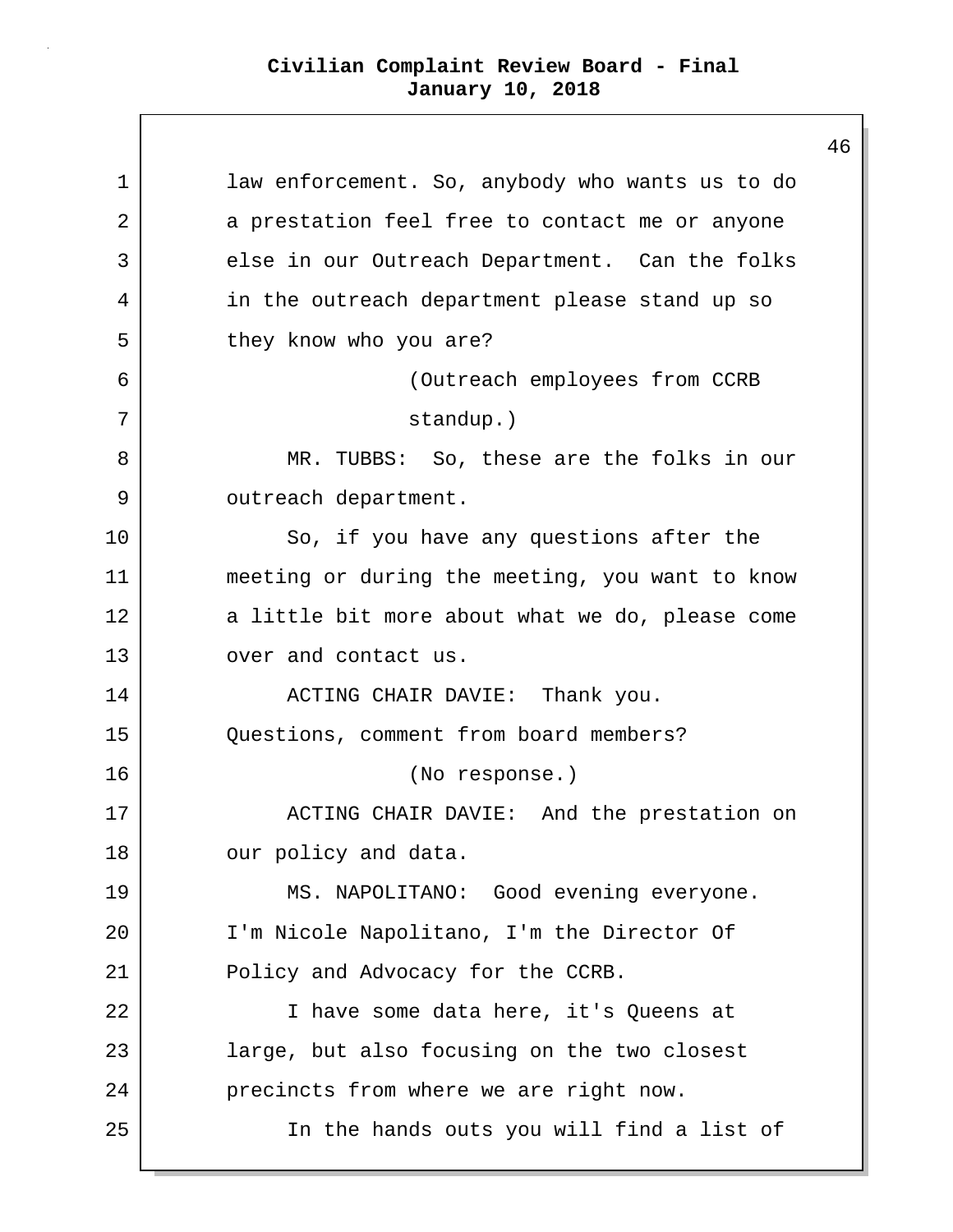1 complaint related data for all precincts in 2 Queens. So, for any information that's not up 3 here, it should be in there, and if not, come 4 find me. 5 So, just looking at a quick snapshot, and 6 I know everyone can't see these in back, so 7 this is just an overall map of all of the 8 complaints that we received in 2017 in Queens. 9 And you can see, or hopefully you can see, 10 because I can barely see from where I am, that 11 we have some pretty high rates of complaints 12 actually in the 114, where we are right now. 13 So, that's red. So, any precincts that you see 14 that that are red have higher numbers of 15 complaints. And we also try to take a look at 16 how complaints match up to the number of people 17 who live in those precincts, so that's what 18 this map covers. 19 So, on the left here, we have complaints 20 per one thousand people. The right map is 21 actually the crime rate, so the number of 22 crimes per one thousand people. And what this 23 tells us, the reason why we compare these two 24 numbers together, is to take a look at what 25 precincts might have higher crime rates but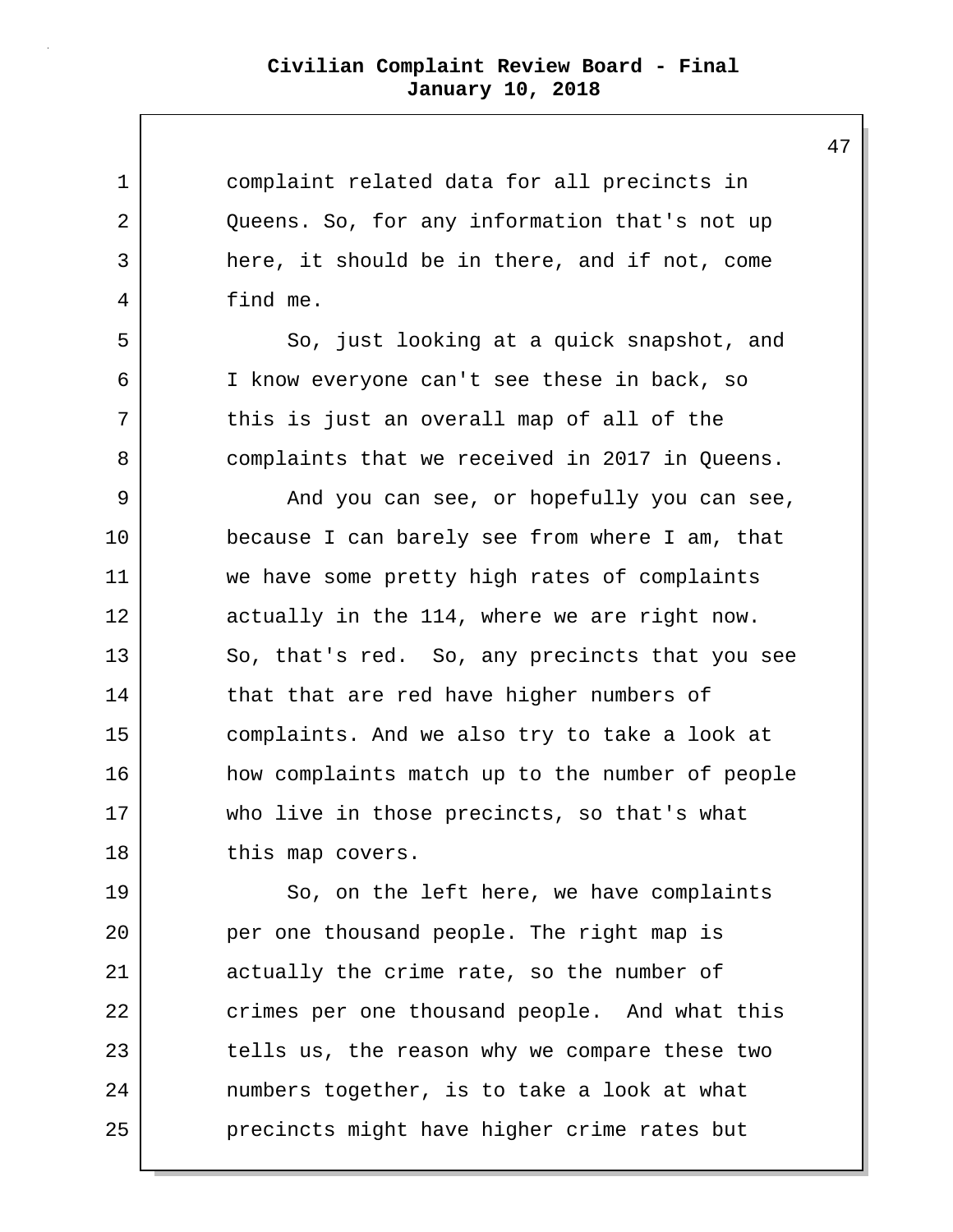1 **lower complaint rates. Those are areas that we** 2 need to focus on in terms of our own outreach. 3 And I can show you also here the percent 4 of fully investigated allegations via FADO for 5 Queens. FADO is force, abuse of authority, 6 discourtesy and offensive language. And over 7 here on the left, we have Queens at large, 8 Oueens as a total number. And so these are 9 fully investigated allegations for all of 10 Queens and then in the middle precinct 108, and 11 then on the right is precinct 114. 12 And give me a second -- for the borough of 13 Queens at large, we had 180 force complaints, 14 compared to 557 abuse of authority complaints, 15 130 discourtesy complaints and 33 offensive 16 | language complaints. And the percentages are 17 pretty similar between Queens at large and the 18 114th precinct. The 108th precinct has a 19 higher proportion of abuse of authority, and a 20 **lower rate of force-related complaints.** 21 | And so, what I'll show you next are the 22 breakdowns of the 23 substantiations/unsubstantiations for all of 24 the complaints in Queens as well. 25 So, an allegation is considered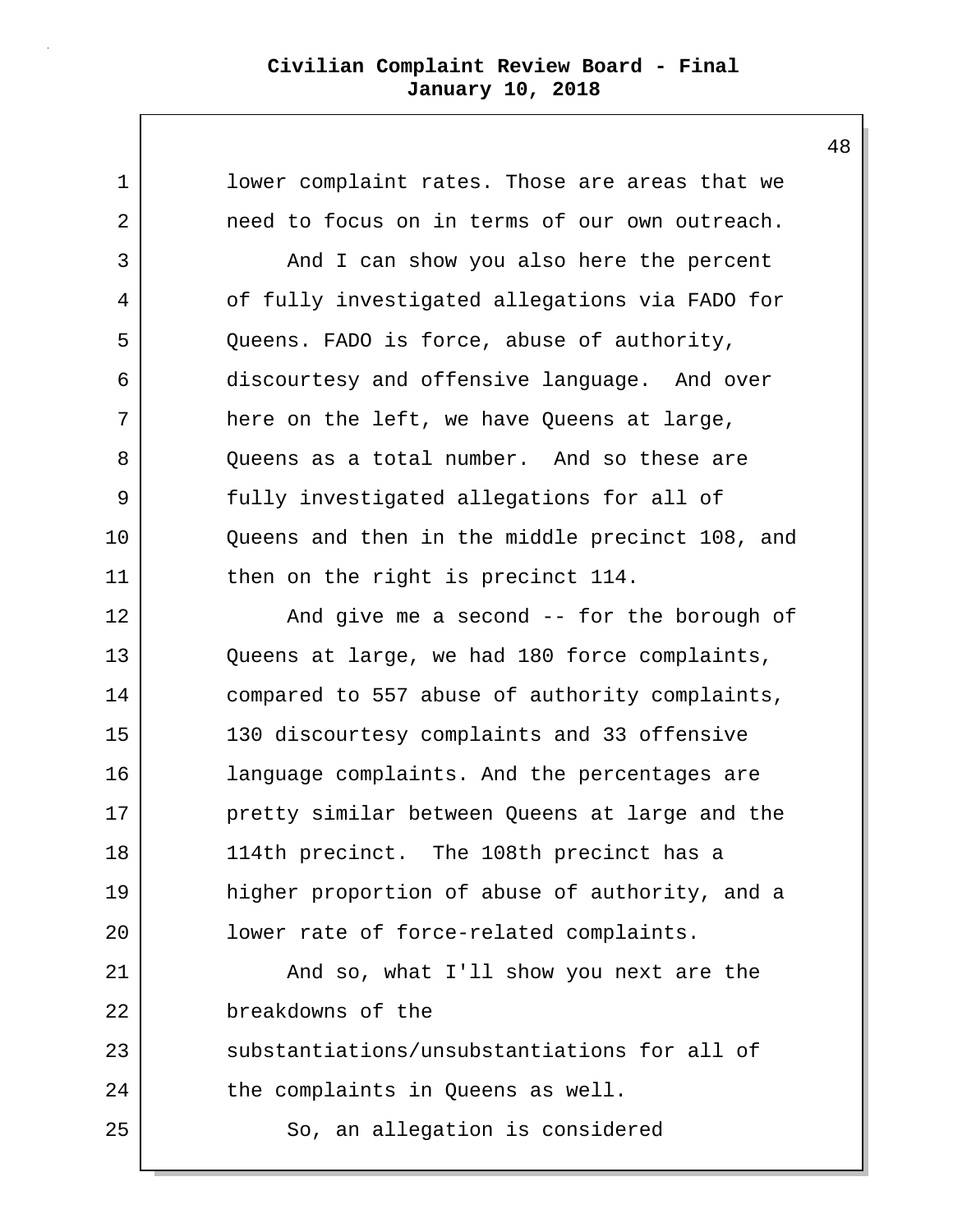1 substantiated if misconduct is found to be 2 improper based on a preponderance of the 3 evidence. 4 Allegations are unsubstantiated if there's 5 not enough evidence to determine whether or not 6 misconduct occurred. 7 Unfounded if a preponderance of the 8 evidence suggests that the event, or alleged 9 act did not occur. 10 Exonerated, if the event did occur but was 11 | not found to be improper by preponderance of 12 the evidence. 13 | The Mand, closest officer unidentified, if we 14 could not tell who the officer was in question. 15 So, Queens is again, over on the left hand 16 side, the blue is the unsubstantiated rate, the 17 orange is exonerated, the kind of teal color is 18 substantiated -- thank you, I'm going to need 19 some glasses -- the kind of goldish color there 20 is MOS unidentified, member of service 21 unidentified, and the last one is a unfounded. 22 And again, these numbers are all in the 23 hand out for all precincts. 24 So, for Queens the total, for all the 25 fully investigated complaints, we had 35 that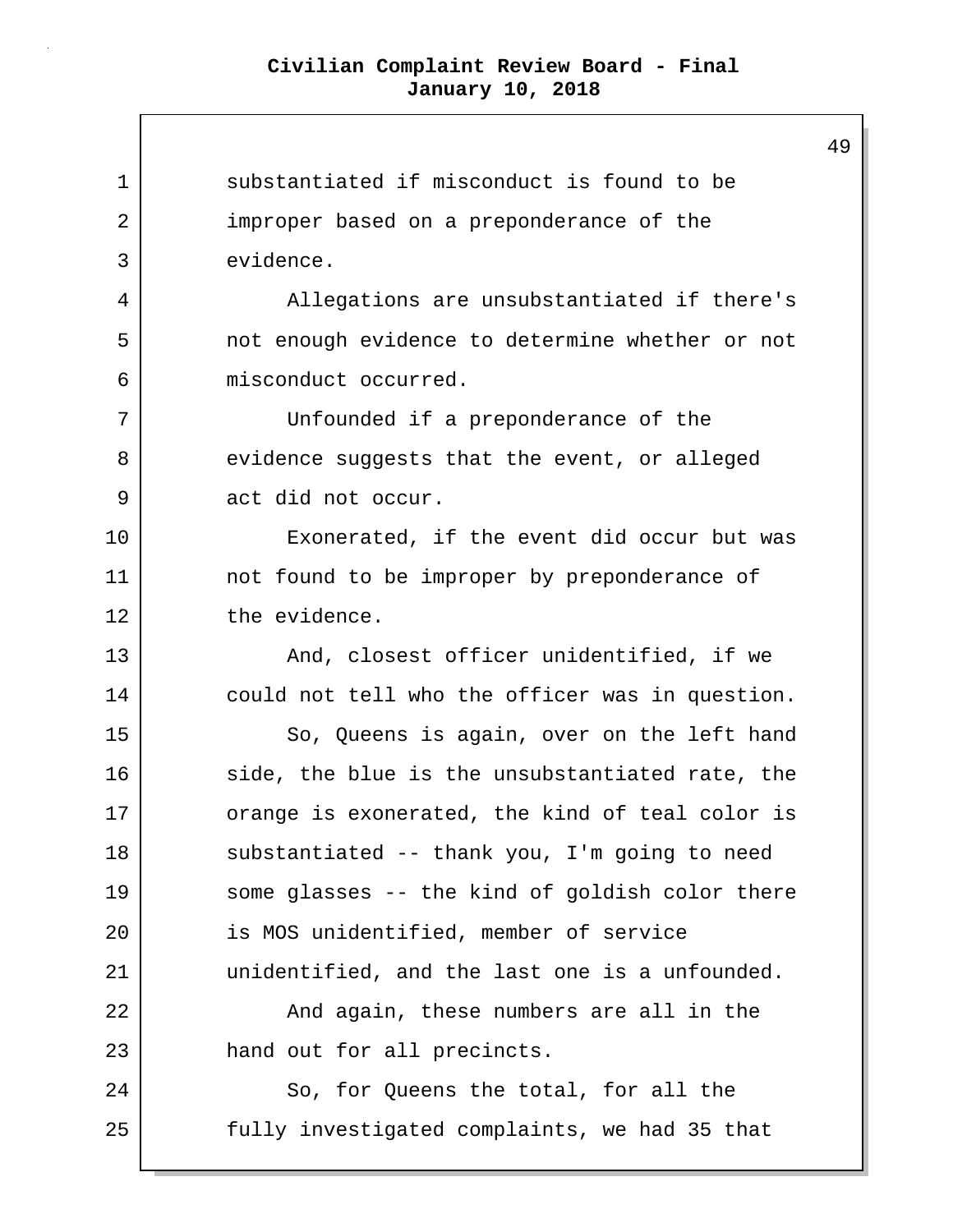1 were substantiated, 54 were exonerated, 12 2 unfounded, 17 MOS/unidentified, and 107 that 3 were unsubstantiated. Questions? 4 MR. CARTER: Once you substantiate the 5 claim, what's the next step after that? You 6 said you identify the one that are 7 substantiated, after that, then what? 8 | MS. NAPOLITANO: So, any number of things 9 might happen after that --10 MR. CARTER: What are things that are 11 likely to happen, or most likely did happen 12 already, after the substantiation of the claim 13 was determined? 14 MS. NAPOLITANO: So, once a complaints has 15 been substantiated, it depends on what the 16 recommended discipline was. 17 So, if the board recommended charges and 18 specifications, then our APU, our 19 Administrative Prosecution Unit, will prosecute 20 those charges. 21 Typically, off hand, I can't actually 22 recall the numbers, but those are on our 23 website. The rest of the substantiated 24 disciplinary recommendations would go through 25 the department's Advocate's Office, and then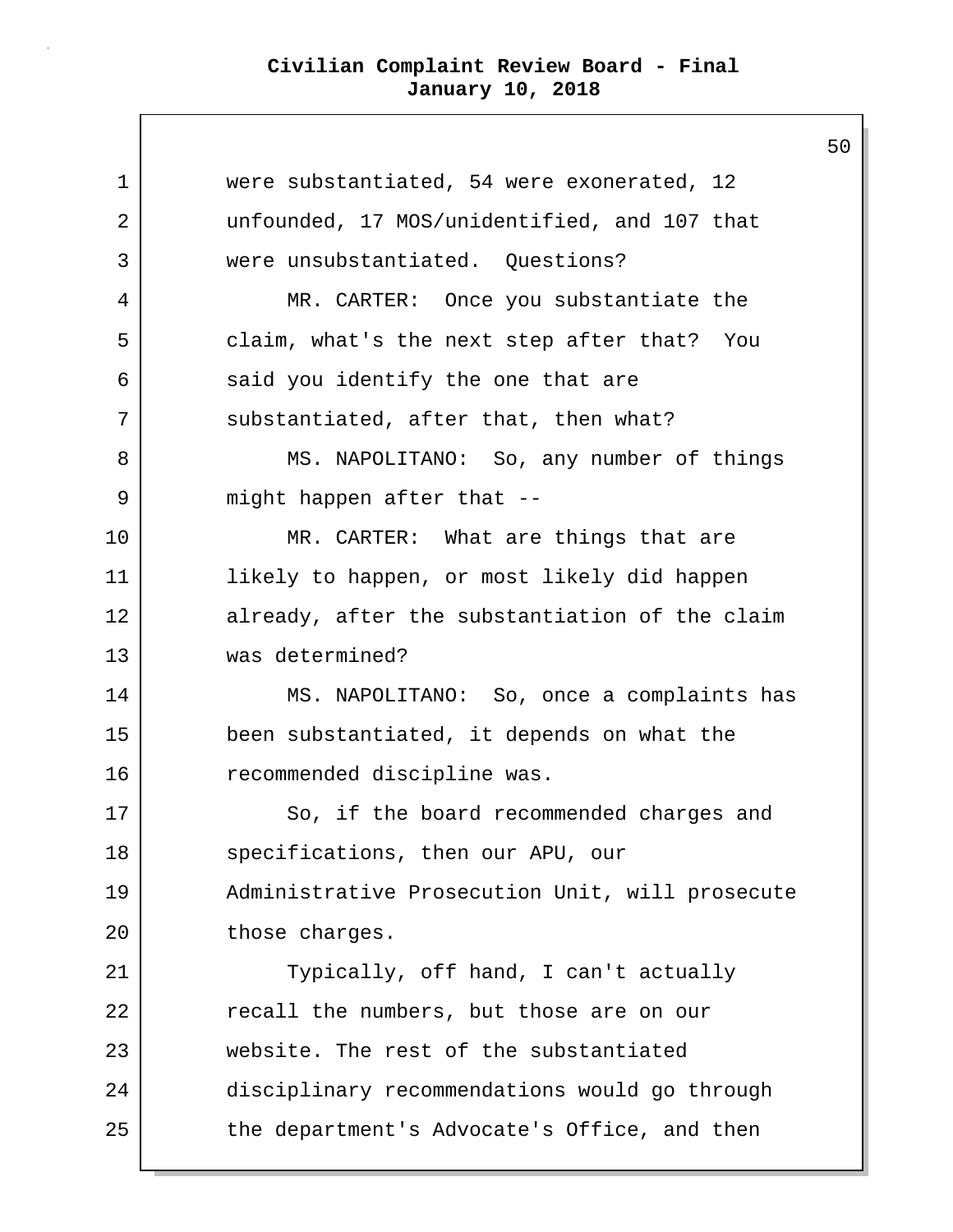1 1 there's an potential penalty associated with 2 those disciplinary recommendations. So command 3 discipline, verses training, verses 4 instructions. 5 MR. CARTER: Do you have an example that 6 you can give to us with regard to an officer or 7 someone who may have been disciplined, that you 8 | most recently dealt with? 9 MS. NAPOLITANO: So, I can't give you any 10 specific examples, but I can, when I'm done 11 here, if you want to talk about where to find 12 all of our reports on the website, I can 13 absolutely show you exactly where that is. So, 14 So, there are some case studies that are in 15 there that are anonymous. 16 (Inaudible talk from the 17 audience.) 18 | MS. NAPOLITANO: So, just to finish up 19 quickly, and this is something that Mr. Davie 20 had mentioned as well, that video evidence 21 plays a major role in closing all complaints on 22 what we call, on the merits. 23 So, that would be substantiated, 24 exonerated or unfounded complaints, things in 25 which we know a little bit more clearly about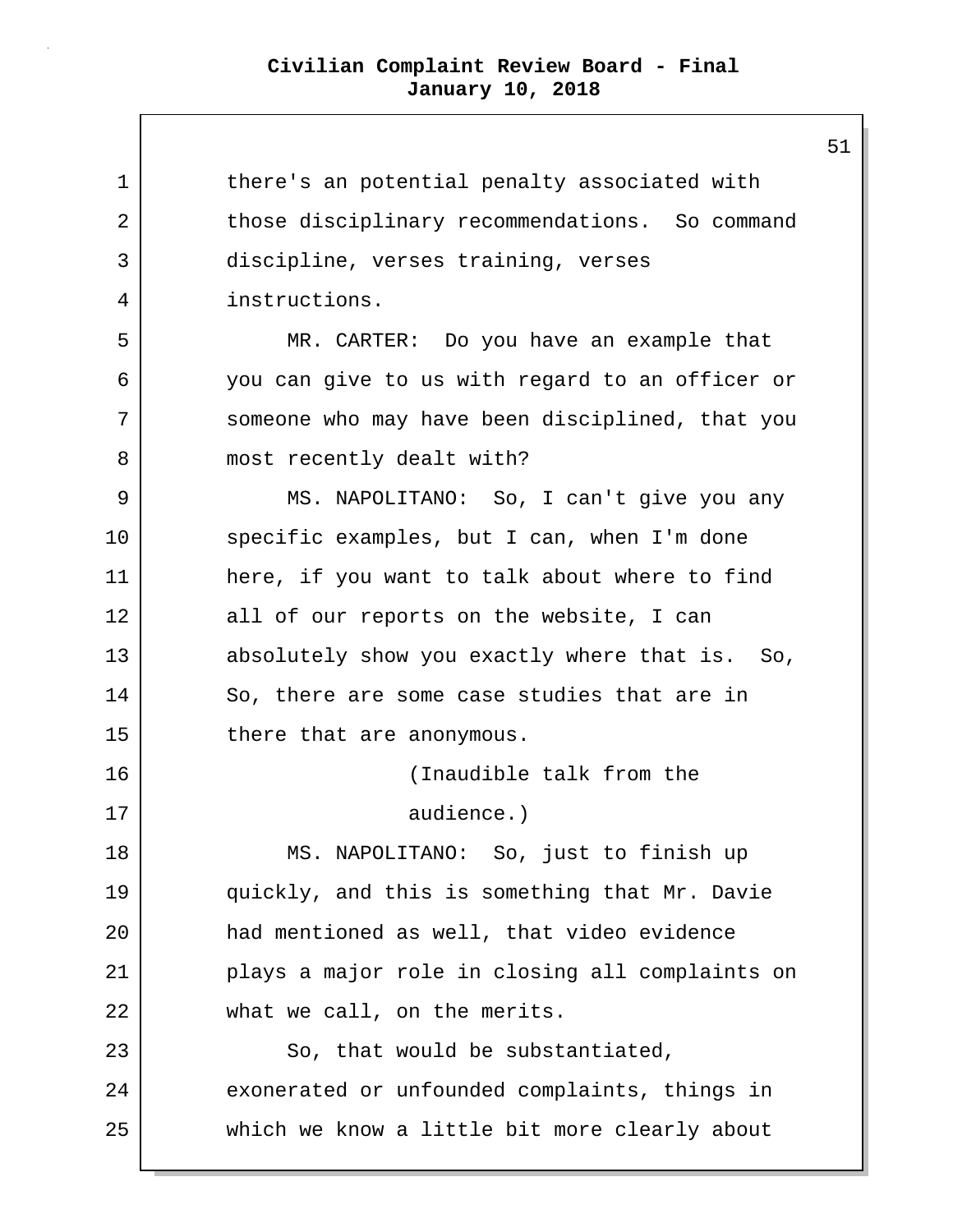1 what went on.

2 So, for Queens, the rate at which video 3 has an impact on closing cases on the merits is 4 much higher, 33 percent as compared to 5 11 percent of cases in which we did not have 6 video evidence. So, video evidence is becoming 7 increasingly important to CCRB's closing of any 8 | investigation on the merits. 9 | To file a complaint, as was mentioned 10 | nyc.gov/ccrbcomplaints. Our data transparency 11 initiative has a wide variety of numbers on 12 there, complaints that are broken down in fifty 13 different ways. 14 And our reports can be found at 15 nyc.gov/ccrbreports. We issue an annual 16 report, a semiannual report, a monthly statical 17 report and then also issue-based reports. 18 If you have any question about that please 19 feel free to come and find me. 20 MR. CARTER: One more we question. 21 | MS. NAPOLITANO: Sure. 22 MR. CARTER: In regards to visual, is the 23 audio also included in the cameras apparatus? 24 Sometimes you have a visual, where you can see 25 what's going on, but you don't hear anything.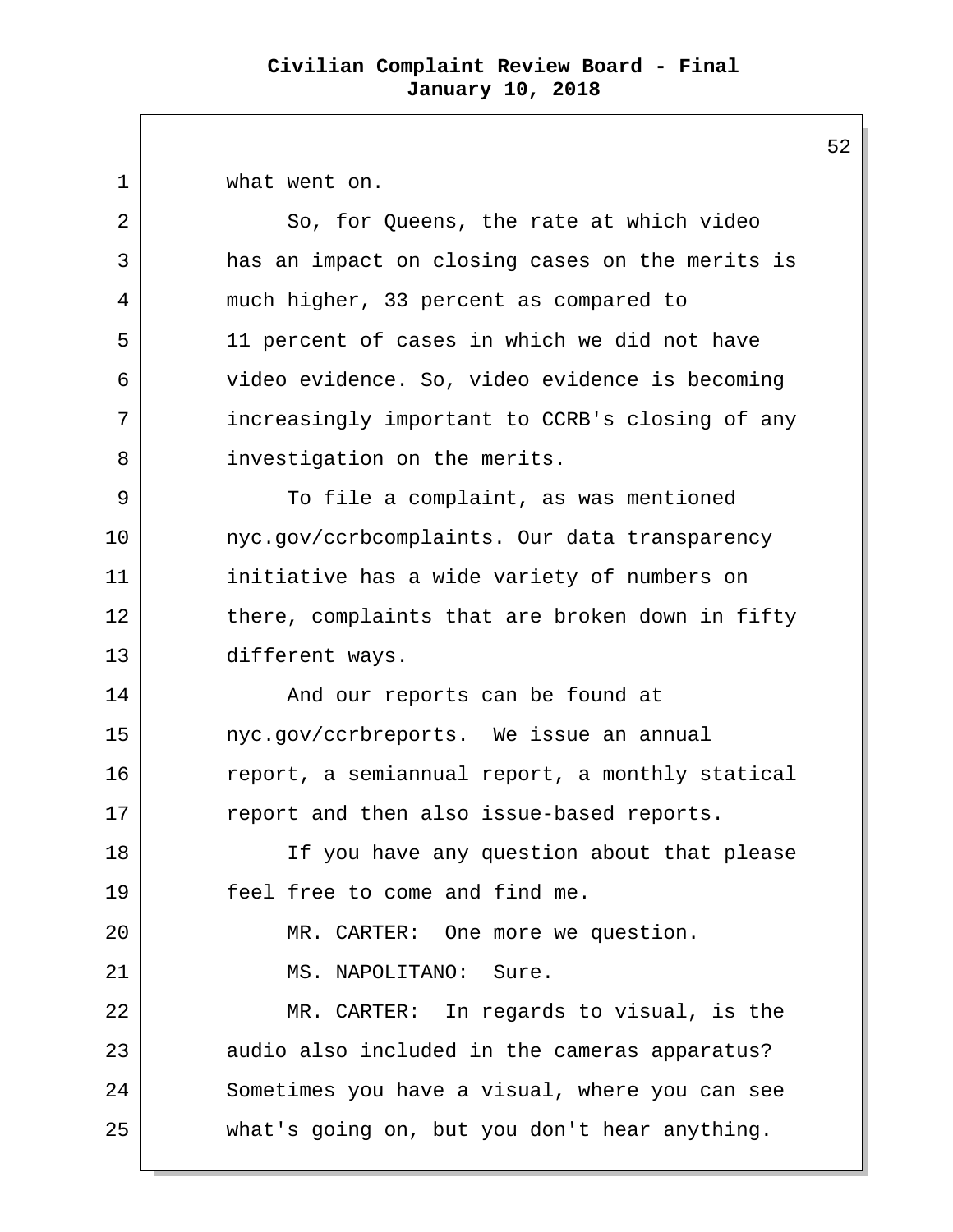1 MS. NAPOLITANO: It depends on what type 2 of video evidence it is. 3 So, for example body worn cameras do have 4 audio, when people shoot cellphone footage that 5 also has audio, and if it's video evidence for 6 example, like security footage from a store, 7 | that typically does not. 8 MR. CARTER: Specifically, in regards to 9 the officers that we will be paying for them to 10 be utilizing the camera, will the audio also be 11 | operational so that we don't only see the video 12 but we can hear the audio? 13 MS. NAPOLITANO: Yes, there is audio on 14 the body worn camera. 15 | MR. DARCHE: So, Mr. Carter is very loud, 16 so it's not too much of an issue, but if people 17 have questions they should really come up, 18 because we try to record everything, and it's 19 not easy for the reporter to get the questions 20 if people don't come up. 21 | ACTING CHAIR DAVIE: I'm also going to ask 22 Executive Director Darche if he will talk, just 23 a little bit about the entire process, from, 24 and quickly, from the time we receive a 25 complaint to how the board engages around it,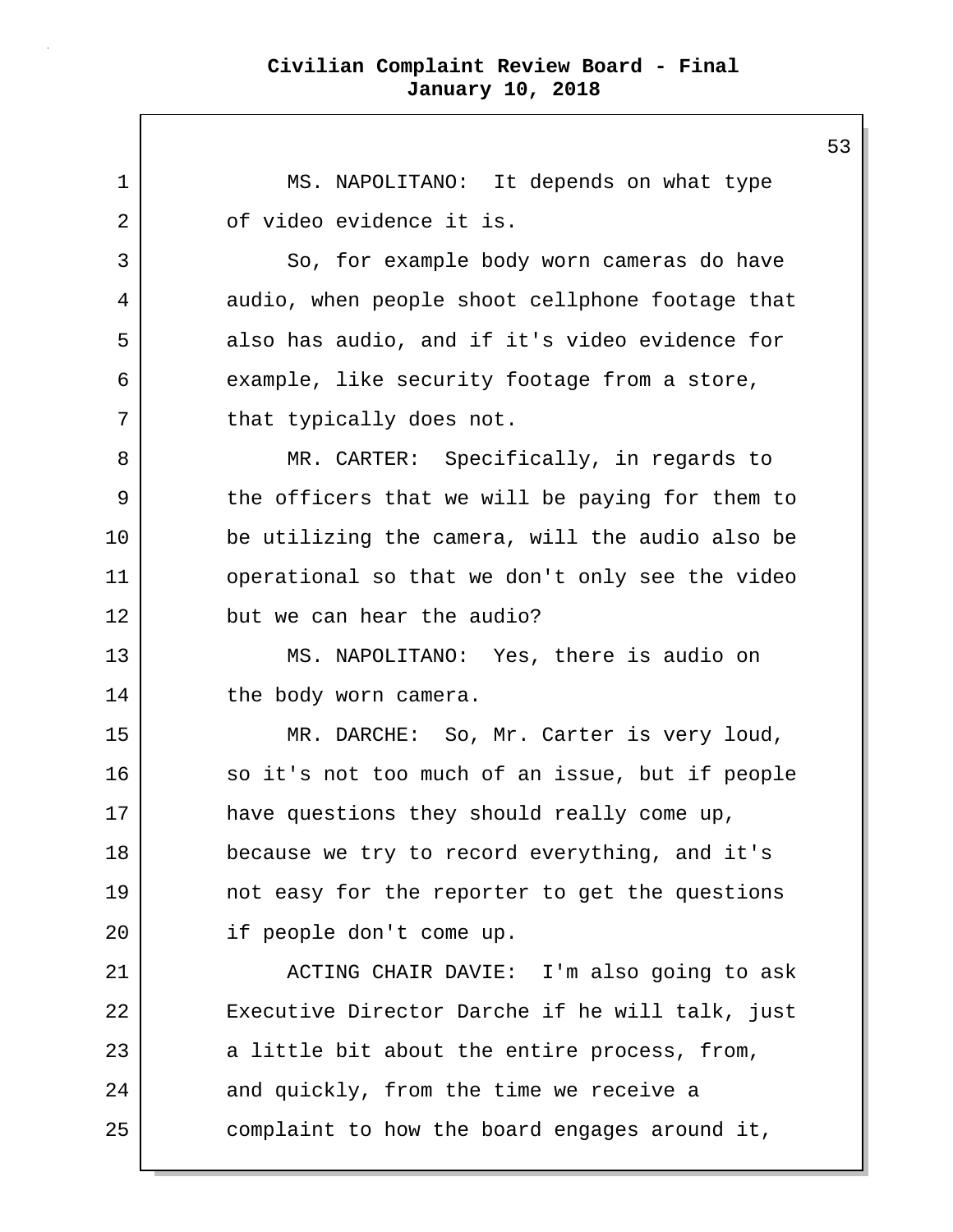1 and how the board engages around those. 2 | The and then we'll get questions. 3 MR. DARCHE: So, as Keith mentioned, there 4 are a variety of ways that people can make 5 complaints to the agency. 6 As soon as we get a complaint through our 7 Intake Unit, two things happen. Number one, 8 | Our Field Evidence Collection Unit goes into 9 motion to try to collect evidence. Whether 10 it's going to the scene to try to find 11 witnesses, or collect video evidence from 12 | surveillance cameras. And the case is also 13 assigned to an investigator, like two who I 14 introduce earlier in the evening, and those 15 investigators speak to the complainant, get as 16 much information about the incident as they 17 can, and then start trying to find other 18 evidence. Whether it's speaking to other 19 civilian witnesses, gathering medical records, 20 and then they also request document from the 21 police department. They request body worn 22 cameras footage from the police department. 23 | And then once they've accumulated all the other 24 evidence they're going to need, we interview 25 the police officers who are involved.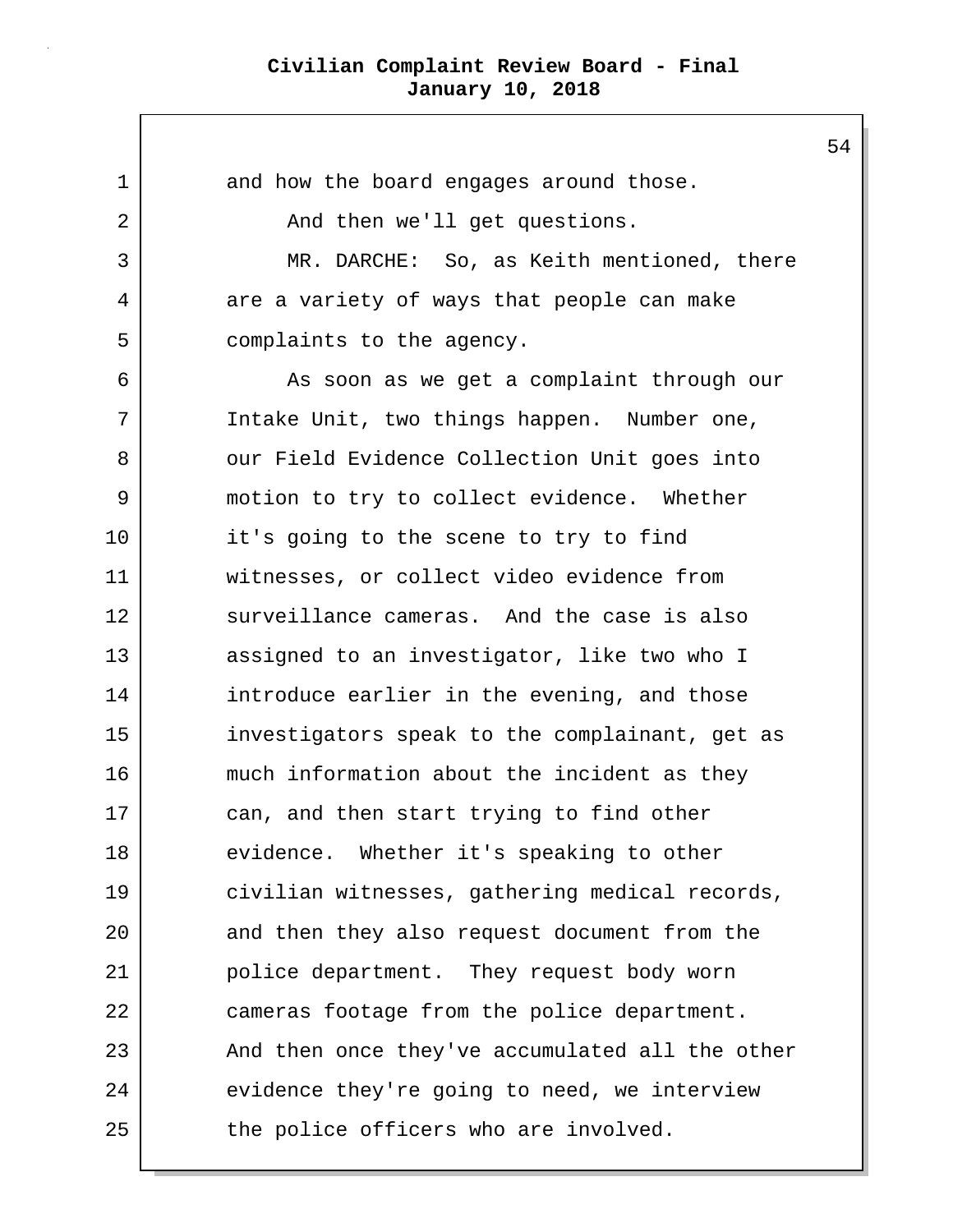1 We interview officers who were accused of 2 misconduct. We also interview witnesses who we 3 believe may have witnesses what happened, who 4 may have been witnesses to the incident.

5 Once the investigators have gathered all 6 the evidence, they apply that evidence to the 7 law, whether it's the constitution, or the laws 8 of the State of New York, or the case law that 9 governs what is legal what isn't legal in New 10 York state. But they also use the patrol guide 11 for how officers are trained to determine 12 whether the officer has committed misconduct or 13 not.

14 Then, once all that evidence is marshaled 15 and presented, it's presented to the board. 16 Generally, cases go to panels of three board 17 members. Each panel has one person who was 18 designated by the mayor, one person who was 19 designated by the city council, and one person 20 who was designated by the police commissioner.

21 | And these panels meet and they discuss the 22 cases as they are presented in the closing 23 ereport. They review video evidence and other 24 pieces of evidence that are associated with the 25 case, and they make a determination.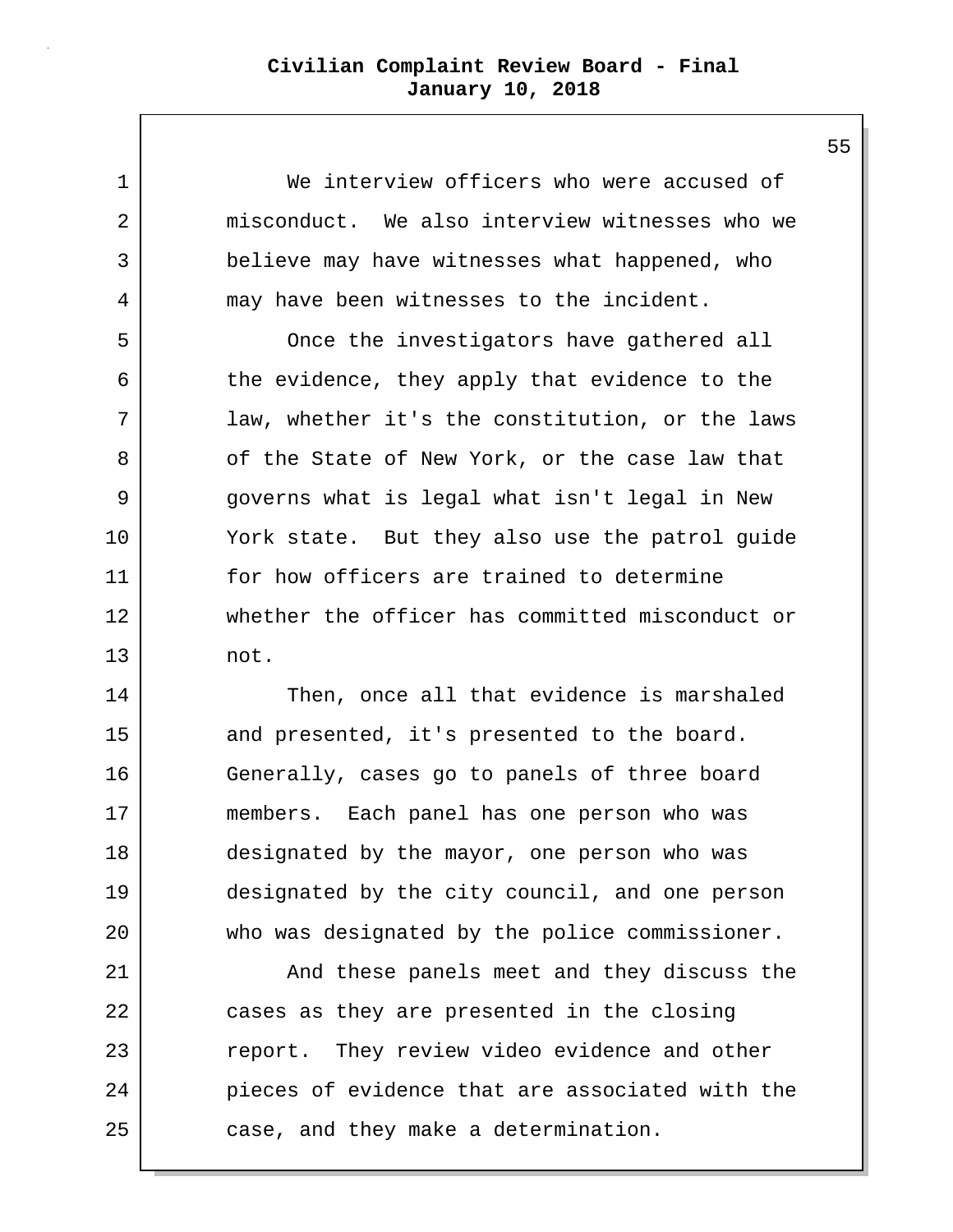1 and it's one of those questions, I think 2 it was Mr. Carter who asked, like what are the 3 dispositions? 4 So, if the board determines by 5 preponderance of the evidence, so anything 6 above 50 percent, that misconduct occurred they 7 substantiate the allegation. 8 It may be that the board can determine by 9 preponderance of the evidence that the act 10 occurred, that the person complained that they 11 were stopped and they shouldn't have been 12 stopped, the board may determine that that stop 13 occurred, but that the police officer had the 14 right to make that stop, in which case they 15 exonerate that allegation. 16 And it may be that the board determines 17 that the the alleged conduct did not occur. So 18 the person says, I was stopped, and the board 19 was able to determine that the stop did not 20 | cocur, in that case the allegation is 21 unfounded. 22 | ACTING CHAIR DAVIE: Ouestions? 23 MR. LOGAN: I don't mean to interrupt you 24 but -- do you want me to approach the mic? 25 MR. DARCHE: You should approach the mic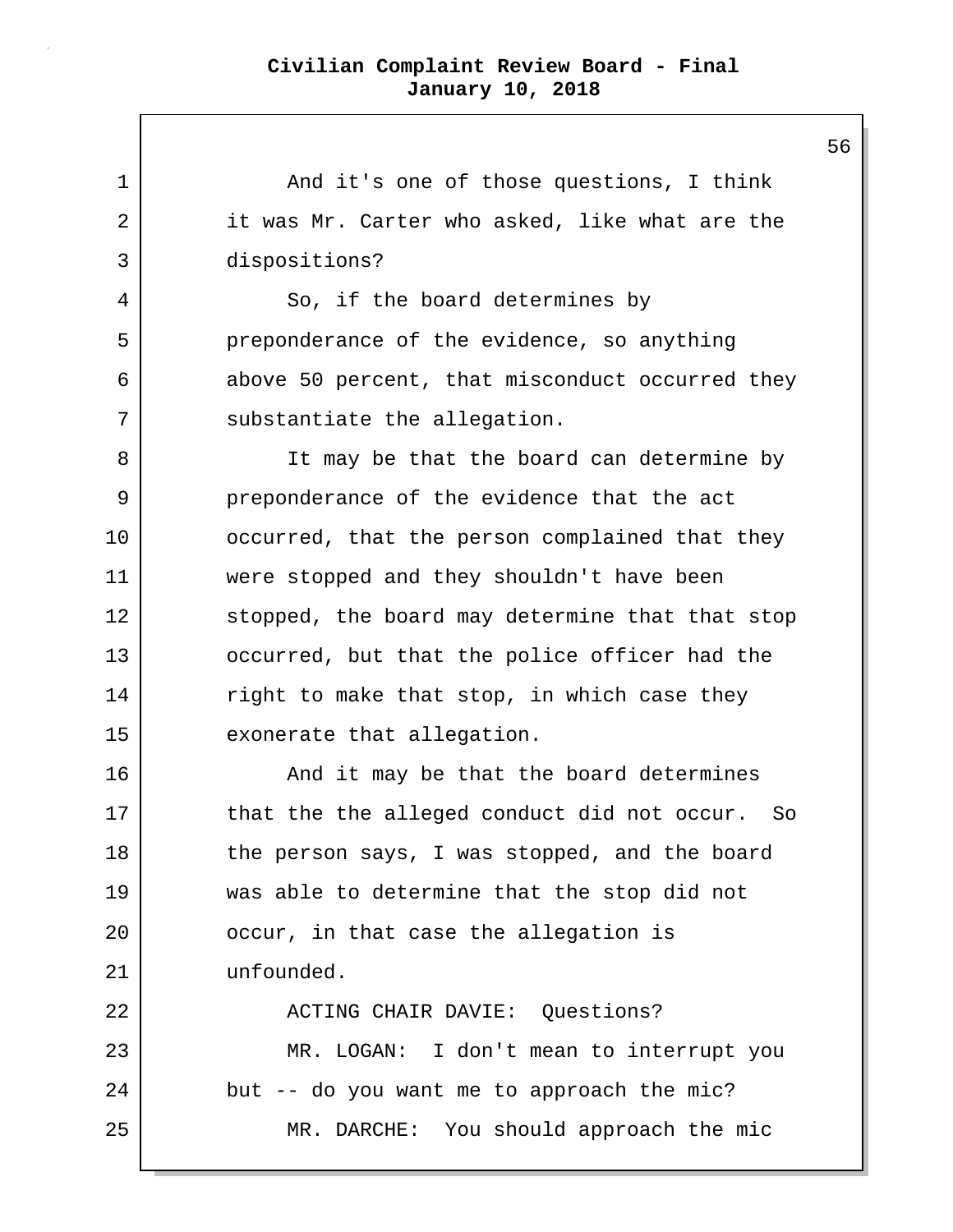1 if you have a question. 2 MR. LOGAN: Jon Logan, Cambria Heights. I 3 appreciate everything that you're saying. And I 4 just want to thank you, the board, the CCRB is 5 on our side. 6 This is wonderful information, and it's 7 all on the website, but these guys do a great 8 job. I know some people who have filed some 9 complaints and the process is very good, I must 10 say that. 11 But what we're trying to get across to you 12 is there is a disconnect between people. The 13 people who need this information, the majority 14 of them are probably not here. 15 MS. DENNIS: Exactly. 16 MR. LOGAN: They are not in this room. 17 They don't attend these types of meetings. The 18 deepest injustices that are on the people and 19 the city of New York and the people that pass 20 through this city, they're not here. 21 | The leaders, some of them are 22 here, but we need some kind of robust program 23 that gets this information back to the people. 24 Whether it be some type of video series, 25 **brother Robert Reich does the inequality for**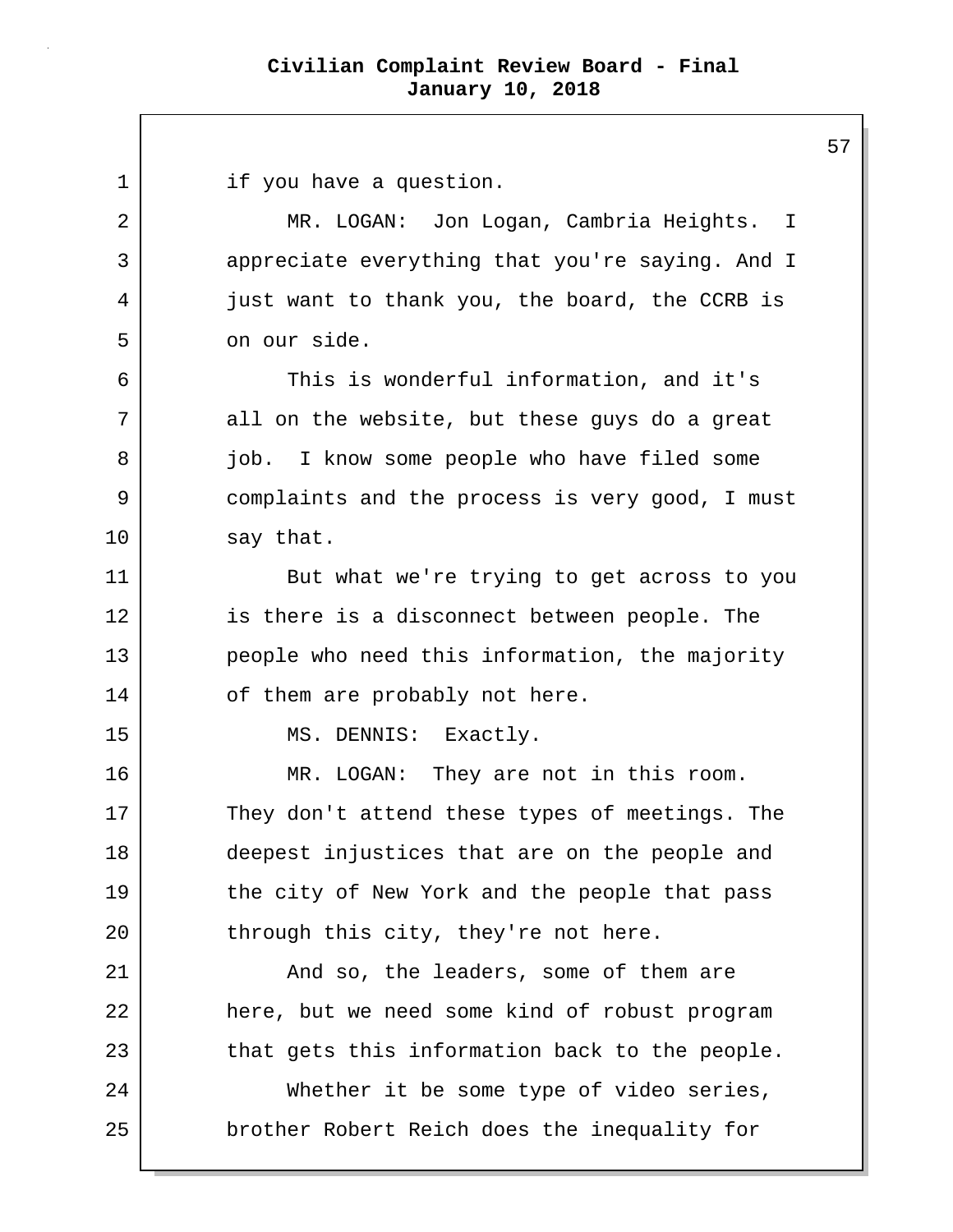1 all. He has a ton of videos -- there needs to 2 be some type of substantial, robust program 3 that brings -- 4 Everyone is on their phone now. People are 5 not reading. Now, I love to read. I read these 6 two 400 page reports, I read these things 7 because it gives me some good information to 8 bring back to the people, but people need to 9 understand what their rights are, so they can 10 really know where to go and how to bring some 11 bype of change. 12 So, I appreciate the process, the process 13 is a very good process, there are people on the 14 phone, they record everything, it's very good, 15 | so I appreciate you going through all that, but 16 how can we get this information where it needs 17 to go? 18 and I can speak more and more about the 19 implicit biases -- we need to have some real 20 conversations about things. 21 MR. DARCHE: So, Mr. Logan, I actually 22 think that the podcast, or videocast, that you 23 were just describing is a pretty good idea. 24 So, thank you for that. 25 | The Solomon As Keith was describing in his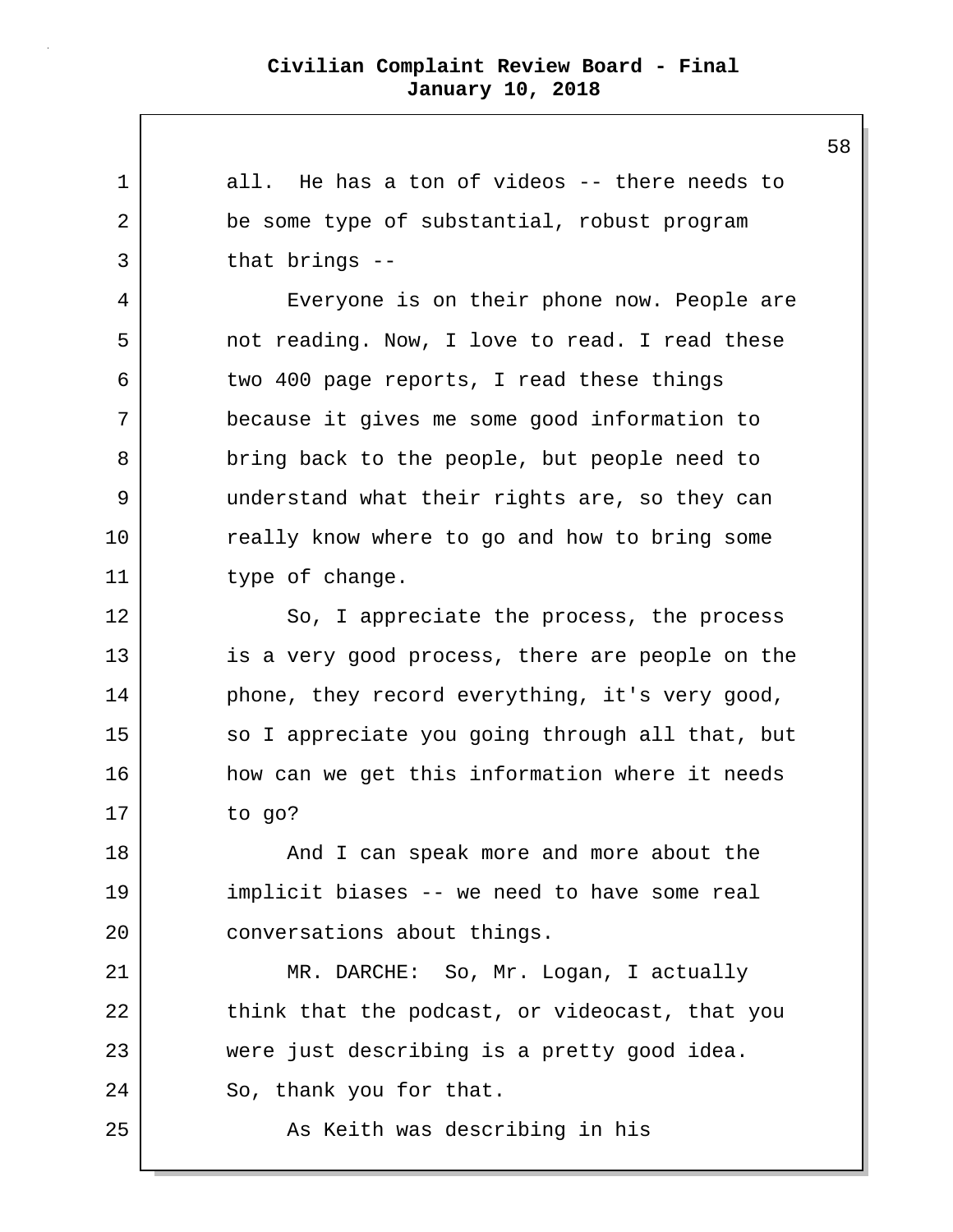| 1  | presentation, our outreach unit does do a lot   |
|----|-------------------------------------------------|
| 2  | work to try to get to people so they can find   |
| 3  | out about us.                                   |
| 4  | MR. LOGAN: They absolutely do.                  |
| 5  | MR. DARCHE: In 2017, I think there were,        |
| 6  | approximately, four thousand complaints that    |
| 7  | were within our jurisdiction that we            |
| 8  | investigated.                                   |
| 9  | And I don't think that there were only          |
| 10 | four thousand times people interacted with the  |
| 11 | police where they thought they weren't treated  |
| 12 | properly.                                       |
| 13 | MR. LOGAN: Exactly.                             |
| 14 | MR. DARCHE: So, I think that there is           |
| 15 | clearly a lot of work that this agency has to   |
| 16 | come up with ways to let people find out about  |
| 17 | this agency. And I think the videocast idea is  |
| 18 | a very good idea and I appreciate that and will |
| 19 | look into it.                                   |
| 20 | MR. EASON: I would encourage you also,          |
| 21 | Mr. Logan, to speak with our outreach unit.     |
| 22 | And for the young lady who spoke from the       |
| 23 | community board prior to you, I would encourage |
| 24 | you to take these conversations that needs to   |
| 25 | be had, and we all recognize that, we all know  |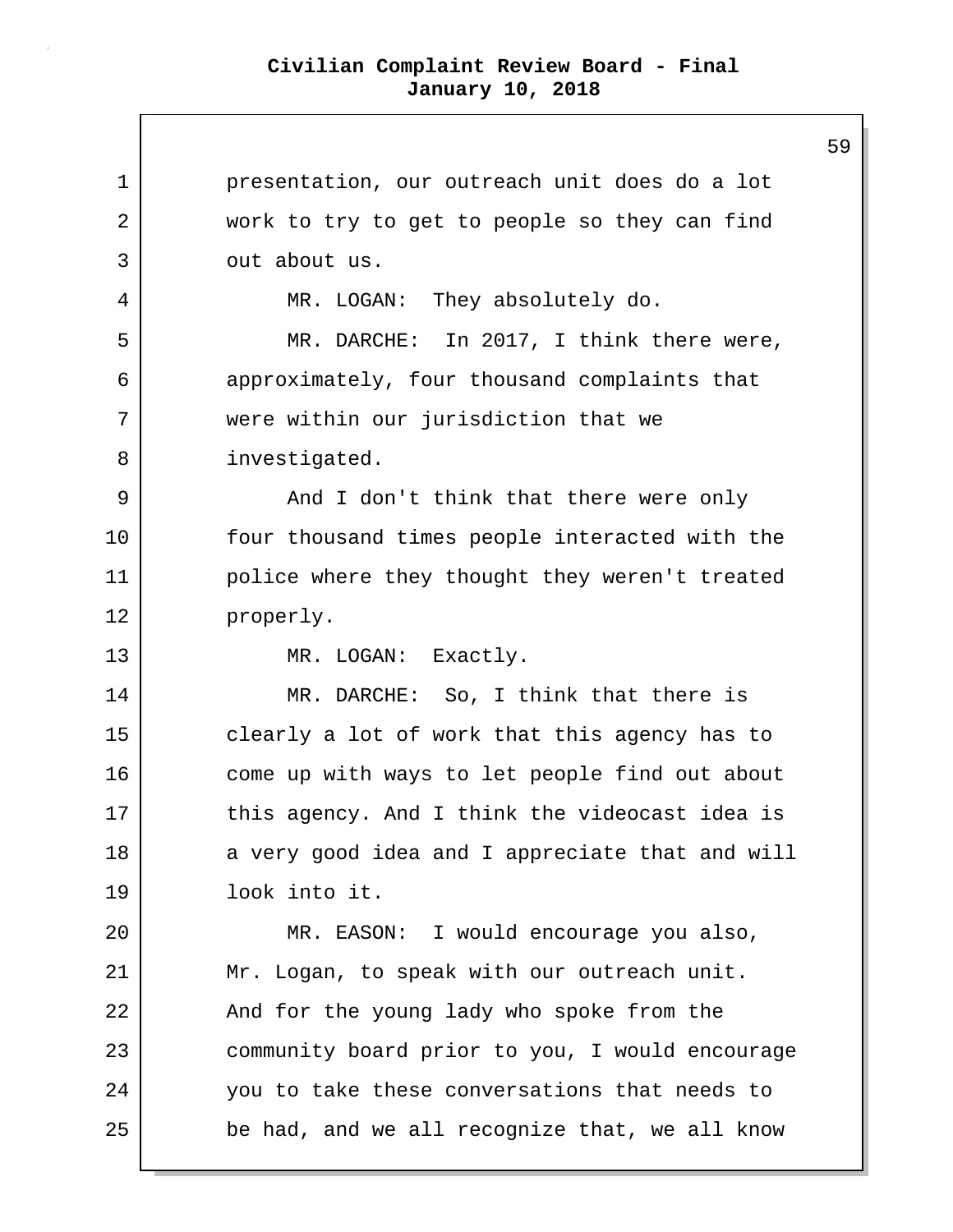| 1  | that, to the police precincts where the         |
|----|-------------------------------------------------|
| 2  | neighborhood community officer, start with him  |
| 3  | or her, and have that dialogue spread out from  |
| 4  | there, and it will be a continuation of what's  |
| 5  | going on here tonight -- at every opportunity   |
| 6  | that you can.                                   |
| 7  | These conversations should be had, and          |
| 8  | certain individuals should be at the table.     |
| 9  | It's disheartening to hear there is a           |
| 10 | disconnect, nobody is doing this, nobody is     |
| 11 | doing that. Because I believe on both fronts,   |
| 12 | you're doing, you're speaking out, and the      |
| 13 | police precincts also want to be held           |
| 14 | responsible.                                    |
| 15 | And, you heard Mr. Darche speak of the          |
| 16 | number of ways that the complaints are          |
| 17 | investigated, and he mentioned that police      |
| 18 | officers are also bound by a code of conduct -- |
| 19 | MR. LOGAN: They are.                            |
| 20 | MR. EASON: -- their patrol guide.               |
| 21 | MR. LOGAN: Which is available on website,       |
| 22 | the patrol guide.                               |
| 23 | MR. EASON: Correct. And that's just like        |
| 24 | the public is expected to be guided by a code   |
| 25 | of conduct, the police officers are trained in  |
|    |                                                 |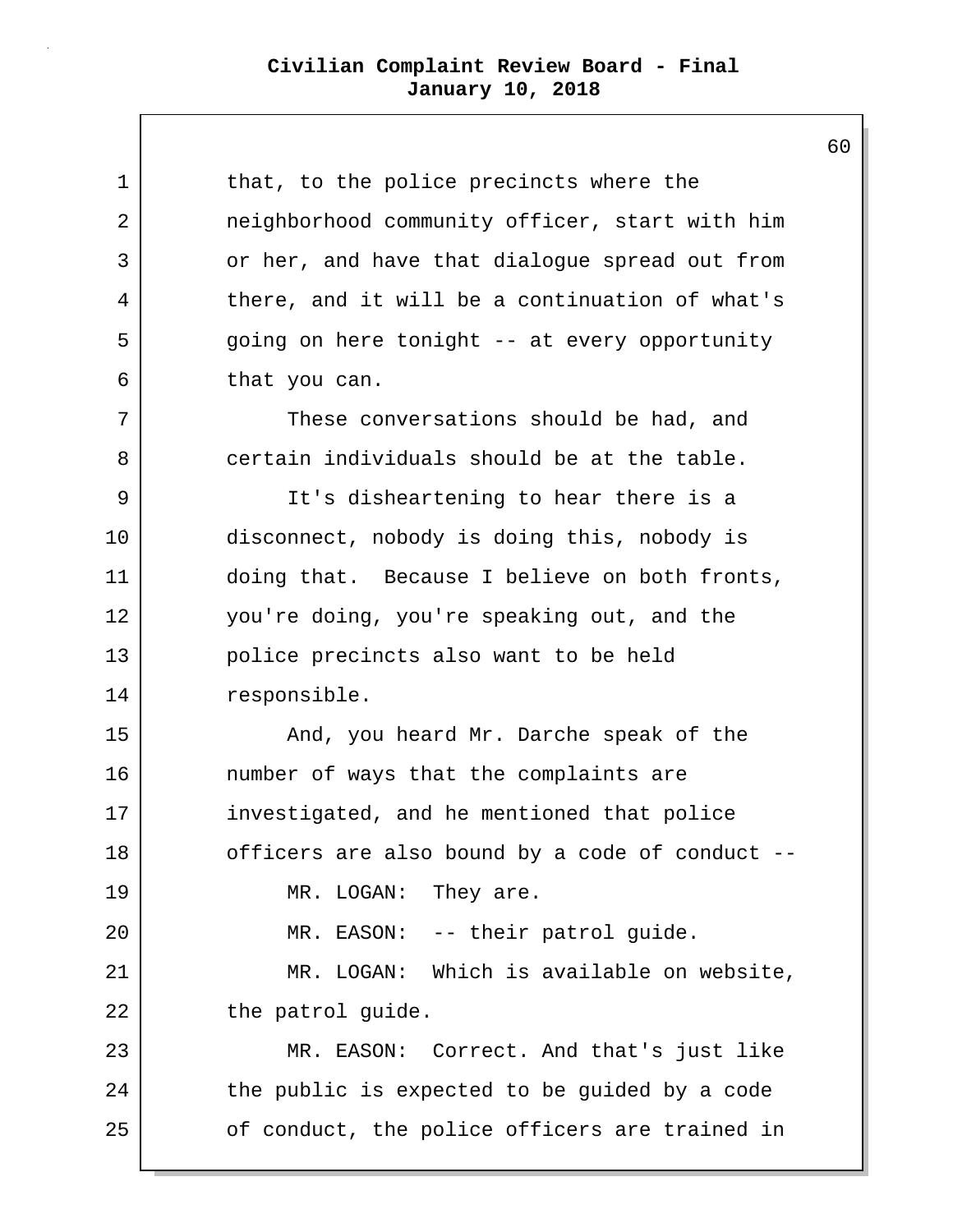1 1 that also. So, it's on both sides. The 2 | The responsibility is there. Maybe, it may not be 3 always to your satisfaction --4 MR. LOGAN: No, no. 5 | MR. EASON: -- but it's there. 6 MR. LOGAN: We have to have honest 7 conversations. The Mayor acknowledges -- he's 8 not here to speak for himself, but the Mayor 9 acknowledges that implicit bias exists. NCO 10 officers get implicit bias training, so they 11 | get that. 12 See, if you ask a police officer right 13 now -- if he's required to have ten contact 14 cards on him every tour -- if you ask for one, 15 he may curse at you. I don't know if you have 16 ever been cursed at by a police officer. I'm 17 not here to broad stroke anyone, what I'm 18 saying is there are problems out there. 19 MR. EASON: Of course, that's why we're  $20$  all here  $-$ 21 | MR. LOGAN: Absolutely. 22 MR. EASON: -- because we want to get at 23 the root of those problems. 24 MR. LOGAN: That's right. 25 | MR. EASON: Nobody wants to sweep them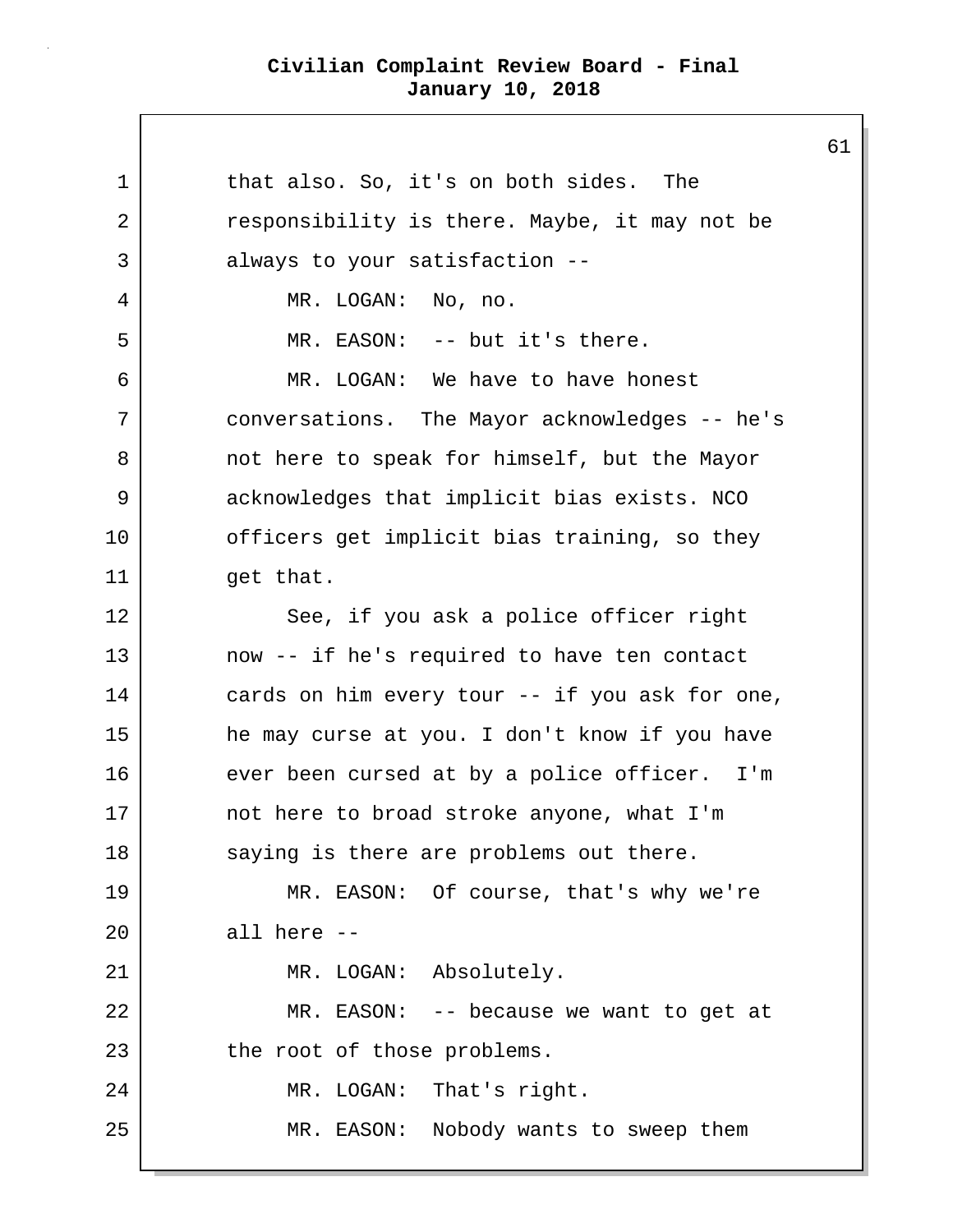1 under the rug. It's there. That's why we're 2 here. That's why the public is here. That's 3 why the precinct representatives are here. 4 MR. LOGAN: I would like to hear from some 5 | of the precinct representatives. 6 MR. DARCHE: We have a lot people who 7 signed up to speak, so thank you, Mr. Logan, 8 but we really need to --9 MS. DENNIS: I really want to address the 10 issue that you're going through the protocol of 11 what happens with these inquires around 12 officers that are showing up badly in these 13 communities that we live and serve in, and what 14 I'm seeing is, the residual affect of that, is 15 that the relationship is broken. Once that 16 happens, results come back, and no one is being 17 held accountable. 18 How do you change people's mind set around 19 the police department if you slam the mallet 20 down and say, case closed? People are not 21 feeling that, okay? They're in fear and if 22 they're in fear of the officers that are 23 serving the communities that they're living in, 24 then they're not going to trust them, they're 25 | contract poing to approach you or anybody else and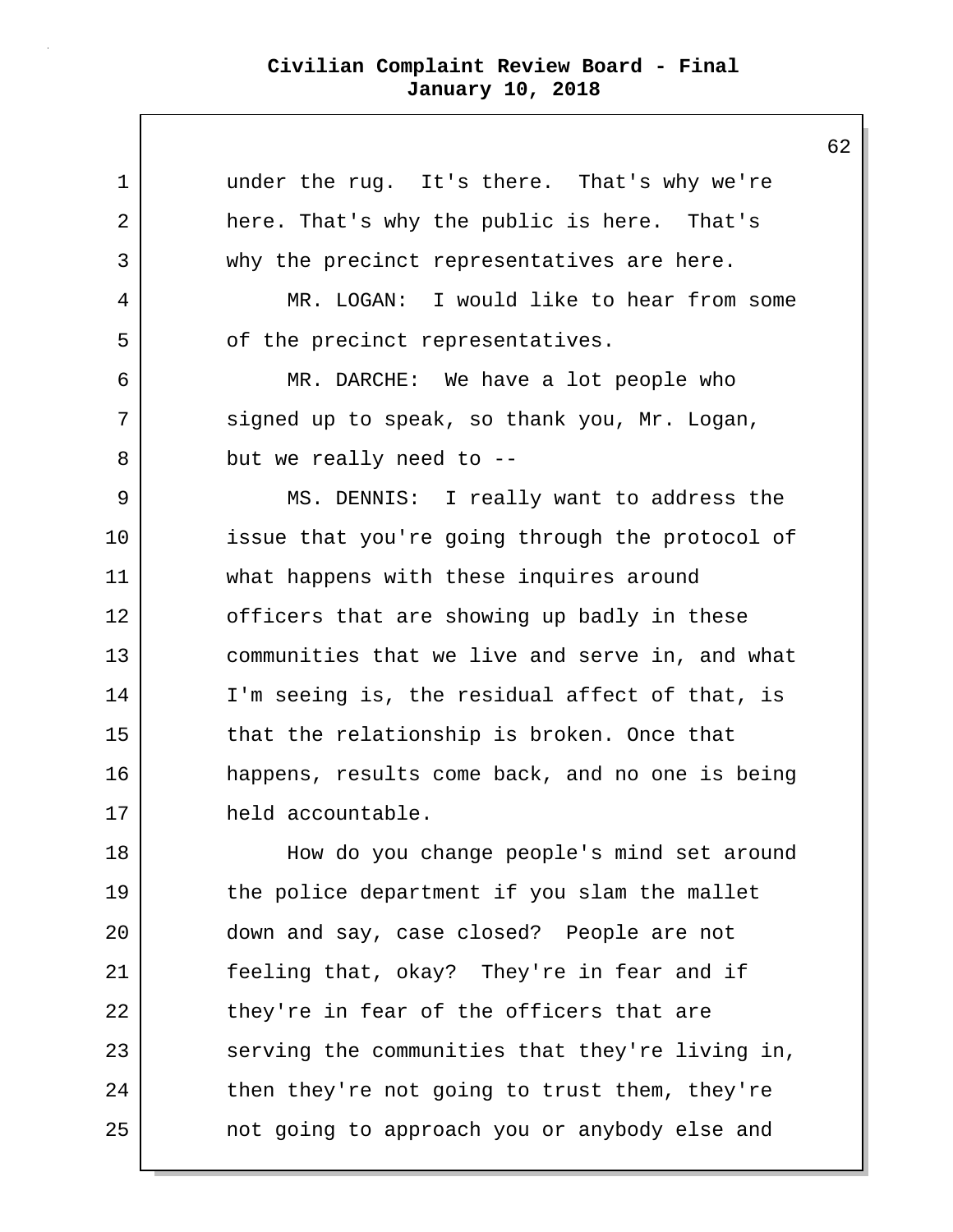1 come and say, this is what happened.

2 A lot things are getting brushed to side. 3 You don't see half of the things going on, you 4 only hear about the ones that might be 5 broadcasted in the news. You don't really walk 6 these streets, working these trenches like we 7 do, so, when we come to you and ask for 8 solutions and you tell us that a due process is 9 going to happen between an officer that has 10 behaved badly in the community, and really 11 mistreated someone, and then that officer walks 12 away scot free, how do you turn that person's 13 attitude around about community partnerships, 14 community relationships or community building? 15 You can't engage people after that.

16 And that's what I see. I talked to 17 mothers. I talked to teenagers. I've talked to 18 people right from the DA's office that say they 19 got better treatment from the DA's office then 20 they did from the police department. And they 21 don't trust the police, but they'll call the 22 DA's office for services rather than dealing 23 with the police officers that are here, that 24 are in the communities.

25 ACTING CHAIR DAVIE: I think that's why we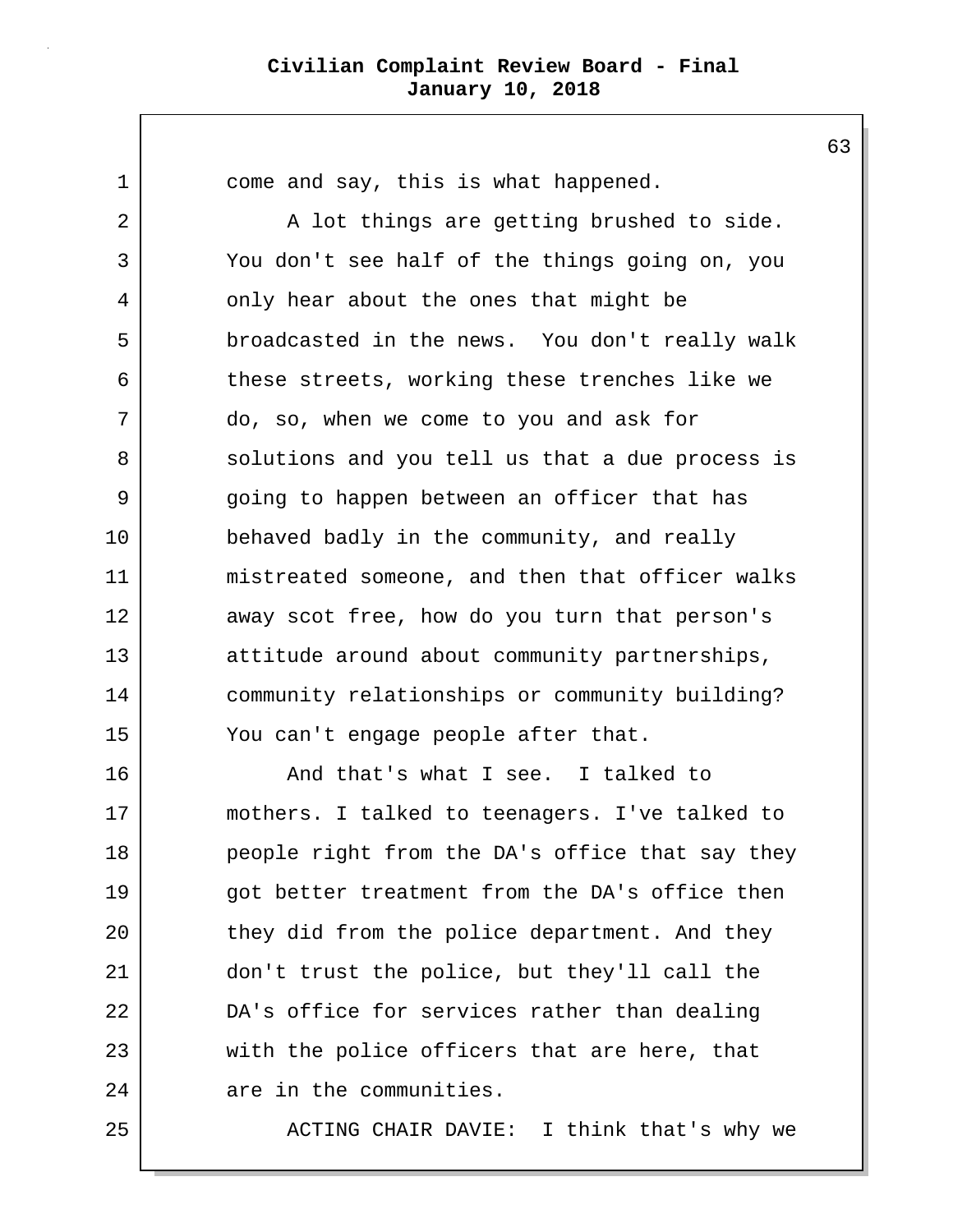1 have these meetings.

2 MS. DENNIS: And one more thing, the NCOs 3 are being dumped on, okay? They cannot serve 4 the masses that they're trying to cover with 5 the number of NCOs that are in these 6 communities. They are being dumped on and they 7 can't handle the work, and the police 8 department is just worried about their status. 9 ACTING CHAIR DAVIE: So, the value of this 10 kind of public airing is that these issues have 11 been raised, there are people here who are 12 responsible for addressing them, and they will 13 be addressed. 14 Again, it won't change overnight. It's 15 | going to take some time, but that's why we are 16 here. That's why we're here. 17 | MS. DENNIS: That's all I'm asking. 18 | ACTING CHAIR DAVIE: So, we are going to 19 go to the speaker's list, and after speakers 20 list, if people still have questions then we'll 21 take questions. 22 So, I have first on the speakers list, 23 Maryanne Ryan. And two minutes please, 24 Ms. Ryan, thank you. 25 MS. RYAN: As we know NYPD has special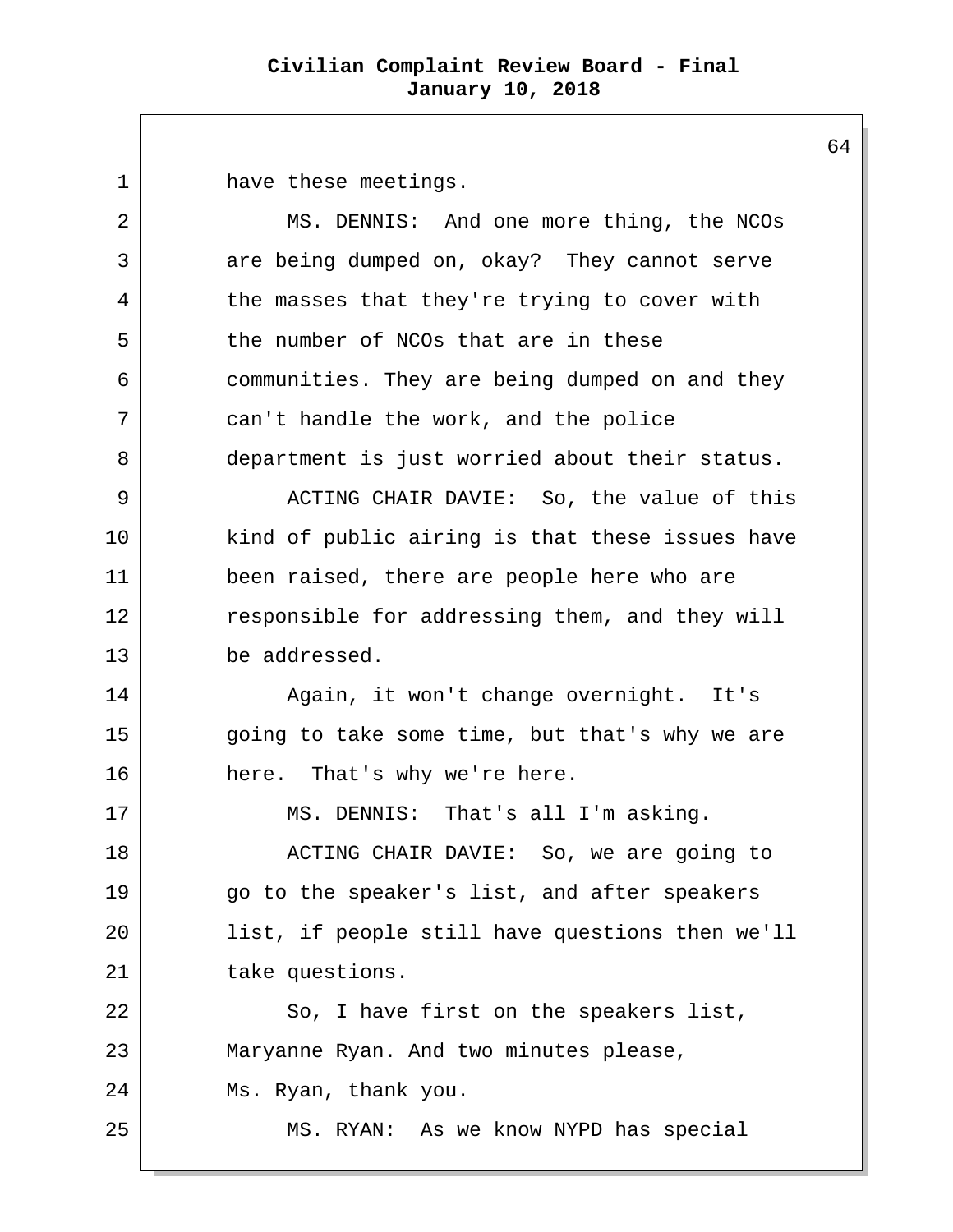1 divisions, and that includes the police that go 2 into the department of homeless service 3 shelters. 4 Now, as a residence of one of those 5 shelters I have seen marijuana get by, I've 6 seen K2 get by. But I have -- when I go  $7$  through the metal detector, my titanium in my 8 leg goes off. I am often asked to go back 9 through the metal detector even though I have a 10 medical card that says I have metal in my body. 11 Now, I feel that's a violation of my 12 rights as a person with a disability. And 13 nobody else does that. There are some officers 14 that do recognize I will always bleep off. But 15 there are always a few that go above and beyond 16 the arrogant and ignorant, and insist I go back 17 through, even though I'm trying to find that 18 card, and I always keep it on me. That is 19 hubris at its height. 20 Unfortunately, I can't make a complaint 21 every time they do this about this disrespect. 22 I mean, I have seen them speak discourteously 23 to the residents. I have seen them use 24 excessive force with the residents and 25 excessive authority with the residents.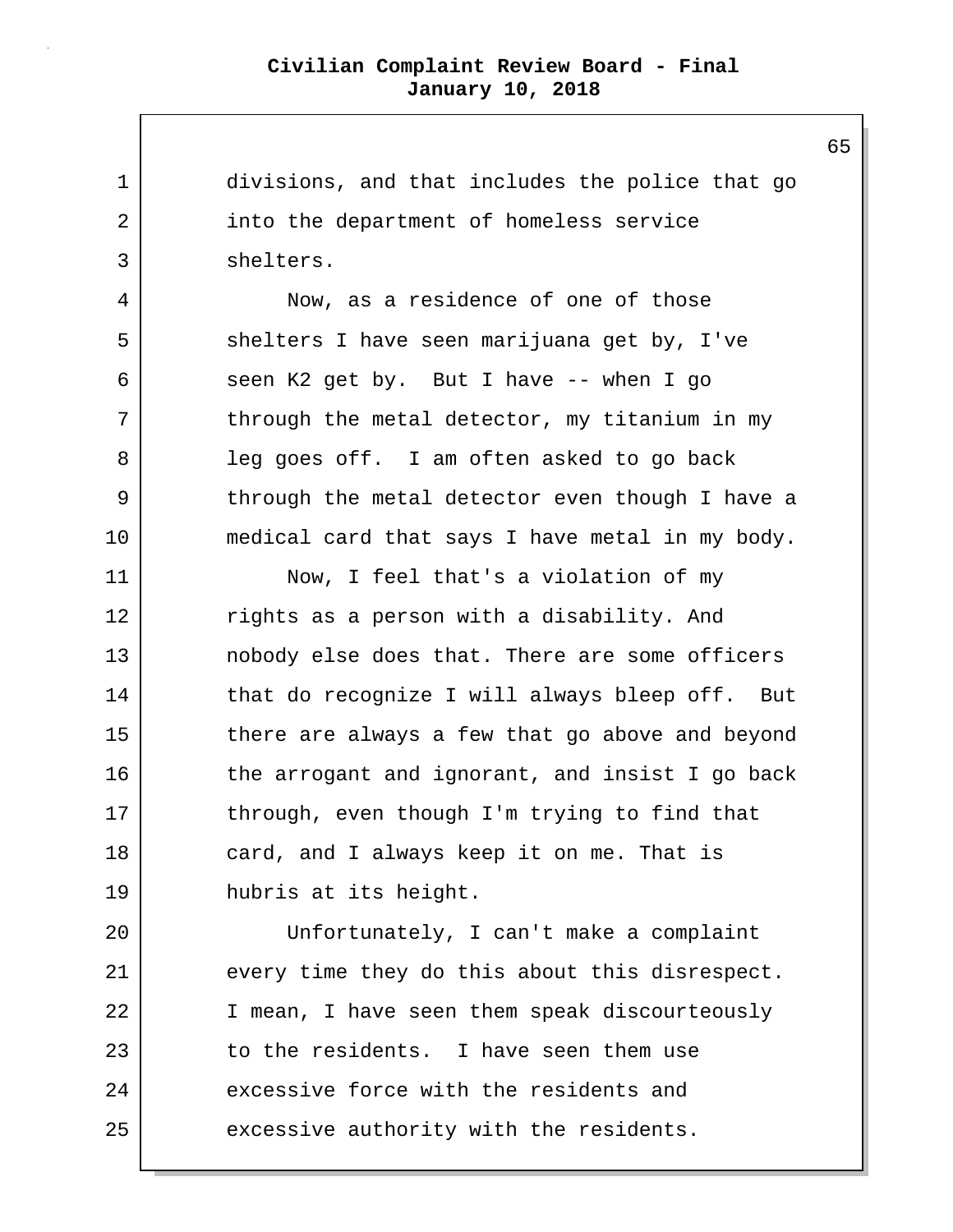1 | I can't complaint until I leave the 2 Shelter for fear of retribution when this 3 happens. 4 ACTING CHAIR DAVIE: So, can I suggest 5 Ms. Ryan, that you at least have a conversation 6 with --who are the investigators here from 7 CCRB? 8 MR. DARCHE: Patrick. 9 ACTING CHAIR DAVIE: Would you just have a 10 conversation with him, yes? Next on the 11 speakers list is Susan Petza. 12 MS. PETZA: Hi, my name is Susan Petza. 13 | I'm here representing Community Mediation 14 Services. 15 | We are a nonprofit. We offer services to 16 the community, to the police. We're on 311. 17 We receive calls from communities with relation 18 to problem with family conflicts, 19 parents/teenagers, separating couples, divorce, 20 custody/visitation, and the list goes on in 21 | like different cases that go through our 22 agency. 23 We have also a DT cases for first 24 nonviolent offenders, and this service is out 25 there for the community, and I'm here to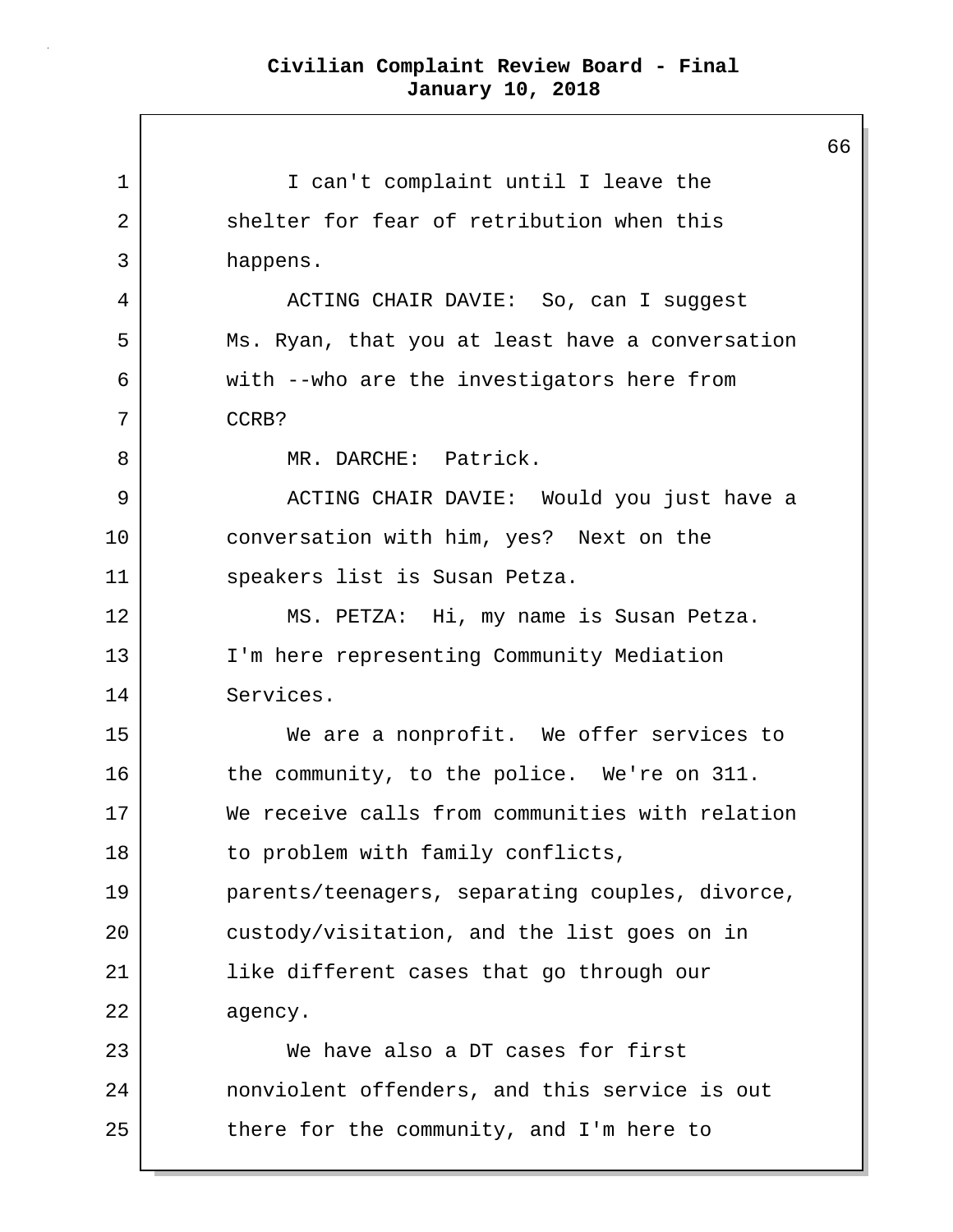1 represent that you don't have to go beyond 2 going to court or calling the police, or 3 anything that we can resolve by ourselves. 4 We have mediators, and I assume that you 5 guys have mediators here too, to resolve the 6 conflicts with the police and the communities. 7 And this extends beyond the police and 8 community and extends to the the whole 9 community itself. 10 We're here offering Queens, all of Queens, 11 there are five boroughs and we represent 12 Queens. The service is there, it's free of 13 costs and we are here to serve you. 14 So, please call us in case you have any 15 conflicts. We're here to help and this is a 16 confidential, so whatever is said there, stays 17 there. Of course, if there is violence, child 18 neglect, child abuse or any violence or threat 19 to the parties involved we don't have those 20 case there. 21 ACTING CHAIR DAVIE: So, ma'am, if you can 22 | give your card to our outreach people. 23 Actually, I think Rose is here, right? 24 So, you can give your card to Rosemary, 25 she's the deputy in our mediation unit.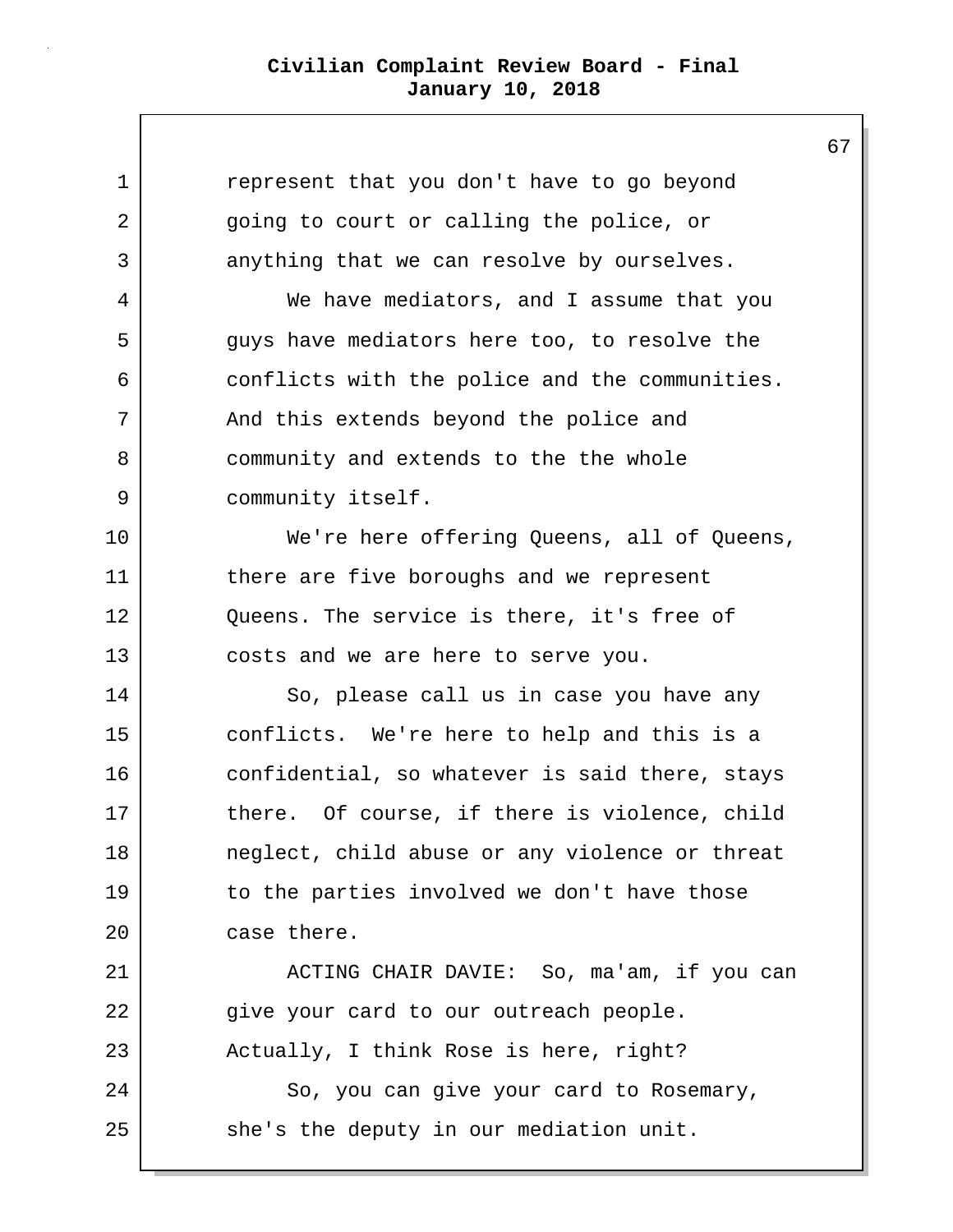1 MS. PETZA: Great. I will talk to you 2 soon. 3 So, we are here offering the services, and 4 again, it's a volunteer process. 5 So, finishing off, and if there is an 6 agreement, your case doesn't have to be out 7 there. It can be resolved. We have our on right 8 to have that service. Thank you very much, I 9 appreciate it. 10 | ACTING CHAIR DAVIE: Thank you very much. 11 Next on the list is Philip Nelson. 12 MR. NELSON: Good evening everyone. My 13 name is Philip Nelson, I'm from Urban Upbound, 14 we're just around the corner, different sites 15 in New York City. We do breaking the cycles of 16 poverty through out workforce development 17 program child readiness program, free tax prep, 18 college access, job placement, job readiness, 19 financial literacy. 20 I'm one of the financial counselors for 21 the youth pathway in partnership with NYC and 22 human resources administration. 23 So, I'm going to be very brief, but one of 24 the things I'm hearing this is my first --25 meeting with CCRB -- you have to find a way to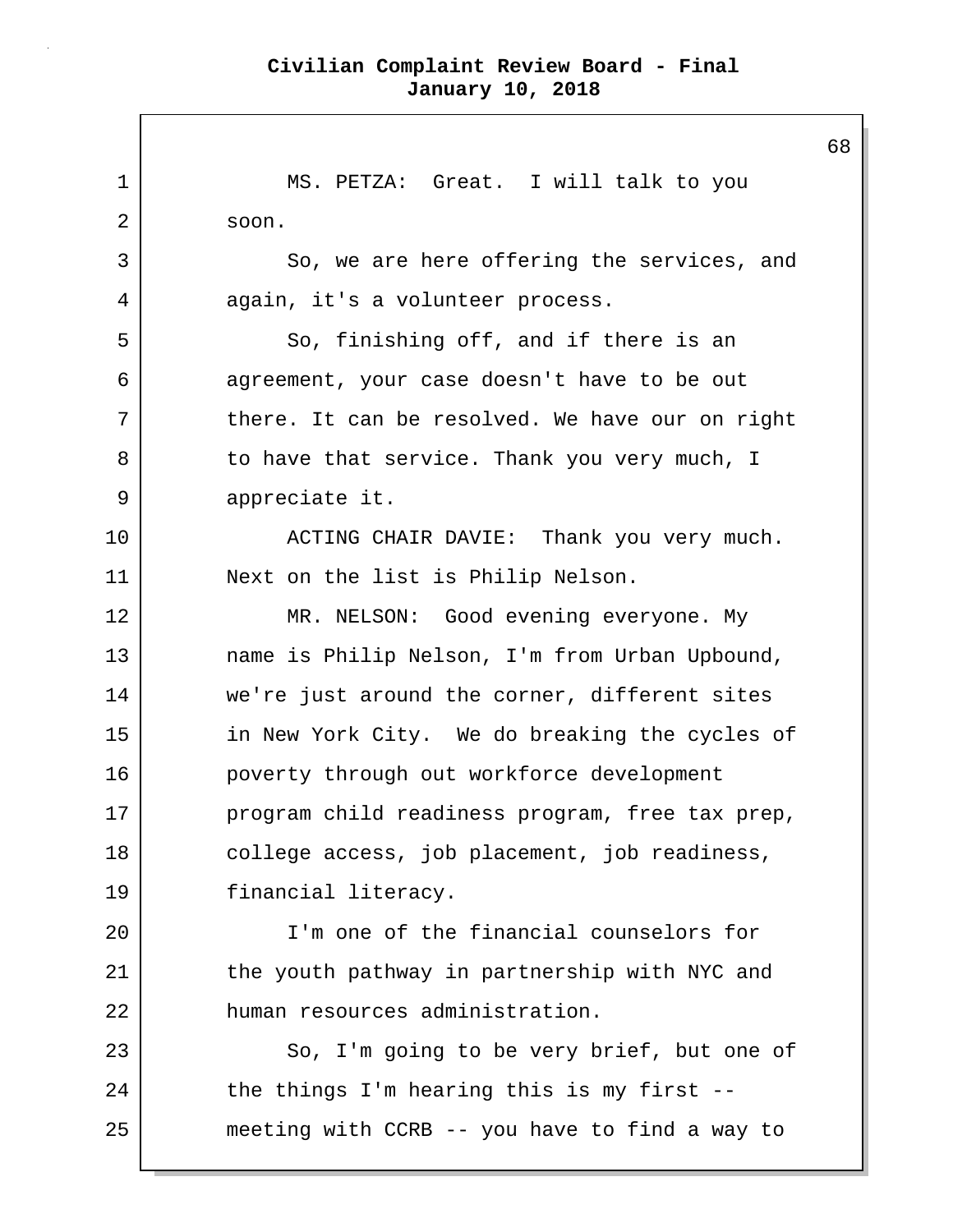1 connect with the youth.

2 | I'm around the corner. I run the youth 3 pathway program financial, I found out about 4 this meeting an hour and a half ago, and our 5 offices are right around the corner. We handle 6 Queensbridge, Ravenswood, Astoria, and I just 7 found out about it, so I know the youth don't 8 know about it.

9 So, technology is important, I'm from the 10 tech business before I got into nonprofit, 11 there has got to be ways, a website or apps, 12 that kids just know that hey there's a meeting, 13 or hey, here's what you do if you get stopped 14 by the cops, or here's what you do -- a lot of 15 things are going on around here like the new 16 bike lanes. I've seen kids harassed for riding 17 their bikes on the sidewalk because they're 18 probably going to get hit by a car on Vernon 19 Boulevard, because everyone in this area knows 20 that Vernon Boulevard is a very, very busy 21 street. They get harassed for riding their 22 bike, going to their job, or going to an F 23 train to go to job placement. So, the 24 discouragement starts as soon as they leave 25 their house in order to better their life.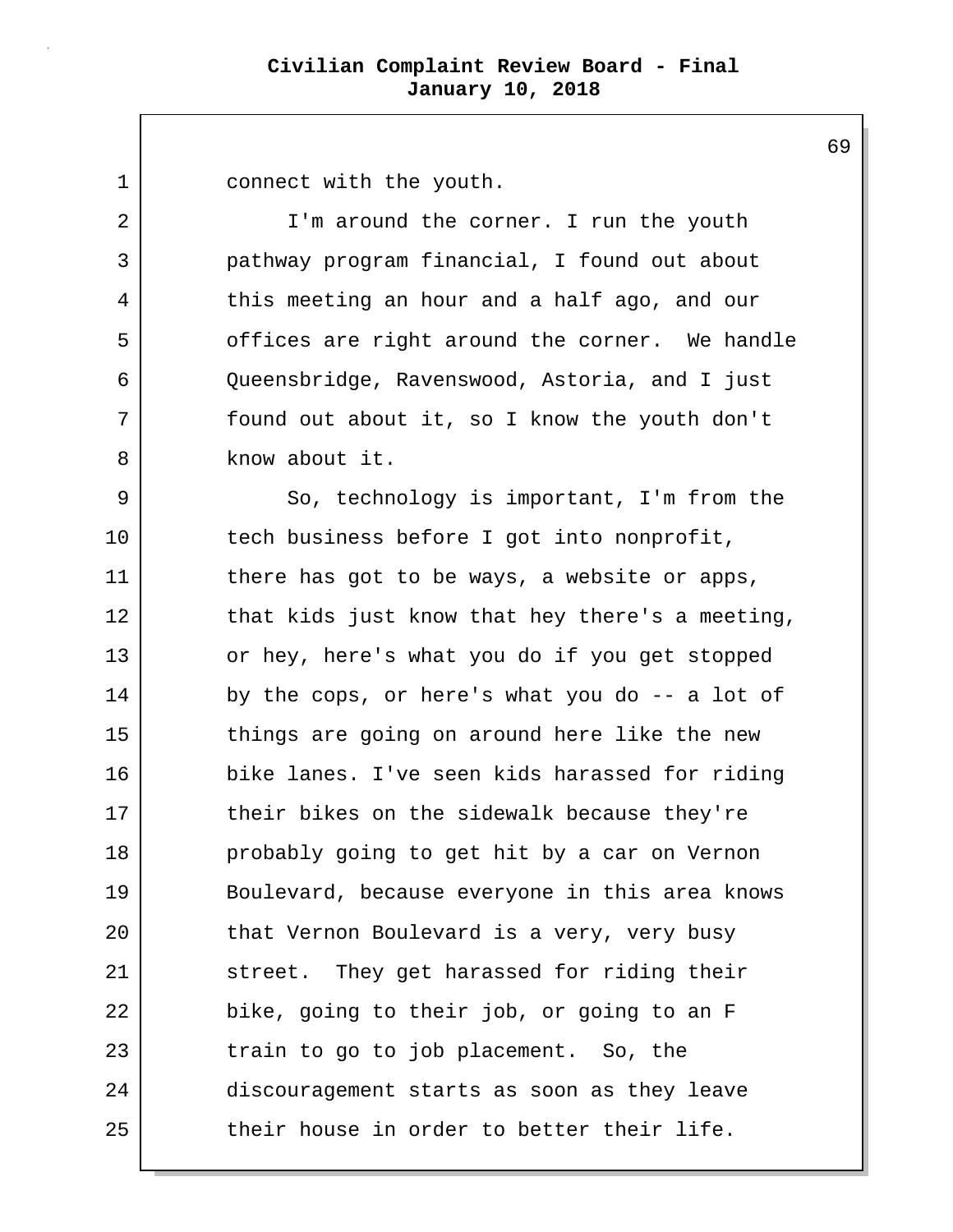1 So, we have to really try to find -- like 2 the brother said -- solutions. You know, forums 3 are great but we have to try to find solutions. 4 And again, we're just around the corner, 5 we have to find a way to reach the youth and 6 obviously the aging population. Okay. That's 7 it. 8 ACTING CHAIR DAVIE: Can we have our 9 Outreach Director --10 MR. NELSON: They were there today, so 11 | I'll give them credit. He did come by the 12 office today. 13 | ACTING CHAIR DAVIE: -- and here's another 14 one, right here, so we will continue to try to 15 work together. 16 MR. DARCHE: Give our regards to Bishop 17 Taylor. 18 MR. NELSON: Yeah, I know you guys know 19 Bishop Tayor, our CEO. 20 | ACTING CHAIR DAVIE: Thank you. 21 We have Mirian Jones. Did I get that 22 right? 23 MS. JONES: Good evening everybody. My 24 name is Miriam Jones, and I'm also from Urban 25 Upbound.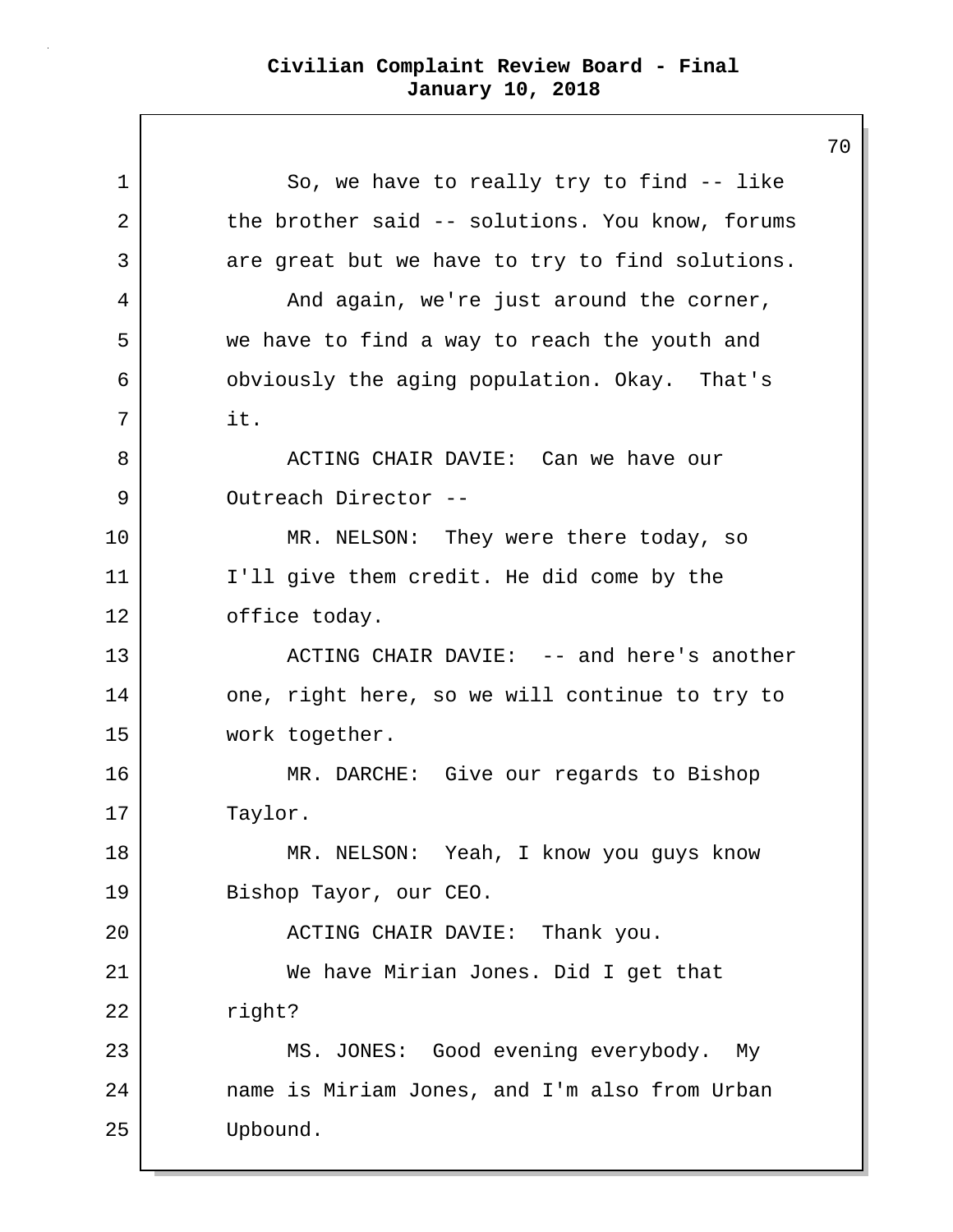1 I I run the College Access Department and 2 | I'm the College Access Coordinator. I actually 3 sent, for the last four years, I've sent my 4 high school interns to CCRB to intern in the 5 summer. 6 I'm very familiar with CCRB, but after 7 hearing everybody talk, especially you, and the 8 | The religious figure as well, I definitely see that 9 there is a need to get to the youth. 10 This Friday I'm actually having a session 11 with -- what's your name again -- Tricia -- 12 she's coming to my organization to speak to the 13 youth about Know Your Rights. 14 Phil teaches financial literacy, I do 15 college prep work shops, and you know, 16 unfortunately, we have to have children know 17 their rights. So, you know what to do if a 18 creditor calls you saying you owe a debt, and 19 what to do if you owe a loan. Since there is a 20 problem that exist, we have to you know, know 21 what to do if you get into an issue with a 22 police officer. 23 So, I just recently -- I used to only 24 teach high school students, but recently we 25 partnered with HRA for young adults that are 18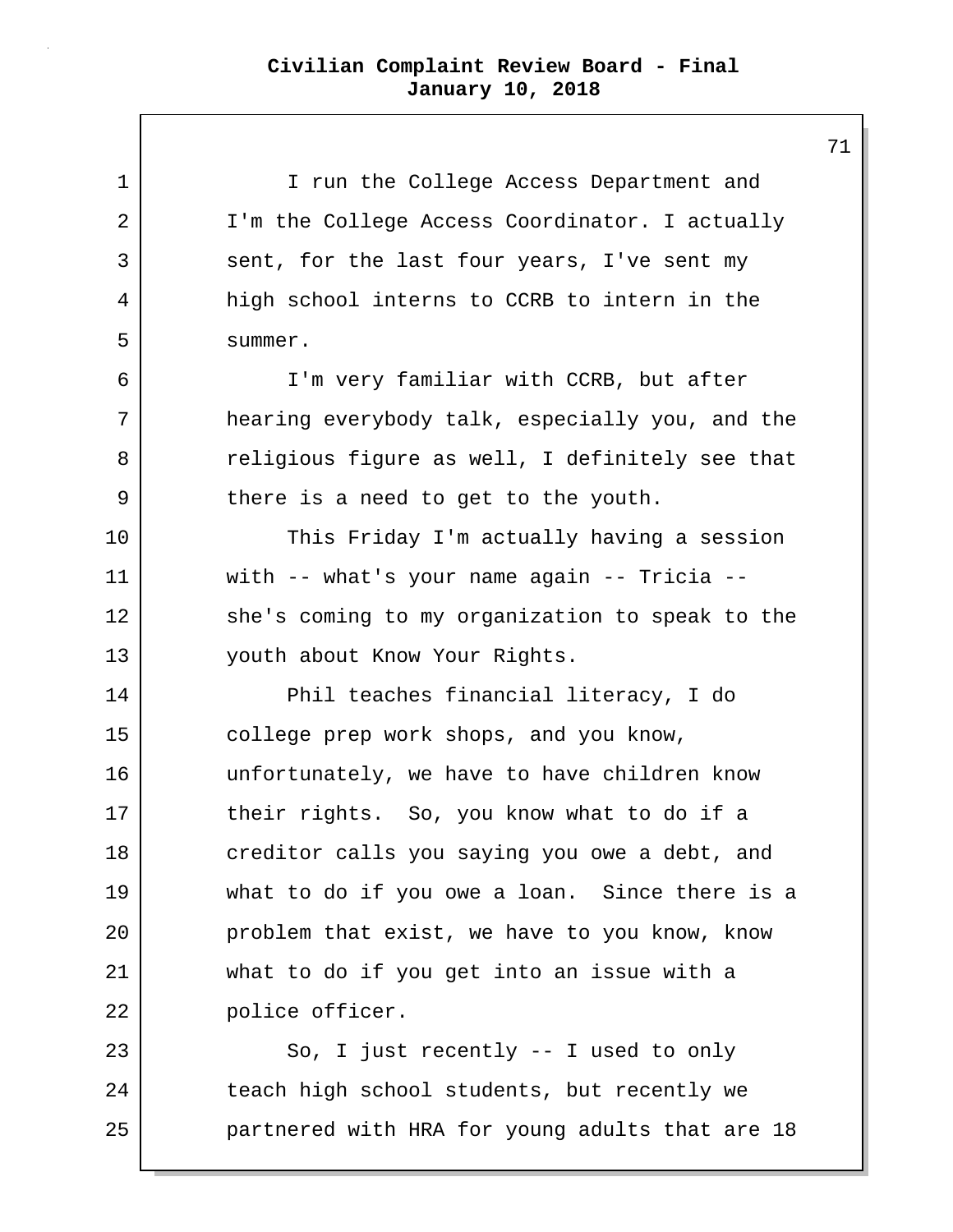| 1  | to 24 year olds to come to our program every     |
|----|--------------------------------------------------|
| 2  | day. A lot of them are undereducated, or they    |
| 3  | may have records, or they may have had           |
| 4  | encounters with the police, and I guarantee you  |
| 5  | that they don't know about CCRB.                 |
| 6  | And I definitely want to make a conscious        |
| 7  | effort for, you know, the youth and communities  |
| 8  | like this and for people that look like me, to   |
| 9  | know what they can do when they're approached    |
| 10 | by police officers or if have an issue with      |
| 11 | police officers. I'm going to help the           |
| 12 | outreach team too, since I have worked with      |
| 13 | CCRB for the last four years. My boss was on     |
| 14 | the board and I've sent many $-$ at least 16 $-$ |
| 15 | interns to you guys.                             |
| 16 | MR. DARCHE: Thank you.                           |
| 17 | ACTING CHAIR DAVIE: Thank you. I think           |
| 18 | that is the end of the $-$ no, I have an         |
| 19 | L. Picard.                                       |
| 20 | MS. PICARD: Yes, that is a correct.              |
| 21 | Good evening, I'm the mother of an               |
| 22 | adolescent child. I'm here about police          |
| 23 | activities with the adolescent children.<br>Not  |
| 24 | just the children that your are able to turn     |
| 25 | into prisoners or make the count at the end of   |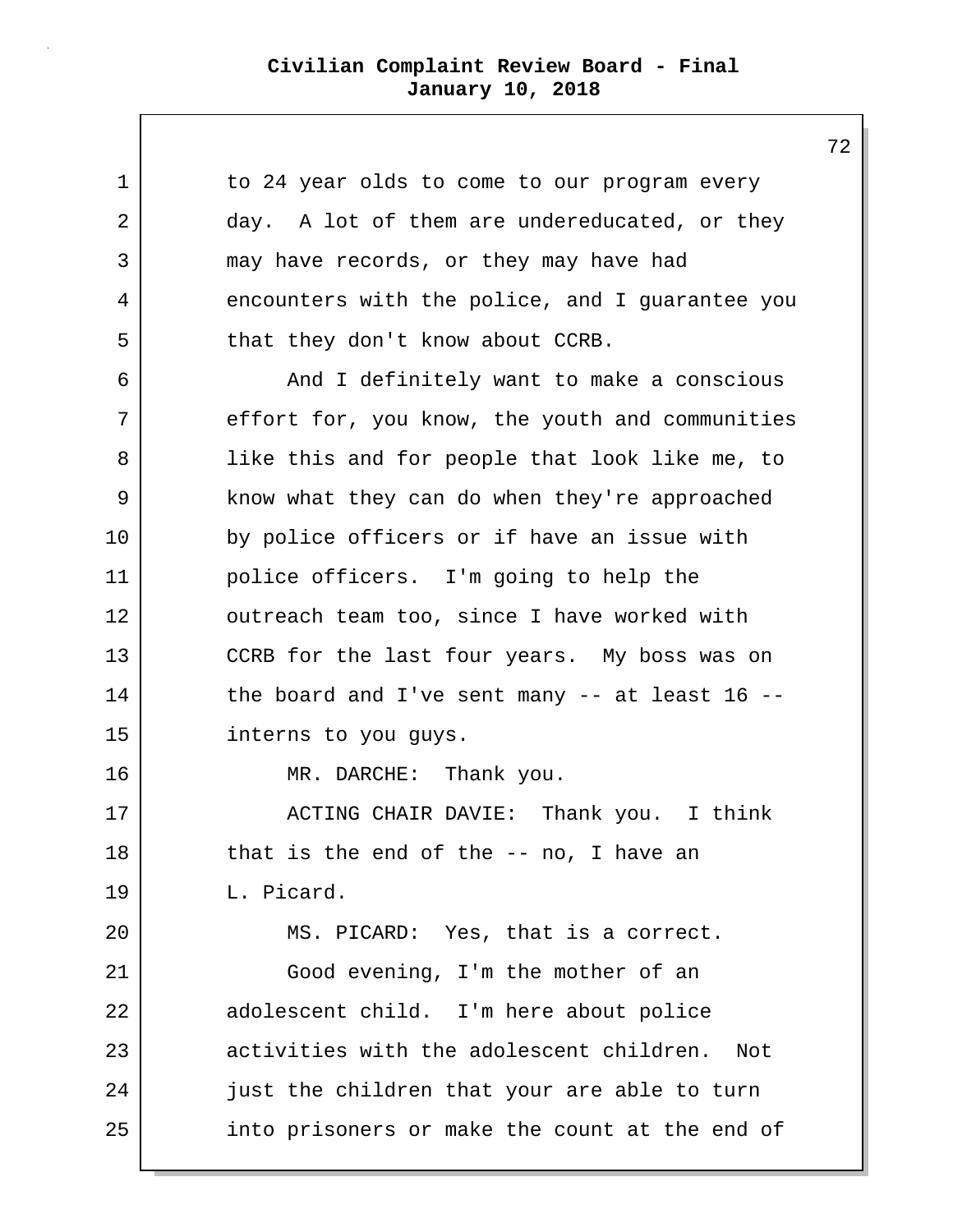1 the month.

| 2  | There's a situation going on in district        |
|----|-------------------------------------------------|
| 3  | 30, and I'm not sure if any of these parents    |
| 4  | who have children in district 30 are aware of a |
| 5  | Ms. Dionne Jaggon, who is married to a police   |
| 6  | officer, who is just outrageous when it comes   |
| 7  | to the discipline inside of PS 111 Community    |
| 8  | School Jacob Blackwell. District 30,            |
| 9  | Dr. Composto has been aware of these            |
| 10 | situations. I have brought it to his            |
| 11 | attention. It took me eight visits, lasting     |
| 12 | four hours each, in order to get my daughter an |
| 13 | emergency safety transfer after she was         |
| 14 | assaulted by Ms. Jaggon, and it is on camera.   |
| 15 | District 30 -- I went to the district. I        |
| 16 | filed a complete report with the district and   |
| 17 | Dr. Composto showed me what he filed, three     |
| 18 | complaints, not even a paragraph.               |
| 19 | He also filed a complaint stating that it       |
| 20 | was handled, the parent is satisfied. The       |
| 21 | parent is not satisfied. The child is not       |
| 22 | satisfied.                                      |
| 23 | And if the police would like to, like           |
| 24 | maybe get another PAL because PAL is seven      |
| 25 | blocks from here.                               |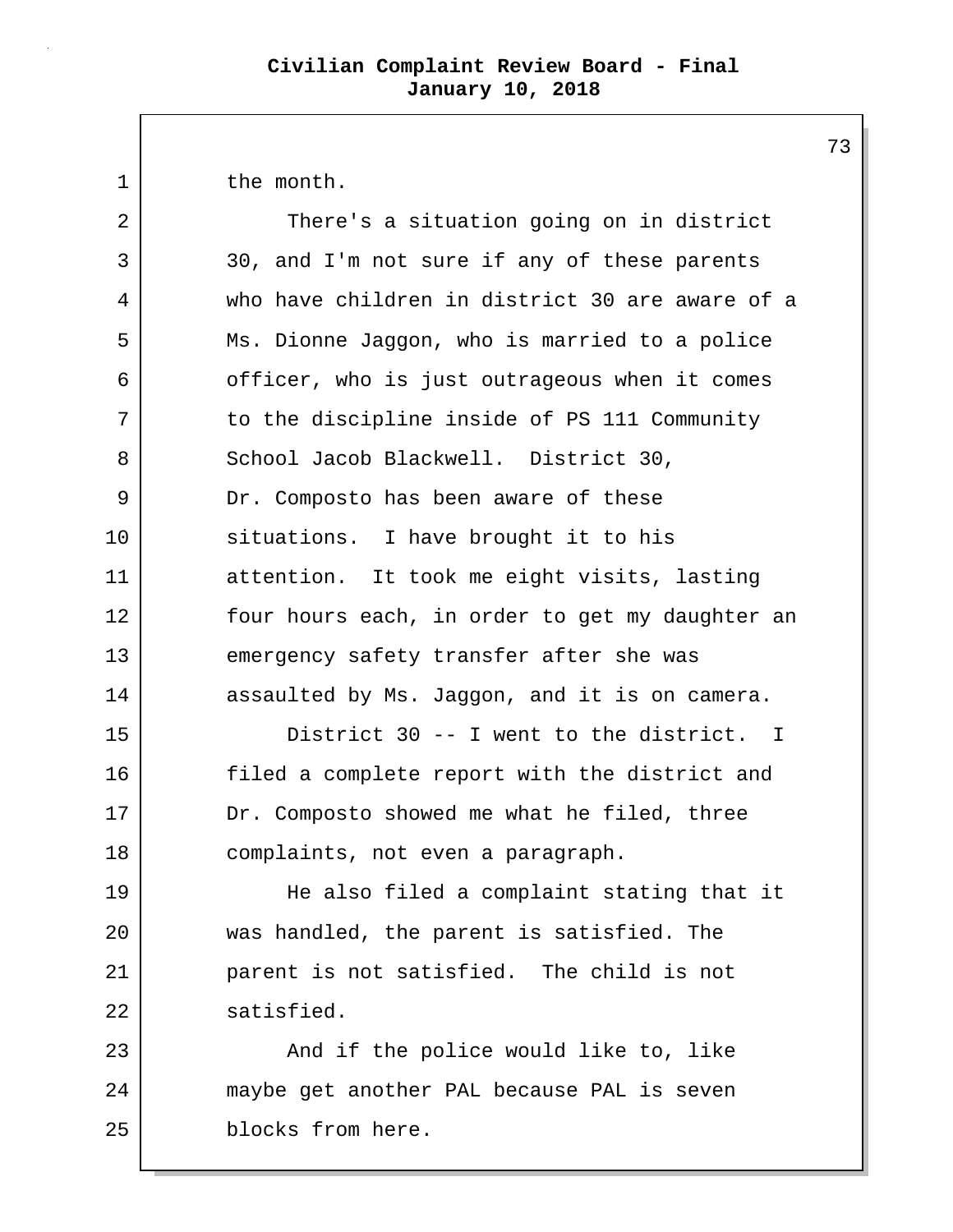| 1  | We have a hard time letting our children        |  |
|----|-------------------------------------------------|--|
| 2  | going to the corner store, especially with all  |  |
| 3  | this new violence activity happening in the     |  |
| 4  | neighborhood.                                   |  |
| 5  | So, there is a lot going on in District         |  |
| 6  | 30, within this Long Island City, Astoria       |  |
| 7  | community. That's several schools --            |  |
| 8  | MR. DARCHE: Ma'am, are these problems           |  |
| 9  | with police officers or are these problems      |  |
| 10 | within the schools about students, among the    |  |
| 11 | students themselves?                            |  |
| 12 | MS. PICARD: Ms. Jaggon put her hand on my       |  |
| 13 | child and $--$                                  |  |
| 14 | MR. DARCHE: The teacher?                        |  |
| 15 | MS. PICARD: She's the principal.                |  |
| 16 | MR. DARCHE: Oh, okay.                           |  |
| 17 | MS. PICARD: And the school did not have a       |  |
| 18 | first grade teacher for eight months. I         |  |
| 19 | complained to the district about these things.  |  |
| 20 | I'm not exactly sure, I know this is about      |  |
| 21 | police and everything like that, but the safety |  |
| 22 | officer, who is still working there, informed   |  |
| 23 | me of several routes to take. And I do have my  |  |
| 24 | hands on the security tape where this woman is  |  |
| 25 | putting her hand on my daughter.                |  |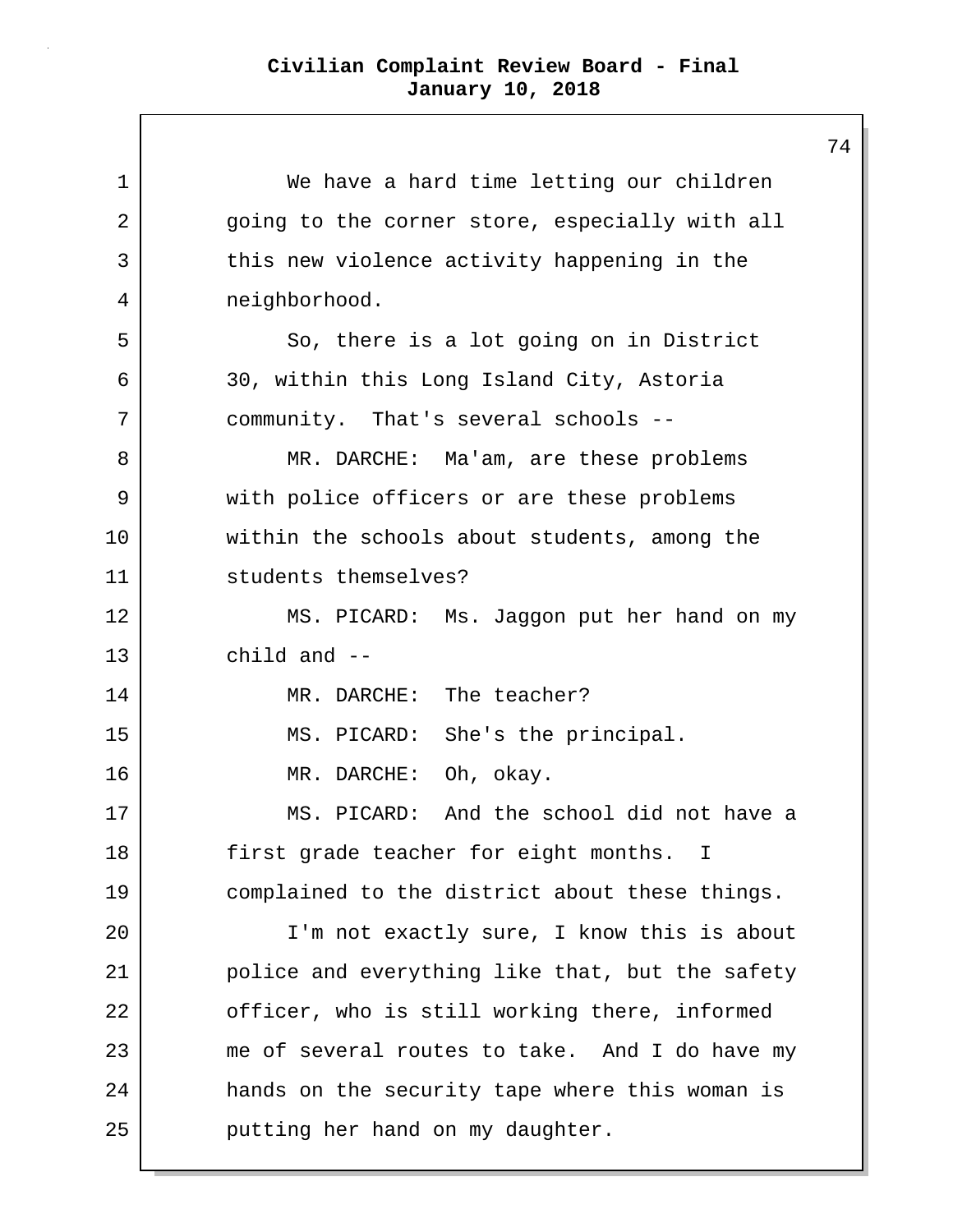1 So, District 30 and the police, you should 2 all been aware of what might be going on, 3 coming soon. 4 So, I would like to thank you all for 5 coming out to the community and finding out 6 what's happening, and 8, 9, 5, 6, 7, two and a 7 half, they go to early childhood development -- 8 | MR. DARCHE: So, it is either Charlie or 9 Patrick in the back? 10 MS. PICARD: I filed my complaint with 11 these young men already. 12 MR. DARCHE: Oh, okay, so thank you very 13 much ma'am. 14 MS. PICARD: All right. Thank you and have 15 a good night. 16 ACTING CHAIR DAVIE: Thank you very much. 17 So, I'm going to ask our board member, 18 | Angela Fernandez, if she will say a few words 19 in Spanish and then we'll see if there are any 20 people who want to make comments in Spanish and 21 she can translate. 22 SPEAKER: Is there any public speaking 23 time left? 24 ACTING CHAIR DAVIE: No, I'm sorry. Well, 25 | cther than to hear from people who haven't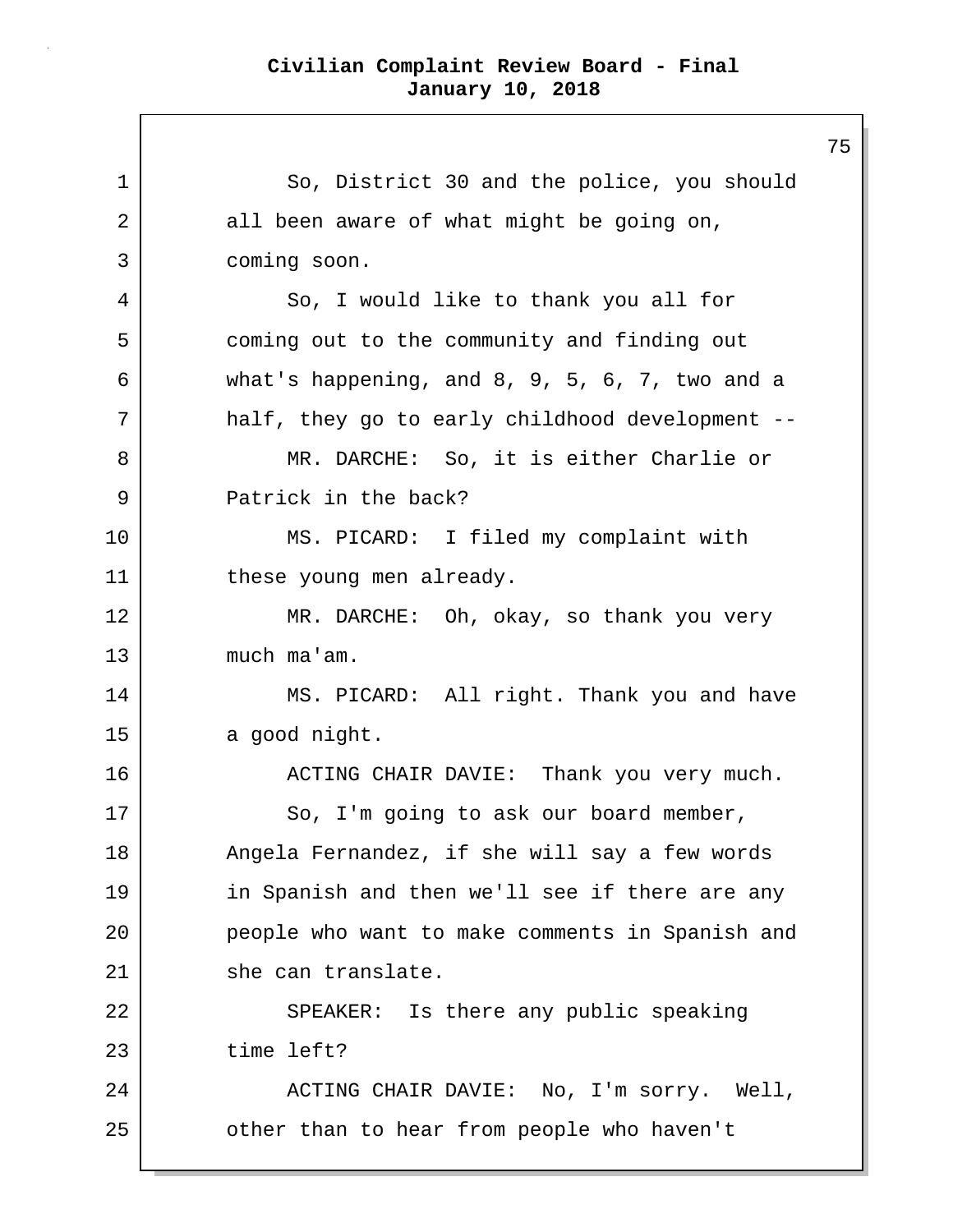1 already spoken and who like to speak in Spanish 2 only. 3 SPEAKER: We haven't heard anything from 4 the police officers and community officers. 5 | ACTING CHAIR DAVIE: We gave them an 6 opportunity to speak. 7 (Mr. Fernandez addresses 8 audience in Spanish.) 9 ACTING CHAIR DAVIE: All right. Then 10 we'll have the one final person in the back who 11 said they wanted to speak, for two minutes, and 12 then we'll move on with the agenda. 13 SPEAKER: I'll be really quick. There's a 14 **lot** conversation about the youth and --15 MR. DARCHE: Can you give us your name? 16 SPEAKER: I'm good. There's a lot of 17 conversation about the youth, and seeing as I'm 18 a young person myself, I'm 21, and a lot of my 19 | close colleagues are in college or high school, 20 I live right next to Jamaica High School, and I 21 think we need to be a little more 22 clarification -- but I really want to backtrack 23 to some of the comments that were made earlier. 24 And to clarify, it shouldn't be on the 25 burden of people who are victims of police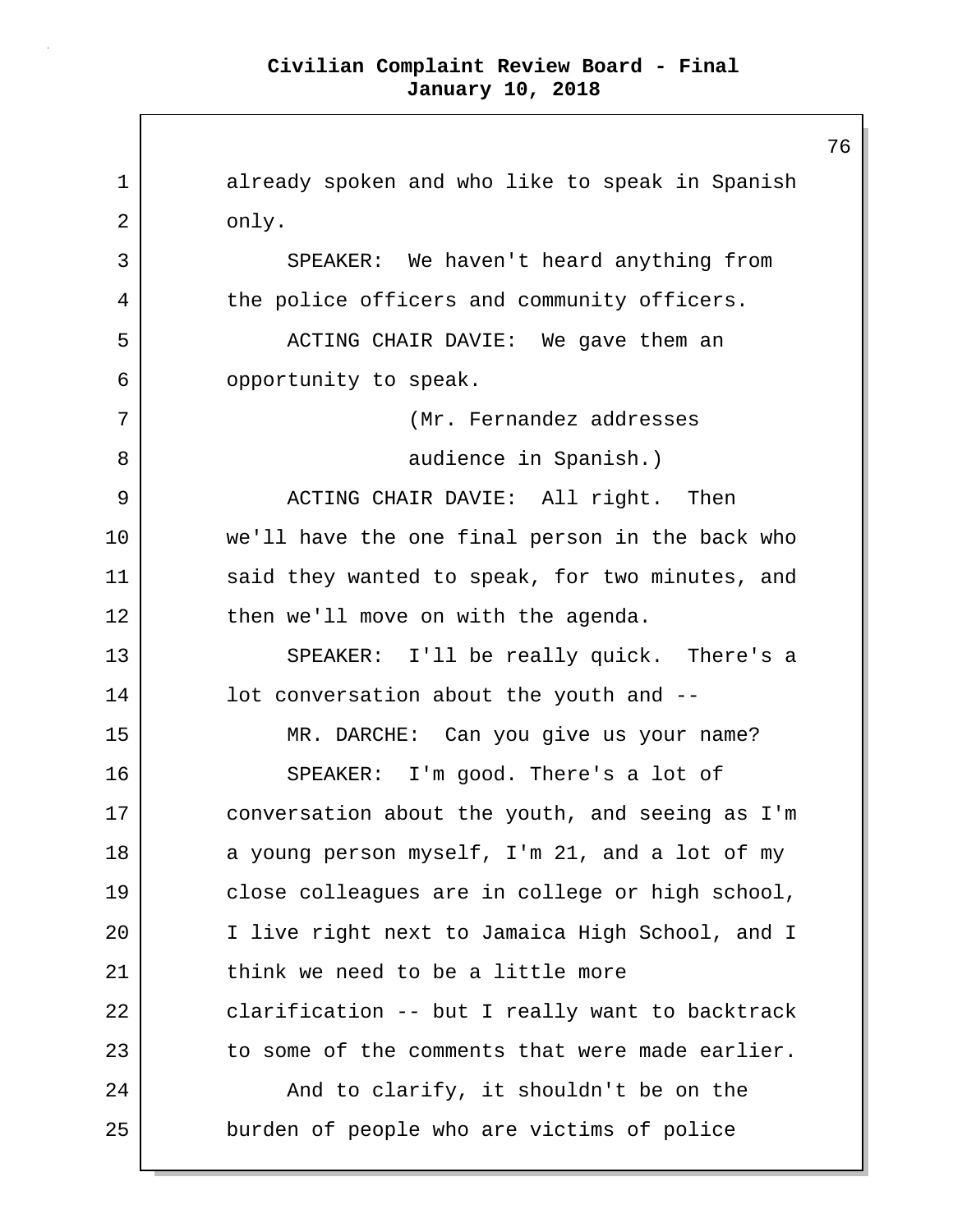| $\mathbf 1$ | misconduct, police brutality to then take their |
|-------------|-------------------------------------------------|
| 2           | traumas and go to those people who are causing  |
| 3           | that in order to get justice. Justice should    |
| 4           | just naturally flow down.                       |
| 5           | But one thing when it comes to the youth,       |
| 6           | there was this one comment that was made, you   |
| 7           | know, it a marathon and not a sprint. I think   |
| 8           | that's kind of a little bit insulting to the    |
| 9           | intelligence of everybody that's in here        |
| 10          | because of the fact that 400 years is a long    |
| 11          | ass marathon in order to get justice. And the   |
| 12          | fact that we all kind of know the systematic    |
| 13          | things that are going on. And one problem with  |
| 14          | the CCRB is that through its complaint system,  |
| 15          | it treats these things as individual cases of   |
| 16          | misconduct. It doesn't actually attack the      |
| 17          | systematic idea and the premise that the        |
| 18          | brother was touching upon.                      |
| 19          | (Police exit.)                                  |
| 20          | SPEAKER: Awesome. Good to see them go.          |
| 21          | So, see, this is the type of disconnect that    |
| 22          | happens when other people are speaking and when |
| 23          | the meeting isn't finished, you have the people |
| 24          | who are supposed to serve our communities just  |
| 25          | walk out.                                       |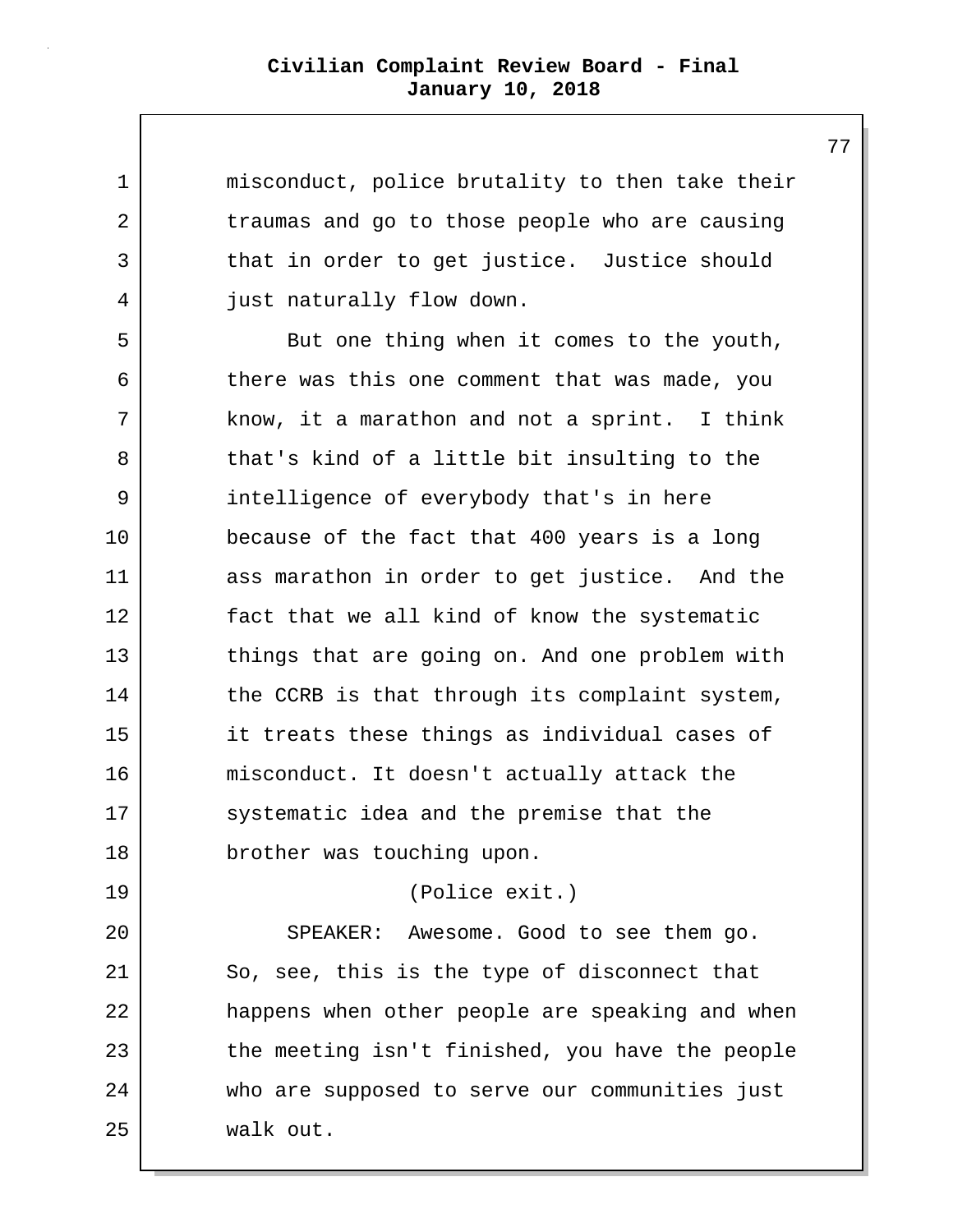1 MR. LOGAN: That's what I was speaking 2 about. 3 SPEAKER: After they took the pictures, 4 sat in the back --5 MR. LOGAN: That's right. 6 SPEAKER: -- they walk out. See, this is 7 the type of behavior that the youth see, but 8 what's worse is we're expected to show up to 9 | Know Your Rights Campaigns. We're supposed to 10 show up at each and every type of instance, and 11 what that does is it tells us that police 12 misconduct is normal. That through Knowing Your 13 | Rights, they're going to be a abridged at some 14 point, so make sure you're ready up. That 15 you're going to be stopped on the sidewalk, 16 that your humanity at each and every turn, from 17 when you walk to the corner store, to when 18 you're coming to the library, or when you're in 19 the school with the safety officers, that those 20 types of things are normal. And I'm here to 21 tell you it's not. 22 MR. LOGAN: That's right. 23 SPEAKER: So, me asking a lot of my 24 colleagues to come here tonight -- I told a lot  $25$  of my friends, a lot of high schoolers -- hey,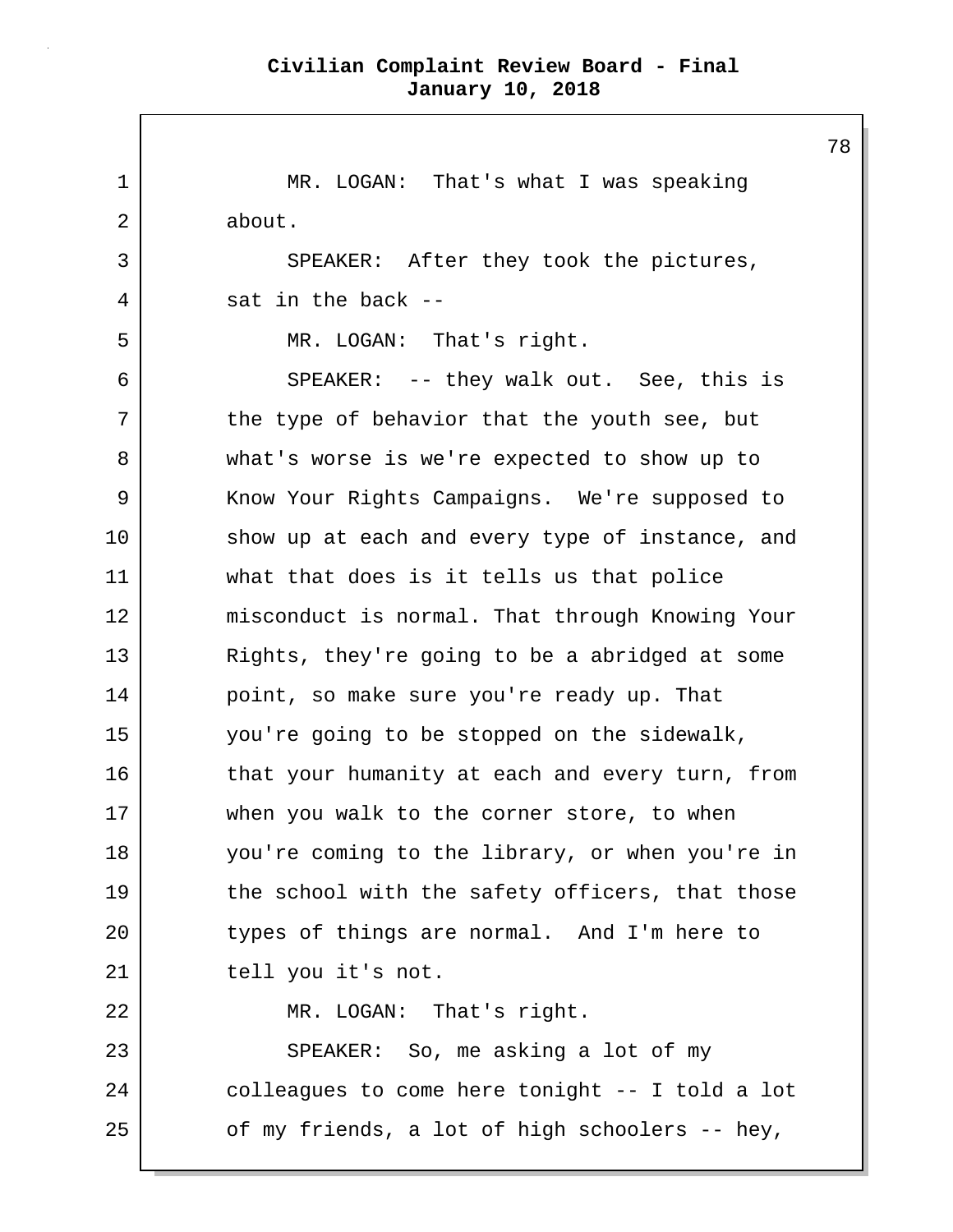1 I know you have a lot of things going on, but I 2 said, come -- and you know what they said? No. 3 Like this question is always framed to the 4 youth but the answer is no, because why, why 5 would I want to show up here and talk to people 6 who, one, aren't listening to the fact there is 7 a disconnect, but to hear the constant framing 8 of this issue as a, dialogue, as if our 9 experiences are the same. As if the 10 experiences of people who are subject -- I'll 11 finish, don't worry -- people who are subject 12 to misconduct and people who perpetuate 13 misconduct, those experiences are on the same 14 plane. 15 But what should really be talked about is, 16 and what the CCRB should really recommend is 17 actually investing in our communities, right? 18 People don't want to grow up and commit crimes. 19 My peers don't want to -- 20 | ACTING CHAIR DAVIE: I'm going to have to 21 have to ask you to wrap it up. 22 SPEAKER: I got you, don't worry. So 23 people, I find it funny, the day that I'll be 24 convinced that we need an increase in police 25 | cofficers and we need this dialogue to happen is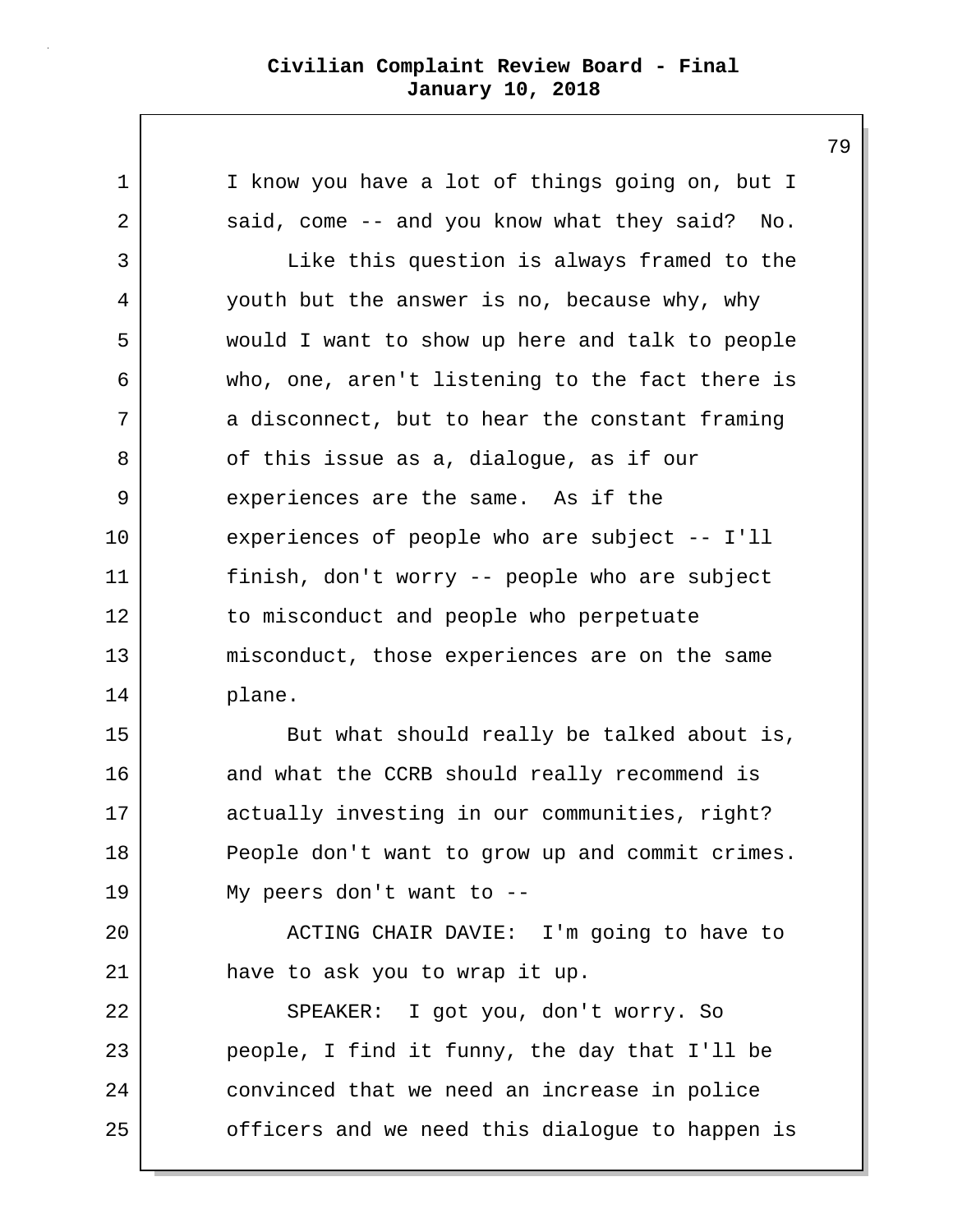1 when we show up to show-and-tell days, or 2 what-do-you-want-to-be career days, and people 3 are saying, I want to grow up and be a 4 criminal. That's the day that I'll 5 understanding why we need to have increased 6 enforcement of police officers in our community 7 is when people decide when they grow up they 8 want to rob the local corner store, right? 9 People don't want to do that. What should 10 really be discussed here is how can we better 11 invest in our youth, invest in our communities 12 so that these things don't happen in the first 13 place. 14 ACTING CHAIR DAVIE: Thank you. 15 SPEAKER: Hold on -- I'm almost done. 16 Rather than diagnosing the problems, we should 17 have a solution to the problems. 18 MR. LOGAN: Please let him finish. 19 ACTING CHAIR DAVIE: Thank you. Thank you. 20 | SPEAKER: I'm almost done. 21 ACTING CHAIR DAVIE: No, you're done. 22 SPEAKER: I'm almost done. 23 MR. LOGAN: Mr. Chair? 24 | SPEAKER: Let me wrap up --25 ACTING CHAIR DAVIE: No you are done.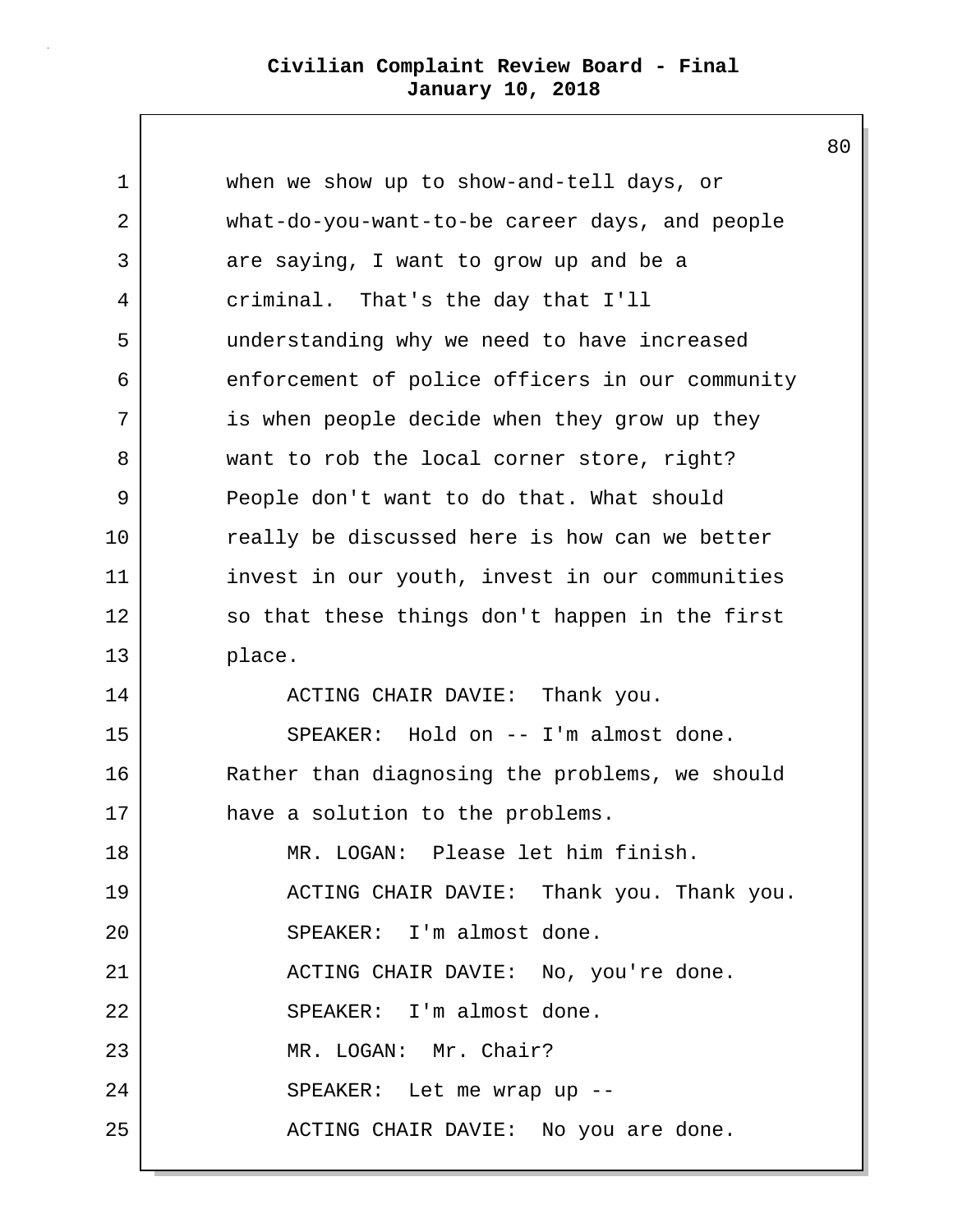1 SPEAKER: -- all I want to do is wrap up. 2 | I'm going to finish. 3 | ACTING CHAIR DAVIE: We are going to cut 4 off the mic. I'll give you ten seconds and then 5 we're done. Thank you. 6 SPEAKER: Can I finish? Can I finish? I 7 didn't interrupt you. Can I wrap up? 8 ACTING CHAIR DAVIE: Thank you. We are 9 done. So, who has the mic? Soren? 10 SPEAKER: How is this engaging? All I 11 wanted to do was wrap up. How is this engaging? 12 I'm going to finish anyway. So, what should 13 really be discussed here is how we can actually 14 embolden the youth to come out here, not to 15 show up for a photo op, not to show up to get 16 shut down, but to show up in a way that 17 actually empowers them. 18 What a lot of this is inspiring people to 19 come here, without actually giving them the 20 tools to solve their own communities. What we 21 should be asking people is why they feel that 22 it's necessary to have police in their 23 communities in the first place. Why should we 24 have this conversation in the first place? But 25 the dialogue is all wrong. We're not speaking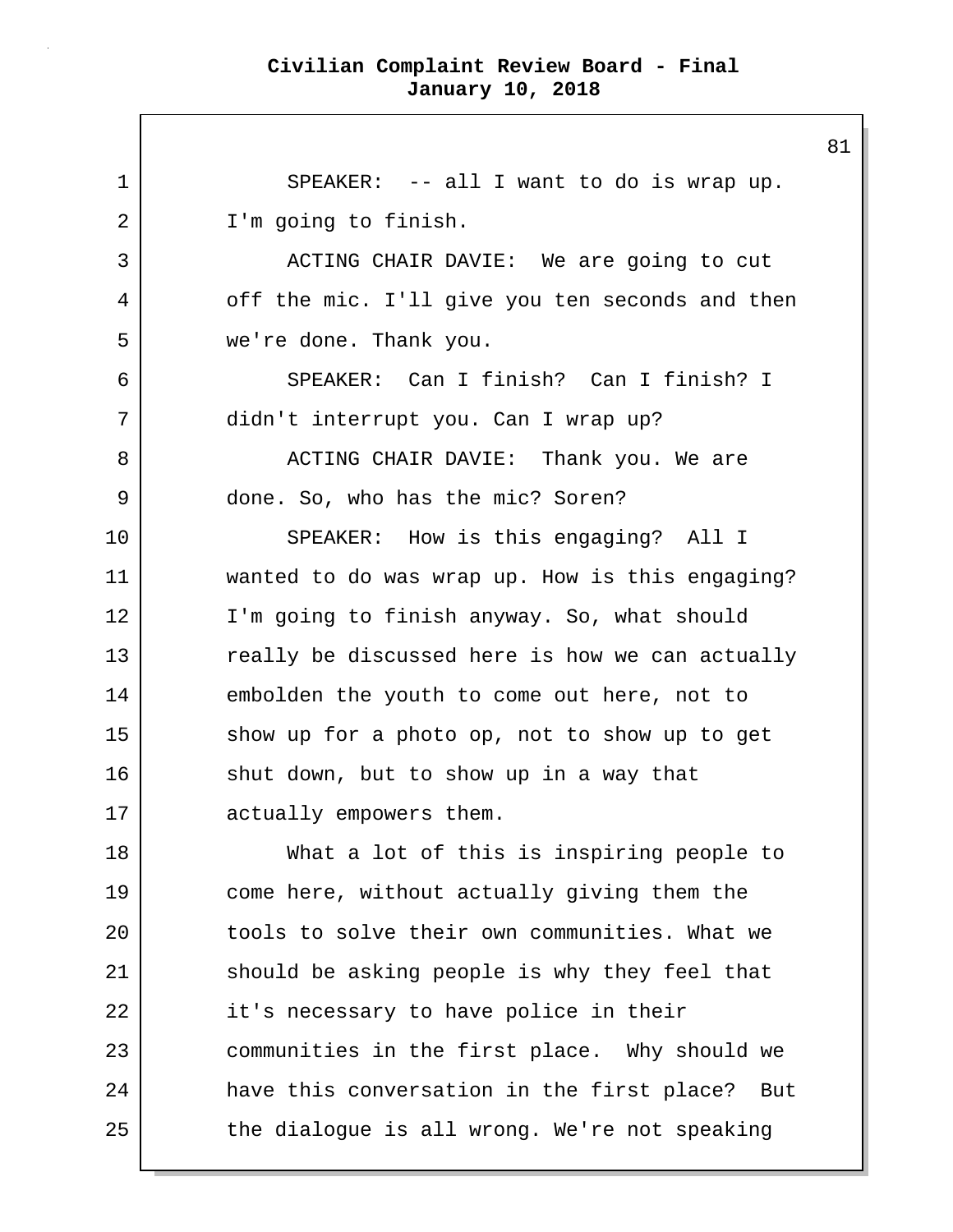1 the same language, and we not coming from the 2 same place. 3 So, what you guys need to do is take a 4 step back. 5 | ACTING CHAIR DAVIE: Thank you. 6 SPEAKER: What you guys need to do are 7 research and studies about how you can help 8 empower the youth, not just ask them to show up 9 to some bullshit meeting. 10 | ACTING CHAIR DAVIE: Thank you. 11 (Some clapping.) 12 ACTING CHAIR DAVIE: We have Vanessa 13 Jones. It seems she signed up to speak as 14 well. Okay. Ms. Jones, two minutes, please. 15 | MS. JONES: Good evening everyone. My 16 name is Vanessa Jones Hall. I'm from Astoria 17 Housing and Residents Association as well as a 18 community board member of one. 19 I'm sorry that had to happen to you young 20 man, although the time is limited. But what you 21 said was very positive. 22 | The my own community we had to fight for 23 those NCOs who are bombarded, and who are 24 | overwhelmed, that come into protect our 25 neighborhood. We had to really fight for the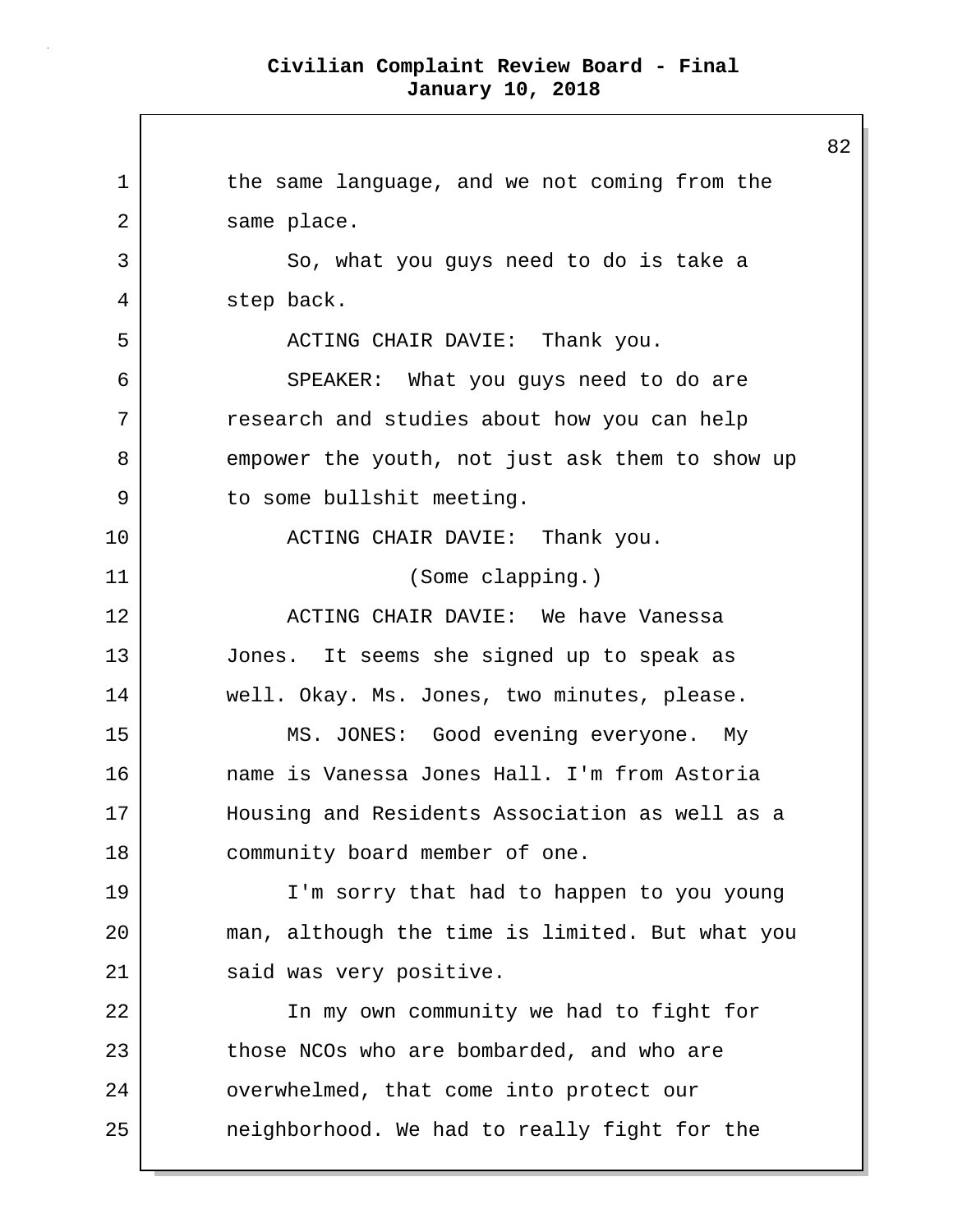1 officers to come and walk the beat, like it 2 used to be when I was young. 3 And when the officers were part of the 4 community, they became part of the family. And 5 when you have officers coming in and engaging 6 in your community -- engaging in your community 7 is not riding through in your vehicle. Because 8 that's intimidating. Engaging is actually 9 coming in and meet and greeting with the 10 residents of the community that they're in. 11 Come in to say hello. Speak to them. Have a 12 conversation. Not just try to inquire about 13 what just happen, or what is about to happen, 14 or what might occur, but have a general 15 conversation. Just a pow wow. Just to see 16 where everyone is coming from. And there you 17 will see a better relation, because if I'm 18 going to be out there, as a resident's 19 associate member, or even as a community board 20 member, and tell the youth, the young people to 21 respect law, they have to see for themselves 22 that the law is being respected. 23 | And you have to make sure when you say 24 that you're here to serve the people of the 25 communities that all these officers serve, I'm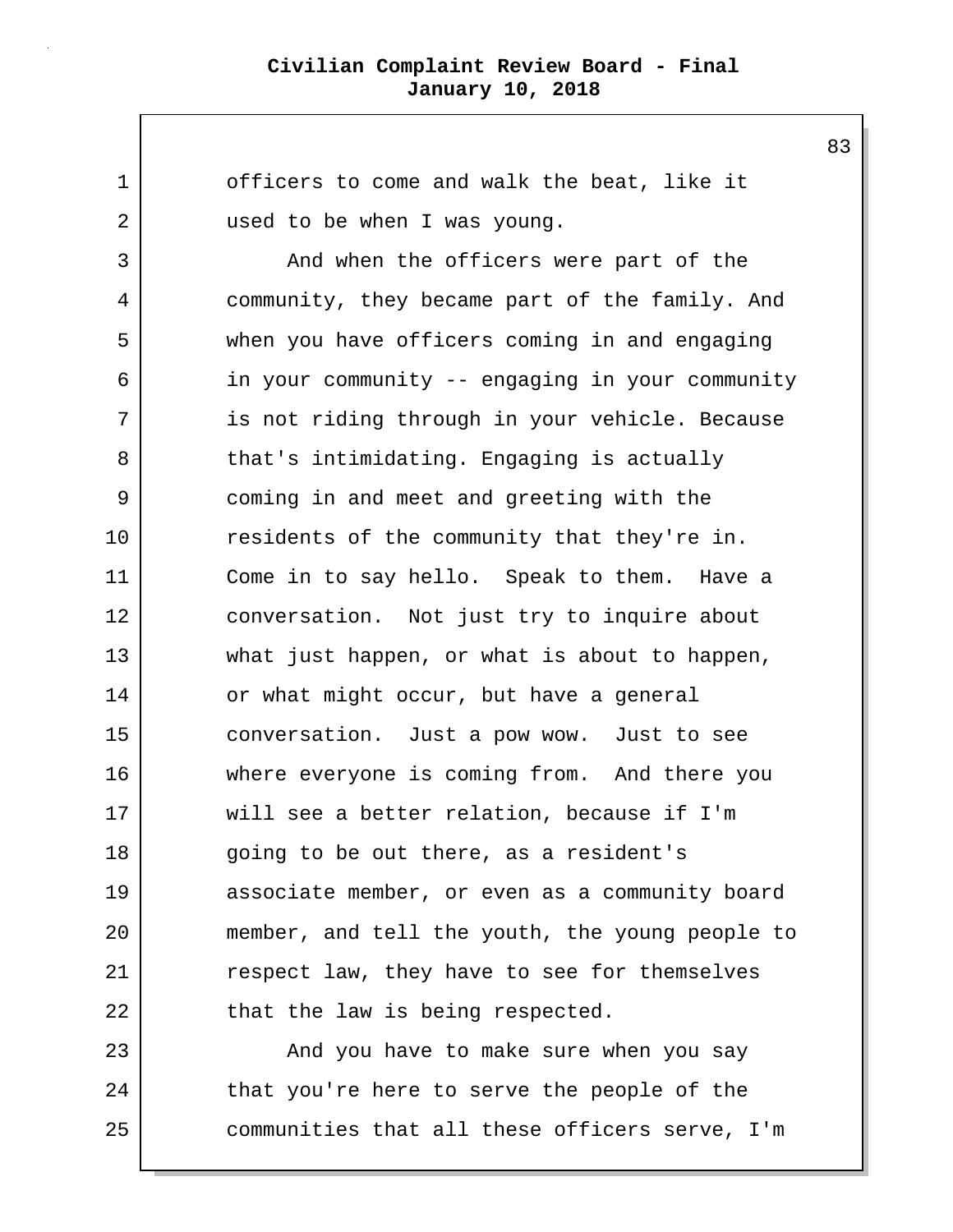| $\mathbf 1$    | in the 114 precinct, PSA9, and we do have PSA9  |
|----------------|-------------------------------------------------|
| $\overline{2}$ | officers that are very engaging. Our N C.O.     |
| 3              | officers are very engaging. But the 114th       |
| 4              | precinct, when they came out to our community   |
| 5              | they did a planned raid. Two school terms ago,  |
| 6              | beginning of the school year, in Astoria        |
| 7              | houses, and they planned it on the first day of |
| 8              | school. And that was so disheartening to our    |
| 9              | community. It was terrifying to our community.  |
| $10 \,$        | We had children that had to be sent home        |
| 11             | because they were terrified. We had residents   |
| 12             | who were waiting to get on the bus to go to     |
| 13             | work who was terrified.                         |
| 14             | Now this was a planned thing, it wouldn't       |
| 15             | have wouldn't have been done in any other       |
| 16             | neighborhood.                                   |
| 17             | MR. CARTER: That's right.                       |
| 18             | MS. JONES: It was unfair. We got                |
| 19             | apologies from the 114, only because we came    |
| 20             | out in outrage of how dare they did that to us. |
| 21             | Now, it's one thing to say you're going to      |
| 22             | plan a raid, because like us, we would like to  |
| 23             | get rid of those element in our community but   |
| 24             | there is certain way of how you do it, and what |
| 25             | was done is we were terrorize, the entire       |
|                |                                                 |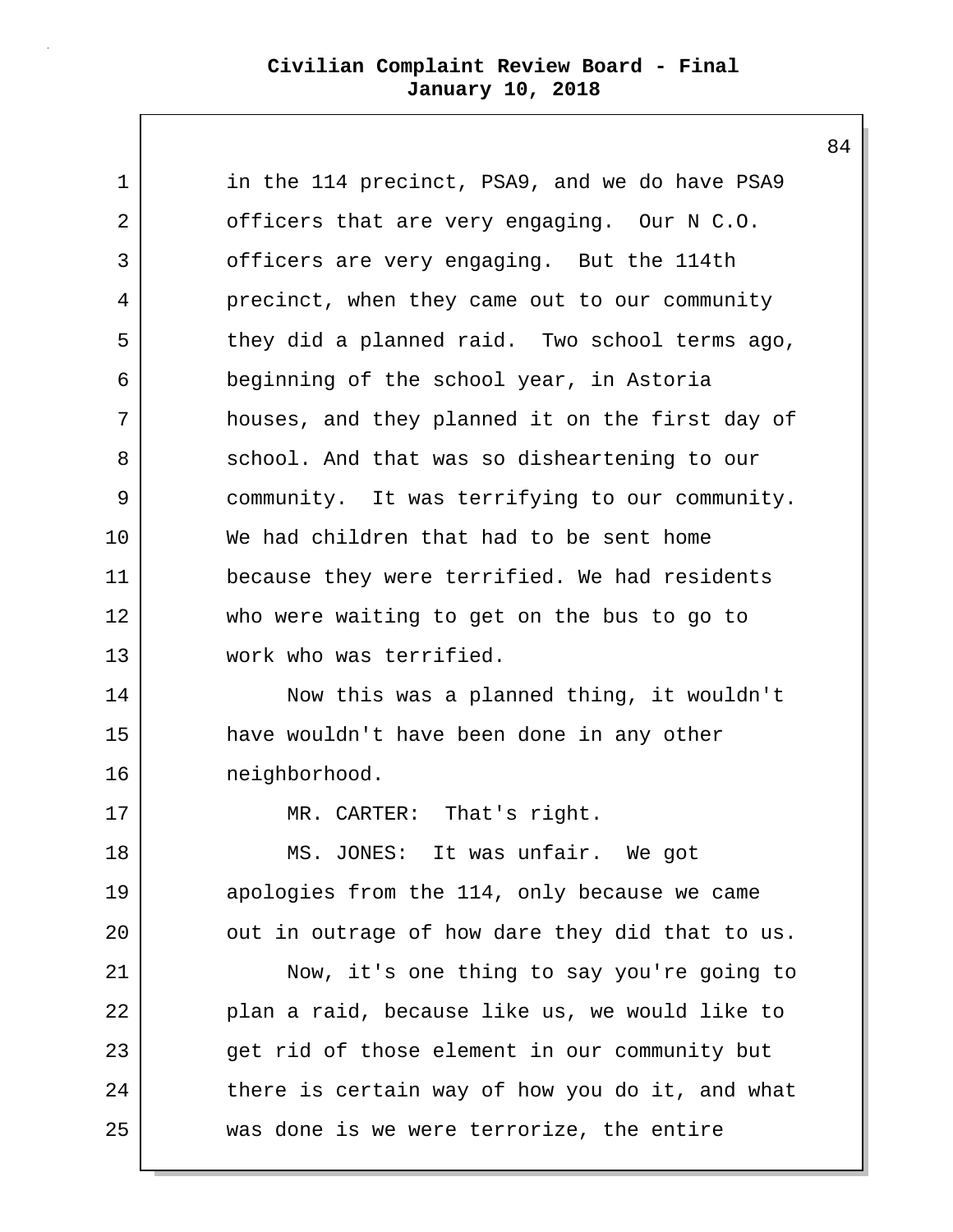1 community, when this took place. 2 | Tiust want to say, like everyone else 3 said, let's properly engage one another. Let's 4 properly give each other respect. Because, just 5 like us, we want to feel safe in our 6 communities. Just like us, we want to make 7 | sure that the law is respected. Just like us, 8 we want the law to enter our communities with 9 respect. 10 | Have a good night everyone. 11 ACTING CHAIR DAVIE: Thank you so very 12 much. Thank you. 13 That ends the Public Comment Section of 14 the meeting. 15 We will move to see if there is any Old 16 Business to come before the board? 17 (No response.) 18 | ACTING CHAIR DAVIE: Any New Business to 19 come before the board? 20 (No response.) 21 ACTING CHAIR DAVIE: Hearing none I have a 22 motion to adjourn to Executive Session. Is 23 there a motion? 24 MR. DARCHE: Motion. 25 ACTING CHAIR DAVIE: Is there a second?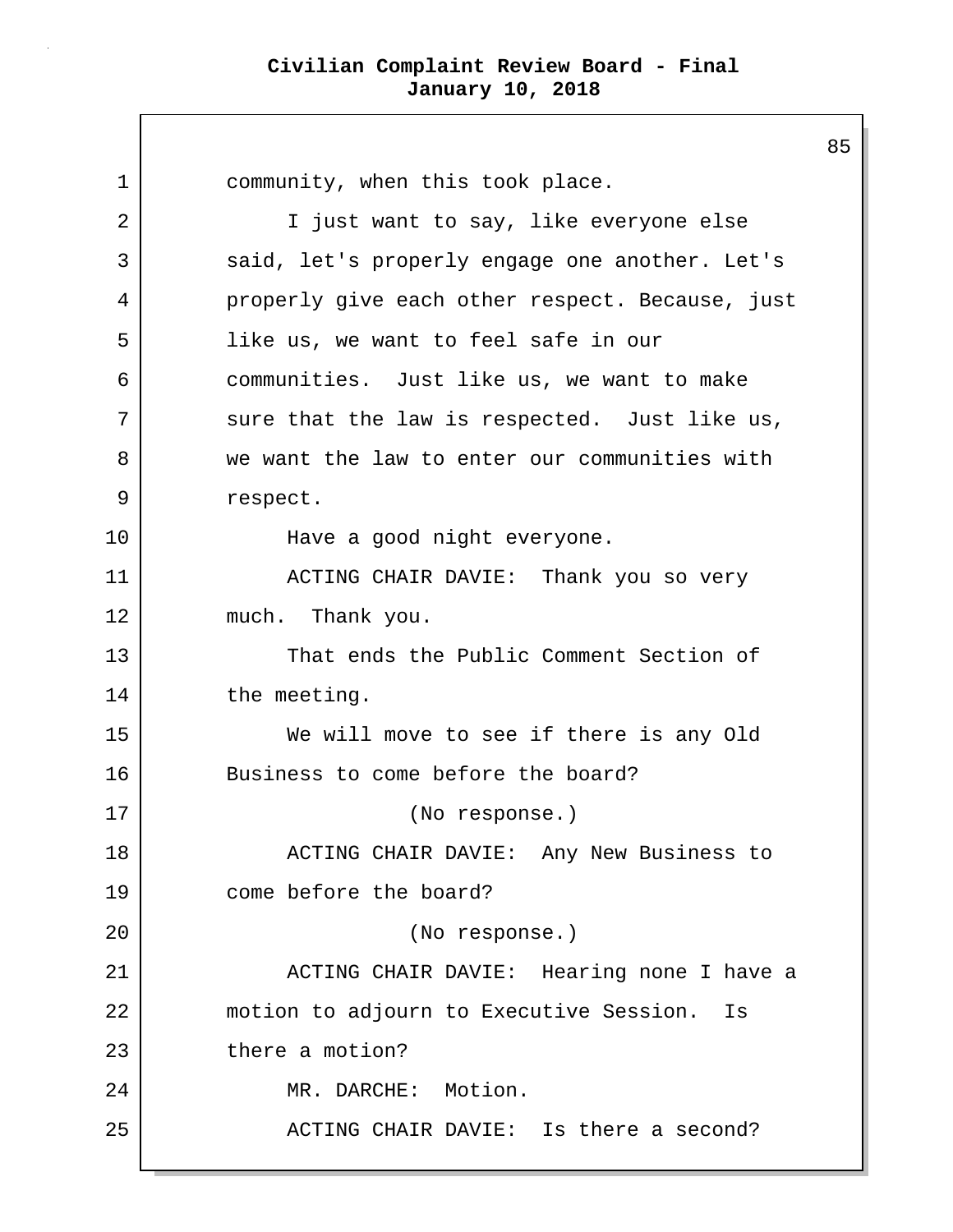86

1 | MR. EASON: Second. 2 ACTING CHAIR DAVIE: All those in favor of 3 adjourning to Executives Session, please say 4 aye. 5 (A chorus of ayes) 6 ACTING CHAIR DAVIE: Any opposition? 7 (No response.) 8 ACTING CHAIR DAVIE: Thank you all. We 9 will adjourn to Executives Session. I thank 10 you all for coming. Thank you for your 11 comments. I want you to know you have been 12 heard. And I want you to know that we don't 13 meet here and not take it seriously. So, keep 14 fighting. Keep contributing. Keep being good 15 citizens. And we are hear to do it with you. 16 Thank you so much. The meeting is being 17 | adjourned to Executive Session. 18 | Contract Contract (Whereupon, the board holds an 19 Executive Session.) 20 (Whereupon, the board meeting 21 concludes.) 22 23 24 25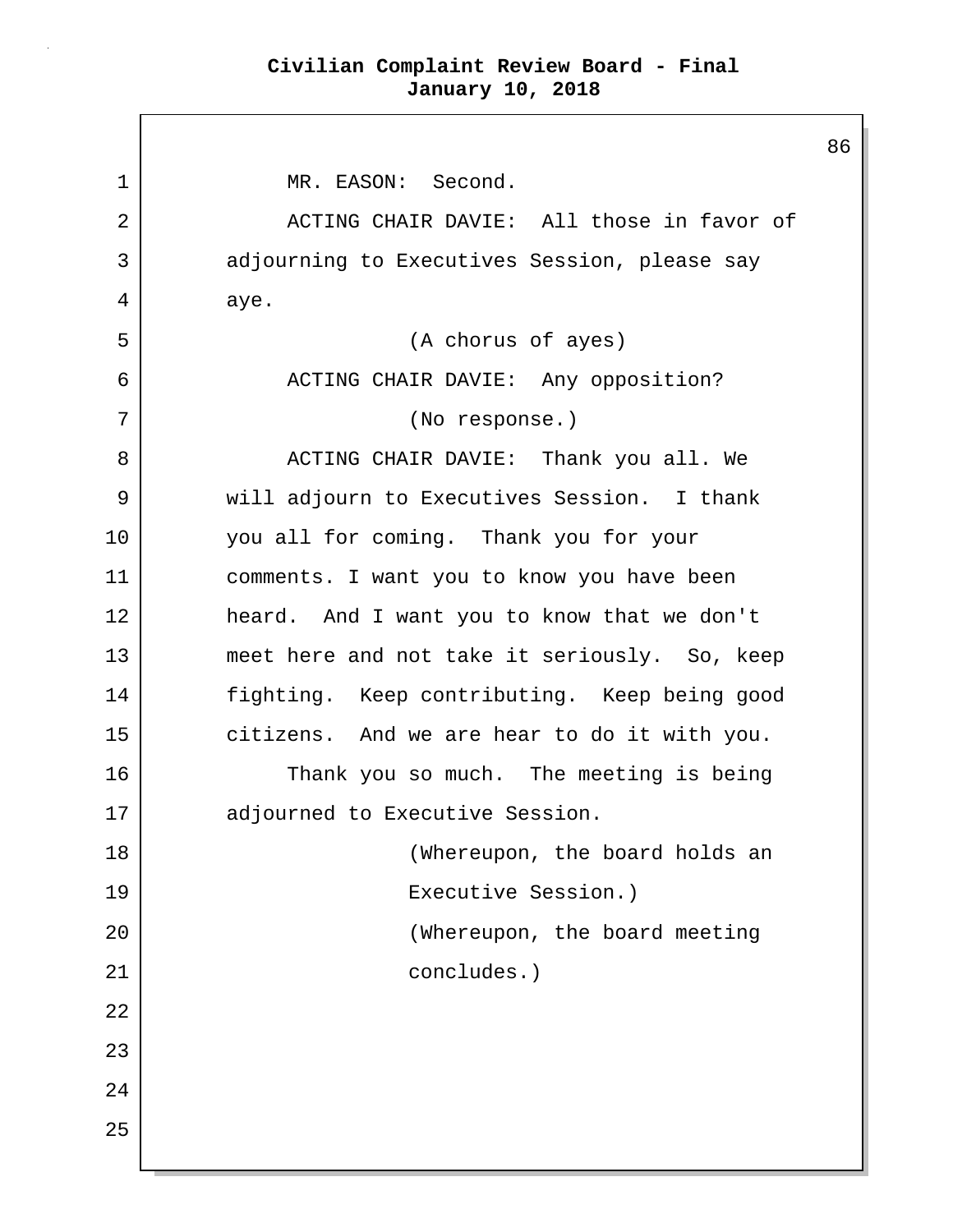87 1 2 STATE OF NEW YORK (2)  $3$  ) ss. 4 COUNTY OF WESTCHESTER ) 5 6 I, DEIRDRE SMITH, Court Reporter and 7 Notary Public within and for the County of 8 | Westchester, State of New York, do hereby certify 9 that I reported the proceedings that are 10 hereinbefore set forth, and that such transcript is 11 a true and accurate record of said proceedings. 12 13 I I further certify that I am not related to any 14 of the parties to this action by blood or marriage, 15 and that I am in no way interested in the outcome of 16 this matter. 17 18 | WITNESS MY HAND, this 6th day of February, 2018. 19 20 Deirdre Smith 21 Deirdre Smith My commision expires: 22 Notary Public April, 2019 23 24 25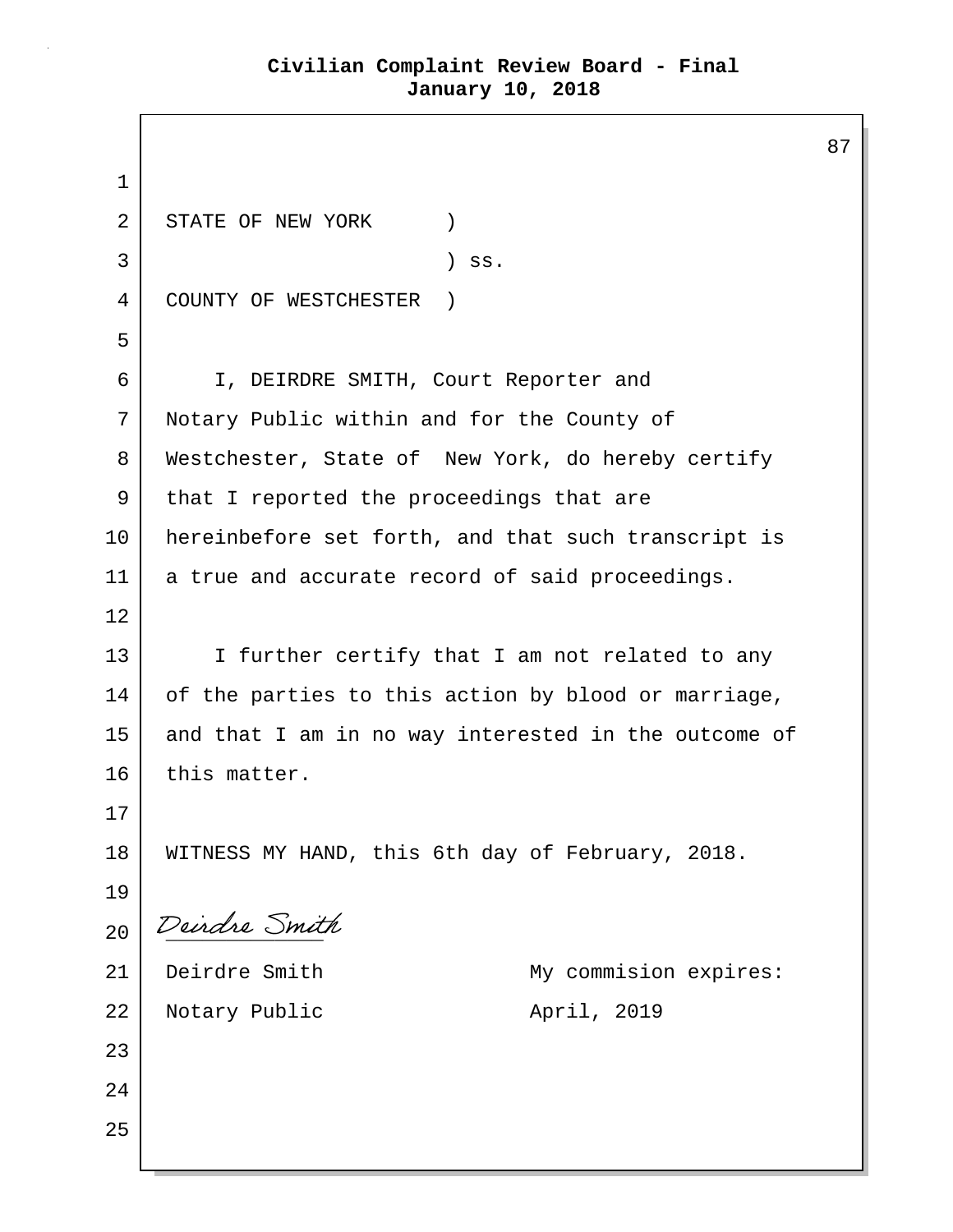**A ability (1)** 8:4 **able (4)** 30:11 31:8 56:19 72:24 **abridged (1)** 78:13 **absolutely (4)** 42:18 51:13 59:4 61:21 **abuse (5)** 45:9 48:5,14,19 67:18 **abusive (1)** 22:15 **abut (1)** 25:8 **access (3)** 68:18 71:1,2 **accompanied (1)** 6:14 **accompaniment (1)** 21:2 **accompanying (1)** 6:18 **accountability (1)** 43:17 **accountable (4)** 8:4 36:1 43:5 62:17 **accumulated (1)** 54:23 **accurate (1)** 87:11 **accused (1)** 55:1 **ACD (3)** 38:15,16,17 **acknowledge (2)** 10:14 30:21 **acknowledges (2)** 61:7,9 **act (14)** 7:5,12,20,22 8:2 10:25 11:1,3 31:25 35:18 36:22 40:12 49:9 56:9 **acting (76)** 1:15 2:4 5:1,5 8:20,23 9:1,4 11:25 12:4,13,16 13:4,9,12 18:25 19:25 20:4,7 23:15,19 27:12 29:9,12,14,18,23 32:12,18 32:20,23 34:13 36:1 41:7 42:5,19 43:1 44:10,16,19 46:14,17 53:21 56:22 63:25 64:9,18 66:4,9 67:21 68:10 70:8,13,20 72:17 75:16,24 76:5,9 79:20 80:14,19,21,25 81:3 81:8 82:5,10,12 85:11,18,21,25 86:2,6,8 **action (3)** 39:5,12 87:14 **actions (1)** 40:5 **activities (1)** 72:23 **activity (1)** 74:3 **addition (3)** 10:13 11:16 32:8 **address (1)** 62:9 **addressed (3)** 27:13,14 64:13 **addresses (1)** 76:7 **addressing (1)** 64:12 **adjourn (3)** 2:12 85:22 86:9 **adjourned (1)** 86:17 **adjourning (1)** 86:3 **administration (1)** 68:22 **Administrative (1)** 50:19 **admitted (1)** 39:23 **adolescent (2)** 72:22,23 **adults (1)** 71:25 **advantage (1)** 32:11 **advice (1)** 41:21 **advocacy (2)** 33:5 46:21 **advocate (1)** 26:3

**Advocate's (1)** 50:25 **affect (2)** 7:22 62:14 **Affirmations (1)** 17:9 **afraid (2)** 30:10 40:24 **agencies (1)** 5:9 **agency (12)** 11:7,11,16,21 31:11 32:17 33:17 45:4 54:5 59:15,17 66:22 **agency's (4)** 10:15,21,22 31:12 **agenda (4)** 2:1 34:18 44:5 76:12 **aggressively (1)** 16:7 **aging (1)** 70:6 **ago (3)** 33:12 69:4 84:5 **agree (1)** 14:25 **agreement (1)** 68:6 **agrees (3)** 7:14,15,17 **ahead (1)** 5:17 **airing (1)** 64:10 **al (1)** 39:17 **Alive (2)** 4:2 13:23 **allegation (4)** 48:25 56:7,15,20 **allegations (7)** 30:21,25 45:6,9 48:4,9 49:4 **alleged (2)** 49:8 56:17 **allowing (2)** 10:3 23:24 **amassed (1)** 30:8 **amazing (1)** 20:16 **America (3)** 20:23 33:8 45:4 **amount (1)** 24:17 **Angela (2)** 3:5 75:18 **annual (1)** 52:15 **anonymous (1)** 51:15 **answer (1)** 79:4 **anybody (7)** 17:11 18:23 20:1,13 44:11 46:1 62:25 **anymore (1)** 37:23 **anyway (1)** 81:12 **apologies (1)** 84:19 **apparatus (1)** 52:23 **apply (1)** 55:6 **appointed (1)** 40:9 **appreciate (6)** 23:24 57:3 58:12,15 59:18 68:9 **approach (3)** 56:24,25 62:25 **approached (1)** 72:9 **approximately (1)** 59:6 **apps (1)** 69:11 **April (1)** 87:22 **APU (1)** 50:18 **Aravella (1)** 9:9 **area (5)** 14:8,18 15:13 16:23 69:19 **areas (3)** 19:5 33:15 48:1 **arrest (1)** 38:12 **arrests (1)** 38:10 **arrogant (1)** 65:16 **asked (2)** 56:2 65:8 **asking (3)** 64:17 78:23 81:21

**ass (1)** 77:11 **assaulted (1)** 73:14 **Assemblyman (1)** 9:19 **Assemblymember (1)** 9:13 **asset (1)** 32:16 **assigned (1)** 54:13 **associate (1)** 83:19 **associated (2)** 51:1 55:24 **Association (5)** 4:8,15 34:25 35:5 82:17 **assume (1)** 67:4 **assumes (1)** 43:18 **assured (1)** 32:3 **Astoria (9)** 4:4,15 14:19 20:10,19 69:6 74:6 82:16 84:6 **attack (1)** 77:16 **attend (1)** 57:17 **attending (1)** 11:24 **attention (5)** 23:7 25:21 31:16 33:10 73:11 **attitude (1)** 63:13 **attorney (3)** 36:8 37:18 39:14 **attuned (1)** 23:8 **audience (7)** 14:9 17:9 19:24 27:24 31:8 51:17 76:8 **audio (6)** 52:23 53:4,5,10,12,13 **authorities (1)** 21:8 **authority (7)** 23:9 30:11 45:10 48:5 48:14,19 65:25 **automatically (2)** 17:23 18:23 **available (2)** 10:22 60:21 **avoid (1)** 38:17 **aware (8)** 7:4 20:17 23:10 33:5,7 73:4,9 75:2 **Awesome (1)** 77:20 **awkward (1)** 17:21 **aye (1)** 86:4 **ayes (1)** 86:5

#### **B**

**B (1)** 1:14 **back (14)** 25:16 26:15 30:16 34:20 47:6 57:23 58:8 62:16 65:8,16 75:9 76:10 78:4 82:4 **background (1)** 21:24 **backtrack (1)** 76:22 **backwards (1)** 35:20 **bad (2)** 29:1 36:20 **badly (2)** 62:12 63:10 **balmy (1)** 5:12 **barely (1)** 47:10 **Barwell's (1)** 9:20 **based (2)** 18:24 49:2 **basic (1)** 36:25 **basically (1)** 38:18 **basis (2)** 14:15 38:5 **beat (1)** 83:1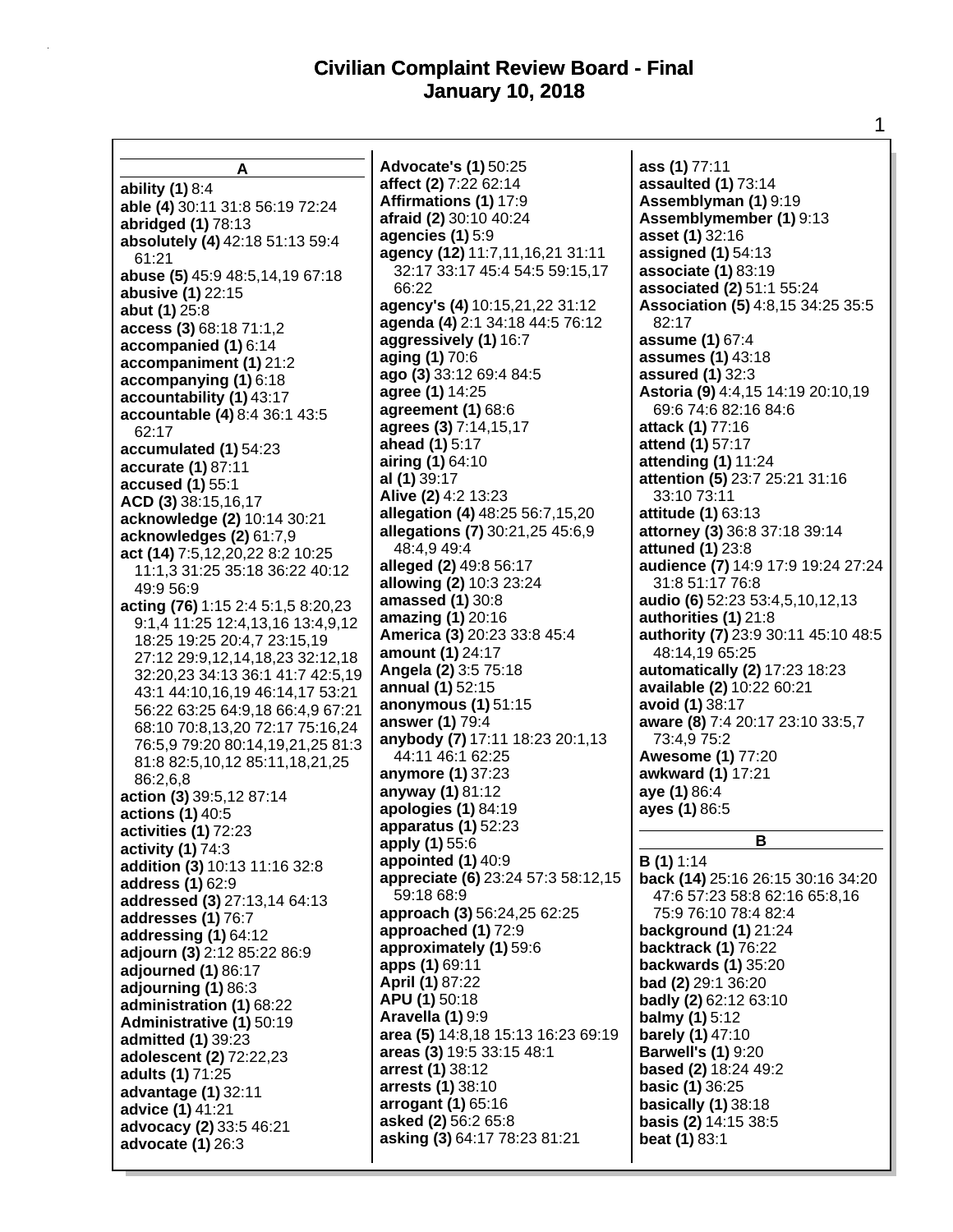**beautiful (1)** 15:14 **becoming (1)** 52:6 **beginning (1)** 84:6 **behaved (1)** 63:10 **behavior (3)** 32:4,6 78:7 **behaviors (2)** 18:9,10 **believe (7)** 6:5 28:2 34:4 40:11 42:25 55:3 60:11 **beneficial (1)** 23:14 **benefit (1)** 22:18 **best (5)** 30:20 31:1,12 32:3,5 **better (8)** 6:8 11:12,18 28:9 63:19 69:25 80:10 83:17 **beyond (3)** 65:15 67:1,7 **bias (5)** 36:11,12,15 61:9,10 **biases (1)** 58:19 **big (1)** 22:3 **bike (2)** 69:16,22 **bikes (1)** 69:17 **Bishop (2)** 70:16,19 **bit (7)** 29:6 36:25 41:21 46:12 51:25 53:23 77:8 **black (2)** 36:19,20 **Blacks (2)** 38:2,15 **Blackwell (1)** 73:8 **Blasio (1)** 5:8 **bleeding (1)** 36:4 **bleep (1)** 65:14 **blessed (1)** 22:8 **blocks (2)** 33:9 73:25 **blood (1)** 87:14 **blue (1)** 49:16 **board (44)** 1:2 3:1 5:3,5,7 11:25 14:16,16 20:5 23:16 24:1,2 26:10 26:13 28:10 33:1,19 35:6,6 42:4 43:9 44:24 45:3 46:15 50:17 53:25 54:1 55:15,16 56:4,8,12,16 56:18 57:4 59:23 72:14 75:17 82:18 83:19 85:16,19 86:18,20 **Board's (1)** 5:3 **body (8)** 6:25 7:16,18 31:25 53:3 53:14 54:21 65:10 **bombarded (1)** 82:23 **book (2)** 21:4 22:2 **boots (1)** 41:15 **borough (2)** 5:22 48:12 **boroughs (1)** 67:11 **boss (1)** 72:13 **bottom (3)** 37:9 41:23 42:23 **Boulevard (3)** 5:25 69:19,20 **bound (1)** 60:18 **boxes (1)** 22:7 **boy (2)** 17:16 18:2 **breakdown (1)** 28:25 **breakdowns (1)** 48:22 **breaking (1)** 68:15 **bridge (1)** 15:17

**Bridging (1)** 15:17 **brief (2)** 12:8 68:23 **bring (5)** 12:8 22:24 26:15 58:8,10 **brings (1)** 58:3 **broad (1)** 61:17 **broadcasted (1)** 63:5 **broken (2)** 52:12 62:15 **Bronx (3)** 16:16,21 17:14 **Brooklyn (3)** 17:15 19:6,14 **brother (4)** 17:12 57:25 70:2 77:18 **brought (1)** 73:10 **brushed (1)** 63:2 **brutality (1)** 77:1 **BTG (2)** 15:13,17 **build (5)** 22:11,24 26:21 30:18 31:13 **building (1)** 63:14 **built (1)** 16:20 **bullshit (1)** 82:9 **burden (1)** 76:25 **bus (1)** 84:12 **business (8)** 2:10,11 7:7 25:4 42:13 69:10 85:16,18 **busy (1)** 69:20 **C C.O (1)** 84:2 **call (10)** 2:3 6:3 7:10 11:15 14:12 34:23 45:14 51:22 63:21 67:14 **called (2)** 19:3 22:2 **callers (1)** 11:19 **calling (1)** 67:2 **calls (2)** 66:17 71:18 **Cambria (4)** 4:7 34:24 35:5 57:2 **camera (8)** 6:25 7:16,18 22:13 31:25 53:10,14 73:14 **cameras (5)** 32:1 52:23 53:3 54:12 54:22 **Campaigns (1)** 78:9 **Captain (6)** 8:17,18,19 9:2,3,4 **captains (2)** 12:10 43:13 **car (2)** 35:25 69:18 **card (5)** 7:7 65:10,18 67:22,24 **cards (1)** 61:14 **career (1)** 80:2 **cars (1)** 19:18 **Carter (18)** 4:2 13:23,25 14:10 17:10,13 19:2 20:8 21:12 50:4,10 51:5 52:20,22 53:8,15 56:2 84:17 **case (14)** 14:10 27:25 33:24 34:5 51:14 54:12 55:8,25 56:14,20 62:20 67:14,20 68:6 **cases (8)** 45:5 52:3,5 55:16,22 66:21,23 77:15 **causing (1)** 77:2 **CBO (2)** 16:13,14 **CBOs (2)** 16:12,18

**CCRB (31)** 2:6,7 5:8 6:16,19 7:21 8:5 9:22 10:10 11:19 28:16 29:25 30:9,11 31:4,7,11 33:13 41:12 45:13 46:6,21 57:4 66:7 68:25 71:4,6 72:5,13 77:14 79:16 **CCRB's (2)** 5:5 52:7 **cellphone (1)** 53:4 **CEO (1)** 70:19 **ceremony (1)** 36:4 **certain (5)** 24:8 36:22 45:5 60:8 84:24 **certainly (1)** 8:2 **certify (2)** 87:8,13 **Chair (78)** 1:15 2:4 5:1,5 8:20,23 9:1,4 11:25 12:4,13,16,18 13:4,9 13:12 18:25 19:25 20:4,7 23:15 23:19 27:12 29:9,12,14,18,23 32:12,18,20,23 34:13 35:3 41:7 42:5,19 43:1 44:10,16,19 46:14 46:17 53:21 56:22 63:25 64:9,18 66:4,9 67:21 68:10 70:8,13,20 72:17 75:16,24 76:5,9 79:20 80:14,19,21,23,25 81:3,8 82:5,10 82:12 85:11,18,21,25 86:2,6,8 **Chairman (2)** 9:24 10:24 **chances (1)** 31:21 **change (7)** 4:6 8:2,5 32:15 58:11 62:18 64:14 **chaotic (1)** 24:20 **charged (1)** 38:13 **charges (2)** 50:17,20 **Charlie (2)** 10:9 75:8 **cheap (1)** 27:16 **child (6)** 67:17,18 68:17 72:22 73:21 74:13 **childhood (1)** 75:7 **children (7)** 39:11 71:16 72:23,24 73:4 74:1 84:10 **chills (1)** 17:18 **chilly (1)** 5:14 **chorus (1)** 86:5 **chosen (1)** 21:25 **church (4)** 4:4 17:17 20:10,19 **churches (1)** 45:25 **cities (3)** 27:3,4,9 **Citizen (2)** 4:6 32:14 **citizens (1)** 86:15 **city (22)** 1:7 5:10,24 6:24 7:4 8:3 8:12 10:1 18:11 34:2 35:9 39:5 39:18,18 40:13,13 43:11 55:19 57:19,20 68:15 74:6 **city's (2)** 7:9 8:3 **civic (4)** 4:7 8:11 34:25 35:5 **civilian (9)** 1:2 5:2 7:14,15,17 43:8 44:24 45:2 54:19 **civilian's (1)** 7:23 **civilians (7)** 7:7,9,13 11:14 14:12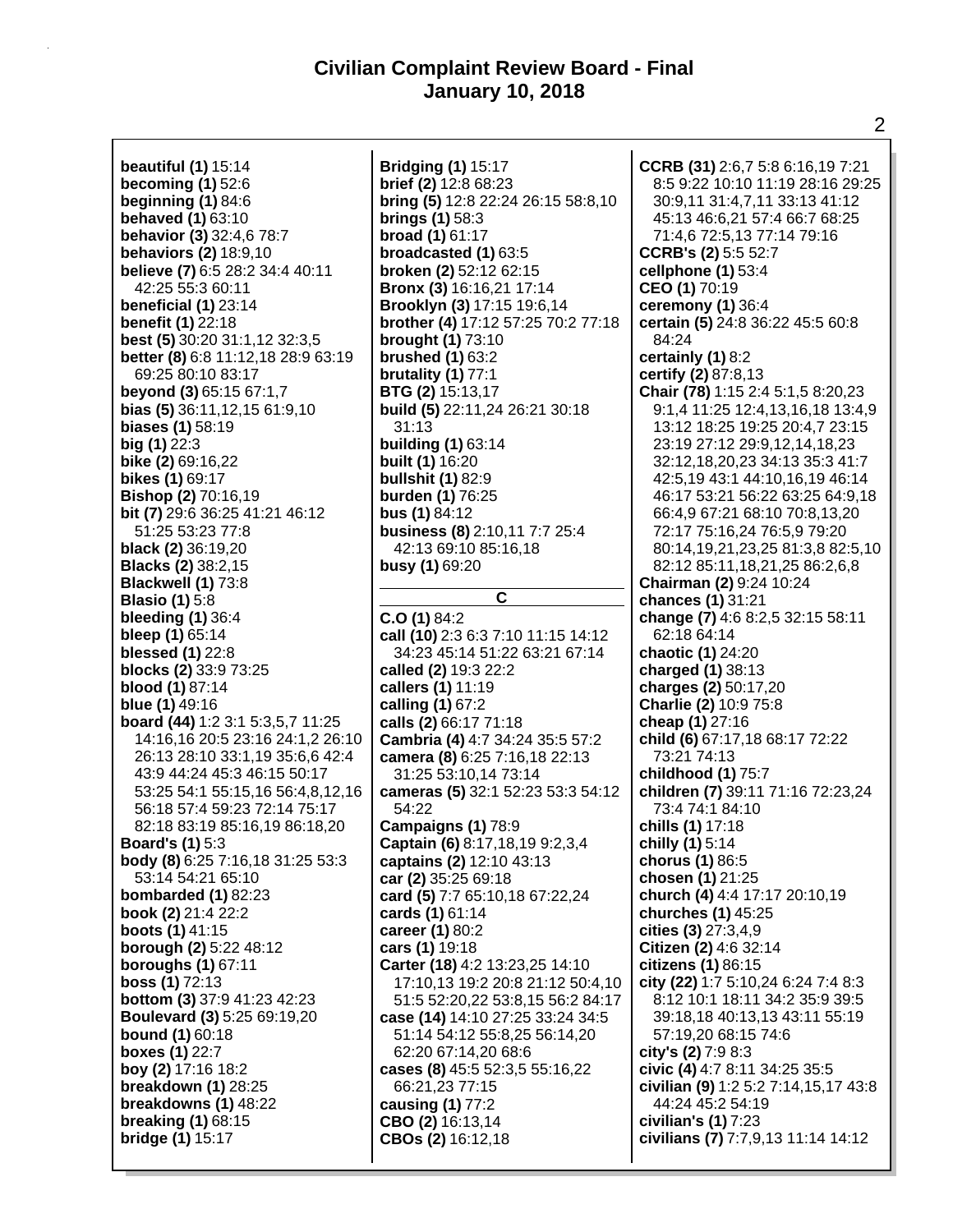15:15 35:18 **claim (2)** 50:5,12 **clapping (2)** 27:24 82:11 **clarification (1)** 76:22 **clarify (1)** 76:24 **Clark (1)** 36:17 **class (2)** 39:4,12 **clear (1)** 24:5 **clearly (2)** 51:25 59:15 **close (1)** 76:19 **closed (1)** 62:20 **closest (2)** 46:23 49:13 **closing (4)** 51:21 52:3,7 55:22 **coats (1)** 16:1 **code (2)** 60:18,24 **colleagues (5)** 5:6 42:7 43:3 76:19 78:24 **collect (2)** 54:9,11 **Collection (1)** 54:8 **collectively (1)** 29:5 **college (5)** 68:18 71:1,2,15 76:19 **color (2)** 49:17,19 **combat (1)** 31:14 **come (35)** 12:9 16:12,16,21 17:7 17:14,15,15 18:13 21:18 24:22 25:1,16 28:4 29:5 46:12 47:3 52:19 53:17,20 59:16 62:16 63:1 63:7 70:11 72:1 78:24 79:2 81:14 81:19 82:24 83:1,11 85:16,19 **comes (7)** 17:18 18:16 37:10,15 40:21 73:6 77:5 **coming (19)** 6:3 7:20 12:20 16:22 21:6,7,23 23:9 25:24 43:11 71:12 75:3,5 78:18 82:1 83:5,9,16 86:10 **command (1)** 51:2 **commanding (2)** 8:15 12:5 **comment (9)** 2:8,9 7:10 13:13,16 32:21 46:15 77:6 85:13 **commentary (1)** 13:19 **comments (8)** 11:13,16 13:20 29:16 32:18 75:20 76:23 86:11 **commision (1)** 87:21 **commissioner (3)** 40:4 43:12 55:20 **commit (1)** 79:18 **commitment (1)** 43:20 **committed (2)** 43:23 55:12 **commonly (1)** 45:11 **communicate (1)** 28:9 **communication (2)** 26:21 29:11 **communications (2)** 11:11 28:25 **communities (29)** 14:4,7,21 22:11 22:24 24:3 25:17 26:25 27:21,23 35:9 43:15,16 45:24 62:13,23 63:24 64:6 66:17 67:6 72:7 77:24 79:17 80:11 81:20,23 83:25 85:6

85:8 **community (72)** 2:8 4:5,6,10 5:3,4 5:23 12:23,25 14:16,16 15:4,10 15:18 16:3,12,17 17:3 18:14,17 18:17,20 19:19 21:9 22:16 23:5 23:12,22 24:11,23 25:1,2,10,11 27:15 28:12,21 30:24 31:19,20 32:14 35:6,8 38:22 59:23 60:2 63:10,13,14,14 66:13,16,25 67:8 67:9 73:7 74:7 75:5 76:4 80:6 82:18,22 83:4,6,6,10,19 84:4,9,9 84:23 85:1 **compare (1)** 47:23 **compared (2)** 48:14 52:4 **compelling (1)** 36:7 **complainant (1)** 54:15 **complained (2)** 56:10 74:19 **complaint (18)** 1:2 5:2 10:11 45:2 45:14,16,21,22 47:1 48:1 52:9 53:25 54:6 65:20 66:1 73:19 75:10 77:14 **complaints (34)** 6:14,17,20 10:12 11:16,21 26:8 30:9,13 31:14,16 37:7 45:13 47:8,11,15,16,19 48:13,14,15,16,20,24 49:25 50:14 51:21,24 52:12 54:5 57:9 59:6 60:16 73:18 **complement (1)** 10:21 **complete (1)** 73:16 **Composto (2)** 73:9,17 **comptroller's (1)** 9:18 **concern (3)** 35:12 38:21 39:2 **concerned (3)** 28:20 37:4 41:22 **concerning (1)** 37:20 **concerns (3)** 30:2 33:23 35:8 **concludes (1)** 86:21 **concrete (1)** 32:1 **conditions (1)** 40:19 **conduct (3)** 56:17 60:18,25 **conference (1)** 30:17 **confidence (1)** 5:7 **confidential (1)** 67:16 **confirmed (1)** 38:9 **conflicts (3)** 66:18 67:6,15 **confront (1)** 30:21 **confronted (1)** 35:19 **congregation (3)** 20:20 21:11 22:9 **connect (2)** 28:5 69:1 **connecting (2)** 24:13 28:18 **connection (3)** 26:17,22 41:10 **connections (1)** 41:11 **conscious (1)** 72:6 **consent (4)** 7:14,15,17 11:6 **consider (1)** 8:10 **consideration (1)** 42:12 **considered (1)** 48:25 **consists (1)** 11:3

**constant (1)** 79:7 **constitution (2)** 22:2 55:7 **constructed (2)** 15:15 17:2 **contact (3)** 46:2,13 61:13 **continuation (1)** 60:4 **continue (2)** 31:1 70:14 **continued (1)** 38:10 **continues (1)** 13:1 **contributing (1)** 86:14 **controlling (1)** 37:25 **conversation (13)** 5:20 8:7,9 38:20 38:24 41:24 66:5,10 76:14,17 81:24 83:12,15 **conversations (11)** 29:7 35:13,16 36:14 37:6 38:25 41:4 58:20 59:24 60:7 61:7 **conviction (2)** 38:17,18 **convinced (1)** 79:24 **cooperation (1)** 43:12 **coordinating (1)** 11:7 **Coordinator (2)** 10:15 71:2 **cops (2)** 18:13 69:14 **corner (7)** 68:14 69:2,5 70:4 74:2 78:17 80:8 **correct (2)** 60:23 72:20 **costs (1)** 67:13 **council (7)** 4:5 7:4 9:16 23:22 27:15 43:11 55:19 **Councilmember (1)** 45:19 **Counselor (1)** 4:11 **counselors (1)** 68:20 **count (1)** 72:25 **country (3)** 21:18 35:11 43:9 **County (3)** 13:1 87:4,7 **couple (3)** 34:17,20 42:6 **couples (1)** 66:19 **course (4)** 18:16 24:25 61:19 67:17 **court (4)** 40:2,8 67:2 87:6 **cover (1)** 64:4 **covers (1)** 47:18 **CPR (1)** 35:24 **create (3)** 30:6 31:23 37:11 **creating (1)** 22:7 **credit (1)** 70:11 **creditor (1)** 71:18 **crime (9)** 24:17 31:20 34:1,2 37:25 38:1,6 47:21,25 **crimes (2)** 47:22 79:18 **criminal (1)** 80:4 **crucial (1)** 30:4 **cultures (1)** 23:10 **curious (1)** 34:8 **current (2)** 13:18 37:18 **currently (1)** 21:21 **curse (1)** 61:15 **cursed (1)** 61:16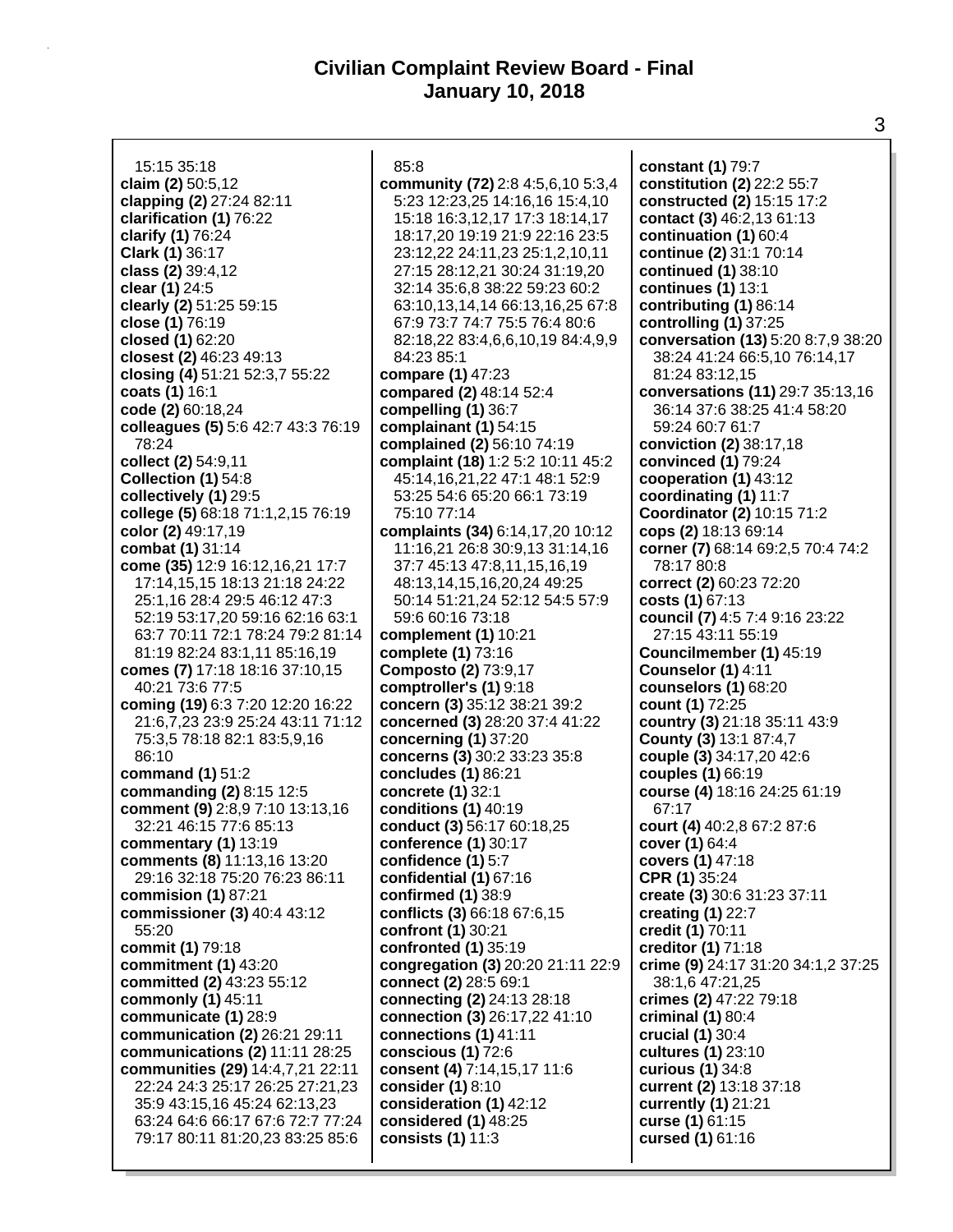| custody/visitation (1) 66:20<br>cut (1) $81:3$<br>cycles (1) 68:15                                                               | department's (1) 50:25<br>depends (2) 50:15 53:1<br>deployed (1) 38:2<br>deputy (2) 8:20 67:25 | diverse (1) 23:6<br>diversity (1) 20:16<br>divisions $(1)$ 65:1<br>divorce (1) 66:19 |
|----------------------------------------------------------------------------------------------------------------------------------|------------------------------------------------------------------------------------------------|--------------------------------------------------------------------------------------|
| D                                                                                                                                | describing (2) 58:23,25                                                                        | document (1) 54:20                                                                   |
| DA (4) 9:7,8 12:19,21                                                                                                            | description (1) 38:6                                                                           | documented (3) 7:15,18 38:9                                                          |
| DA's (3) 63:18,19,22                                                                                                             | designated (3) 55:18,19,20                                                                     | documenting (1) 11:6                                                                 |
| Darche (27) 1:16 8:14 9:23,24                                                                                                    | details (1) 7:19                                                                               | doing (8) 13:8 14:1 15:12,25 43:23                                                   |
| 12:18 13:7 32:16 44:18 53:15,22                                                                                                  | detector (2) 65:7,9                                                                            | 60:10,11,12                                                                          |
| 54:3 56:25 58:21 59:5,14 60:15                                                                                                   | determination (1) 55:25                                                                        | doll (5) 36:17,19,19,20,20                                                           |
| 62:6 66:8 70:16 72:16 74:8,14,16                                                                                                 | determine (5) 49:5 55:11 56:8,12                                                               | dollar (1) 39:15                                                                     |
| 75:8,12 76:15 85:24                                                                                                              | 56:19                                                                                          | dollars (1) 25:13                                                                    |
| dare (1) 84:20                                                                                                                   | determined (1) 50:13                                                                           | Donovan (1) 45:19                                                                    |
| data (8) 2:7 38:4,8 44:21 46:18,22                                                                                               | determines (2) 56:4,16                                                                         | door (1) 24:21                                                                       |
| 47:1 52:10                                                                                                                       | develop (1) 30:17                                                                              | doors (1) 28:5                                                                       |
| daughter (2) 73:12 74:25                                                                                                         | development (5) 25:21 26:12 33:8                                                               | Dr (4) 6:1 36:17 73:9,17                                                             |
| Davie (76) 1:15 5:1 8:20,23 9:1,4                                                                                                | 68:16 75:7                                                                                     | drugs (1) 18:19                                                                      |
| 9:24 10:24 11:25 12:4,13,16 13:4                                                                                                 | developments (3) 24:4,16 26:15                                                                 | DT (1) 66:23                                                                         |
| 13:9,12 18:25 19:25 20:4,7 23:15                                                                                                 | devote (1) 31:22                                                                               | due (3) 31:16 42:1 63:8                                                              |
| 23:19 27:12 29:9,12,14,18,23                                                                                                     | diagnosing $(1)$ 80:16                                                                         | dumped (2) 64:3,6                                                                    |
| 32:12,18,20,23 34:13 41:7 42:5                                                                                                   | dial (1) 45:15                                                                                 | duties (1) 28:23                                                                     |
| 42:19 43:1 44:10,16,19 46:14,17                                                                                                  | dialogue (7) 24:14 36:14 39:22                                                                 | duty (1) 8:11                                                                        |
| 51:19 53:21 56:22 63:25 64:9,18                                                                                                  | 60:3 79:8,25 81:25                                                                             | <b>DWYER (1) 3:3</b>                                                                 |
| 66:4,9 67:21 68:10 70:8,13,20                                                                                                    | dialogues (2) 35:13 36:22                                                                      | dynamic (1) 21:21                                                                    |
| 72:17 75:16,24 76:5,9 79:20<br>80:14,19,21,25 81:3,8 82:5,10,12<br>85:11,18,21,25 86:2,6,8<br>day (6) 24:18 72:2 79:23 80:4 84:7 | Diaz (3) 8:24, 24, 25<br>dictate (1) 44:5<br>dictatorship (1) 19:21<br>difference (1) 6:23     | Е<br>E(2) 1:14,14<br>earlier (2) 54:14 76:23                                         |
| 87:18                                                                                                                            | different (5) 18:12 45:14 52:13                                                                | early (2) 40:25 75:7                                                                 |
| days (3) 5:15 80:1,2                                                                                                             | 66:21 68:14                                                                                    | easier (1) 11:20                                                                     |
| de (1) 5:8                                                                                                                       | <b>Dionne (1) 73:5</b>                                                                         | EASON (9) 3:4 59:20 60:20,23                                                         |
| deal (1) 28:24                                                                                                                   | dire (1) 40:19                                                                                 | 61:5,19,22,25 86:1                                                                   |
| dealing (2) 14:22 63:22                                                                                                          | directly (2) 14:24 15:1                                                                        | East (2) 19:6,14                                                                     |
| dealt (1) 51:8                                                                                                                   | Director (11) 1:16 2:5,6,7 8:14                                                                | easy (2) 23:6 53:19                                                                  |
| debt (1) 71:18                                                                                                                   | 9:22 12:2 44:23 46:20 53:22 70:9                                                               | economic (1) 25:13                                                                   |
| decide (1) 80:7                                                                                                                  | disability (1) 65:12                                                                           | effect (2) 7:24 11:2                                                                 |
| decided (1) 34:6                                                                                                                 | disciplinary (2) 50:24 51:2                                                                    | efficient (1) 32:9                                                                   |
| decrease (1) 31:20                                                                                                               | discipline (3) 50:16 51:3 73:7                                                                 | effort (3) 6:8 23:13 72:7                                                            |
| deepest (1) 57:18                                                                                                                | disciplined (1) 51:7                                                                           | eight (2) 73:11 74:18                                                                |
| default (1) 23:6                                                                                                                 | disconnect (7) 24:11 25:8,9 57:12                                                              | either (1) 75:8                                                                      |
| defendants (1) 38:13                                                                                                             | 60:10 77:21 79:7                                                                               | elected (5) 9:6 12:7,14 30:23 42:11                                                  |
| definitely (2) 71:8 72:6                                                                                                         | discouragement (1) 69:24                                                                       | element (1) 84:23                                                                    |
| definitive (2) 6:15,18                                                                                                           | discourteously (1) 65:22                                                                       | <b>Eliot (1) 36:9</b>                                                                |
| degree (1) 24:8                                                                                                                  | discourtesy (3) 45:10 48:6,15                                                                  | embolden (1) 81:14                                                                   |
| Deirdre (3) 1:19 87:6,21                                                                                                         | discus (1) 30:25                                                                               | embrace (1) 25:10                                                                    |
| demeanor (1) 17:20                                                                                                               | discuss (1) 55:21                                                                              | emergency (1) 73:13                                                                  |
| democracy (3) 6:4,5,10                                                                                                           | discussed (2) 80:10 81:13                                                                      | emphasis $(1)$ 22:1                                                                  |
| demographics (1) 37:25                                                                                                           | discussion (2) 36:24 37:1                                                                      | employees (1) 46:6                                                                   |
| demonstrates (1) 37:24                                                                                                           | disheartening (2) 60:9 84:8                                                                    | empower (1) 82:8                                                                     |
| demonstrating (1) 22:10                                                                                                          | disparities (1) 38:9                                                                           | empowers (1) 81:17                                                                   |
| Dennis (15) 4:5 23:20,23 27:12,16                                                                                                | disparity $(1)$ 38:11                                                                          | enacted (1) 11:1                                                                     |
| 27:19,25 29:10,13 34:3,11 57:15                                                                                                  | disposition (1) 38:10                                                                          | encounters (1) 72:4                                                                  |
| 62:9 64:2,17                                                                                                                     | dispositions (1) 56:3                                                                          | encourage (3) 44:6 59:20,23                                                          |
| department (21) 11:8 24:9,25 26:5                                                                                                | disproportion (1) 38:3                                                                         | ends (2) 8:9 85:13                                                                   |
| 26:17,22,23 28:10,19 39:19                                                                                                       | disrespect (1) 65:21                                                                           | enforced (1) 7:20                                                                    |
| 45:24 46:3,4,9 54:21,22 62:19                                                                                                    | district (9) 73:2,4,8,15,15,16 74:5                                                            | enforcement (3) 7:11 46:1 80:6                                                       |
| 63:20 64:8 65:2 71:1                                                                                                             | 74:19 75:1                                                                                     | enforcing $(1)$ 40:7                                                                 |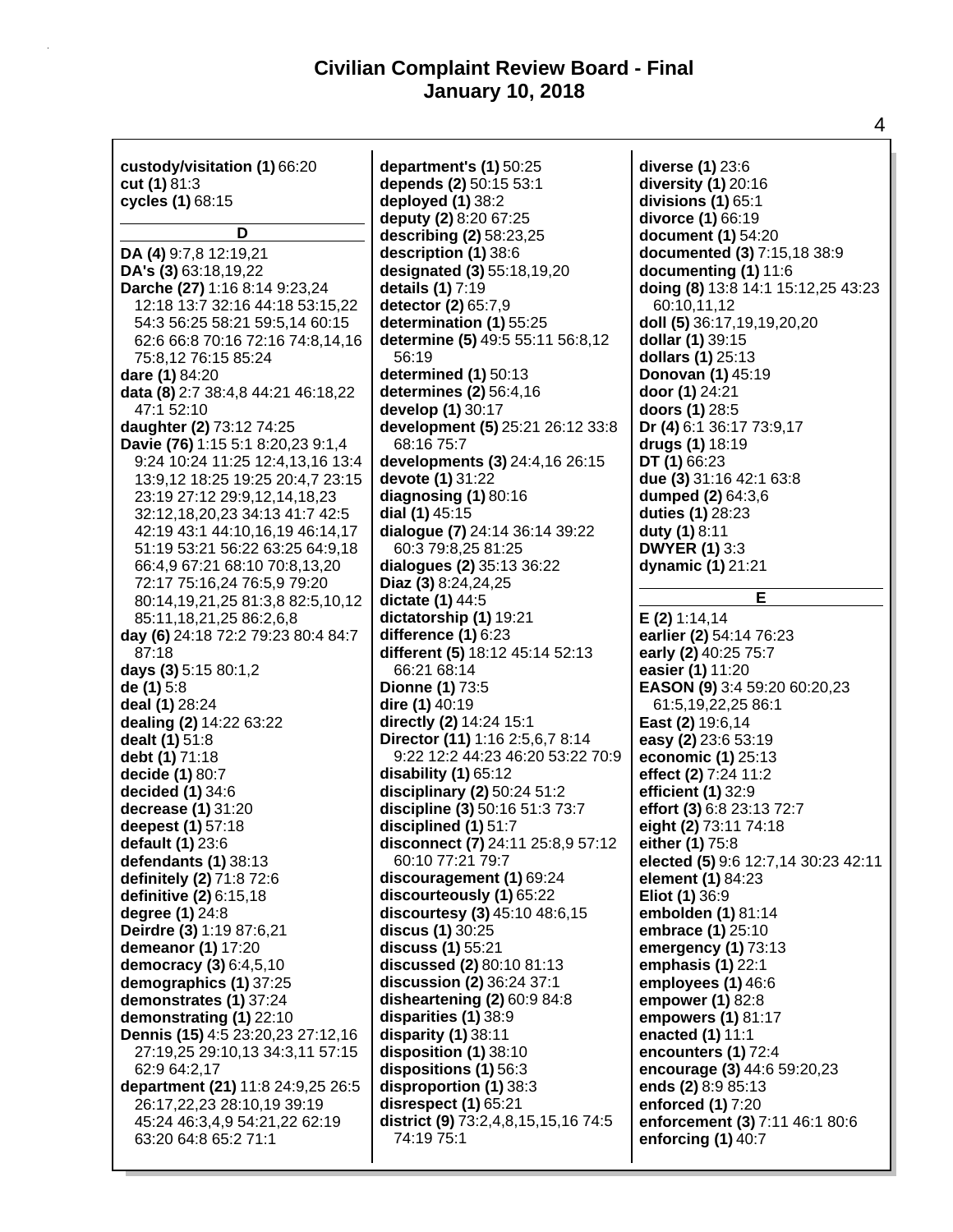| engage (4) 24:24 27:22 63:15 85:3 | explicitly (1) 34:7                 | 74:18 80:12 81:23,24 84:7          |
|-----------------------------------|-------------------------------------|------------------------------------|
| engaged $(1)$ 28:3                | extends (2) 67:7,8                  | fits $(1)$ 38:6                    |
|                                   |                                     |                                    |
| engagement (3) 26:5,6 31:8        | extensive (1) 37:20                 | five (2) 13:18 67:11               |
| engages (2) 53:25 54:1            | extra (1) 24:7                      | fix $(1)$ 26:7                     |
| engaging (8) 28:12 81:10,11 83:5  | extreme (1) 24:17                   | floor (1) 44:5                     |
| 83:6,8 84:2,3                     | extremely (1) 25:14                 | flow (2) 41:20 77:4                |
| ensure (3) 8:11 11:8 43:15        |                                     | focus (4) 10:18 35:14,23 48:2      |
| ensuring (2) 6:24 43:5            | F                                   | focusing (1) 46:23                 |
| enter (1) 85:8                    | $F(2)$ 1:14 69:22                   | folks (5) 20:21 21:3 22:10 46:3,8  |
| entire (2) 53:23 84:25            | <b>F.A.I.T.H (2)</b> 4:3 13:24      | <b>follow (1)</b> 9:6              |
| entitled (1) 23:7                 | faced (1) 40:19                     | following (1) 8:15                 |
| environment (1) 31:23             | facility (1) 10:3                   | footage (6) 6:15,17,20 53:4,6      |
| equality (1) 23:12                | fact (7) 28:8,15 40:7,10 77:10,12   | 54:22                              |
|                                   |                                     |                                    |
| especially (4) 26:25 38:11 71:7   | 79:6                                | force (4) 45:9 48:5,13 65:24       |
| 74:2                              | facts (3) 36:5 37:3 41:4            | force-related (1) 48:20            |
| ESQ (4) 1:16 3:5,6,8              | FADO (3) 45:11 48:4,5               | forgive (1) 29:19                  |
| essentially (1) 40:18             | familiar (2) 17:7 71:6              | forgo (1) 10:19                    |
| establish (3) 41:11 44:2,9        | families (2) 25:5,14                | form (1) 16:7                      |
| established (1) 16:19             | family (2) 66:18 83:4               | formal (1) 44:7                    |
| <b>Esvaldo (1) 8:17</b>           | far (2) 28:19 33:17                 | formality (1) 37:10                |
| et (1) 39:17                      | Fason (2) 15:19 16:5                | forming (2) 16:2 21:2              |
| evening (14) 5:1,18 8:19,22 20:11 | Fathers (2) 4:2 13:23               | forms (1) 45:20                    |
| 23:23 34:22 35:1 46:19 54:14      | favor (1) 86:2                      | forth (1) 87:10                    |
| 68:12 70:23 72:21 82:15           | fear (10) 21:1,13 24:6,7,23 28:4    | <b>Fortune (2) 8:21,22</b>         |
| event (2) 49:8,10                 | 29:2 62:21,22 66:2                  | forum (2) 28:6 30:16               |
| events (1) 15:7                   | fearful (1) 23:10                   | forums (3) 42:9 43:2 70:2          |
| everybody (10) 8:10 13:25 20:18   |                                     |                                    |
|                                   | February (1) 87:18                  | foster (2) 23:11 31:4              |
| 28:17 42:13 43:18 44:22 70:23     | feedback (4) 38:22 39:7 41:9 42:3   | found (6) 39:16 49:1,11 52:14 69:3 |
| 71:7 77:9                         | feel (9) 19:11 21:15 23:7 25:11     | 69:7                               |
| everyday (1) 25:1                 | 46:2 52:19 65:11 81:21 85:5         | founder (1) 13:23                  |
| evidence (25) 6:23 7:1 32:1 36:10 | feeling (2) 22:14 62:21             | four (7) 24:15 45:9 59:6,10 71:3   |
| 49:3,5,8,12 51:20 52:6,6 53:2,5   | fees (1) 39:14                      | 72:13 73:12                        |
| 54:8,9,11,18,24 55:6,6,14,23,24   | fellow (1) 32:15                    | framed (1) 79:3                    |
| 56:5,9                            | felt (1) 21:3                       | framing (1) 79:7                   |
| exactly (5) 15:16 51:13 57:15     | Fernandez (3) 3:5 75:18 76:7        | <b>FRANK (1) 3:3</b>               |
| 59:13 74:20                       | <b>Field (1)</b> 54:8               | <b>FREDERICK (1) 1:15</b>          |
| example (3) 51:5 53:3,6           | fifty (1) 52:12                     | free (5) 46:2 52:19 63:12 67:12    |
| examples (1) 51:10                | fight (2) 82:22,25                  | 68:17                              |
| excessive (2) 65:24,25            | <b>fighting (1) 86:14</b>           | <b>Friday (1) 71:10</b>            |
| Executive (12) 1:16 2:5,12 8:14   | figure $(1)$ 71:8                   | friends (2) 17:18 78:25            |
| 9:8,22 12:1 30:16 53:22 85:22     | file (7) 11:21 45:12,13,15,20,21    | Frisk (4) 37:21,21 38:8 43:8       |
| 86:17,19                          | 52:9                                | front $(1)$ 45:20                  |
| <b>Executives (2) 86:3,9</b>      | filed (5) 57:8 73:16,17,19 75:10    | fronts (1) 60:11                   |
| exist (3) 24:4 40:10 71:20        | final (2) 43:1 76:10                | frozen (1) 21:25                   |
|                                   |                                     | full (1) 10:21                     |
| existed (1) 39:24                 | financial (5) 4:11 68:19,20 69:3    |                                    |
| exists (1) 61:9                   | 71:14                               | fully (3) 48:4,9 49:25             |
| exit (1) 77:19                    | find (14) 46:25 47:4 51:11 52:19    | fundamental (1) 8:12               |
| exonerate (1) 56:15               | 54:10,17 59:2,16 65:17 68:25        | funding (1) 28:7                   |
| exonerated (4) 49:10,17 50:1      | 70:1,3,5 79:23                      | funny (1) 79:23                    |
| 51:24                             | finding (1) 75:5                    | further (3) 31:14 38:3 87:13       |
| expect (2) 18:5 24:25             | finish (7) 51:18 79:11 80:18 81:2,6 | future (1) 23:2                    |
| expected (3) 11:10 60:24 78:8     | 81:6,12                             |                                    |
| experience (1) 31:7               | finished (2) 5:15 77:23             | G                                  |
| experienced (1) 24:16             | finishing $(1)$ 68:5                | gap (2) 15:17,18                   |
| experiences (5) 21:7 30:5 79:9,10 | first (22) 4:4 5:2,4 7:6 11:3 12:21 | gathered (1) 55:5                  |
| 79:13                             | 13:22 15:8 20:10 29:22 35:12        | gathering (2) 30:23 54:19          |
| expires (1) 87:21                 | 41:16 42:8,15 64:22 66:23 68:24     | general (3) 31:18 37:19 83:14      |
|                                   |                                     |                                    |
|                                   |                                     |                                    |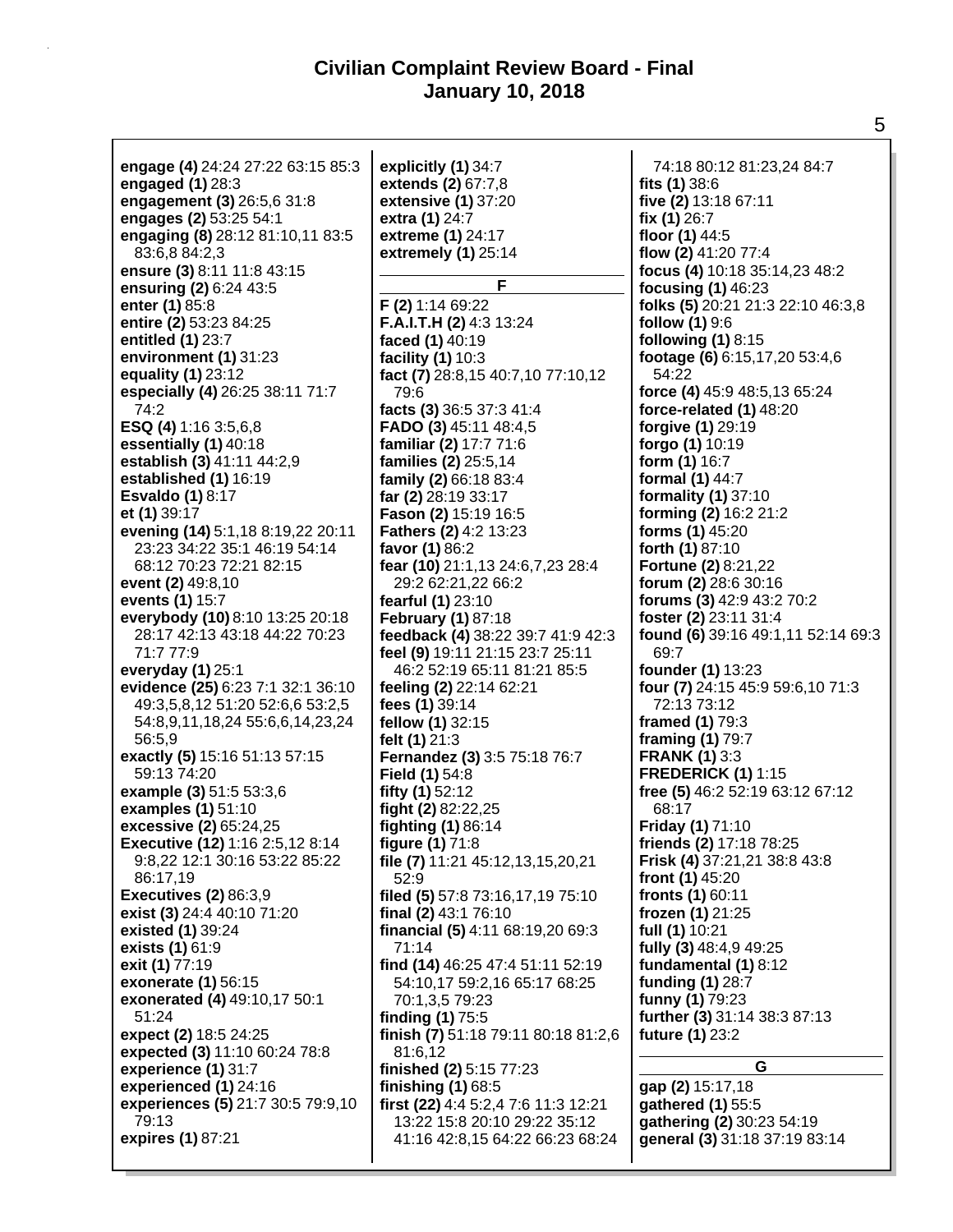| General's (1) 36:8                  | guilty (1) 39:20                    | hits (1) 23:3                       |
|-------------------------------------|-------------------------------------|-------------------------------------|
|                                     |                                     |                                     |
| <b>Generally (1)</b> 55:16          | gun (1) 19:8                        | hold (4) 8:4 36:6 43:3 80:15        |
| generate (1) 31:16                  | guns (1) 18:18                      | holds (1) 86:18                     |
|                                     |                                     |                                     |
| Generation (2) 4:6 32:14            | guys (9) 17:7 28:16 44:25 57:7      | home (7) 21:4 25:12 26:1,1 37:11    |
| gentrification (1) 23:3             | 67:5 70:18 72:15 82:3,6             | 40:25 84:10                         |
| getting (6) 11:4 19:8 33:17 40:24   |                                     | <b>homeless (1) 65:2</b>            |
|                                     | н                                   |                                     |
| 41:22 63:2                          |                                     | honest (6) 36:14, 14, 21 38:19, 25  |
| give (19) 7:7 11:6,17 12:5 13:13    | half (3) 63:3 69:4 75:7             | 61:6                                |
| 32:5 40:4 44:25 45:25 48:12 51:6    | hall (2) 29:8 82:16                 | <b>honor (1) 6:1</b>                |
|                                     |                                     |                                     |
| 51:9 67:22,24 70:11,16 76:15        | hand (10) 15:21,21,25,25 49:15,23   | <b>honored (1)</b> 5:5              |
| 81:4 85:4                           | 50:21 74:12,25 87:18                | Hood (2) 4:3 13:24                  |
|                                     |                                     |                                     |
| given (1) 5:13                      | handle (2) 64:7 69:5                | hopefully $(1)$ 47:9                |
| gives (1) 58:7                      | handled (1) 73:20                   | host (1) 9:25                       |
| giving (2) 16:1 81:19               | hands (4) 14:7,9 46:25 74:24        | hosted (1) 30:16                    |
|                                     |                                     |                                     |
| glad (2) 5:14,17                    | happen (10) 50:9,11,11 54:7 63:9    | <b>hosting (1) 31:1</b>             |
| glasses (1) 49:19                   | 79:25 80:12 82:19 83:13,13          | hot (1) 39:4                        |
| go (29) 7:24 11:1 18:4 25:12 26:1,1 | happened (2) 55:3 63:1              | <b>hotline (1) 7:9</b>              |
|                                     |                                     |                                     |
| 27:19 34:20 40:17,25 41:19          | happening (4) 33:22 37:2 74:3       | hour (1) 69:4                       |
| 45:24 50:24 55:16 58:10,17          | 75:6                                | hours (5) 28:13,13,13 45:18 73:12   |
|                                     |                                     |                                     |
| 64:19 65:1,6,8,15,16 66:21 67:1     | happens (6) 5:4 38:20 62:11,16      | house (2) 19:4 69:25                |
| 69:23 75:7 77:2,20 84:12            | 66:3 77:22                          | houses (1) 84:7                     |
| goes (7) 17:17,24 37:11 42:12 54:8  | Haque (1) 4:6                       | housing (18) 4:15 14:18 24:3,7      |
|                                     |                                     |                                     |
| 65:8 66:20                          | harass (1) 16:24                    | 25:5,10,20 26:12,12 27:1 32:25      |
| going (62) 7:1 10:19 15:4,6 16:18   | harassed (2) 69:16,21               | 33:2,4,6,6,8 34:1 82:17             |
| 18:25 19:13,22 21:13,21 26:23       | hard (4) 19:21, 21 43:14 74:1       | HRA (1) 71:25                       |
|                                     |                                     |                                     |
| 28:4 34:2 35:2 36:6,23 37:15        | hardcore (4) 36:5,10 44:2,9         | hubris (1) 65:19                    |
| 38:23 39:20 40:15 42:21 43:14       | harmony (2) 26:18,18                | <b>human (1) 68:22</b>              |
| 43:20,24 44:6,25 49:18 52:25        | Hartford (1) 10:9                   | humanity (1) 78:16                  |
|                                     |                                     |                                     |
| 53:21 54:10,24 58:15 60:5 62:10     | Hawk (1) 32:13                      | hunt (1) 40:18                      |
|                                     |                                     |                                     |
|                                     |                                     |                                     |
| 62:24,25 63:3,9 64:15,18 67:2       | hear (16) 15:22 29:19 34:9,19,20    |                                     |
| 68:23 69:15,18,22,22 72:11 73:2     | 42:9 43:22 44:19 52:25 53:12        |                                     |
| 74:2,5 75:2,17 77:13 78:13,15       | 60:9 62:4 63:4 75:25 79:7 86:15     | idea (4) 58:23 59:17,18 77:17       |
|                                     |                                     |                                     |
| 79:1,20 81:2,3,12 83:18 84:21       | heard (5) 21:24 36:16 60:15 76:3    | <b>Ideally (1) 31:1</b>             |
| goldish (1) 49:19                   | 86:12                               | <b>ideas (1)</b> 30:2               |
| good (28) 5:1 8:19,22 16:11 20:11   |                                     |                                     |
|                                     | hearing (4) 14:12 68:24 71:7 85:21  | <b>identify (1)</b> 50:6            |
| 22:4 23:23 25:6 35:1 42:24 43:25    | heart (1) 36:4                      | ignorant (1) 65:16                  |
| 44:14 46:19 57:9 58:7,13,14,23      | hearts (1) 15:22                    | imagery (1) 18:22                   |
|                                     |                                     |                                     |
| 59:18 68:12 70:23 72:21 75:15       | Heat (2) 19:3,7                     | <b>immigration (2)</b> 21:16,16     |
| 76:16 77:20 82:15 85:10 86:14       | heavily (1) 38:2                    | impact (3) 7:2 8:1 52:3             |
| governs (1) 55:9                    | height (1) 65:19                    | implicit (6) 36:11,12,15 58:19 61:9 |
|                                     |                                     | 61:10                               |
| grade (1) 74:18                     | Heights (4) 4:7 34:25 35:5 57:2     |                                     |
| grandmother (1) 18:1                | held (3) 36:1 60:13 62:17           | important (7) 5:9 14:14 21:17 23:4  |
| great (7) 5:8 30:18 32:1,16 57:7    | hello (6) 8:25 9:3 29:24 35:1 44:22 | 30:1 52:7 69:9                      |
| 68:1 70:3                           | 83:11                               |                                     |
|                                     |                                     | imposed (1) 40:12                   |
| greater (1) 7:1                     | help (8) 25:2 30:6 31:2,23 33:12    | improper (2) 49:2,11                |
| greeting (1) 83:9                   | 67:15 72:11 82:7                    | Inaudible (2) 19:23 51:16           |
|                                     |                                     |                                     |
| grew (1) 10:6                       | helped (1) 31:19                    | incident (2) 54:16 55:4             |
| ground (2) 27:4 41:15               | hereinbefore (1) 87:10              | incidents (1) 20:25                 |
| group (3) 12:17 15:5 22:21          | hey (3) 69:12, 13 78:25             | included (1) 52:23                  |
|                                     |                                     |                                     |
| groups (2) 2:8 14:17                | Hi(1) 66:12                         | includes (2) 7:8 65:1               |
| grow (3) 79:18 80:3,7               | high (9) 30:9 32:13 38:1 47:11 71:4 | income (2) 25:14,15                 |
| growing (1) 10:7                    | 71:24 76:19,20 78:25                | incomes (1) 25:15                   |
|                                     |                                     |                                     |
| guarantee (1) 72:4                  | higher (5) 34:1 47:14,25 48:19      | increase (2) 31:21 79:24            |
| guaranteed (1) 32:9                 | 52:4                                | increased (1) 80:5                  |
| guess (1) 13:12                     | Hispanics (1) 38:2                  |                                     |
|                                     |                                     | increases (1) 8:3                   |
| guide (3) 55:10 60:20,22            | history (1) 21:20                   | increasing $(1)$ 31:5               |
| guided (1) 60:24                    | hit (1) 69:18                       | increasingly (1) 52:7               |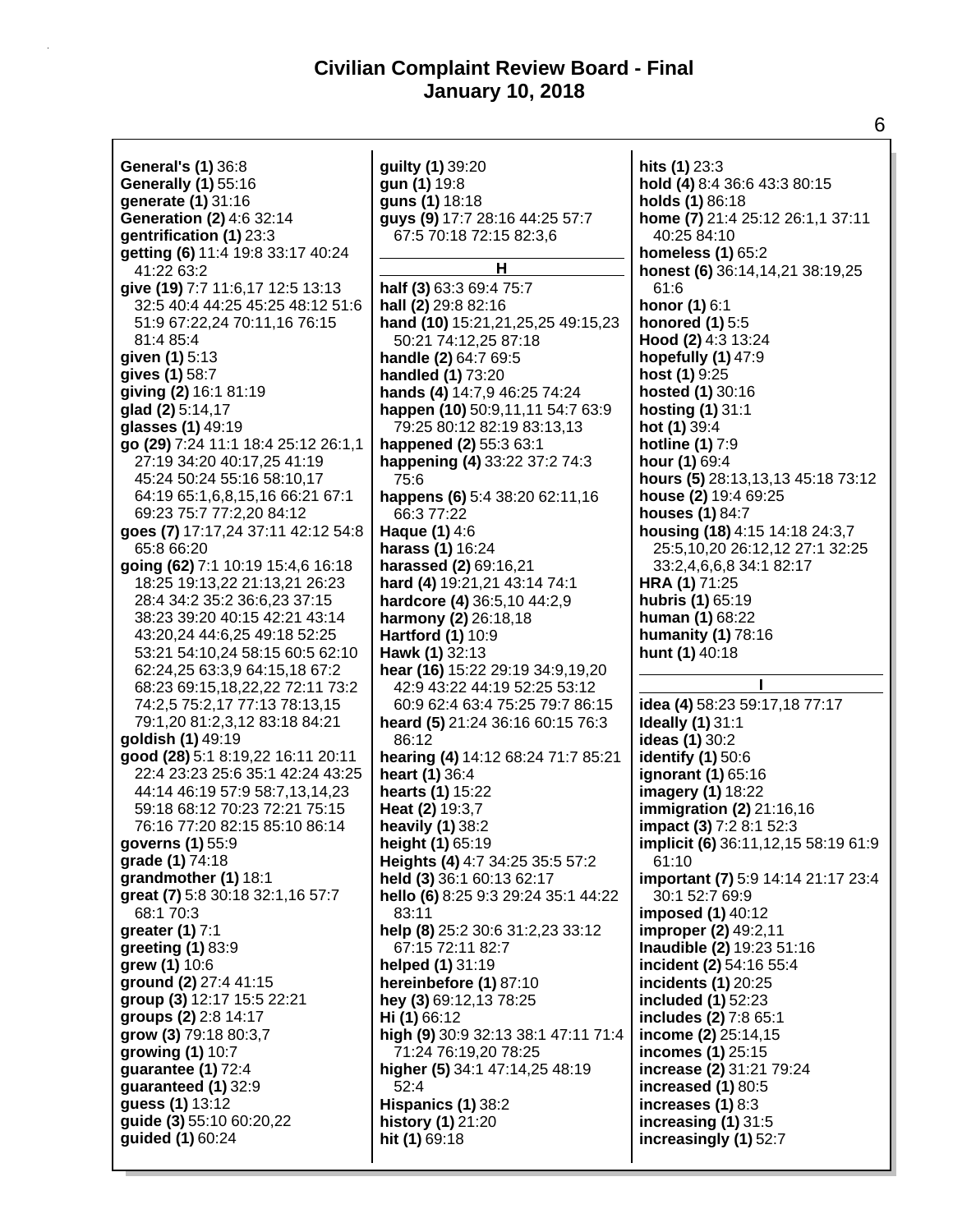**incredible (1)** 10:2 **independent (1)** 45:3 **individual (2)** 38:6 77:15 **individuals (5)** 11:15 14:11 16:11 19:15 60:8 **inequality (1)** 57:25 **inform (1)** 7:13 **informally (1)** 21:2 **information (11)** 22:20 28:13 33:21 34:7 47:2 54:16 57:6,13,23 58:7,16 **informed (1)** 74:22 **infringe (1)** 17:1 **initiate (1)** 31:10 **initiative (2)** 28:12 52:11 **initiatives (2)** 26:16 27:20 **injustices (1)** 57:18 **inquire (1)** 83:12 **inquires (1)** 62:11 **inside (1)** 73:7 **insidious (1)** 40:12 **insight (1)** 24:10 **insist (1)** 65:16 **Inspector (2)** 8:20,22 **inspiring (1)** 81:18 **instance (1)** 78:10 **instructions (1)** 51:4 **insulting (1)** 77:8 **Intake (1)** 54:7 **intelligence (1)** 77:9 **intend (1)** 10:17 **interact (2)** 31:9 35:24 **interacted (1)** 59:10 **interaction (4)** 7:10 30:3 31:10 32:6 **interactions (3)** 7:22,23 35:14 **interest (1)** 31:13 **interested (1)** 87:15 **interesting (1)** 39:22 **intern (3)** 29:24 32:17 71:4 **internet (1)** 18:21 **interns (2)** 71:4 72:15 **interrupt (2)** 56:23 81:7 **interview (3)** 54:24 55:1,2 **intimidating (1)** 83:8 **introduce (1)** 54:14 **invest (2)** 80:11,11 **investigate (5)** 10:13 30:12 45:5,8 45:8 **investigated (5)** 48:4,9 49:25 59:8 60:17 **investigation (1)** 52:8 **investigator (1)** 54:13 **investigators (5)** 10:8,10 54:15 55:5 66:6 **investing (1)** 79:17 **involved (5)** 15:11 21:1 28:3 54:25

67:19 **involves (2)** 11:4,5 **Island (4)** 1:7 5:24 10:1 74:6 **issue (7)** 8:7 52:15 53:16 62:10 71:21 72:10 79:8 **issue-based (1)** 52:17 **issued (1)** 37:19 **issues (11)** 18:3,4 20:14 27:13 30:14,22 32:10,25 33:6 41:23 64:10 **J J (1)** 3:3 **Jacob (1)** 73:8 **Jaggon (3)** 73:5,14 74:12 **Jamaica (4)** 14:17 15:13 20:22 76:20 **JANUARY (1)** 1:4 **Japan (1)** 20:22 **Jesse (1)** 9:8 **job (6)** 25:2 57:8 68:18,18 69:22,23 **Jon (1)** 57:2 **Jonathan (4)** 1:16 4:7 9:23 34:23 **Jones (10)** 4:12,15 70:21,23,24 82:13,14,15,16 84:18 **JOSEPH (1)** 3:7 **Jr (1)** 6:2 **judged (1)** 18:14 **judging (1)** 19:16 **jump (1)** 28:14 **jurisdiction (1)** 59:7 **justice (4)** 31:14 77:3,3,11 **K K2 (1)** 65:6 **Karen (2)** 4:5 23:20 **keep (6)** 13:16,20 65:18 86:13,14

86:14 **Keith (3)** 44:23 54:3 58:25 **Kenneth (1)** 36:17 **Kenny (2)** 4:2 13:22 **key (1)** 6:11 **kid (1)** 18:2 **kids (2)** 69:12,16 **kind (22)** 6:20 14:13 15:2,9,21 16:24 17:2,4,10,21 18:4 19:21 22:19 23:13 42:22 44:3 49:17,19 57:22 64:10 77:8,12 **King (1)** 6:2 **knew (1)** 20:12 **know (66)** 7:5,12,19,22 8:2 10:25 11:1 15:8 17:4,17,19,20,25 20:15 21:24 22:22 25:11 26:16 27:2,19 28:6,16,23 33:13 36:11 38:16 39:6,8,12 41:16,17,17 44:3,5 46:5,11 47:6 51:25 57:8 58:10 59:25 61:15 64:25 69:7,8,12 70:2

70:18,18 71:13,15,16,17,20,20 72:5,7,9 74:20 77:7,12 78:9 79:1 79:2 86:11,12 **knowing (5)** 16:17 31:10,22 32:4 78:12 **known (1)** 45:11 **knows (1)** 69:19 **L L (2)** 4:13 72:19 **lady (1)** 59:22 **lanes (1)** 69:16 **language (4)** 45:10 48:6,16 82:1 **large (5)** 29:3 46:23 48:7,13,17 **largest (2)** 33:7 45:3 **lasting (1)** 73:11 **law (8)** 7:10 46:1 55:7,8 83:21,22 85:7,8 **laws (1)** 55:7 **lead (1)** 5:9 **leaders (2)** 30:24 57:21 **learn (2)** 6:7 28:8 **learning (1)** 31:9 **leave (2)** 66:1 69:24 **left (5)** 17:10 47:19 48:7 49:15 75:23 **leg (1)** 65:8 **legal (2)** 55:9,9 **legislation (3)** 7:5,24 43:11 **legislative (1)** 39:25 **let's (3)** 39:7 85:3,3 **letting (1)** 74:1 **Liaison (1)** 15:18 **library (3)** 10:1,2 78:18 **life (3)** 24:20 33:2 69:25 **lift (1)** 21:17 **lifting (1)** 32:25 **limited (1)** 82:20 **LINDSAY (1)** 3:4 **list (11)** 23:20 44:11,12,17 46:25 64:19,20,22 66:11,20 68:11 **listen (1)** 6:7 **listening (1)** 79:6 **literacy (2)** 68:19 71:14 **literally (3)** 15:25 21:6 40:24 **little (12)** 10:24 27:2,8 29:6 36:25 41:20 43:22 46:12 51:25 53:23 76:21 77:8 **live (12)** 5:24 10:6 14:8 17:3 20:15 25:5 26:14,18,24 47:17 62:13 76:20 **lives (2)** 17:25 24:18 **living (9)** 24:6,19,23 25:14 26:19 26:25 28:4 29:1 62:23 **loan (1)** 71:19 **local (3)** 31:15 45:22 80:8 **log (1)** 45:16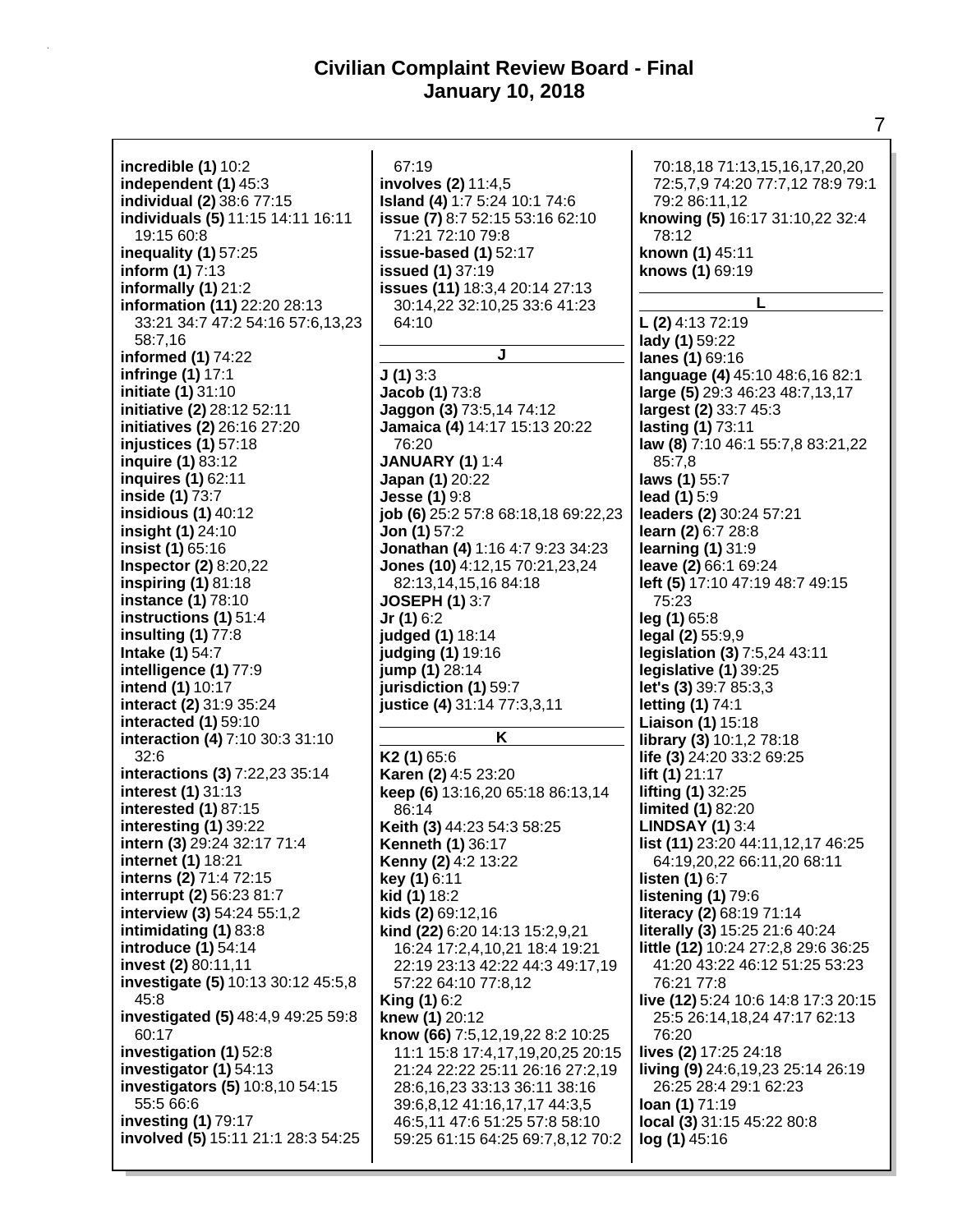| Logan (32) 4:7 17:12 27:18 34:24   | medical (2) 54:19 65:10             | moves (1) 6:24                    |
|------------------------------------|-------------------------------------|-----------------------------------|
| 35:1 41:8 42:18,25 43:25 44:14     | meet (4) 40:18 55:21 83:9 86:13     | Moya's (1) 9:17                   |
| 44:18 56:23 57:2,2,16 58:21 59:4   | meeting (18) 1:3 2:1 5:3,5 8:9 9:22 | murdered (1) 19:9                 |
| 59:13,21 60:19,21 61:4,6,21,24     | 30:23 41:16 46:11,11 68:25 69:4     |                                   |
| 62:4,7 78:1,5,22 80:18,23          | 69:12 77:23 82:9 85:14 86:16,20     | N                                 |
|                                    |                                     |                                   |
| long (8) 1:7 5:15,24 10:1 33:2     | meetings (10) 6:6,8 14:4,5,13       | N (1) 84:2                        |
| 42:21 74:6 77:10                   | 28:17 31:2 44:8 57:17 64:1          | name (9) 7:8 44:12,22 66:12 68:13 |
| look (7) 19:10 27:3,8 47:15,24     | member (12) 9:16 12:24 24:1,2       | 70:24 71:11 76:15 82:16           |
| 59:19 72:8                         | 28:11 33:1 35:6 49:20 75:17         | Napolitano (9) 46:19,20 50:8,14   |
| looking (2) 18:3 47:5              | 82:18 83:19,20                      | 51:9,18 52:21 53:1,13             |
| looks (2) 17:20 29:13              | members (13) 3:1 11:5,9 12:1 14:9   | narrative (4) 35:17,21,22 37:13   |
| lose (1) 31:17                     | 20:5 23:17 29:15 33:20 35:15        | nation (1) 30:17                  |
| losing (1) 24:18                   | 45:7 46:15 55:17                    | naturally (1) 77:4                |
| lot (30) 10:5 12:22 14:11,19,20    | men (1) 75:11                       | NCO (1) 61:9                      |
| 15:10 16:10 18:7,8 19:7,8 28:9     | mend (1) 31:3                       | NCOs (3) 64:2,5 82:23             |
| 33:13 39:9 43:7 59:1,15 62:6       | mentioned (5) 30:19 51:20 52:9      | nearby (1) 14:8                   |
| 63:2 69:14 72:2 74:5 76:14,16,18   | 54:3 60:17                          | nearly (1) 38:14                  |
| 78:23,24,25 79:1 81:18             | mentorship (1) 14:20                | necessary (1) 81:22               |
| loud (1) 53:15                     | merchants (1) 25:9                  | need (26) 15:8 16:4 18:25 19:16   |
| love (4) 22:12,21 34:11 58:5       | merits (3) 51:22 52:3,8             | 20:16 28:19 41:5,11,13 43:6 44:9  |
| low (2) 25:14,15                   | message (1) 40:2                    | 48:2 49:18 54:24 57:13,22 58:8    |
| lower (2) 48:1,20                  | messages (1) 40:9                   | 58:19 62:8 71:9 76:21 79:24,25    |
| lucky (1) 13:2                     | metal (3) 65:7,9,10                 | 80:5 82:3,6                       |
|                                    | mic (4) 56:24,25 81:4,9             |                                   |
| Luther (1) 6:2                     |                                     | needs (4) 29:10 58:1,16 59:24     |
| M                                  | middle (1) 48:10                    | negative (2) 18:8,10              |
|                                    | midst (1) 18:5                      | neglect (1) 67:18                 |
| ma'am (3) 67:21 74:8 75:13         | million-dollar (1) 39:13            | neighborhood (6) 28:20 31:19      |
| major (3) 38:21 41:3 51:21         | millions (1) 39:15                  | 60:2 74:4 82:25 84:16             |
| majority (1) 57:13                 | mind (1) 62:18                      | neighborhoods (1) 38:1            |
| making (1) 6:9                     | minds (1) 39:9                      | neighboring (1) 18:12             |
| mallet (1) 62:19                   | minute (2) 13:18 19:18              | Nelson (6) 4:11 68:11,12,13 70:10 |
| man (1) 82:20                      | minutes (5) 13:17,21 64:23 76:11    | 70:18                             |
| manager (1) 10:2                   | 82:14                               | neutral (1) 31:11                 |
| managing (1) 24:12                 | <b>Miriam (1) 70:24</b>             | never (2) 39:19,22                |
| mandated (1) 40:3                  | Mirian (2) 4:12 70:21               | new (30) 2:11 6:8,23 8:2,3,12     |
| manipulated (1) 32:11              | misconduct (16) 8:4 30:5,10 31:15   | 10:15 11:21 18:11 19:6,14 34:15   |
| manner (2) 18:6 24:20              | 32:2 45:6 49:1,6 55:2,12 56:6       | 35:9,10 39:5,18,18 40:13 43:10    |
| map (3) 47:7,18,20                 | 77:1,16 78:12 79:12,13              | 44:24 45:2 55:8,9 57:19 68:15     |
| marathon (3) 42:17 77:7,11         | misconducts (1) 31:17               | 69:15 74:3 85:18 87:2,8           |
| <b>marijuana (3)</b> 38:12,13 65:5 | misdemeanor $(1)$ 38:13             | news (1) 63:5                     |
| marriage (1) 87:14                 | missed (2) 34:17 44:20              | <b>Nicola (1) 9:2</b>             |
| married (1) 73:5                   | mistakes (1) 34:16                  | <b>Nicole (1) 46:20</b>           |
| marshaled (1) 55:14                | mistreated (1) 63:11                | night (2) 75:15 85:10             |
| <b>Martin (1) 6:1</b>              | mom (1) 18:1                        | nine (1) 18:9                     |
| Maryanne (2) 4:9 64:23             | <b>Monday (1) 6:2</b>               | <b>Nolan's (1)</b> 9:13           |
| masses (1) 64:4                    | money (1) 25:12                     | nonprofit (2) 66:15 69:10         |
| masters (1) 33:3                   | monitor (2) 40:2,8                  | nonviolent (1) 66:24              |
| match (1) 47:16                    | month (1) 73:1                      | normal (2) 78:12,20               |
| matter (1) 87:16                   | monthly (3) 10:20 33:11 52:16       | <b>North (1) 33:8</b>             |
| mayor (4) 5:8 55:18 61:7,8         | months (3) 24:15 33:12 74:18        | <b>Notary (2)</b> 87:7,22         |
| <b>Mayor's (1) 28:6</b>            | morning (1) 21:7                    | note (1) 10:25                    |
| mean (3) 22:20 56:23 65:22         | MOS (1) 49:20                       | notes (1) 36:24                   |
|                                    | MOS/unidentified (1) 50:2           |                                   |
| means (4) 6:22 10:5 12:22 24:1     |                                     | noticed (2) 20:24 44:3            |
| <b>media (1) 18:7</b>              | mother (2) 21:11 72:21              | November (1) 20:25                |
| mediate (2) 30:12 45:5             | mothers (1) 63:17                   | number (10) 7:8,9 31:6 47:16,21   |
| mediation (3) 4:10 66:13 67:25     | motion (4) 54:9 85:22,23,24         | 48:8 50:8 54:7 60:16 64:5         |
| mediators (2) 67:4,5               | move (4) 13:13 44:6 76:12 85:15     | numbers (6) 41:2 47:14,24 49:22   |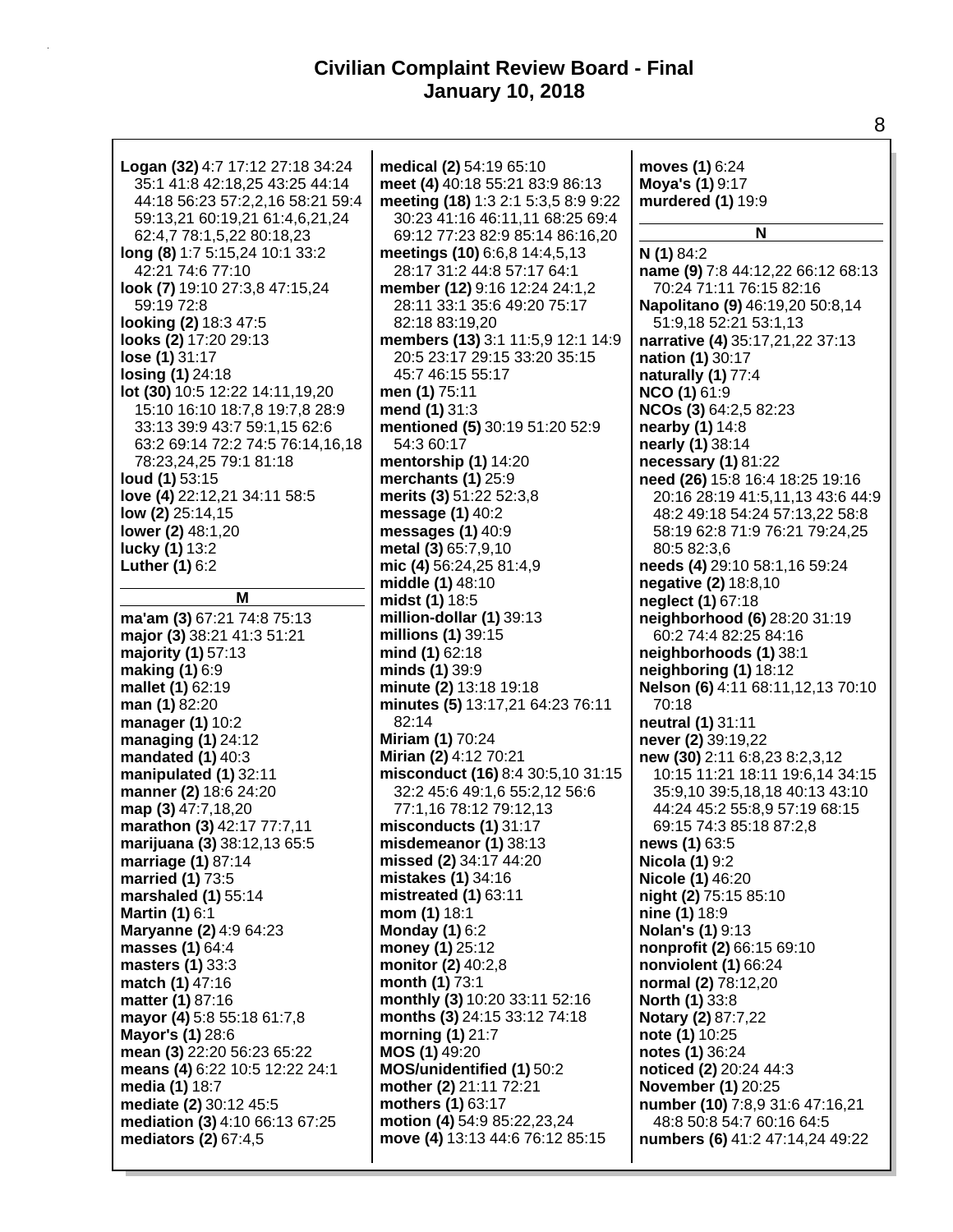50:22 52:11 **numerous (1)** 14:17 **Nunez (3)** 8:17,18,19 **NY (1)** 1:7 **NYC (1)** 68:21 **nyc.gov/ccrbcomplaints (1)** 52:10 **nyc.gov/ccrbreports (1)** 52:15 **NYPD (3)** 11:5 37:20 64:25 **O O (1)** 1:14 **OAG (1)** 37:19 **observe (1)** 7:25 **obviously (1)** 70:6 **occur (5)** 49:9,10 56:17,20 83:14 **occurred (4)** 49:6 56:6,10,13 **offenders (1)** 66:24 **offensive (3)** 45:10 48:6,15 **offer (1)** 66:15 **offering (2)** 67:10 68:3 **office (15)** 9:7,10,13,17,19,20 12:19,21 43:4 45:18 50:25 63:18 63:19,22 70:12 **officer (24)** 6:24 8:24,24,25 15:3 18:16 22:8 32:2 35:23 37:14 40:23 49:13,14 51:6 55:12 56:13 60:2 61:12,16 63:9,11 71:22 73:6 74:22 **officer's (2)** 7:8,16 **officers (52)** 7:7,13,23 8:4,15 11:10 12:5 15:20,23,24 16:5,11 16:21 25:18 28:21 30:20,25 31:5 31:9,12,19,22 32:3 35:25 36:22 39:5 40:16 53:9 54:25 55:1,11 60:18,25 61:10 62:12,22 63:23 65:13 72:10,11 74:9 76:4,4 78:19 79:25 80:6 83:1,3,5,25 84:2,3 **offices (3)** 9:7 12:14 69:5 **officials (5)** 9:7 12:7,14 30:24 42:11 **Oh (2)** 74:16 75:12 **okay (25)** 9:11,20 20:4,7 22:15 28:1,14 29:3,23 36:11,13 37:9,13 38:20 39:7 40:20 41:2 43:25 44:14 62:21 64:3 70:6 74:16 75:12 82:14 **Old (2)** 2:10 85:15 **olds (2)** 36:19 72:1 **once (7)** 8:6 50:4,14 54:23 55:5,14 62:15 **ones (3)** 6:6 25:3 63:4 **online (1)** 11:22 **op (1)** 81:15 **open (2)** 24:14 42:7 **operational (1)** 53:11 **operators (3)** 11:13,15,18 **opinion (1)** 15:7 **opportunity (6)** 12:8 13:15 22:23 23:24 60:5 76:6 **opposed (1)** 18:3 **opposition (1)** 86:6 **orange (1)** 49:17 **order (9)** 2:3 22:1,3,3,6 69:25 73:12 77:3,11 **organization (3)** 13:24 15:14 71:12 **outcome (1)** 87:15 **outrage (1)** 84:20 **outrageous (1)** 73:6 **outreach (18)** 2:6 10:15,17 29:25 31:6 44:21,23 45:24 46:3,4,6,9 48:2 59:1,21 67:22 70:9 72:12 **outs (1)** 46:25 **outside (6)** 5:13 16:14 17:19 18:15 19:16 33:6 **overall (1)** 47:7 **overlap (1)** 20:13 **overlooked (1)** 25:7 **overnight (1)** 64:14 **oversight (2)** 43:9 45:3 **overwhelmed (1)** 82:24 **owe (2)** 71:18,19 **P p.m (1)** 1:5 **page (2)** 33:16 58:6 **paid (1)** 39:13 **PAL (4)** 27:10,11 73:24,24 **panel (1)** 55:17 **panels (2)** 55:16,21 **paragraph (1)** 73:18 **parent (2)** 73:20,21 **parents (1)** 73:3 **parents/teenagers (1)** 66:19 **park (1)** 19:18 **part (7)** 5:20 6:9 14:15 21:19,20 83:3,4 **particular (6)** 10:1 15:5 16:4 19:11 19:12 22:13 **particularly (2)** 6:13 19:5 **parties (2)** 67:19 87:14 **partnered (1)** 71:25 **partners (1)** 16:6 **partnership (3)** 26:10,11 68:21 **partnerships (1)** 63:13 **parts (2)** 11:3 22:1 **pass (1)** 57:19 **passed (1)** 7:4 **Pastor (1)** 20:9 **pathway (2)** 68:21 69:3 **Patrick (3)** 10:8 66:8 75:9 **patrol (4)** 6:24 55:10 60:20,22 **paycheck (1)** 25:25 **paying (1)** 53:9 **PC (1)** 40:3 **Peace (1)** 13:25 **peers (1)** 79:19 **PEGUERO (1)** 3:6 **penalty (1)** 51:1 **people (96)** 11:6 13:14 14:8,23 15:5,22 16:8 17:2 18:15 19:8,17 19:19 20:25 21:6,9,18 22:7,14,16 22:25 23:7,9 24:6,6,12,13,18,19 25:6,24 26:14,24,25 28:2,8 29:1 29:3 30:9 36:2 38:21 40:13,18,22 41:14 42:9,24 43:4 44:8,17 47:16 47:20,22 53:4,16,20 54:4 57:8,12 57:13,18,19,23 58:4,8,8,13 59:2 59:10,16 62:6,20 63:15,18 64:11 64:20 67:22 72:8 75:20,25 76:25 77:2,22,23 79:5,10,11,12,18,23 80:2,7,9 81:18,21 83:20,24 **people's (3)** 11:4 39:9 62:18 **percent (9)** 6:14,16,21 38:4,14 48:3 52:4,5 56:6 **percentage (1)** 6:21 **percentages (1)** 48:16 **period (3)** 13:19 33:24,25 **perpetuate (1)** 79:12 **person (11)** 26:3 28:11 30:11 55:17,18,19 56:10,18 65:12 76:10,18 **person's (1)** 63:12 **perspective (1)** 40:16 **pertinent (1)** 14:6 **Peter (1)** 8:21 **Petza (5)** 4:10 66:11,12,12 68:1 **Phil (1)** 71:14 **Philip (3)** 4:11 68:11,13 **Philippines (1)** 20:22 **phone (2)** 58:4,14 **photo (1)** 81:15 **Picard (8)** 4:13 72:19,20 74:12,15 74:17 75:10,14 **picked (1)** 33:11 **picture (1)** 33:21 **pictures (1)** 78:3 **piece (1)** 42:15 **pieces (1)** 55:24 **pillar (1)** 8:12 **pink (1)** 19:4 **place (7)** 6:8 21:5 80:13 81:23,24 82:2 85:1 **placement (2)** 68:18 69:23 **places (2)** 14:23 20:23 **plan (1)** 84:22 **plane (1)** 79:14 **planned (3)** 84:5,7,14 **plays (1)** 51:21 **pleasant (1)** 18:6 **please (10)** 10:25 42:6 46:4,12 52:18 64:23 67:14 80:18 82:14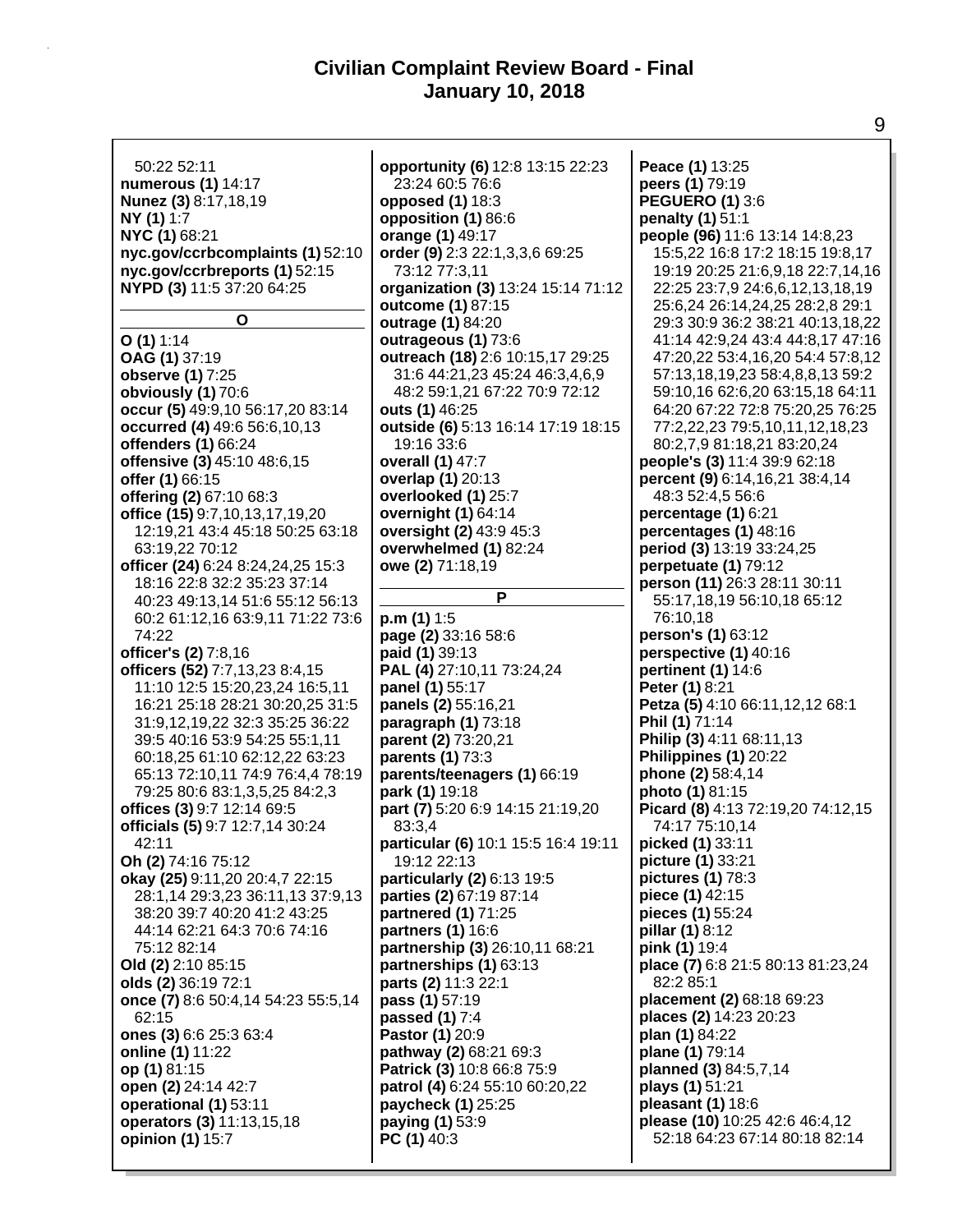| 86:3                                  | presentations (6) 10:18 11:17 31:6 | PSA9 (3) 23:21 84:1,1               |
|---------------------------------------|------------------------------------|-------------------------------------|
| pleased (1) 5:21                      | 34:17,20 45:25                     | <b>PSAs (1)</b> 33:15               |
| podcast (1) 58:22                     | presented (4) 7:17 55:15,15,22     | public (31) 1:3 2:1,9 13:13,19 24:3 |
| podium (2) 12:9 34:23                 | presenting (1) 31:7                | 24:7,17 25:5,10,20 27:1 31:4        |
|                                       |                                    |                                     |
| point (7) 14:10 16:4,10 17:12         | preserve (1) 20:17                 | 32:25 33:2,4,6,7,15 34:1 35:15      |
| 33:10 40:16 78:14                     | preserving (1) 21:15               | 40:4,9 43:4 60:24 62:2 64:10        |
| police (83) 4:5 7:23 15:15 17:16      | president (4) 4:7 23:21 34:24 35:4 | 75:22 85:13 87:7,22                 |
| 18:8,10 21:8 22:8,14,17 23:8,21       | prestation (2) 46:2,17             | Puma (7) 3:7 32:19,21,24 34:4,12    |
| 24:9,24 25:18 26:4,8,17,22,23         | pretty (4) 15:15 47:11 48:17 58:23 | 34:13                               |
| 27:22 28:10,12,19 30:2,5,7,15,19      | previous (1) 32:22                 | punitive (1) 40:5                   |
| 31:14,17 35:15,19,23,25 36:22         | primary $(1)$ 7:6                  | pushed (1) 18:22                    |
|                                       | principal (1) 74:15                | put (3) 17:5 18:4 74:12             |
| 37:14 38:1,4 39:19 40:3,16,23         |                                    |                                     |
| 54:21,22,25 55:20 56:13 59:11         | prior (1) 59:23                    | putting (1) 74:25                   |
| 60:1,13,17,25 61:12,16 62:19          | prisoners (1) 72:25                |                                     |
| 63:20,21,23 64:7 65:1 66:16 67:2      | privacy (1) 32:10                  | Q                                   |
| 67:6,7 71:22 72:4,10,11,22 73:5       | pro-cop (1) 40:15                  | quality (2) 21:16 24:20             |
| 73:23 74:9,21 75:1 76:4,25 77:1       | proactive (1) 7:21                 | Queens (40) 4:10 5:24 6:12,14,17    |
| 77:19 78:11 79:24 80:6 81:22          | probably (9) 15:24 16:21 17:18     | 9:7,25 10:5,6,6,7,15,19 12:19,21    |
| police's (1) 32:11                    | 35:10 39:14 40:11 44:16 57:14      | 12:25 15:13 17:16 20:15 23:3        |
|                                       |                                    |                                     |
| police-communities (1) 30:15          | 69:18                              | 24:4 30:3,8 45:18 46:22 47:2,8      |
| police-community (6) 5:19 6:12        | problem (6) 17:25 40:20 41:3       | 48:5,7,8,10,13,17,24 49:15,24       |
| 8:8 26:5 31:3 42:14                   | 66:18 71:20 77:13                  | 52:2 67:10,10,12                    |
| policies (1) 42:12                    | problematic (1) 31:2               | Queensbridge (3) 14:18 27:6 69:6    |
| policing (6) 8:2,12 16:9 24:11        | problems (6) 61:18,23 74:8,9       | question (6) 42:14 49:14 52:18,20   |
| 25:23 28:23                           | 80:16,17                           | 57:1 79:3                           |
| policy (7) 2:7 10:18 30:2 39:25       | procedures (1) 42:13               | questions (14) 12:1 23:2,16 29:16   |
| 44:21 46:18,21                        | proceedings (3) 1:12 87:9,11       | 46:10,15 50:3 53:17,19 54:2 56:1    |
|                                       |                                    |                                     |
| pops (1) 18:1                         | process (8) 6:9 53:23 57:9 58:12   | 56:22 64:20,21                      |
| popular (1) 37:22                     | 58:12,13 63:8 68:4                 | quick (4) 37:16 39:2 47:5 76:13     |
| population (1) 70:6                   | produced (1) 34:22                 | quickly (2) 51:19 53:24             |
| populations (1) 29:3                  | program (12) 16:13 22:12,13        | quiet (2) 12:16 14:1                |
| portion (1) 9:21                      | 27:10,10,11 57:22 58:2 68:17,17    | quietness $(1)$ 14:3                |
| positive (1) 82:21                    | 69:3 72:1                          | quite (3) 5:12 33:25 35:8           |
| possession (1) 38:14                  | programs (3) 14:20 16:18 21:2      | quotas (6) 39:3,3,23 40:7,11,18     |
| possible (1) 17:24                    | progress (2) 43:7,21               |                                     |
|                                       |                                    | R                                   |
| possibly (3) 35:8,9,10                | Project (2) 19:3,7                 |                                     |
| potential (1) 51:1                    | projecting (1) 18:8                | R (2) 1:14,15                       |
| poverty (1) 68:16                     | projects (2) 14:18 18:24           | racial (1) 38:9                     |
| pow (1) 83:15                         | promises (3) 6:4,5,10              | Radeha (3) 4:6 29:21,24             |
| precinct (23) 4:5 8:18,21,24 9:2      | promising $(1)$ 6:13               | Radia (1) 29:20                     |
| 12:6, 10, 10 15: 12 16: 22, 23 23: 21 | pronounce (2) 29:19,21             | Rahdiao (1) 29:20                   |
| 27:15 43:13 45:22 48:10,11,18         | pronounced (1) 38:12               | raid (2) 84:5,22                    |
| 48:18 62:3,5 84:1,4                   | proper (1) 31:10                   | raise (1) 14:9                      |
| precincts (15) 17:6 20:1 30:8,18      |                                    |                                     |
|                                       | properly (3) 59:12 85:3,4          | raised (1) 64:11                    |
| 31:2,15 42:10 46:24 47:1,13,17        | proportion (1) 48:19               | <b>Ramcharit (1) 10:14</b>          |
| 47:25 49:23 60:1,13                   | proposal (1) 30:19                 | <b>RAMON (1) 3:6</b>                |
| prejudged (1) 24:8                    | prosecute (3) 30:12 45:6 50:19     | rate (6) 31:20 38:3 47:21 48:20     |
| premise (1) 77:17                     | Prosecution (1) 50:19              | 49:16 52:2                          |
| prep (2) 68:17 71:15                  | protect (1) 82:24                  | rates (4) 37:25 47:11,25 48:1       |
| prepare $(1)$ 6:1                     | protocol (1) 62:10                 | Ravenswood (3) 14:19 27:5 69:6      |
| preponderance (5) 49:2,7,11 56:5      | proud (1) 5:22                     |                                     |
|                                       |                                    | reach (1) 70:5                      |
| 56:9                                  | proves (1) 37:16                   | read (6) 27:20 36:8 37:15 58:5,5,6  |
| Presbyterian (3) 4:4 20:10 21:23      | provide (1) 41:12                  | readiness (2) 68:17,18              |
| presence (3) 14:14 22:16,17           | proving (1) 30:9                   | reading (1) 58:5                    |
| present (7) 3:1 28:1 33:14,20 34:6    | PS (1) 73:7                        | ready (1) 78:14                     |
| 37:3,5                                | <b>PS9 (1)</b> 4:5                 | real (15) 6:4,4,9 14:1 19:12 21:1   |
| presentation (4) 2:6,7 44:25 59:1     | <b>PSA (1)</b> 33:18               | 23:12 35:22 39:2 41:10,11,12        |
|                                       |                                    |                                     |
|                                       |                                    |                                     |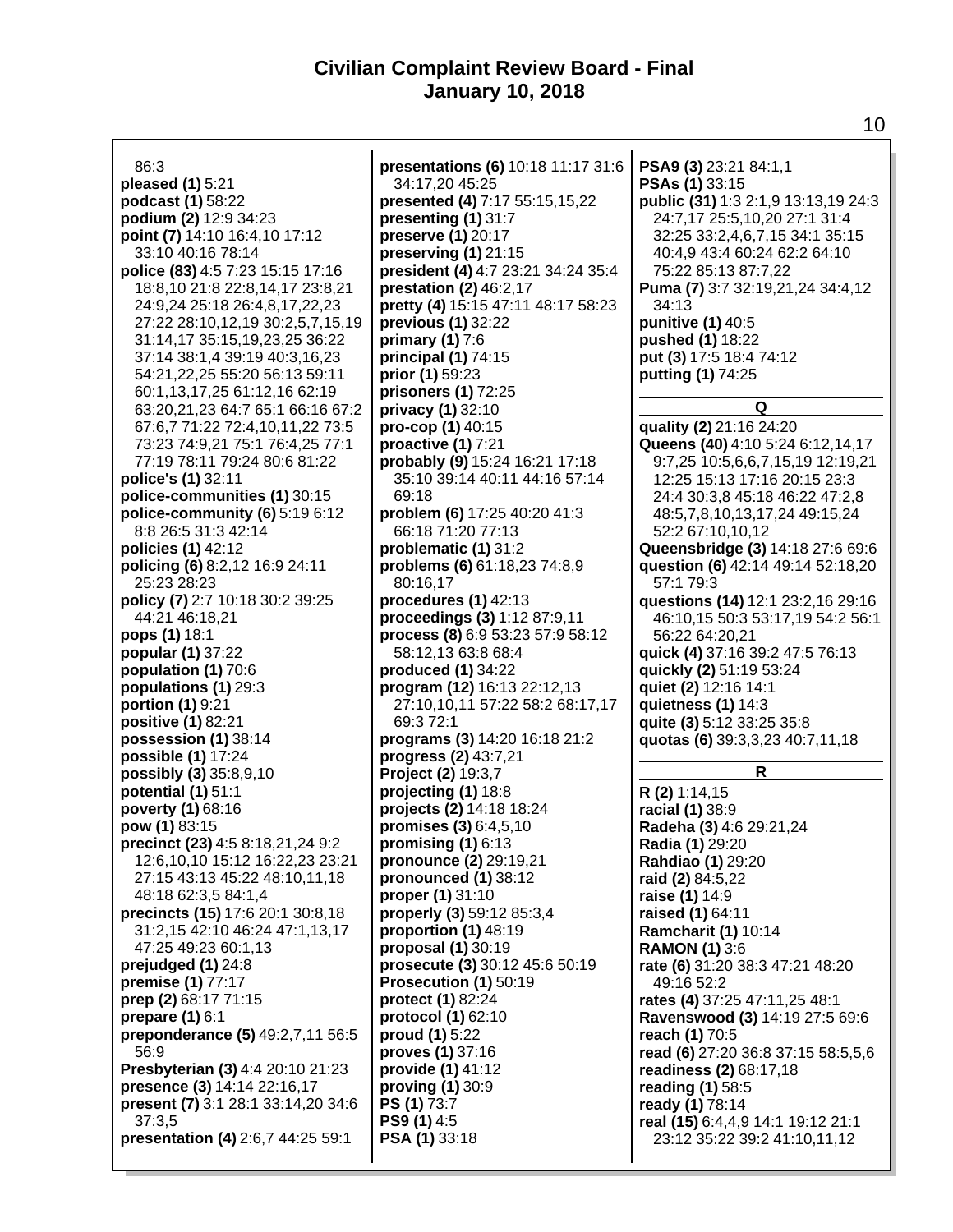| 44:2,9 58:19                                             | representing (1) 66:13                       | room (3) 8:10 14:1 57:16          |
|----------------------------------------------------------|----------------------------------------------|-----------------------------------|
| really (45) 13:1 14:6,24 15:5,10,25                      | reproduced (1) 36:18                         | root (1) 61:23                    |
| 16:2,7 19:11,13,20 21:17 23:4,14                         | request (2) 54:20,21                         | Rose (1) 67:23                    |
| 24:22 25:6,21 27:7 29:1 35:7,13                          | requested $(1)$ 33:18                        | Rosemary (1) 67:24                |
| 36:15 37:1,7,8,16 39:2,24 41:15                          | require $(1)$ 7:6                            | route (2) 11:13,19                |
| 43:14 44:9 53:17 58:10 62:8,9                            | required (1) 61:13                           | routes (1) 74:23                  |
| 63:5, 10 70:1 76:13, 22 79:15, 16                        | requires $(1)$ 7:12                          | rug (1) 62:1                      |
| 80:10 81:13 82:25                                        | research (2) 30:16 82:7                      | run (2) 69:2 71:1                 |
| reason (2) 25:6 47:23                                    | residence (2) 33:5 65:4                      | Ryan (5) 4:9 64:23,24,25 66:5     |
| reasons (1) 34:5                                         | resident (3) 5:22 26:12 33:2                 |                                   |
| recall (1) 50:22                                         | resident's (1) 83:18                         | S                                 |
| receive (3) 38:15 53:24 66:17                            | residents (15) 4:15 14:6 27:6 30:3           | sad (1) 27:25                     |
| received (2) 11:13 47:8                                  | 30:22,24 31:5,24 32:5 65:23,24               | saddens (1) 14:14                 |
| recitation $(1)$ 10:20                                   | 65:25 82:17 83:10 84:11                      | safe (4) 22:14 26:2 43:15 85:5    |
| recognize (2) 59:25 65:14                                | residual (1) 62:14                           | safer (1) 31:23                   |
| recommend (1) 79:16                                      | resolve (2) 67:3,5                           |                                   |
| recommendation (2) 6:16,19                               | resolved (1) 68:7                            | safety (3) 73:13 74:21 78:19      |
| recommendations (2) 50:24 51:2                           |                                              | salaries (1) 25:15                |
|                                                          | resources (2) 26:15 68:22                    | sat (1) 78:4                      |
| recommended (2) 50:16,17<br>record (3) 53:18 58:14 87:11 | respect (6) 8:11 41:18 43:16 83:21<br>85:4,9 | satisfaction (1) 61:3             |
|                                                          |                                              | satisfied (3) 73:20,21,22         |
| records (2) 54:19 72:3                                   | respected (2) 83:22 85:7                     | saying (12) 17:11 19:15 21:9,25   |
| red (2) 47:13,14                                         | respond (4) 14:25 18:6 20:2 44:1             | 23:1 27:13,17 42:1 57:3 61:18     |
| refer (1) 36:23                                          | response (15) 12:3,12,15 19:23               | 71:18 80:3                        |
| reflection $(1)$ 5:23                                    | 20:3,6 23:18 29:17 42:1,2 44:4               | says (4) 15:16,17 56:18 65:10     |
| reformations (2) 39:25 40:1                              | 46:16 85:17,20 86:7                          | scene (1) 54:10                   |
| refuse (1) 7:14                                          | responsibility (2) 43:18 61:2                | Schneiderman (1) 37:17            |
| regard (1) 51:6                                          | responsible (2) 60:14 64:12                  | school (12) 5:16 32:13 71:4,24    |
| regards (3) 52:22 53:8 70:16                             | rest (2) 16:5 50:23                          | 73:8 74:17 76:19,20 78:19 84:5,6  |
| Reggio (4) 4:4 20:10, 11 23:16                           | resulted (2) 6:15,18                         | 84:8                              |
| regular (1) 14:15                                        | results (1) 62:16                            | schoolers (1) 78:25               |
| Reich (1) 57:25                                          | retaliation $(1)$ 40:20                      | schools (3) 45:25 74:7,10         |
| related (3) 32:2 47:1 87:13                              | retribution (1) 66:2                         | scot (1) 63:12                    |
| relation (2) 66:17 83:17                                 | reveal (1) 38:4                              | scripts (1) 11:14                 |
| relations (7) 5:19 6:12 8:8 15:18                        | Reverend (6) 4:4 6:1 20:9,11 23:15           | search (2) 7:14 11:6              |
| 30:15 31:3 42:15                                         | 24:5                                         | second (6) 7:11 11:5 42:16 48:12  |
| relationship (8) 16:8 17:1 19:20,22                      | reverse (1) 35:22                            | 85:25 86:1                        |
| 26:21 30:6 31:22 62:15                                   | review (6) 1:2 5:2 6:11 44:24 45:2           | seconds (1) 81:4                  |
| relationships (4) 16:2,20 42:22                          | 55:23                                        | section (2) 13:13 85:13           |
| 63:14                                                    | revise (1) 15:9                              | security (2) 53:6 74:24           |
| religious $(1)$ 71:8                                     | <b>Richards (1) 45:19</b>                    | see (28) 18:23 20:1 21:13 22:12   |
| remarks (2) 12:8 20:12                                   | rid (1) 84:23                                | 24:12 26:10 31:8 34:8 47:6,9,9    |
| remember (2) 6:3 23:5                                    | riding (3) 69:16,21 83:7                     | 47:10,13 52:24 53:11 61:12 63:3   |
| reminded (1) 13:15                                       | right (48) 7:5, 12, 13, 19, 22 8:1, 1        | 63:16 71:8 75:19 77:20,21 78:6,7  |
| reminder $(1)$ 8:7                                       | 10:16,25 11:1 12:4 13:9 15:19                | 83:15,17,21 85:15                 |
| report (14) 2:4,5 33:11 36:9,10                          | 16:13 17:12,13 19:2,6,13 23:19               | seeing (5) 18:10,15 21:12 62:14   |
| 37:18,20,24 38:8 52:16,16,17                             | 27:18 29:18,21 35:2,21 41:9 44:8             | 76:17                             |
| 55:23 73:16                                              | 46:24 47:12,20 48:11 56:14                   | seen (6) 15:24 65:5,6,22,23 69:16 |
| reported $(1)$ 87:9                                      | 61:12,24 63:18 67:23 68:7 69:5               | semiannual $(1)$ 52:16            |
| reporter (2) 53:19 87:6                                  | 70:14,22 75:14 76:9,20 78:5,22               | seniors (1) 29:2                  |
| reporting (1) 30:10                                      | 79:17 80:8 84:17                             | sense (3) 22:4 23:8,11            |
| reports (6) 34:21 36:7 51:12 52:14                       | rights (8) 11:4 16:25 58:9 65:12             | sent (4) 71:3,3 72:14 84:10       |
| 52:17 58:6                                               | 71:13,17 78:9,13                             | sentencing (1) 38:11              |
| represent (2) 67:1,11                                    | rob (1) 80:8                                 | separate (1) 22:25                |
| representative (8) 9:9,10,12,14,15                       | Robert (1) 57:25                             | separating (2) 22:6 66:19         |
| 9:16,18,19                                               | robust (3) 41:13 57:22 58:2                  | September (1) 11:2                |
| representatives (8) 8:23 12:6,7,11                       | role (1) 51:21                               | Sergeant (2) 15:19 16:5           |
| 42:10,11 62:3,5                                          | roll (1) 23:3                                | series (5) 18:20,24 19:3,11 57:24 |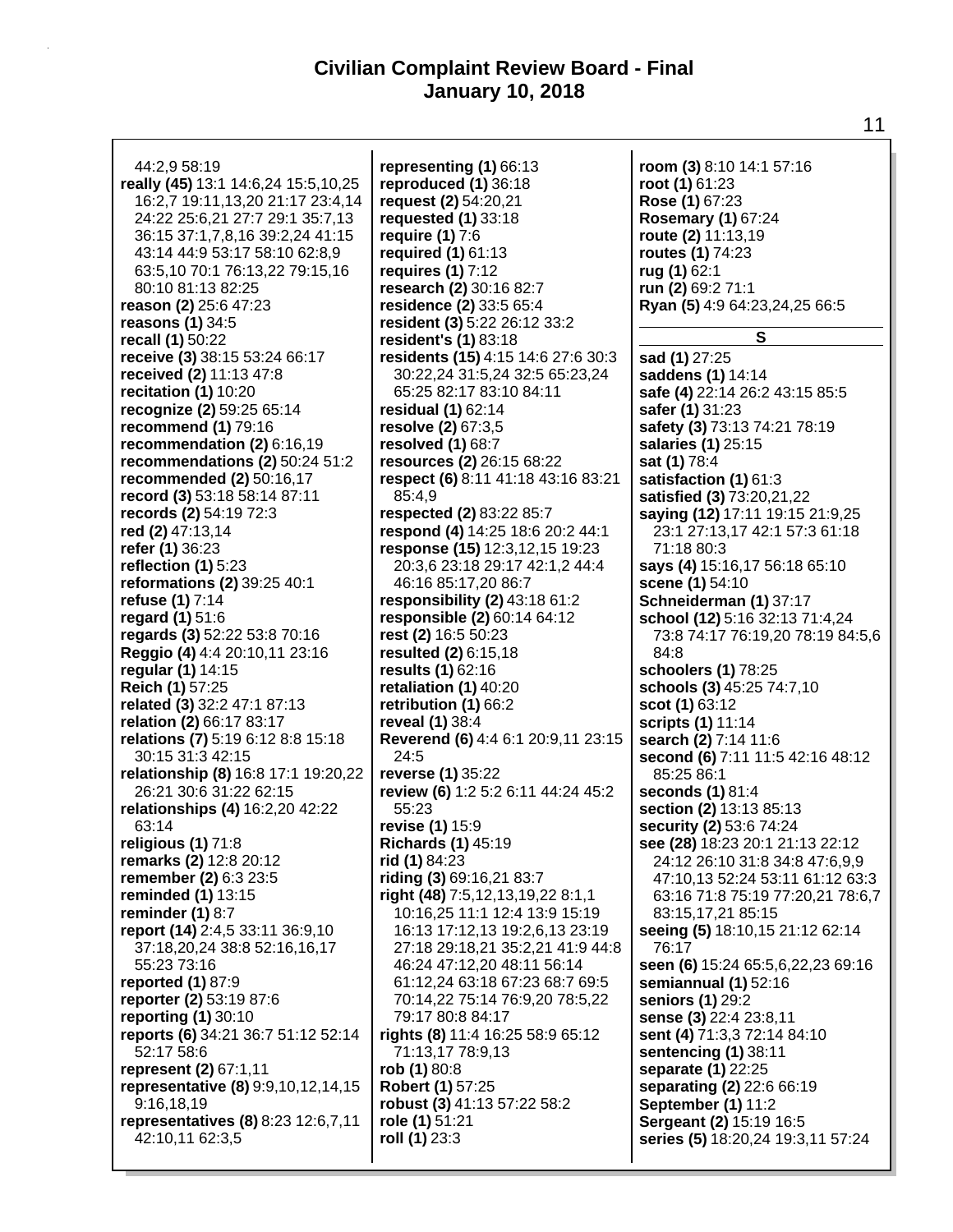**seriously (1)** 86:13 **serve (14)** 5:6 20:19 24:3,22 25:1 25:16 26:23 27:9 62:13 64:3 67:13 77:24 83:24,25 **served (1)** 40:21 **service (8)** 11:9 33:15 45:7 49:20 65:2 66:24 67:12 68:8 **services (5)** 4:10 63:22 66:14,15 68:3 **serving (1)** 62:23 **session (7)** 2:12 71:10 85:22 86:3 86:9,17,19 **set (2)** 62:18 87:10 **settlement (1)** 39:17 **seven (1)** 73:24 **severe (2)** 30:14 32:1 **sex (1)** 18:19 **Sharif (1)** 39:17 **sharing (1)** 30:5 **shelter (1)** 66:2 **shelters (2)** 65:3,5 **shield (1)** 7:8 **shift (1)** 5:17 **shoot (1)** 53:4 **shootings (1)** 24:17 **shops (1)** 71:15 **short (2)** 42:20 44:25 **shot (1)** 19:8 **show (13)** 14:7 15:6 48:3,21 51:13 78:8,10 79:5 80:1 81:15,15,16 82:8 **show-and-tell (1)** 80:1 **showed (1)** 73:17 **showing (3)** 26:9 28:22 62:12 **shut (1)** 81:16 **side (5)** 5:6 35:25 49:16 57:5 63:2 **sides (1)** 61:1 **sidewalk (2)** 69:17 78:15 **signed (3)** 13:14 62:7 82:13 **significant (2)** 7:2 39:15 **similar (2)** 20:14 48:17 **Simotas' (1)** 9:9 **sir (1)** 19:25 **sister (1)** 41:9 **sites (1)** 68:14 **situation (4)** 15:2,2 18:5 73:2 **situations (2)** 19:13 73:10 **six (3)** 21:14 24:15 27:5 **slam (1)** 62:19 **Sligh (5)** 9:8 12:19,22 13:5,11 **slinging (1)** 19:8 **slow (1)** 23:3 **slowing (1)** 27:23 **small (2)** 4:15 20:20 **Smith (4)** 1:19 10:2 87:6,21 **snapshot (1)** 47:5 **solution (1)** 80:17

**solutions (8)** 37:5,8,12 41:13,13 63:8 70:2,3 **solve (1)** 81:20 **solved (1)** 42:3 **somebody (2)** 17:21,22 **somewhat (2)** 35:20,21 **son (2)** 10:7 21:14 **soon (4)** 54:6 68:2 69:24 75:3 **Soren (1)** 81:9 **sorry (3)** 13:17 75:24 82:19 **sort (1)** 25:15 **Southeast (1)** 15:13 **Spanish (4)** 75:19,20 76:1,8 **speak (18)** 13:14,15 23:25 44:11 44:17 54:15 58:18 59:21 60:15 61:8 62:7 65:22 71:12 76:1,6,11 82:13 83:11 **speaker (22)** 4:14 13:22 20:9 32:22 34:19 75:22 76:3,13,16 77:20 78:3,6,23 79:22 80:15,20 80:22,24 81:1,6,10 82:6 **speaker's (1)** 64:19 **speakers (8)** 4:1 13:18,20 23:20 44:11 64:19,22 66:11 **speaking (8)** 17:10 20:13 54:18 60:12 75:22 77:22 78:1 81:25 **speaks (1)** 43:23 **special (5)** 16:14,15 17:6,14 64:25 **specific (1)** 51:10 **specifically (2)** 10:19 53:8 **specifications (1)** 50:18 **Spitzer (1)** 36:9 **spoke (2)** 10:24 59:22 **spoken (1)** 76:1 **spread (1)** 60:3 **sprint (2)** 42:17 77:7 **squads (1)** 17:7 **ss (1)** 87:3 **staff (8)** 5:8 10:3 33:13,20 34:18,21 43:23 44:20 **stand (2)** 10:9 46:4 **standup (1)** 46:7 **start (5)** 36:13,21 38:19 54:17 60:2 **starts (1)** 69:24 **state (6)** 18:12 35:10 55:8,10 87:2 87:8 **states (2)** 18:13 45:4 **statical (1)** 52:16 **stating (2)** 40:5 73:19 **statistic (1)** 6:13 **statistics (5)** 6:11 10:20,22 33:14 33:17 **status (1)** 64:8 **stay (3)** 28:15 34:9,11 **stays (1)** 67:16 **step (2)** 50:5 82:4 **stepped (1)** 38:24

**stigmatization (1)** 33:4 **Stinson (1)** 39:17 **stood (1)** 44:3 **stop (9)** 7:11 37:20,21 38:8,14 43:7 56:12,14,19 **stopped (7)** 11:4 38:3 56:11,12,18 69:13 78:15 **stops (2)** 38:5,10 **store (5)** 21:4 53:6 74:2 78:17 80:8 **stranger (2)** 18:4,6 **street (4)** 1:6 24:19 40:17 69:21 **streets (1)** 63:6 **stroke (1)** 61:17 **stronger (1)** 43:10 **strongest (1)** 43:8 **structures (1)** 22:5 **student (1)** 32:14 **students (3)** 71:24 74:10,11 **studies (2)** 51:14 82:7 **subject (2)** 79:10,11 **substantial (1)** 58:2 **substantiate (2)** 50:4 56:7 **substantiated (7)** 49:1,18 50:1,7 50:15,23 51:23 **substantiation (1)** 50:12 **substantiations/unsubstantiati...** 48:23 **Sudan (1)** 20:22 **sudden (1)** 32:8 **sued (1)** 39:5 **sufficiently (1)** 32:9 **suggest (1)** 66:4 **suggests (1)** 49:8 **suit (2)** 39:5,12 **sum (4)** 19:1,2 23:1 39:21 **summer (3)** 29:25 32:17 71:5 **Sunday (2)** 17:17 21:6 **supervisors (1)** 40:6 **support (1)** 33:19 **supporting (1)** 22:14 **supposed (10)** 26:4,11,13 27:6,22 28:11,14,24 77:24 78:9 **sure (13)** 13:5 29:9,12 32:20,23 33:25 41:7 52:21 73:3 74:20 78:14 83:23 85:7 **surrounding (1)** 25:20 **surveillance (1)** 54:12 **Susan (3)** 4:10 66:11,12 **suspect (1)** 38:7 **sweep (1)** 61:25 **system (3)** 17:5 43:19 77:14 **systematic (2)** 77:12,17 **systems (1)** 23:11 **T**

**table (2)** 29:5 60:8 **tactic (1)** 15:9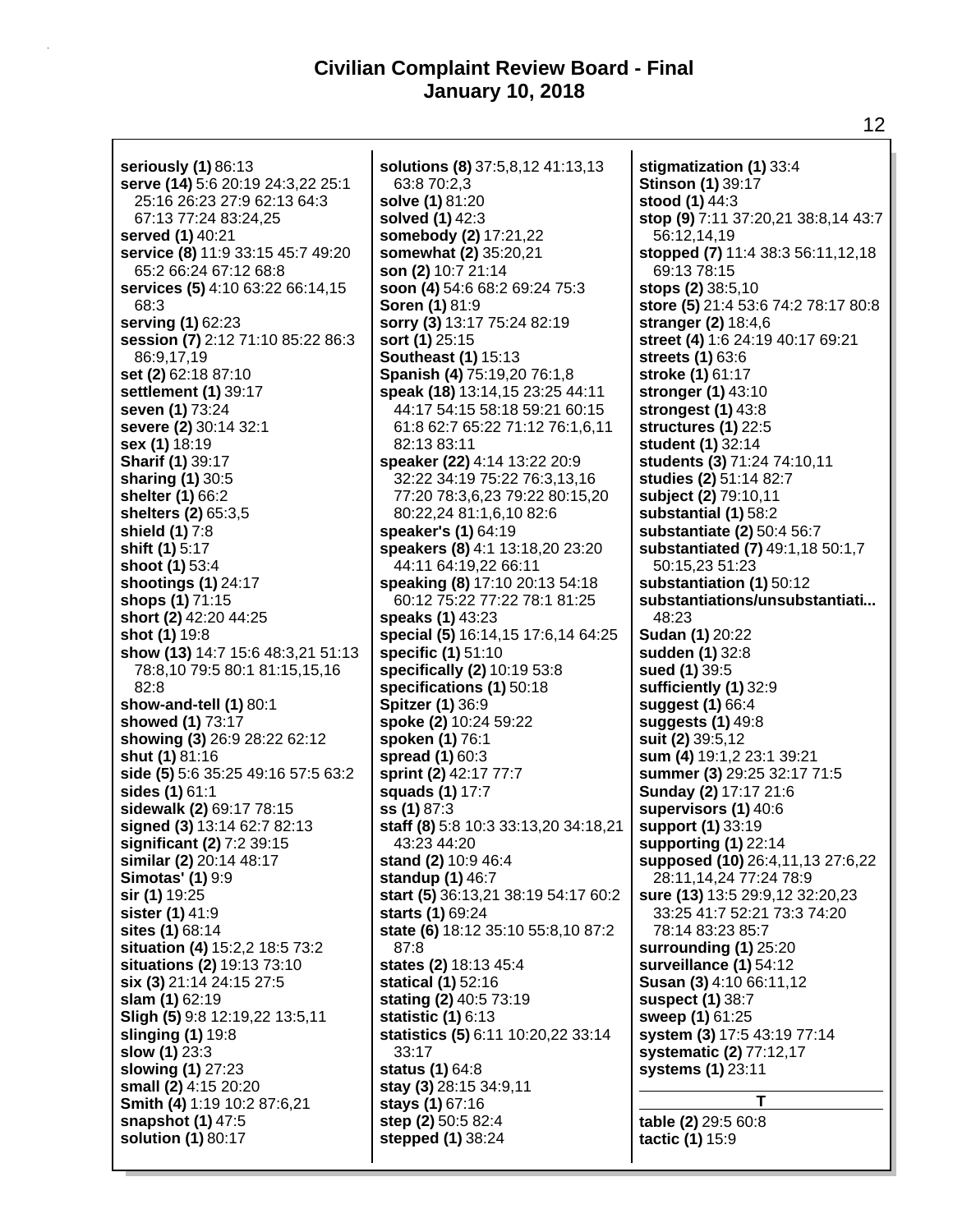**tactics (1)** 30:17 **take (17)** 6:6 10:12 22:19 25:13 40:15 42:21 43:21,24 47:15,24 59:24 64:15,21 74:23 77:1 82:3 86:13 **talk (21)** 5:18 19:18 20:14 27:16 28:7,7 30:1 35:7,12,24 36:4,15 36:16 37:7 39:8 51:11,16 53:22 68:1 71:7 79:5 **talked (5)** 25:8 63:16,17,17 79:15 **talking (4)** 17:8 18:18 37:17 41:10 **talks (1)** 37:19 **tap (1)** 14:3 **tape (1)** 74:24 **taught (1)** 12:22 **tax (1)** 68:17 **Taylor (1)** 70:17 **Tayor (1)** 70:19 **teach (1)** 71:24 **teacher (2)** 74:14,18 **teaches (1)** 71:14 **teal (1)** 49:17 **team (1)** 72:12 **tech (1)** 69:10 **technology (1)** 69:9 **teenagers (1)** 63:17 **tell (5)** 12:24 49:14 63:8 78:21 83:20 **tells (2)** 47:23 78:11 **ten (7)** 5:25 18:9 27:7 39:4,5 61:13 81:4 **tend (2)** 21:25 32:5 **tends (1)** 35:16 **terms (2)** 48:2 84:5 **terrified (2)** 84:11,13 **terrifying (1)** 84:9 **terrorize (1)** 84:25 **test (1)** 36:18 **thank (55)** 5:11 8:6,15 9:14,24,25 11:23 12:19 13:4,11 19:25 20:7 20:12 23:15,19 29:14,15,15 32:12,24 34:12,13 35:2 41:7 42:5 44:14,18 46:14 49:18 57:4 58:24 62:7 64:24 68:8,10 70:20 72:16 72:17 75:4,12,14,16 80:14,19,19 81:5,8 82:5,10 85:11,12 86:8,9 86:10,16 **thankful (1)** 5:7 **thankfully (1)** 33:19 **thesis (1)** 33:3 **Thia (2)** 4:4 20:9 **thing (10)** 7:11 28:1 37:15 40:10 42:16 43:2 64:2 77:5 84:14,21 **things (32)** 7:6 8:13 14:22 21:9,12 22:6 26:9 28:24 34:14 37:2 41:17 41:19,20 42:3,6,19 50:8,10 51:24 54:7 58:6,20 63:2,3 68:24 69:15

74:19 77:13,15 78:20 79:1 80:12 **think (36)** 5:23 9:20 15:8 21:17,23 22:3,5,6,22 23:2,4,13 24:6 28:18 29:4 31:25 35:20,21,22 41:5,12 41:14 42:8,23 43:21 56:1 58:22 59:5,9,14,17 63:25 67:23 72:17 76:21 77:7 **thought (1)** 59:11 **thoughts (1)** 34:9 **thousand (6)** 27:5,7 47:20,22 59:6 59:10 **threat (2)** 17:19 67:18 **three (2)** 55:16 73:17 **thrown (1)** 38:18 **time (19)** 6:6 16:4 29:22 31:23 36:13 40:24,25 42:20,21,21 43:21 44:13,15 53:24 64:15 65:21 74:1 75:23 82:20 **times (5)** 18:9 26:20 28:9 36:18 59:10 **titanium (1)** 65:7 **title (1)** 24:1 **today (8)** 10:10 12:20,23 14:2 30:1 45:1 70:10,12 **told (2)** 13:17 78:24 **ton (1)** 58:1 **tonight (7)** 5:12 6:11 8:16 10:4,6 60:5 78:24 **tons (1)** 40:19 **tool (1)** 32:9 **tools (1)** 81:20 **top (1)** 42:23 **topic (4)** 33:3 37:22,22 39:4 **total (2)** 48:8 49:24 **touch (1)** 28:16 **touching (1)** 77:18 **tour (1)** 61:14 **town (1)** 29:8 **train (2)** 11:12 69:23 **trained (2)** 55:11 60:25 **training (3)** 11:9 51:3 61:10 **Transcribed (1)** 1:18 **transcript (2)** 1:12 87:10 **transfer (1)** 73:13 **translate (1)** 75:21 **transparency (2)** 43:17 52:10 **traumas (1)** 77:2 **treacherous (1)** 40:12 **treat (1)** 25:19 **treated (1)** 59:11 **treatment (1)** 63:19 **treats (1)** 77:15 **trenches (1)** 63:6 **trendy (1)** 37:22 **Tricia (3)** 10:14,16 71:11 **Trish (1)** 10:16 **trouble (1)** 27:23

**troubled (2)** 24:5 26:19 **true (1)** 87:11 **trust (7)** 22:11 30:11,18 31:4,17 62:24 63:21 **trusting (2)** 30:6 31:21 **try (11)** 30:20 39:20 47:15 53:18 54:9,10 59:2 70:1,3,14 83:12 **trying (10)** 16:7 24:10 36:25 37:1 39:21 43:10 54:17 57:11 64:4 65:17 **Tubbs (3)** 44:22,23 46:8 **tuned (2)** 35:17,17 **turkeys (1)** 16:1 **turn (5)** 8:13 9:21 63:12 72:24 78:16 **twenty (2)** 27:8 44:17 **twisted (1)** 41:18 **two (18)** 7:5 11:3 13:16,20 22:1 25:25 35:7 36:7 46:23 47:23 54:7 54:13 58:6 64:23 75:6 76:11 82:14 84:5 **type (10)** 26:16 39:23 42:2 53:1 57:24 58:2,11 77:21 78:7,10 **types (7)** 29:7 39:24,25 41:4 45:9 57:17 78:20 **typically (2)** 50:21 53:7 **U uncomfortable (1)** 21:3

**undereducated (1)** 72:2 **understand (9)** 11:8,12,18 14:13 26:20 30:4,20 41:15 58:9 **understanding (3)** 7:21 31:13 80:5 **understands (1)** 17:11 **unfair (1)** 84:18 **unfortunately (2)** 65:20 71:16 **unfounded (5)** 49:7,21 50:2 51:24 56:21 **unidentified (3)** 49:13,20,21 **unit (8)** 16:15 29:25 50:19 54:7,8 59:1,21 67:25 **United (1)** 45:4 **units (3)** 10:18 16:15 17:14 **unsubstantiated (3)** 49:4,16 50:3 **Upbound (4)** 4:11,12 68:13 70:25 **update (1)** 11:20 **updating (1)** 11:14 **Urban (4)** 4:11,12 68:13 70:24 **use (4)** 10:3 11:15 55:10 65:23 **usual (1)** 10:20 **utilizing (1)** 53:10

#### **V**

**vacation (1)** 40:25 **value (1)** 64:9 **Vanessa (3)** 4:15 82:12,16 **variety (2)** 52:11 54:4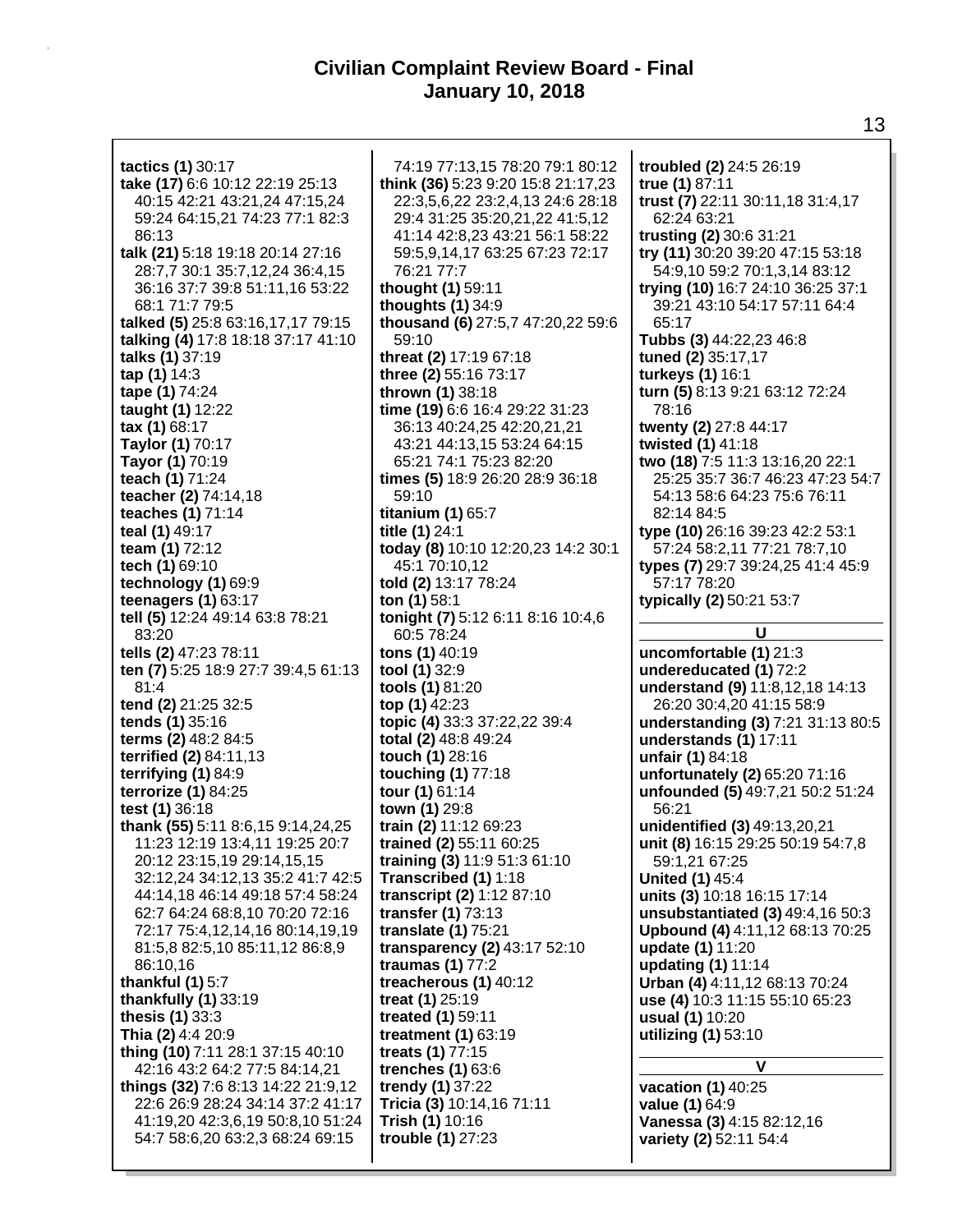| vehicle (1) 83:7                   | welcome (7) 5:2 8:18 9:4,11,17     | 29:2 59:22 71:25 75:11 76:18     |
|------------------------------------|------------------------------------|----------------------------------|
| <b>Ventre (3)</b> 9:2,3,5          | 10:16 13:10                        | 82:19 83:2,20                    |
| Vernon (3) 5:25 69:18,20           | welcomes $(1)$ 8:5                 | <b>YOUNGIK (1) 3:8</b>           |
| verses (3) 39:17 51:3,3            | went (3) 12:21 52:1 73:15          | youth (18) 14:21 68:21 69:1,2,7  |
| Vice (3) 4:7 34:24 35:4            | weren't (2) 21:10 59:11            | 70:5 71:9,13 72:7 76:14,17 77:5  |
|                                    |                                    |                                  |
| victims (1) 76:25                  | <b>Westchester (2) 87:4,8</b>      | 78:7 79:4 80:11 81:14 82:8 83:20 |
| video (14) 6:15,17,23,25 51:20     | what-do-you-want-to-be (1) 80:2    | Youtube (1) 18:21                |
| 52:2,6,6 53:2,5,11 54:11 55:23     | whatnot (1) 17:21                  | Yu (1) 10:8                      |
| 57:24                              | white (1) 36:19                    |                                  |
| videocast (2) 58:22 59:17          | whites (1) 38:12                   | Z                                |
| videos (1) 58:1                    | wide (2) 30:17 52:11               |                                  |
| violate (1) 16:24                  | willing (2) 19:17 28:2             | 0                                |
| violation (1) 65:11                | window (1) 24:21                   |                                  |
| violence (4) 18:18 67:17,18 74:3   | <b>WITNESS (1) 87:18</b>           | 1                                |
| virtual (1) 27:3                   | witnesses (5) 54:11,19 55:2,3,4    | 1 $(1)$ 2:3                      |
| vis (2) 42:14,14                   | woman (1) 74:24                    | 1-800-341-2272 (1) 45:15         |
| visiting (1) 17:6                  | wonderful $(1)$ 57:6               | 10 (2) 1:4 2:12                  |
| visits (1) 73:11                   | words (1) 75:18                    | 103rd (3) 8:21 15:12,20          |
| visual (2) 52:22,24                | work (18) 5:15 15:12,21,25 20:17   | 107 $(1)$ 50:2                   |
| voice (2) 15:7 26:14               | 22:23 26:2,24 29:4 33:14 43:14     | 108 (2) 16:23 48:10              |
| volunteer (1) 68:4                 | 43:19 59:2,15 64:7 70:15 71:15     | 108th (3) 8:24 16:22 48:18       |
|                                    | 84:13                              |                                  |
| W                                  | worked (1) 72:12                   | 11 (2) 6:21 52:5                 |
|                                    |                                    | 110th (1) 9:1                    |
| waiting (1) 84:12                  | workforce (1) 68:16                | 111 $(1)$ 73:7                   |
| walk (5) 63:5 77:25 78:6,17 83:1   | working (9) 11:17 13:2 19:5 22:4   | 114 (4) 47:12 48:11 84:1,19      |
| walking (1) 21:4                   | 25:4 26:4 42:24 63:6 74:22         | 114th (4) 8:18 16:23 48:18 84:3  |
| walks (1) 63:11                    | works (1) 14:20                    | 12 (3) 14:16 28:13 50:1          |
| want (41) 5:20 7:3 13:13 20:2      | world (1) 21:13                    | 13(1)35:6                        |
| 24:14 26:1,2,2 36:15 37:5,9,11     | worn (6) 7:16,18 31:25 53:3,14     | 130 (1) 48:15                    |
| 40:21 42:22 44:2,4 45:20,23        | 54:21                              | 15 (1) 38:4                      |
| 46:11 51:11 56:24 57:4 60:13       | worried (1) 64:8                   | 16 (1) 72:14                     |
| 61:22 62:9 72:6 75:20 76:22 79:5   | worry (2) 79:11,22                 | 17 $(1)$ 50:2                    |
| 79:18,19 80:3,8,9 81:1 85:2,5,6,8  | worse (1) 78:8                     | 18 (2) 39:13 71:25               |
| 86:11,12                           | wouldn't (2) 84:14,15              | 180 (1) 48:13                    |
| wanted (6) 12:18,24 32:24 33:10    | wow (1) 83:15                      | 1999 (2) 36:9 37:19              |
| 76:11 81:11                        | wrap (5) 79:21 80:24 81:1,7,11     |                                  |
| wants (6) 10:11 24:22 44:1,11 46:1 | wrong (1) 81:25                    | 2                                |
| 61:25                              | wrote (1) 33:3                     | 2(1)2:4                          |
| wasn't (1) 28:15                   | www.NYC.gov/ccrbcomplaint (1)      |                                  |
|                                    |                                    | 2013 (1) 36:10                   |
| watched (2) 32:4,7                 | 45:17                              | 2015 (1) 30:16                   |
| way (11) 5:14 22:9,10,13,24 31:1   | X                                  | 2016 (1) 20:25                   |
| 68:25 70:5 81:16 84:24 87:15       |                                    | 2017 (4) 6:16,19 47:8 59:5       |
| ways (7) 36:23 45:14 52:13 54:4    | X(2)1:1,6                          | 2018 (3) 1:4 5:3 87:18           |
| 59:16 60:16 69:11                  |                                    | 2019 (1) 87:22                   |
| we'll (6) 43:22 54:2 64:20 75:19   | Y                                  | 21 (1) 76:18                     |
| 76:10,12                           | Yeah (1) 70:18                     | 21st (1) 1:6                     |
| we're (19) 5:17,18 22:3,8 38:23    | year (6) 6:25 7:25 11:2 20:24 72:1 | 24 (2) 28:13 72:1                |
| 43:14 57:11 61:19 62:1 64:16       | 84:6                               | 26 (1) 33:16                     |
| 66:16 67:10,15 68:14 70:4 78:8,9   | years (5) 6:1 36:19 71:3 72:13     | 27 (1) 33:16                     |
| 81:5,25                            | 77:10                              |                                  |
| we've (2) 14:19 20:23              | <b>YOON (1)</b> $3:8$              | 3                                |
| web (4) 18:20,23 19:3,11           | York (22) 6:8,23 8:3,3,12 18:11    | $3(2)$ 2:5 36:19                 |
| website (9) 10:23 11:20 27:20      | 19:6,14 35:9,10 39:5,18,18 40:14   | 30 (6) 73:3,4,8,15 74:6 75:1     |
| 45:17 50:23 51:12 57:7 60:21       | 44:24 45:2 55:8,10 57:19 68:15     | 311 (7) 7:9 11:12,17,17,20 45:15 |
| 69:11                              | 87:2,8                             | 66:16                            |
| weekend $(1)$ 6:3                  | Yorkers (1) 11:21                  | 33 (4) 6:14, 16 48:15 52:4       |
| weeks (1) 25:25                    | young (12) 17:16 18:2 21:11 24:19  | <b>35 (1)</b> 49:25              |
|                                    |                                    |                                  |